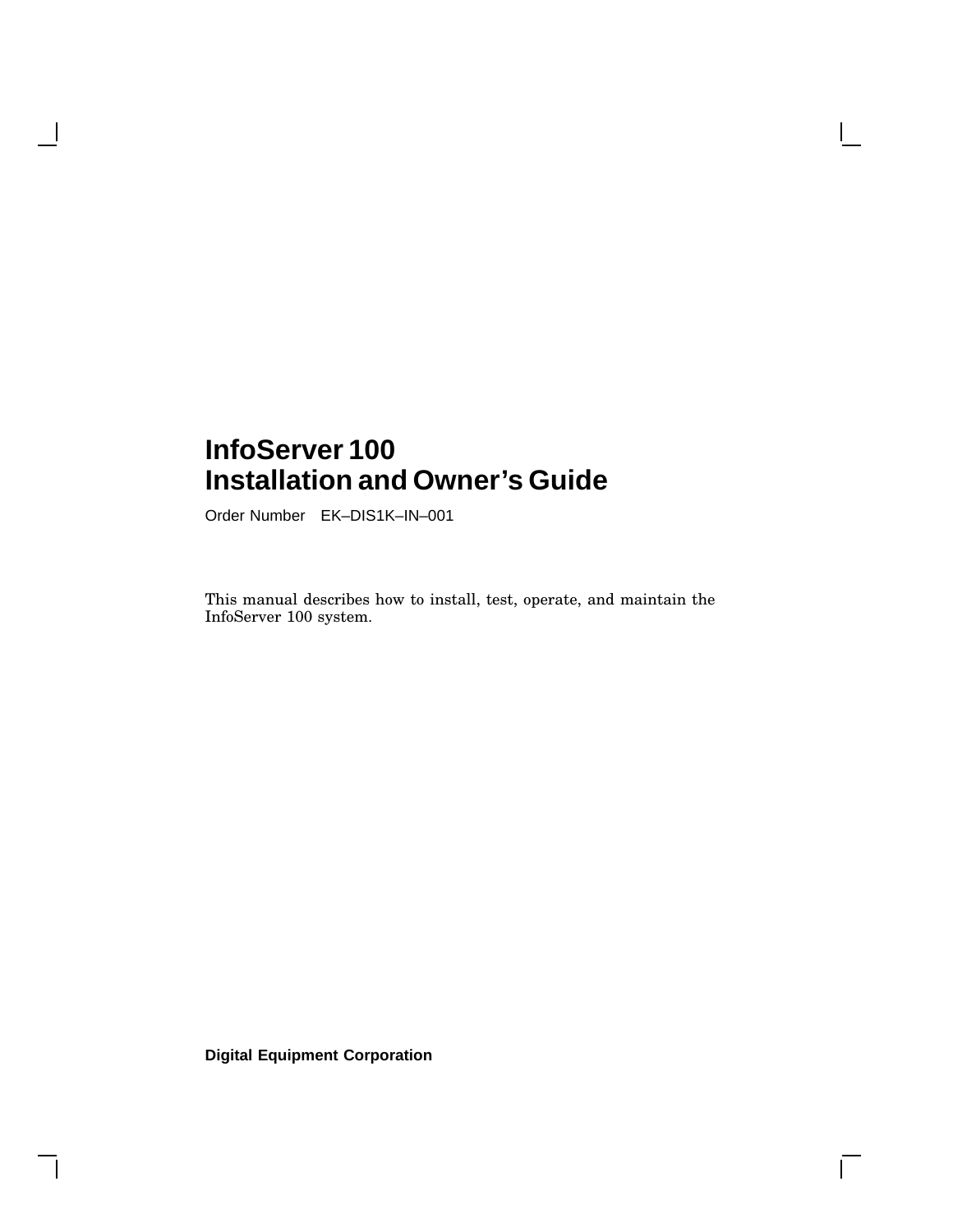#### **First Edition, October 1990**

The information in this document is subject to change without notice and should not be construed as a commitment by Digital Equipment Corporation. Digital Equipment Corporation assumes no responsibility for any errors that may appear in this document.

The software described in this document is furnished under a license and may be used or copied only in accordance with the terms of such license.

No responsibility is assumed for the use or reliability of software on equipment that is not supplied by Digital Equipment Corporation or its affiliated companies.

Restricted Rights: Use, duplication, or disclosure by the U. S. Government is subject to restrictions as set forth in subparagraph (c) (1) (ii) of the Rights in Technical Data and Computer Software clause at DFARS 252.227–7013.

Copyright © Digital Equipment Corporation 1990

All Rights Reserved. Printed in U.S.A.

**FCC NOTICE:** The equipment described in this manual generates, uses, and may emit radio frequency energy. The equipment has been type tested and found to comply with the limits for a Class A computing device pursuant to Subpart J of Part 15 of FCC Rules, which are designed to provide reasonable protection against such radio frequency interference when operated in a commercial environment. Operation of this equipment in a residential area may cause interference, in which case the user at his own expense may be required to take measures to correct the interference.

The following are trademarks of Digital Equipment Corporation:

| $_{\rm DEC}$                | PDP          | ThinWire              |
|-----------------------------|--------------|-----------------------|
| $\operatorname{DECconnect}$ | P/OS         | <b>ULTRIX</b>         |
| $\rm{DECmate}$              | Professional | <b>UNIBUS</b>         |
| $\rm{DECnet}$               | Q-bus        | VAX                   |
| DECUS                       | $Q22$ -bus   | VMS                   |
| DECwriter                   | Rainbow      | VT                    |
| <b>DEMPR</b>                | RSTS         | <b>Work Processor</b> |
| DIBOL                       | $_{\rm RSX}$ |                       |
| MASSBUS                     | RT           |                       |
|                             |              |                       |

Intel is a registered trademark of Intel Corporation. Xerox is a registered trademark of Xerox Corporation.

This document was prepared and published by Educational Services Development and Publishing, Digital Equipment Corporation.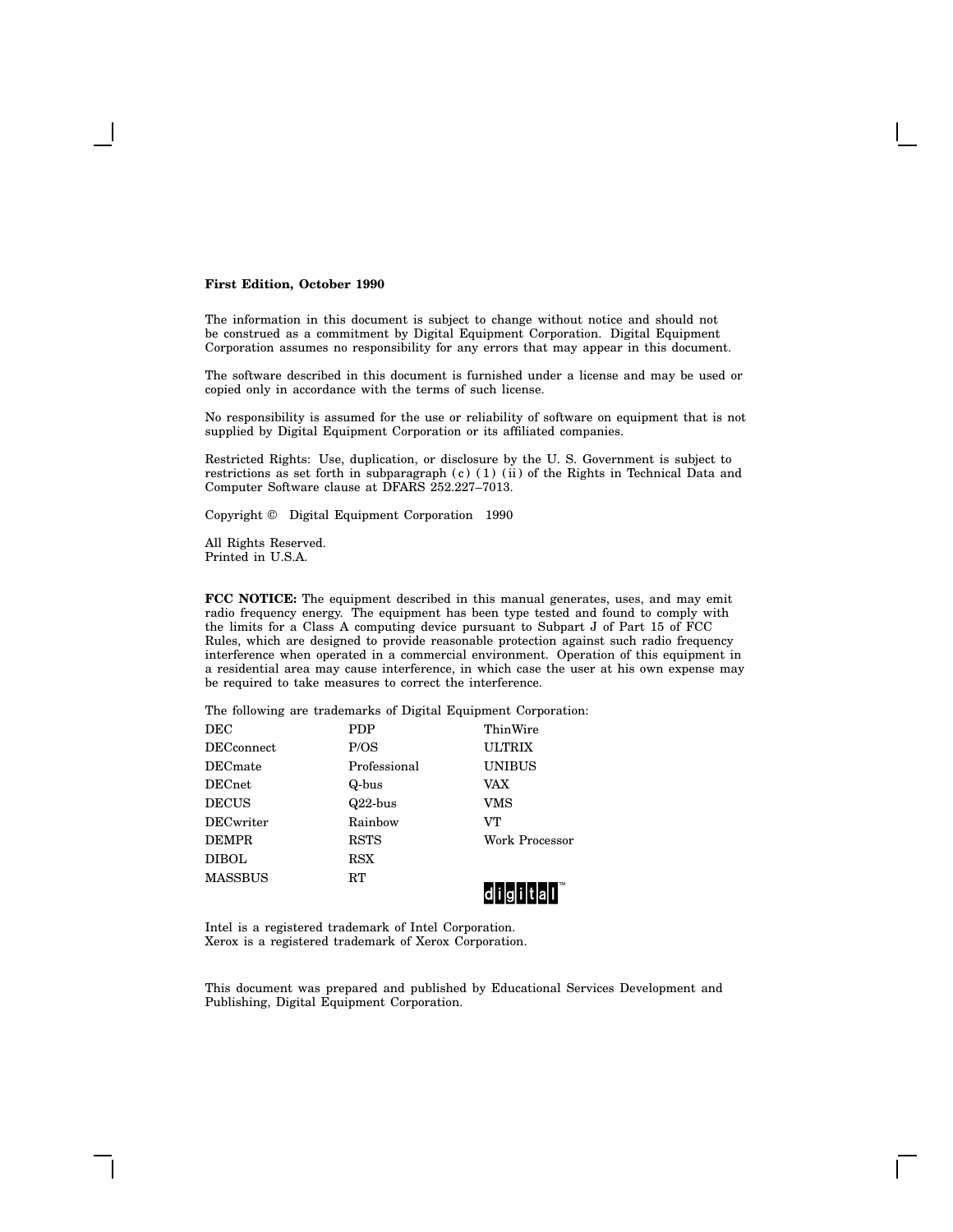# **Contents**

 $\mathbf{L}$ 

| <b>About This Guide</b><br>vii                |          |  |
|-----------------------------------------------|----------|--|
| InfoServer 100 System<br>1                    | $1 - 2$  |  |
| <b>Installing Your System</b><br>2            |          |  |
| Choosing the Right Location                   | $2 - 1$  |  |
|                                               | $2 - 2$  |  |
|                                               | $2 - 4$  |  |
| Identify the System Unit Ports and Connectors | $2 - 4$  |  |
| Install the SCSI Terminator                   | $2 - 5$  |  |
| Install the Connector Covers                  | $2 - 6$  |  |
|                                               | $2 - 7$  |  |
| Connect the System Unit Power Cord            | $2 - 9$  |  |
| Connect a Console Terminal                    | $2 - 10$ |  |
| Connect External Expansion Boxes              | $2 - 11$ |  |
|                                               | $2 - 12$ |  |
| Loading A Compact Disc                        | $2 - 13$ |  |
| Unloading a Compact Disc                      | $2 - 16$ |  |
|                                               | $2 - 16$ |  |
| How to Turn Off Your System                   | $2 - 16$ |  |
|                                               | $2 - 17$ |  |
|                                               | $2 - 17$ |  |
| Bootstrapping the Server Automatically        | $2 - 17$ |  |
| Subsequent Bootstraps                         | $2 - 18$ |  |
| If the InfoServer Fails to Boot Automatically | $2 - 18$ |  |

 $\overline{\phantom{a}}$ 

 $\mathbf{I}$ 

 $\overline{\Gamma}$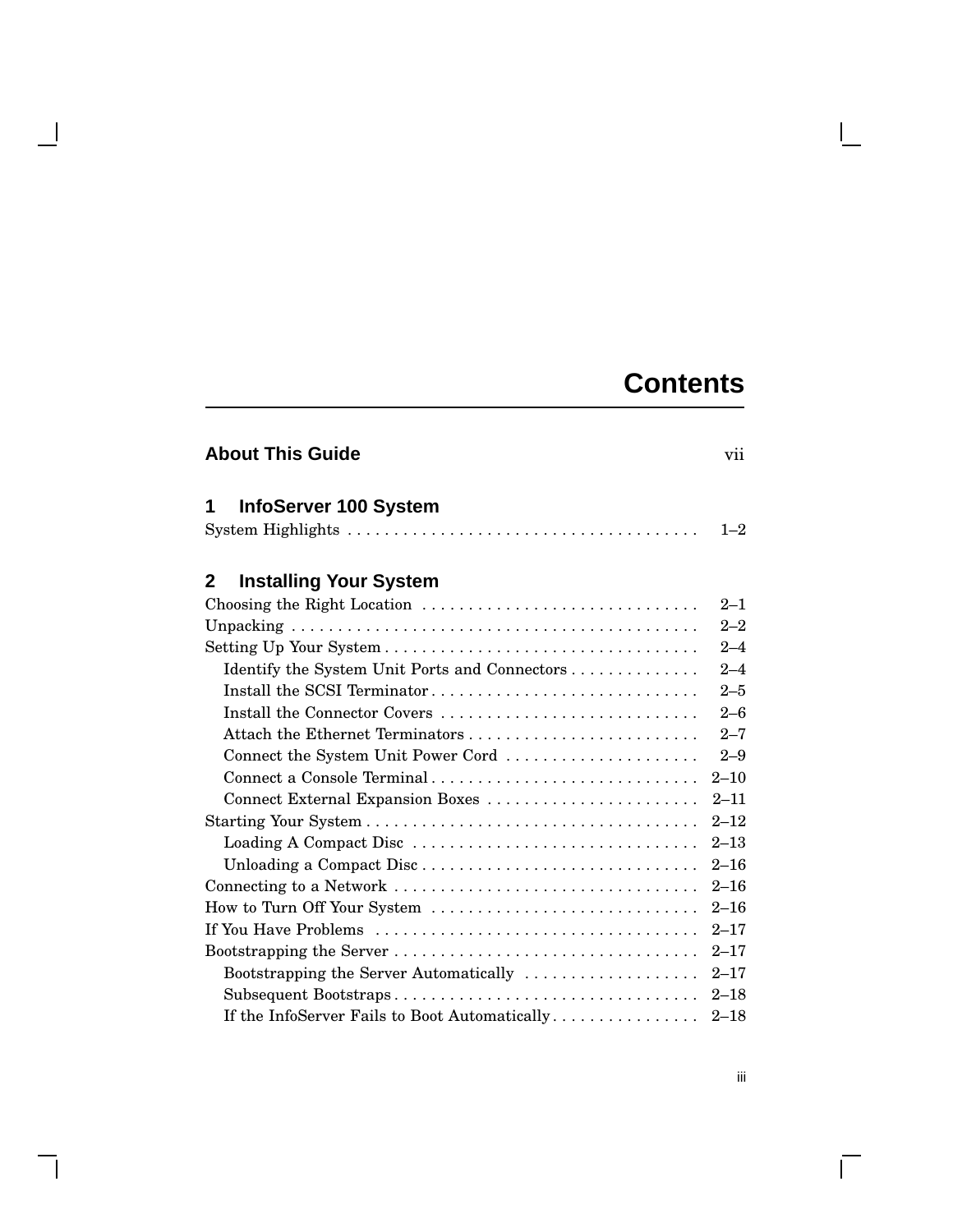| 1V | Contents |  |
|----|----------|--|
|    |          |  |

 $\overline{\phantom{a}}$ 

# **3 Learning About Your System**

# **4 Expanding Your System**

| Guidelines for Connecting Expansion Boxes                            | $4 - 2$ |
|----------------------------------------------------------------------|---------|
| Preparing Your System for an Expansion Box                           | $4 - 3$ |
|                                                                      | $4 - 4$ |
|                                                                      | $4 - 5$ |
|                                                                      | $4 - 7$ |
| RRD40 Compact Disc Expansion Box                                     | $4 - 9$ |
| Selecting the Voltage on the RRD40 Expansion Box $\dots \dots$ 4-9   |         |
| Verifying the SCSI ID on the RRD40 Expansion Box $4-10$              |         |
| Resetting the SCSI ID on the Second RRD40 Expansion Box $\dots$ 4-11 |         |

# **5 Connecting to a Network**

| A Brief Introduction to Networks                   | $5 - 1$  |
|----------------------------------------------------|----------|
| Connecting to a ThinWire Ethernet Network          | $5 - 3$  |
| Check the Network Select Button                    | $5 - 3$  |
| Verify Your ThinWire Ethernet Network Installation | $5 - 4$  |
| Connect Your System to ThinWire Ethernet Cable     | $5 - 5$  |
| Creating a ThinWire Ethernet Work Group            | $5 - 7$  |
| Connecting Your System to a DEC connect Faceplate  | $5 - 7$  |
| Troubleshooting the ThinWire Segment               | $5 - 8$  |
| Connecting to a Standard Ethernet Network          | $5 - 11$ |
| Check the Network Select Button                    | $5 - 11$ |
| Verify Your Standard Ethernet Network Installation | $5 - 11$ |
|                                                    | $5 - 12$ |
| Troubleshooting the Standard Ethernet Connection   | $5 - 13$ |

 $\Box$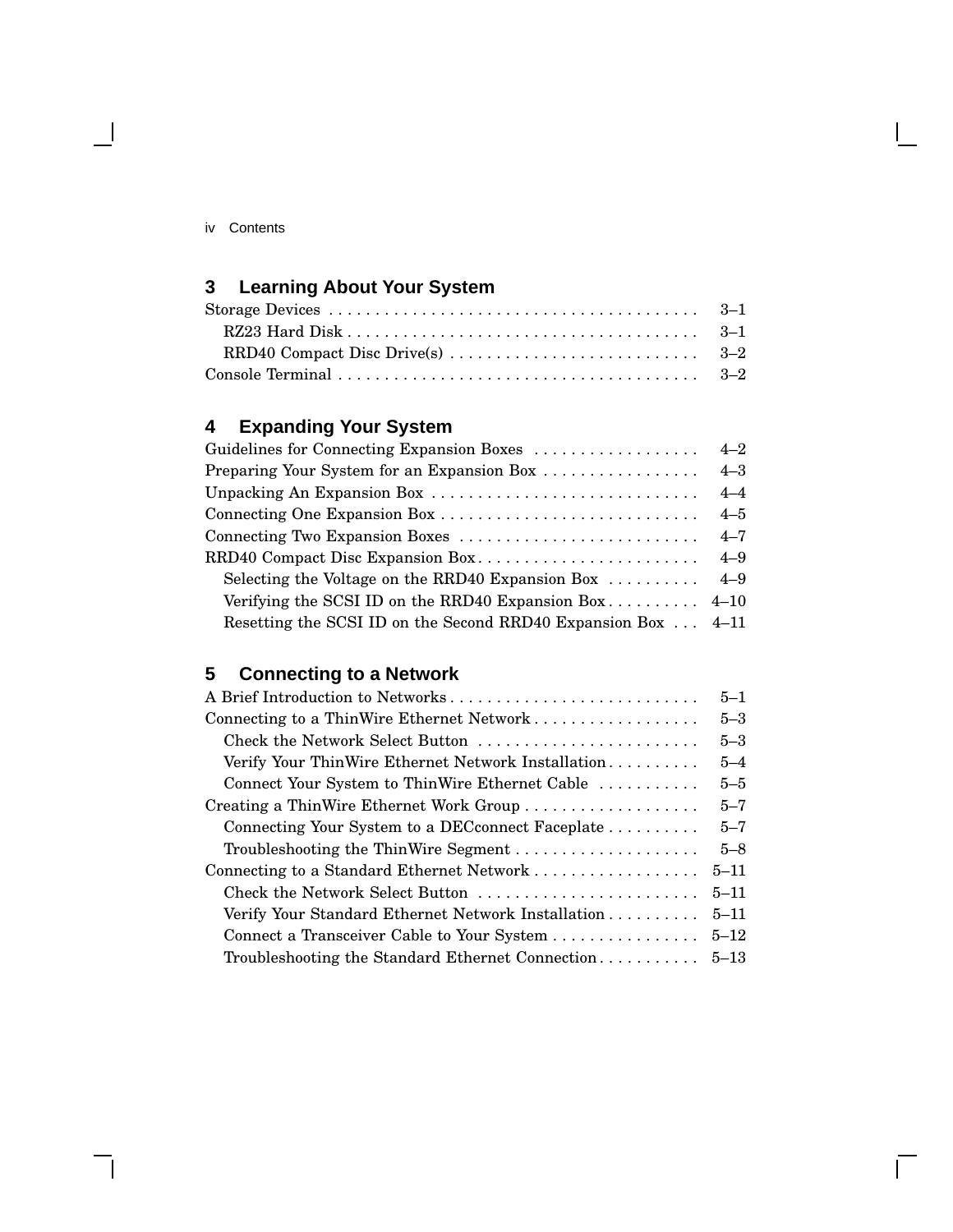Contents v

 $\mathbb{R}^n$ 

 $\overline{\Gamma}$ 

# **6 Solving Problems**

 $\mathbf{I}$ 

|                                      | $6 - 1$ |
|--------------------------------------|---------|
| How to Use the Troubleshooting Table | $6 - 2$ |
|                                      | $6 - 5$ |
|                                      | $6 - 7$ |
|                                      | $6 - 8$ |
|                                      |         |
|                                      |         |
|                                      |         |
|                                      |         |
|                                      |         |
|                                      |         |
|                                      |         |

### **A SCSI IDs**

## **B System Specifications**

### **C Related Documents**

### **D Removable Storage Media**

| How to Insert a Compact Disc Into a Caddy $\dots \dots \dots \dots \dots$ D-3 |  |
|-------------------------------------------------------------------------------|--|

## **Glossary**

**Index**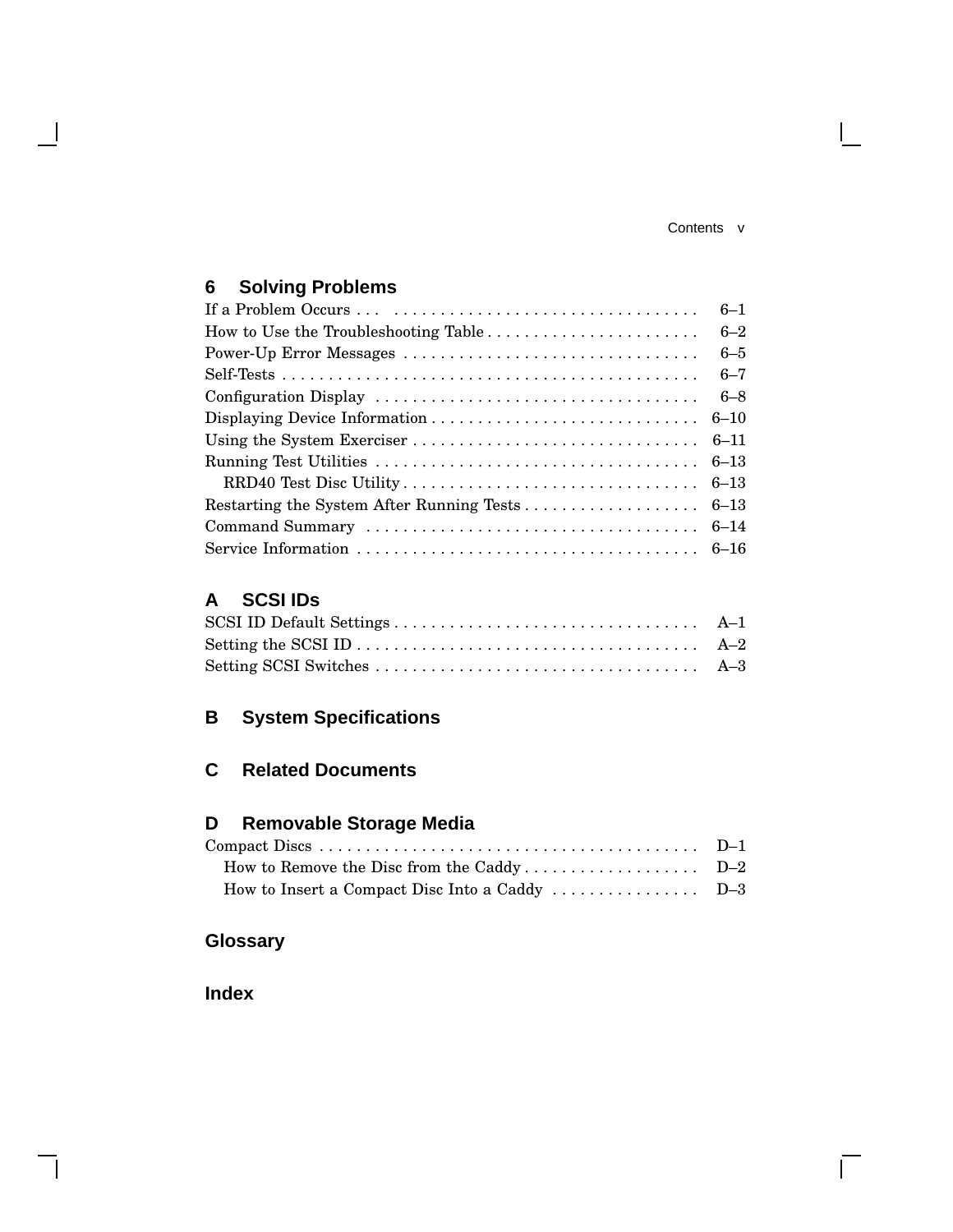vi Contents

 $\overline{\phantom{a}}$ 

# **Figures**

| 4–4 RRD40 Voltage Selector and SCSI ID Switch Positions  4–10             |  |
|---------------------------------------------------------------------------|--|
|                                                                           |  |
| D-2 Inserting or Removing a Disc from the Housing $\dots \dots \dots$ D-2 |  |

# **Tables**

| $1 \quad$ |                                                        |  |
|-----------|--------------------------------------------------------|--|
| $4 - 1$   |                                                        |  |
| $6 - 1$   |                                                        |  |
| $6 - 2$   |                                                        |  |
| $6 - 3$   |                                                        |  |
| $6 - 4$   |                                                        |  |
|           |                                                        |  |
|           |                                                        |  |
|           |                                                        |  |
| $A-2$     | RRD40 Expansion Box SCSI IDs and Switch Positions  A-4 |  |
|           |                                                        |  |

 $\bar{\Gamma}$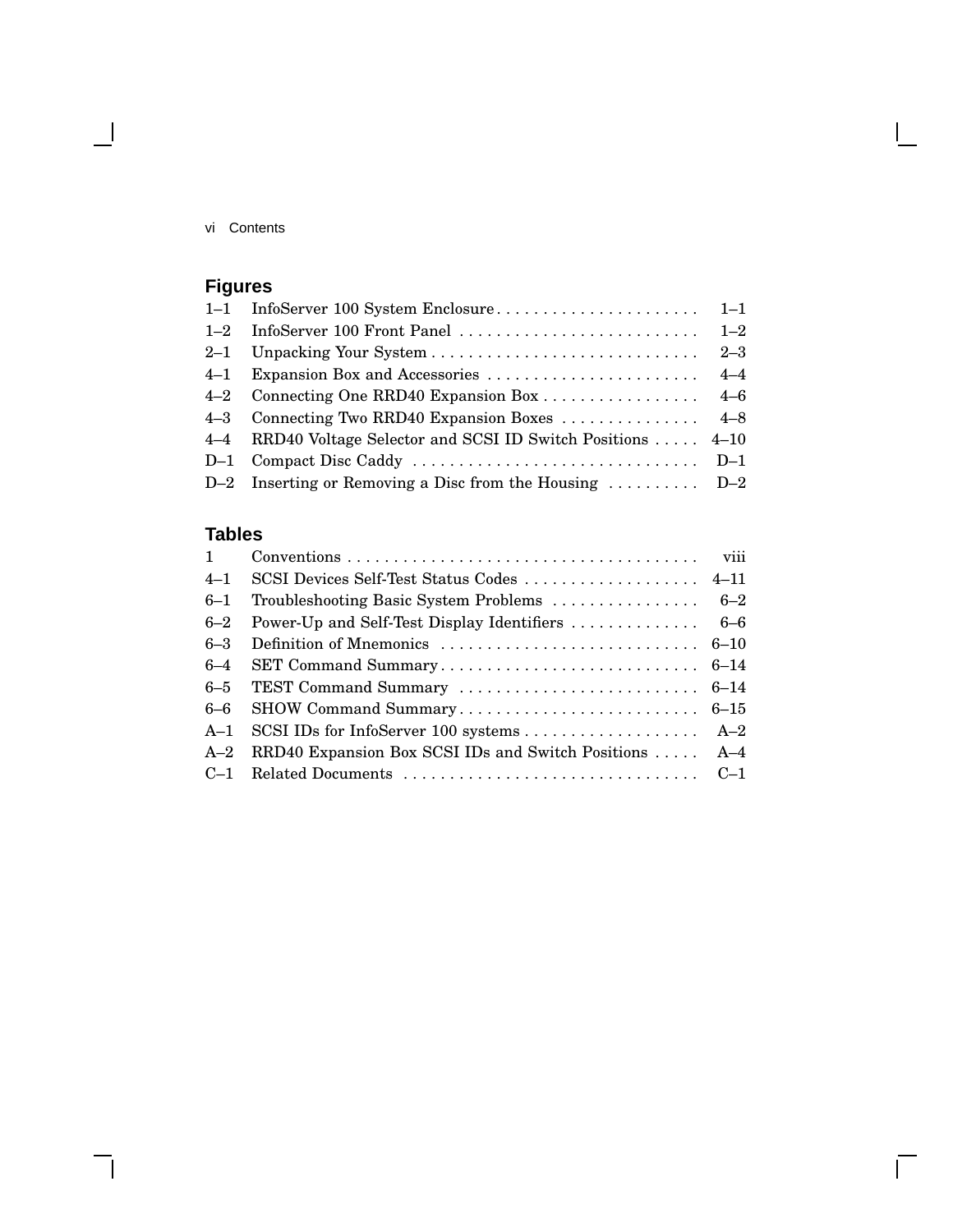# **About This Guide**

### **Purpose of This Guide**

This guide describes how to install, test, operate, and maintain the InfoServer 100 system. The InfoServer 100 is a general-purpose disk storage server that quickly and efficiently transfers data between disks connected to the server and remote network client systems.

For information on session management and software commands, see the *InfoServer 100 System Operations Guide*.

### **Who Should Use This Guide**

This guide is for anyone responsible for installing, operating, or maintaining the InfoServer 100 system. The guide requires little or no previous experience with computers.

### **Structure of This Guide**

This manual contains six chapters, four appendixes, and a glossary of technical terms.

- Chapter 1, "InfoServer 100 System," provides an overview of the InfoServer 100 system and introduces you to the product's features.
- Chapter 2, "Installing Your System," provides instructions for installing new InfoServer 100 systems.
- Chapter 3, "Learning About Your System," discusses the storage devices that may be part of your InfoServer 100 system.
- Chapter 4, "Expanding Your System," provides information on installing and using add-on storage devices and software-loading devices such as contact disc drives with your system.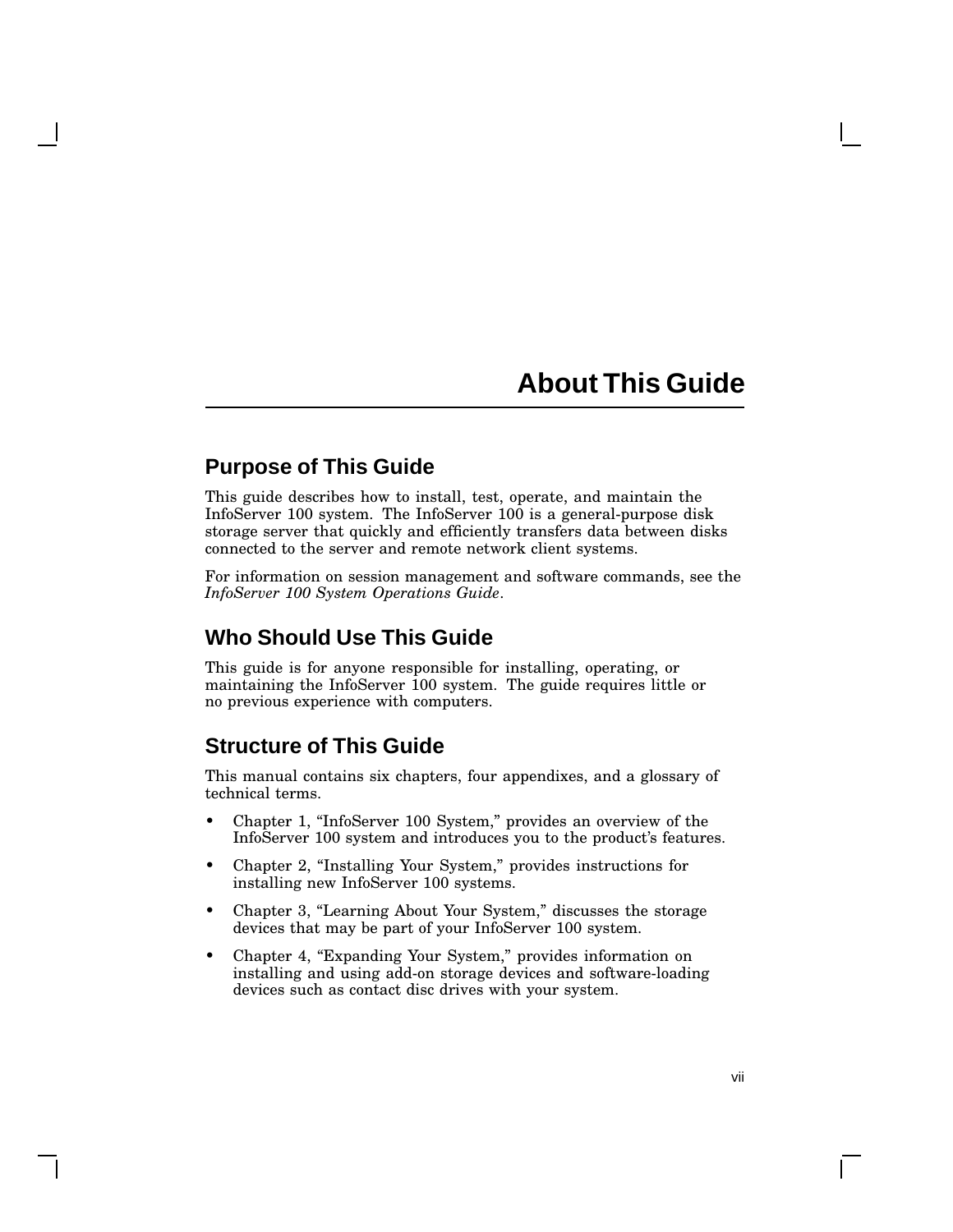viii About This Guide

- Chapter 5, "Connecting to a Network," describes how to connect your system to a ThinWire Ethernet or standard Ethernet network. The chapter also describes how to serially connect systems into a simple ThinWire work group.
- Chapter 6, "Solving Problems," provides basic troubleshooting information.

Appendixes provide information on the following topics:

- Setting SCSI IDs on drives, for custom configurations
- System specifications
- Related documents
- The use and care of removable media, such as compact discs

The glossary explains technical terms used in the guide.

### **For More Information**

See Appendix C for a list of related documents to help you become acquainted with your new system.

### **Conventions**

The following conventions are used in this guide (Table 1):

| Convention       | Meaning                                                                                                |
|------------------|--------------------------------------------------------------------------------------------------------|
| Return           | A key name is shown enclosed to indicate that you press<br>a key on the keyboard.                      |
|                  | This is the on/off power switch on equipment. You press<br>I to turn power on, or O to turn power off. |
| <b>UPPERCASE</b> | Uppercase letters indicate commands that you enter.<br>For example: enter TEST 1.                      |
| $>>$ TEST 50     | In examples, user input appears in red.                                                                |
| Caution          | Cautions provide information to prevent damage to<br>equipment or software.                            |
| <b>Note</b>      | Notes provide general information about the current<br>topic.                                          |
| bootstrap        | New terms are highlighted in text and appear in the<br>glossary.                                       |

#### **Table 1 Conventions**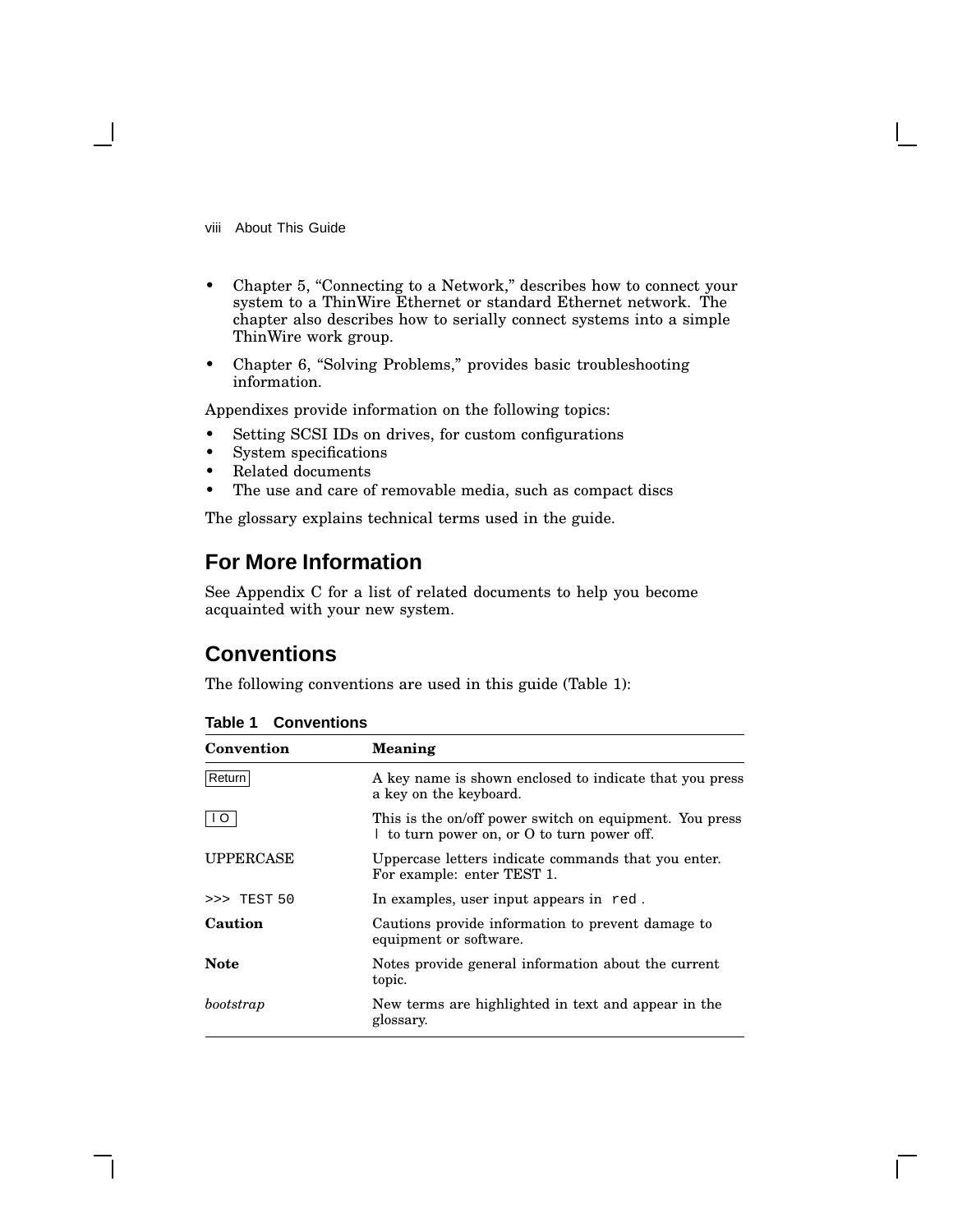# **1 InfoServer 100 System**

The InfoServer 100 is a general-purpose disk storage server that quickly and efficiently transfers data between disks connected to the server and remote network *client systems*. It provides users with a low-cost data sharing capability that is flexible and easy to manage. Figure 1–1 shows the system enclosure for InfoServer 100.

The InfoServer 100 can support many diverse applications. For example, VMS client systems can share software distribution and documentation on compact discs connected to the server. Some VAX systems can use the server to load their *bootstrap* program, then perform a VMS operating system installation from a compact disc in the server.



LJ-00062-TI0

**Figure 1–1 InfoServer 100 System Enclosure**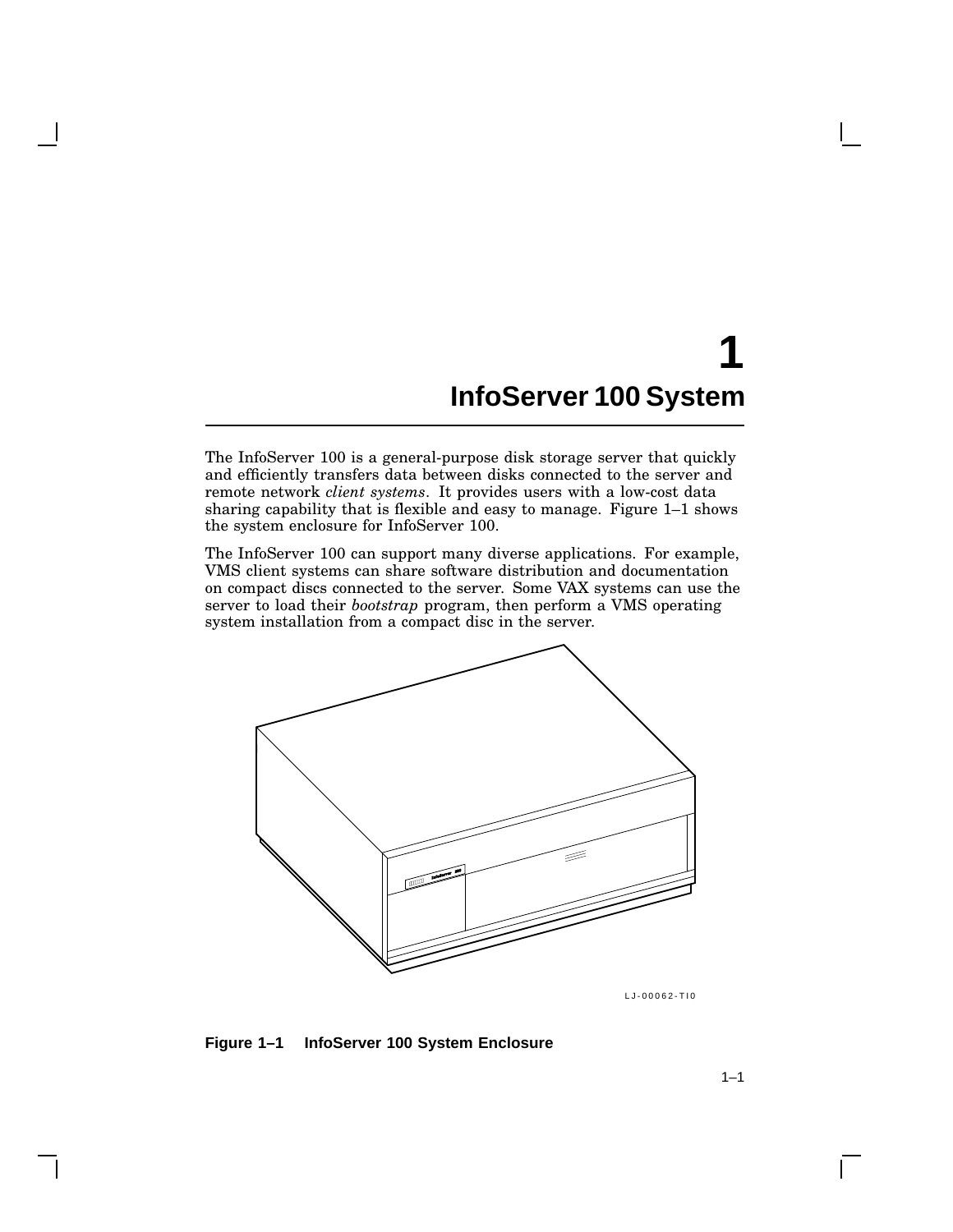1–2 InfoServer 100 System

## **System Highlights**

Your InfoServer 100 system has many special features:

• **Memory**

The system comes with 4 megabytes (Mbytes) of internal random access memory (RAM).

• **ThinWire and standard Ethernet connectability**

You can connect the InfoServer 100 to standard Ethernet or ThinWire Ethernet work groups and networks, but not to both types at the same time.

#### • **RRD40 compact disc drive**

One or two compact disc drives are mounted behind the server's front panel, depending on your configuration. Figure 1–2 shows the the InfoServer 100's system enclosure with the compact disc drives exposed.



LJ-00063-TI0

**Figure 1–2 InfoServer 100 Front Panel**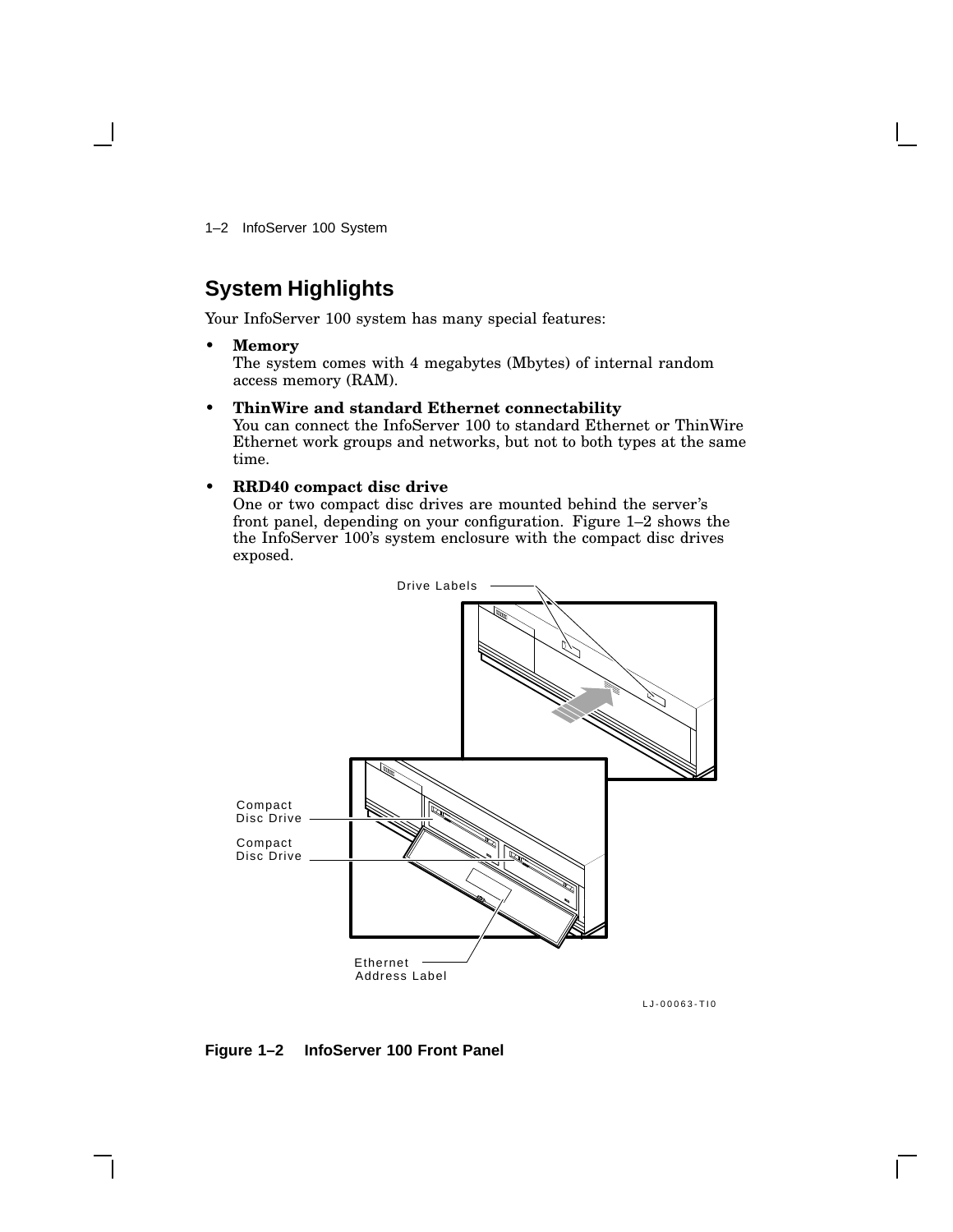#### • **RZ23 hard disk drive**

The system includes one 104 Mbyte hard disk drive. This drive:

- Stores configuration information from the server.
- Works as a secondary disk cache, to optimize the performance of all disks connected to the server.
- May also be served to client nodes as writable storage.

#### • **Self-sensing power supply**

The system power supply accepts power inputs in the ranges of 100 Vac to 120 Vac and 200 Vac to 240 Vac, at 50 or 60 Hertz. A selection switch is not needed.

#### • **Communication ports**

A single DEC-423 asynchronous port (with MMJ connector for VT series terminals) is provided as standard. You can use this port to connect a terminal to the server to establish a local server management session. (See the *InfoServer 100 System Operations Guide* for more information). This port is preset to run at 9600 baud, so any terminal connected to this port must be set at 9600 baud.

#### • **SCSI connectability**

The small computer systems interconnect (SCSI) is an industry standard for connecting mass storage devices.

#### • **Add-on storage devices**

You can purchase external expansion boxes to provide added storage capability. These external boxes must be qualified by Digital in order to meet the system requirements. You can connect up to six external drives to the server.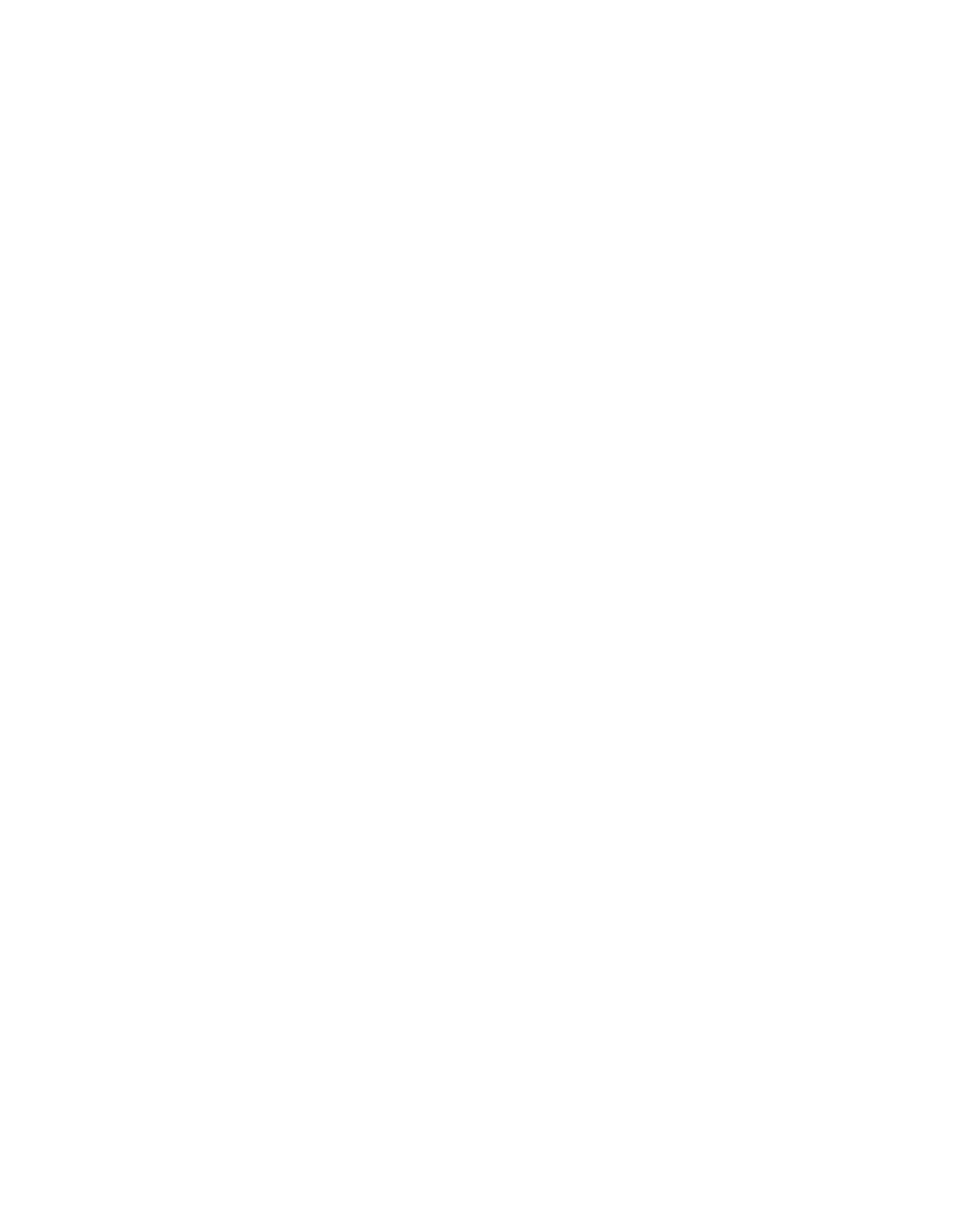# **2 Installing Your System**

Setting up your InfoServer 100 system is easy. This chapter provides step-by-step instructions on how to:

- Prepare for installation.
- Unpack, inspect, and check the system's equipment
- Set up your system unit.
- Attach Ethernet terminators for networking or diagnostic tests.
- Connect a terminal.
- Load and unload compact discs.
- Start your system.

### **Choosing the Right Location**

Use the following checklist to keep your system operating at its best:

- Carefully read all installation instructions before you turn on the power.
- Keep the air well circulated to prevent excess heat and dust from accumulating.
- Keep your equipment away from heaters, photocopiers, direct sunlight, and abrasive particles.
- Before you set up your system, select a surface that is large enough to hold the system unit. Your desk or work table is a good choice.
- Keep the area clean. Do not place food or liquid on or near your equipment, and do not place your system unit directly on the floor. Dust and dirt will damage the system components.
- Keep air vents clear on each side of the system unit for proper ventilation.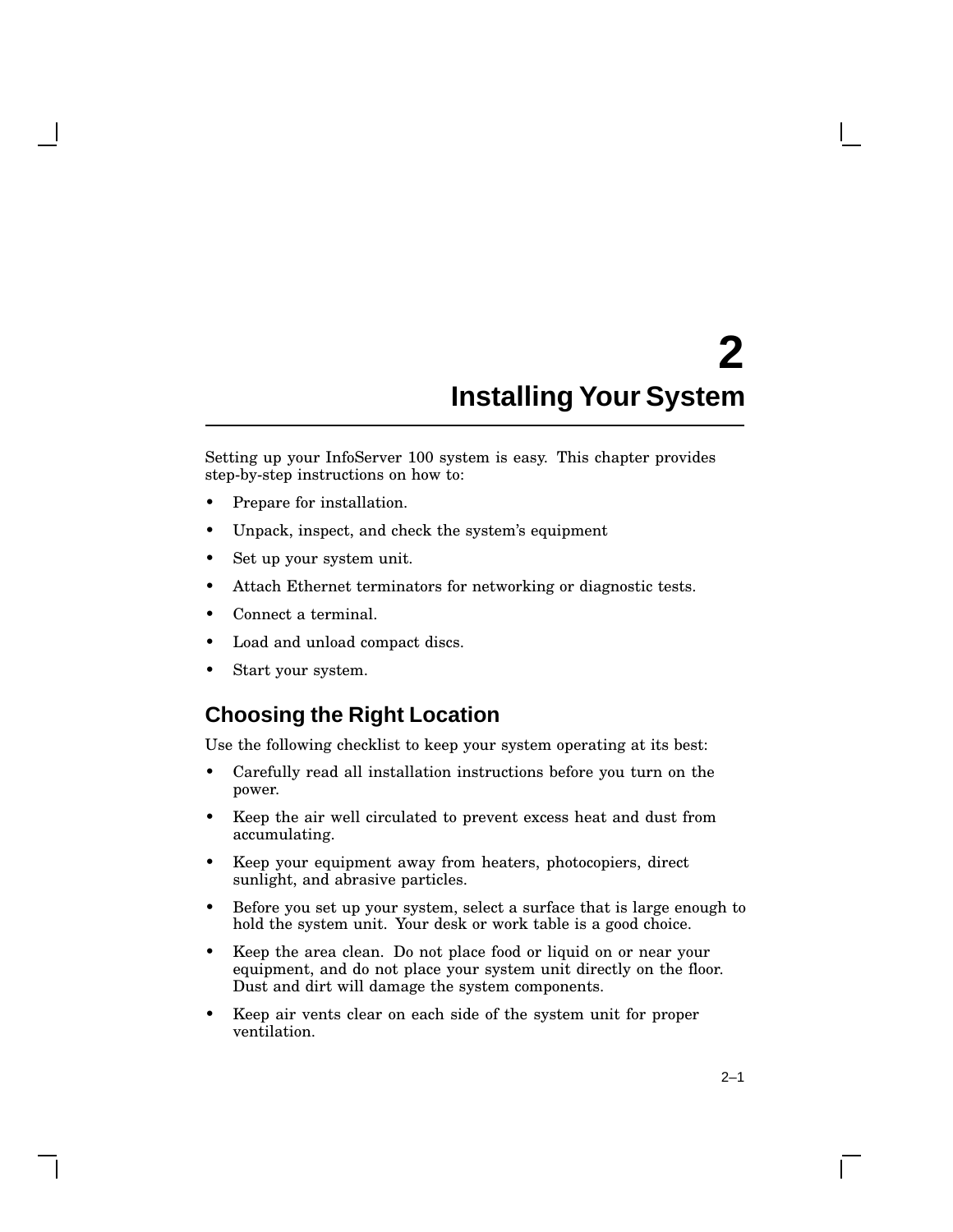2–2 Installing Your System

Do not place the system unit on its side. Blocking the air vents can cause the system unit to overheat.

• Connect your system to a dedicated grounded circuit.

If you have several pieces of equipment that need to be plugged into a power outlet, use a grounded power strip. Many power strips come with an on/off switch and a surge protector.

Do not exceed the voltage requirement of the circuit.

• To avoid damaging equipment that has been moved inside from a cold environment, let the equipment warm to room temperature before you turn it on.

### **Unpacking**

The InfoServer 100 system is shipped in two boxes, one for hardware and one for software. The larger box contains the InfoServer 100 hardware with accessories and documentation. The smaller box contains the software compact discs with licenses and instructions.

Figure 2–1 shows the hardware components shipped for the InfoServer system. Check the contents of the cartons against the shipping list provided. Expansion devices are packed in separate cartons (''Unpacking An Expansion Box'', Chapter 4).

#### **NOTE**

**Depending on how you set up your system, you may not use all the components supplied with your system. Store any unused parts safely for future use.**

#### **If You Move the System . . .**

Always repack the system unit in its original packing material when moving or relocating your system. This precaution will protect the hardware from damage.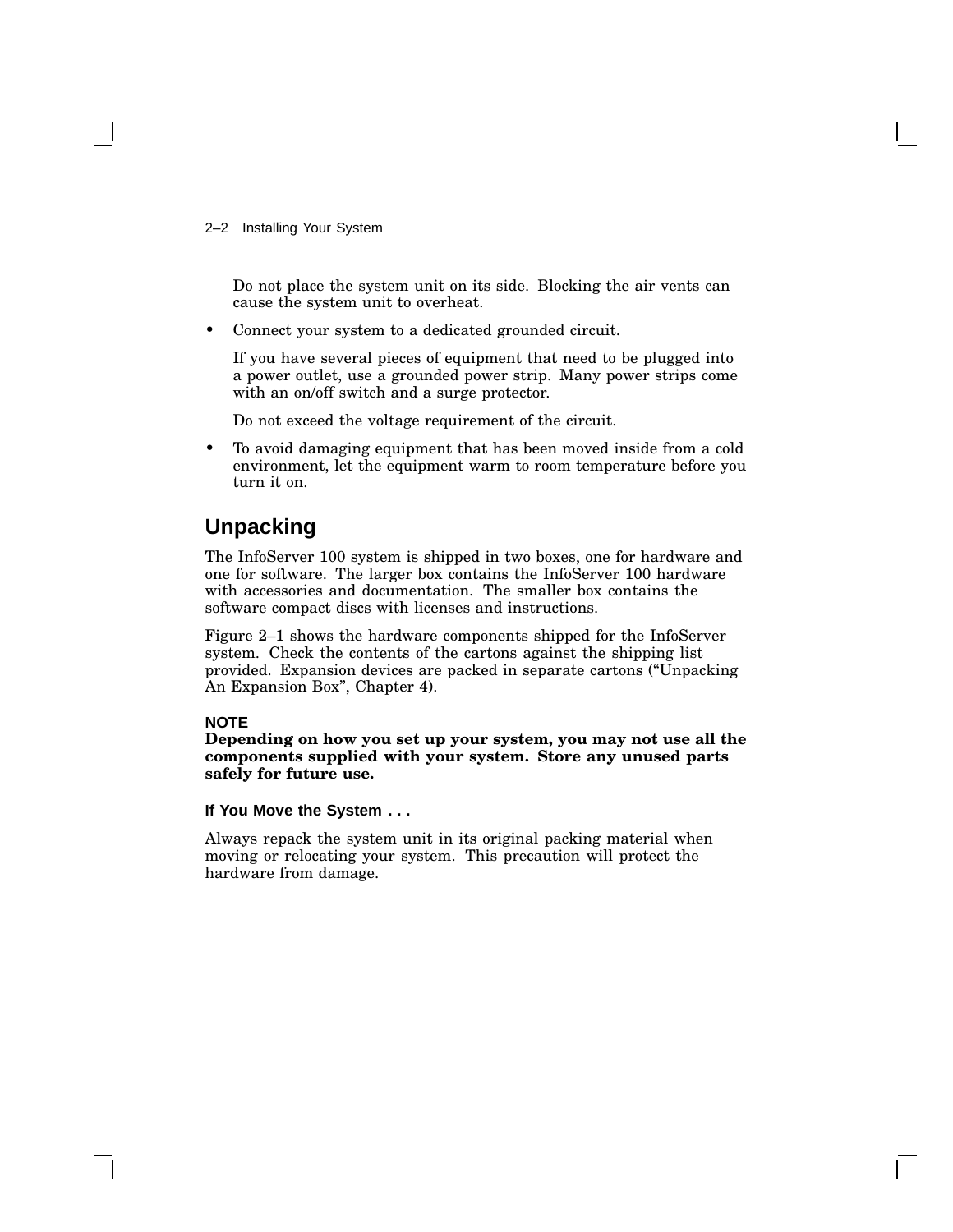### Installing Your System 2–3

 $\mathsf{I}$ 

| Server System Unit                                                                                                                                                                                                             |
|--------------------------------------------------------------------------------------------------------------------------------------------------------------------------------------------------------------------------------|
| Documentation -                                                                                                                                                                                                                |
| Power Cord - The Context Cord Context Cord Context Cord Context Context Context Context Context Context Context Context Context Context Context Context Context Context Context Context Context Context Context Context Contex |
| <b>ACCESSORIES:</b><br>Drive Label Pockets <b>Constant Contains Constant Constant</b><br>D                                                                                                                                     |
| <b>AMD Inserts</b><br><u> 1989 - Andrea Stadt Britain, amerikansk politik (</u><br>Operator's Card                                                                                                                             |
| Two Terminators and                                                                                                                                                                                                            |
| Connector Covers - Andrew Management of the Connector Covers - Andrew Management of the Connection of the Connection of the Connection of the Connection of the Connection of the Connection of the Connection of the Connecti |
| the control of the control of the control<br><b>SCSI Terminator</b>                                                                                                                                                            |
| Loopback Connector (Standard Ethernet) -                                                                                                                                                                                       |

LJ-00054-TI0

 $\overline{\Gamma}$ 

**Figure 2–1 Unpacking Your System**

 $\overline{\phantom{a}}$ 

H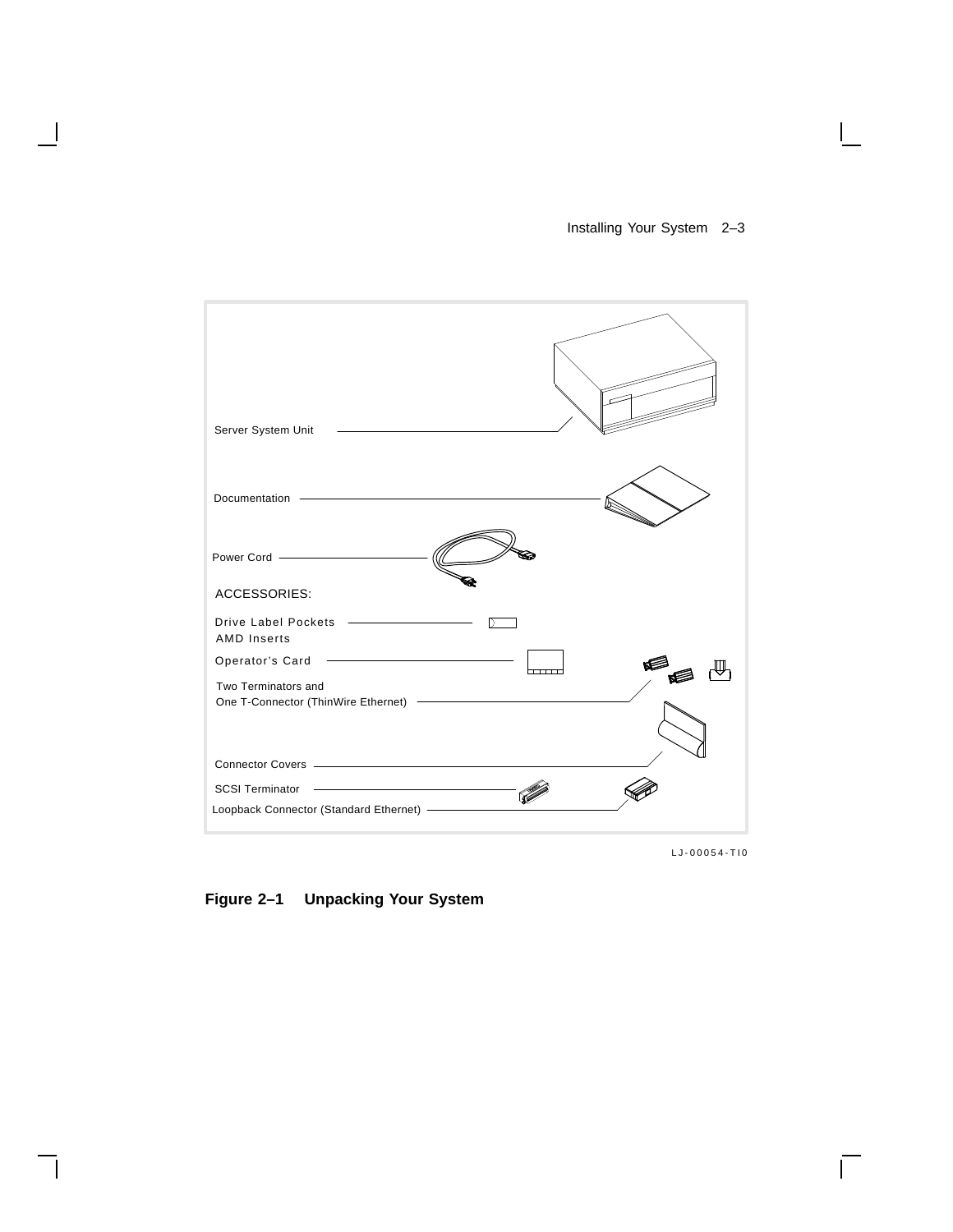2–4 Installing Your System

### **Setting Up Your System**

After unpacking, you are ready to set up your server.

#### **Identify the System Unit Ports and Connectors**

The following figure shows all the ports and connectors on the rear of an InfoServer 100 system. Take some time to become familiar with the ports and connectors. Symbols (called icons) identify each port and connector you will use when installing your system.



LJ-00055-TI0

#### **NOTE**

**Not all of the connectors shown are usable. In particular, MMJ ports 2 and 3 and the modem port (to the left of MMJ port 1) are not supported by the server.**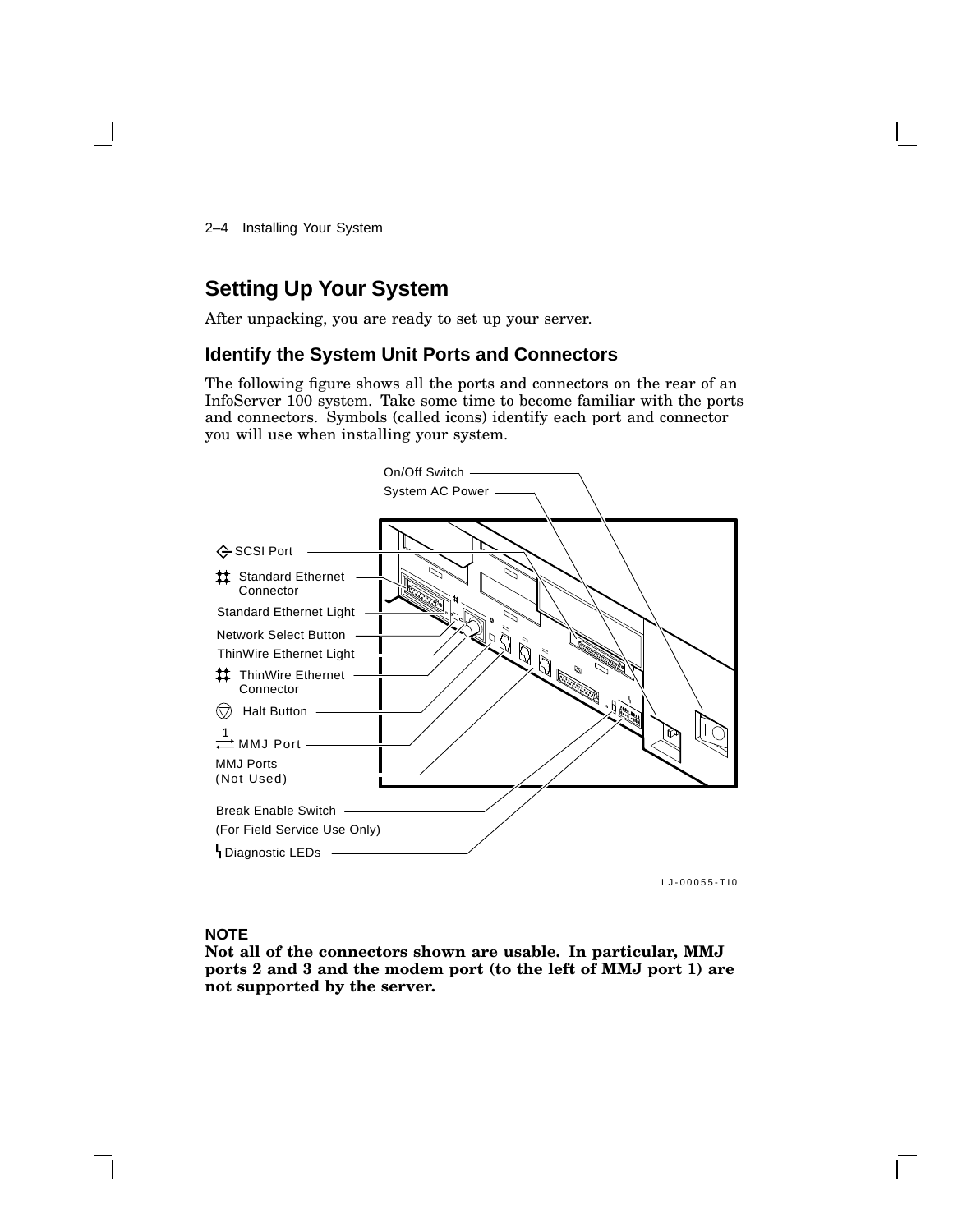### **Install the SCSI Terminator**

If you do not intend to connect additional drives to your system, install the SCSI terminator on the SCSI port at the rear of the system unit, as shown.



m<br>A-0355-90.DG

 $\mathsf{L}$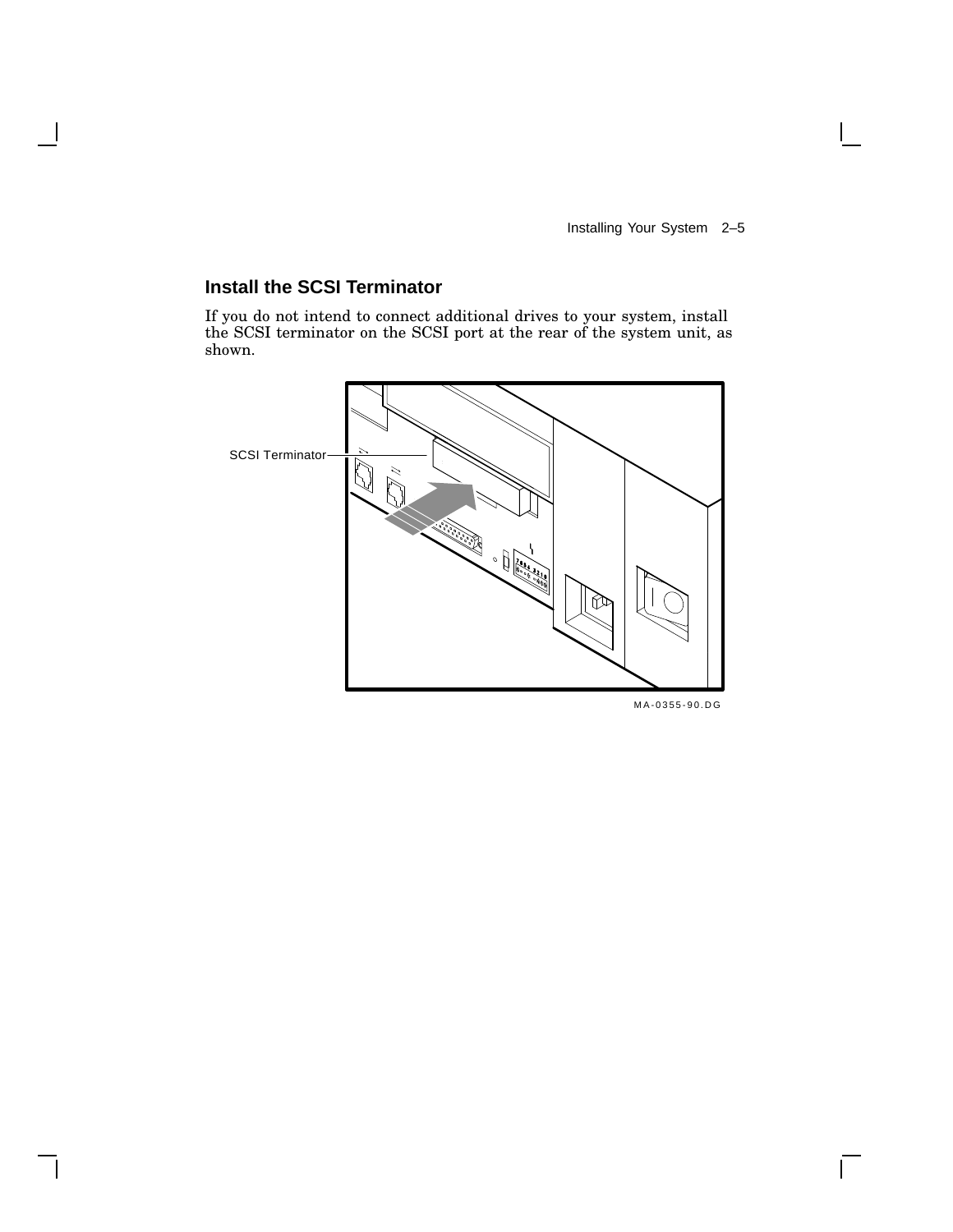2–6 Installing Your System

### **Install the Connector Covers**

You system comes with three connector covers to protect the unused connectors on the rear panel of the system unit. If you do not use the external SCSI interface, install cover 1 over the SCSI terminator.



LJ-00064-TI0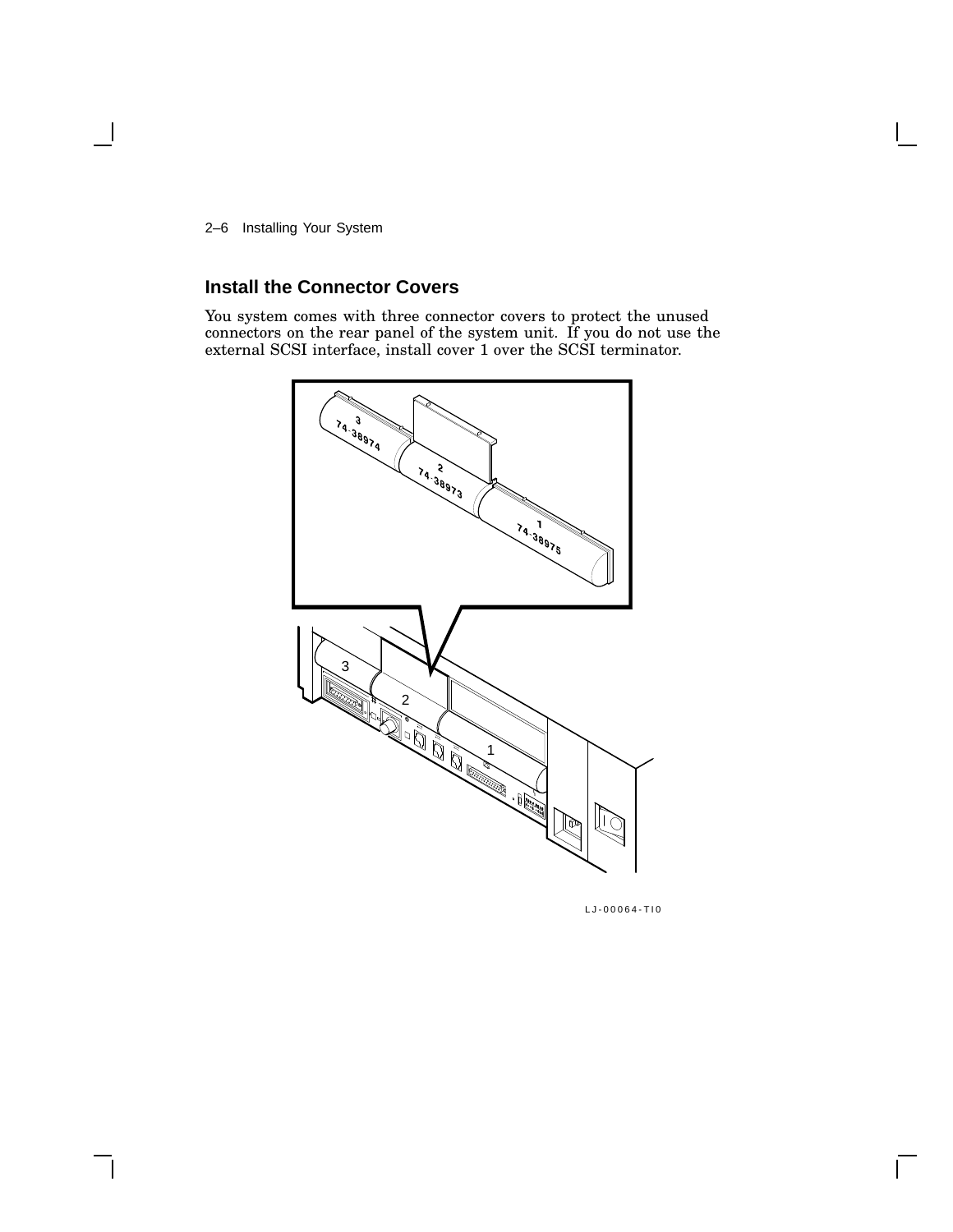#### **Attach the Ethernet Terminators**

You need to connect the T-connector, two Ethernet terminators, and the loopback connector (Figure 2–1) to the system unit so you can run diagnostic tests to verify the Ethernet circuits.

#### **NOTE**

#### **The system will not boot if the power-up self-test detects an Ethernet error.**

For diagnostic purposes:

- The T-connector and two terminators complete the ThinWire Ethernet circuit. Later, when you decide to connect to a network, you exchange ThinWire cable sections for one or both terminators, depending on your network setup.
- The loopback connector completes the standard Ethernet circuit.

To connect the T-connector and loopback connector:

1. Push one terminator into one side of the T-connector, then turn the terminator clockwise until it locks in place.



2. Push the second terminator into the other side of the T-connector, then turn the terminator clockwise until it locks in place.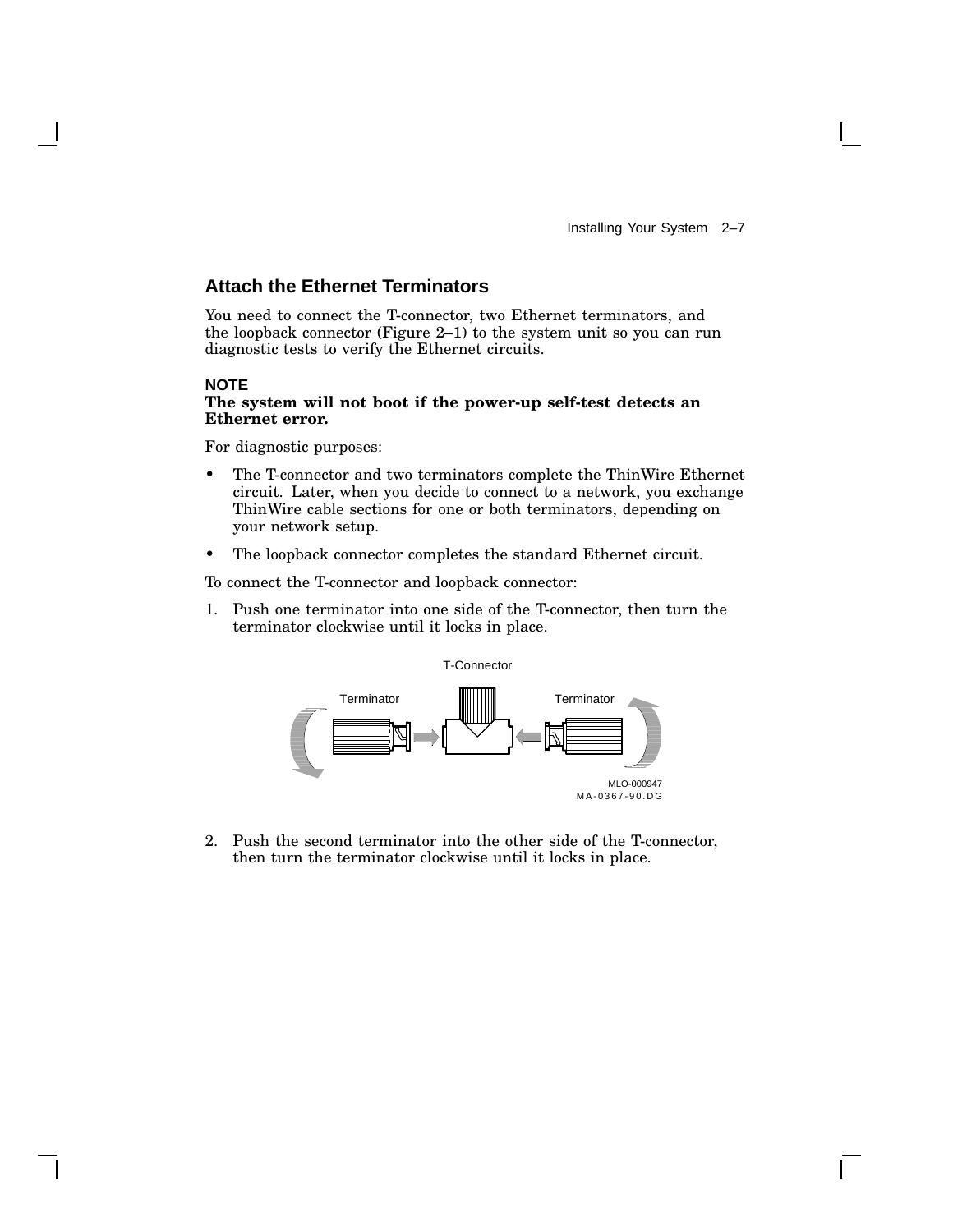2–8 Installing Your System

3. Connect the T-connector to the ThinWire Ethernet connector on the rear of the system unit by turning the T-connector clockwise until it locks into place.



MLO-002752 MA-0357-90.DG

4. Connect the loopback connector to the standard Ethernet port on the back of the system unit. If needed, rotate the T-connector slightly to make room for the loopback connector.



 $\mathsf{I}$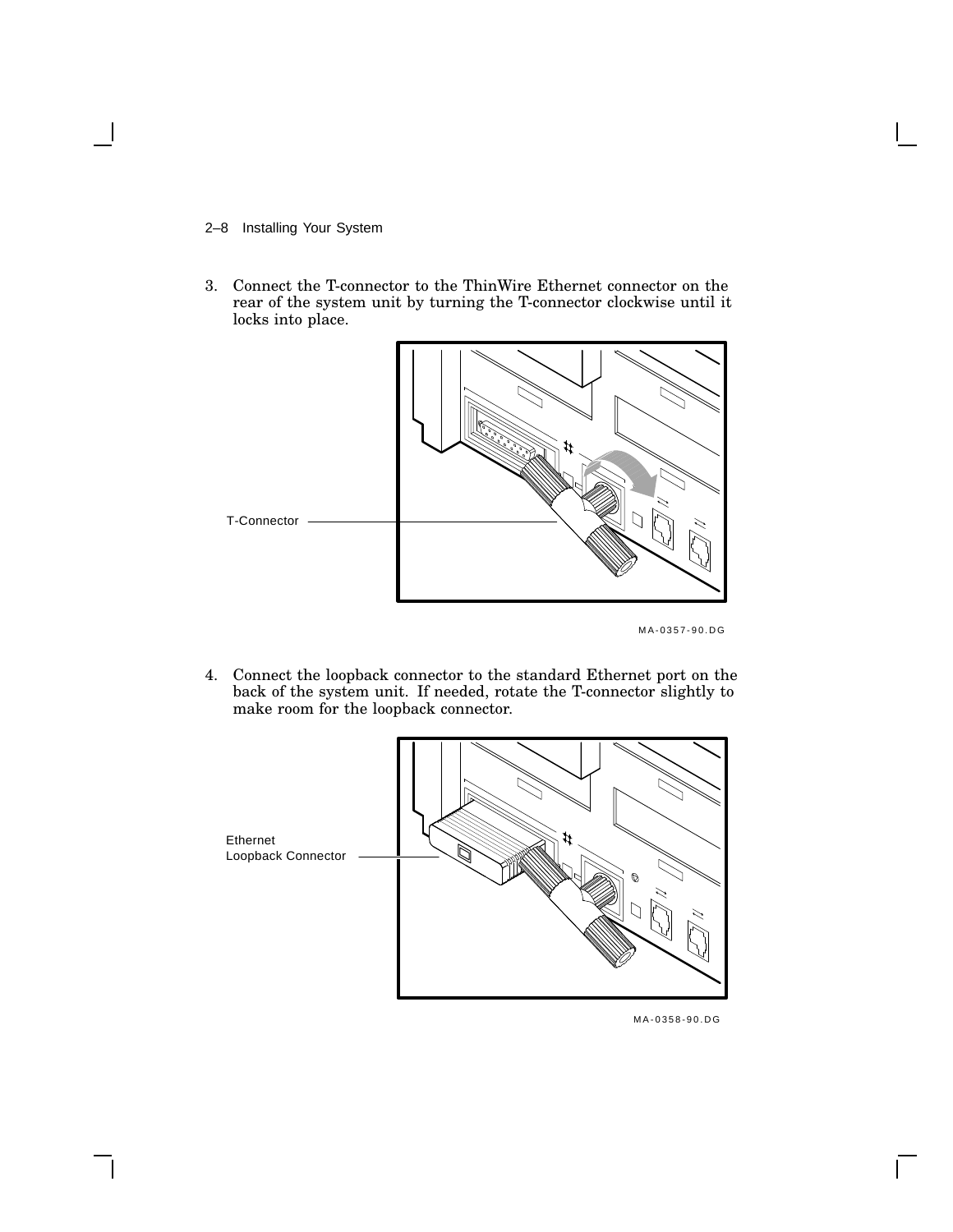### **Connect the System Unit Power Cord**

#### **NOTE**

**Make** sure the  $\boxed{10}$  power switch on the rear panel of the system **unit is off (O).**

The system accepts power inputs in the ranges of 100 Vac to 120 Vac and 200 Vac to 240 Vac, at 50 or 60 Hertz. Within these limits the power supply is self-sensing, so the system unit does not need a voltage selection switch.

Connect the supplied power cord to the power socket on the rear panel of the system unit as shown. Connect the other end of the power cord to a grounded power outlet.

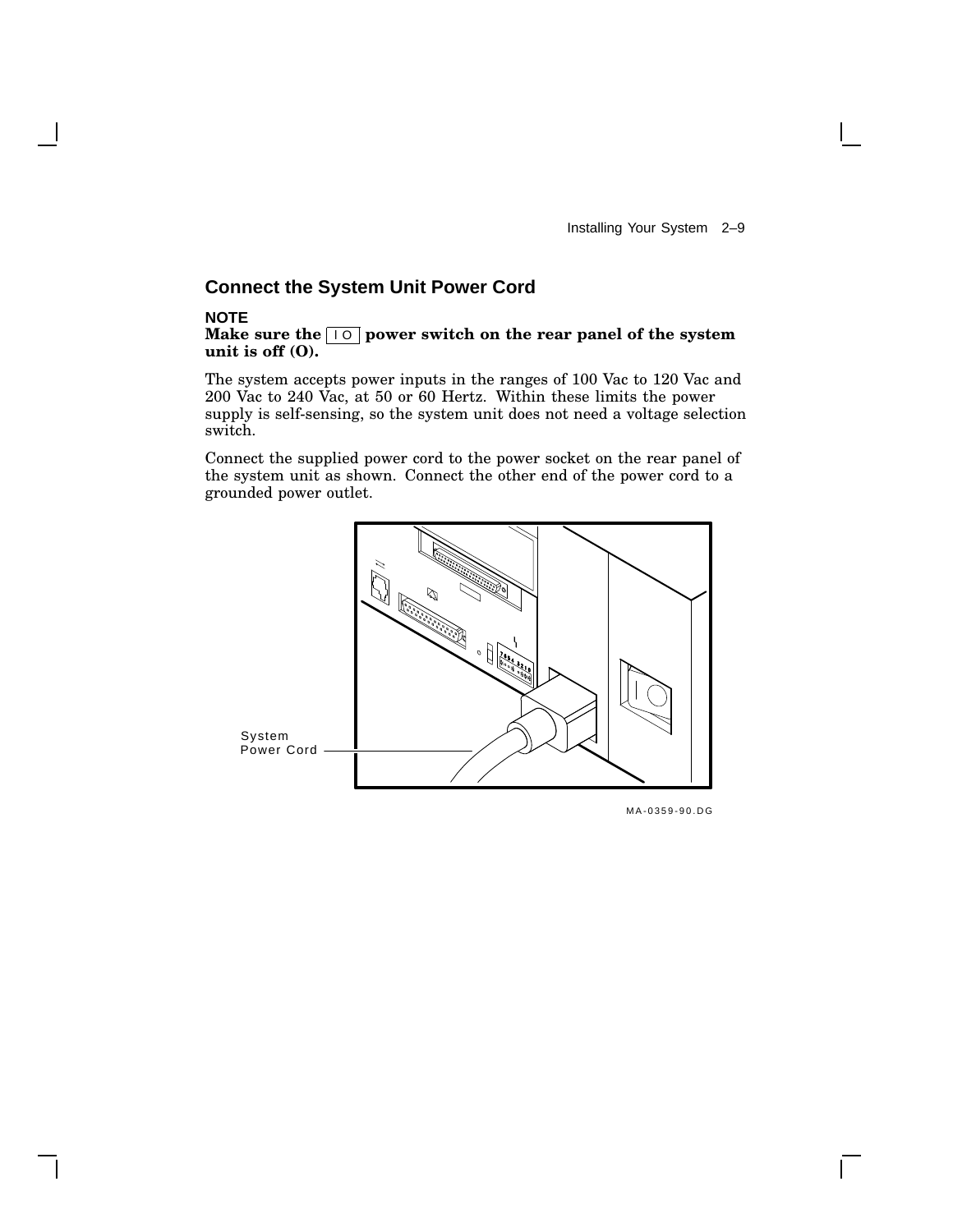2–10 Installing Your System

### **Connect a Console Terminal**

You do not need a locally connected terminal for normal InfoServer operation. However, Digital advises that you connect a local terminal as part of this installation procedure, to ensure that the InfoServer is operating properly.

The recommended console terminal is a VT300 series terminal. When you connect the terminal cable to one of the MMJ ports on the rear of the VT300 series terminal, the port must be set for DEC-423 operation. See your terminal documentation for details.

To connect a terminal to the server:

#### **NOTE**

#### **Make** sure the  $\boxed{10}$  power switch on the terminal is off (0).

1. Connect the terminal cable supplied with the system to MMJ port 1 on the rear panel of the system unit.



MA-0360-90.DG

- 2. Connect the other end of the console cable to the communications port on the terminal.
- 3. The terminal must be set at 9600 baud, with 8 bits, and no parity. See your terminal documentation if you need information on setting up your terminal.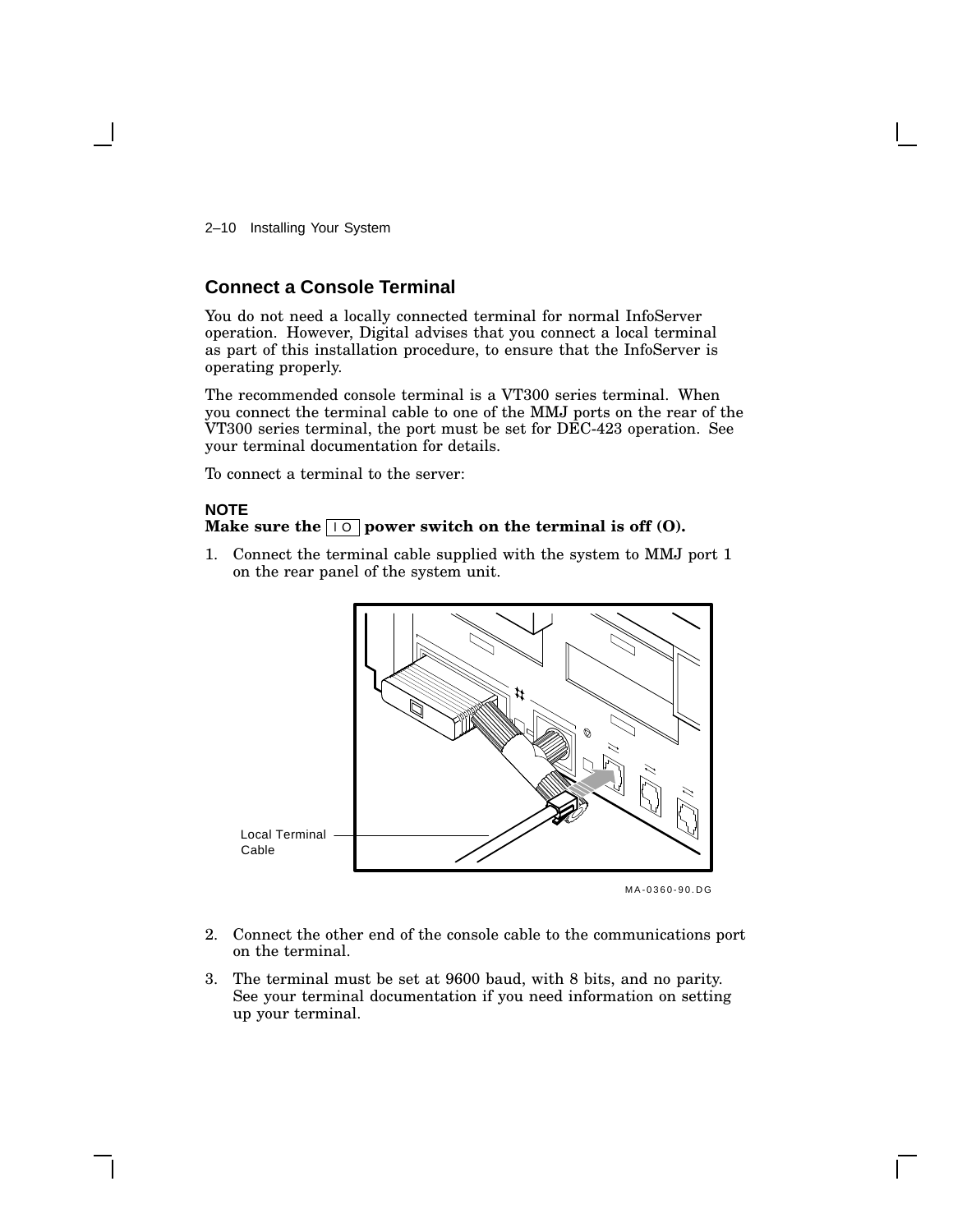Installing Your System 2–11

 $\mathbf{I}$ 

During normal operation, you can control the server through a LAT terminal server session, if terminal servers are available on your network. If terminal server access is not available, or if client systems have trouble accessing server services, then a locally connected terminal is needed to manage the server or diagnose server problems. See the *InfoServer 100 System Operations Guide*.

### **Connect External Expansion Boxes**

If you received expansion boxes with your system, you should connect them to your system unit now. See Chapter 4 for information on connecting external expansion boxes.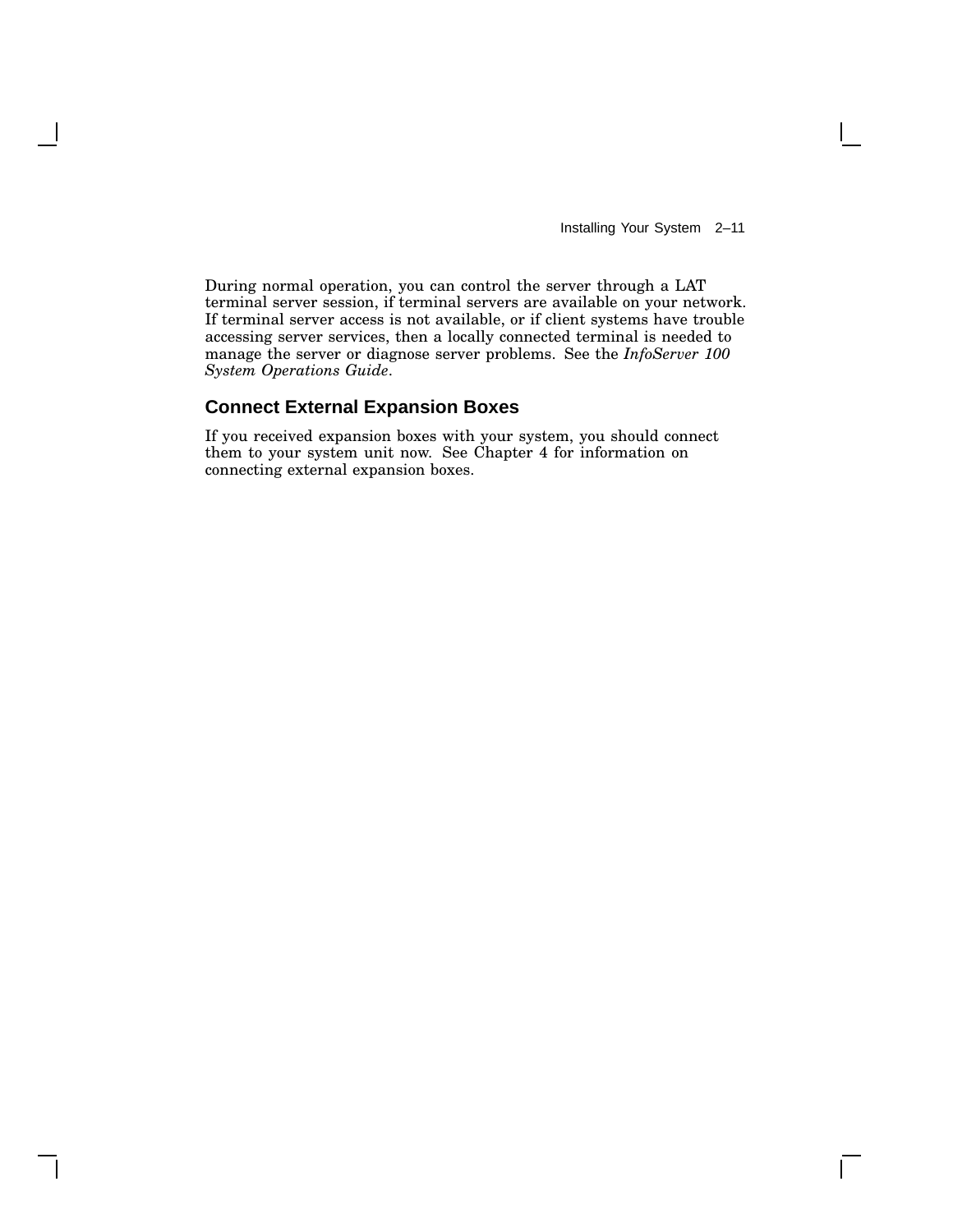2–12 Installing Your System

### **Starting Your System**

To start your system:

- 1. Turn on any expansion boxes connected to your system.
- 2. Turn on the console terminal connected to MMJ port 1. See your terminal documentation. Note that a console terminal is required when the server is first installed, to ensure proper startup and cabling.

#### **NOTE**

#### **Allow time for the console terminal to complete its power-up sequence. Otherwise, you will not be able to view the system power-up self-test display.**

3. Turn on the system unit by setting the  $\boxed{10}$  power switch on the rear of the system unit to the on ( | ) position.

The initial power-up display appears on the console terminal in about 1.5 minutes. If you see a display similar to the following, your system has passed all power-up tests, and the terminal's keyboard language has been set:

```
KA41-A V1.3
F_-. . E. . . D. . . C. . . B. . . A. . . 9. . . 8. . . 7. . . 6. . . 5. . . 4. . . 3. . . 2. . . 1. . .? E 0040 0000.0005
? D 0050 0000.0005
? C 0080 0000.4001
? 6 80A1 0000.4001
```
4. Load the InfoServer 100 system's software compact disc as described in the next section, ''Loading A Compact Disc''.

The InfoServer 100 automatically copies software from the software disc to its RZ23 drive, in order to *bootstrap* the system.

If the software installation is successful, the console screen displays the following message:

%ESS-I-CREATEDBOOT Boot partition created successfully.

After the first successful bootstrap, you do not need the software compact disc in the right drive. If you have problems or want to know more about bootstrapping the server, go to the ''If You Have Problems'' section at the end of this chapter.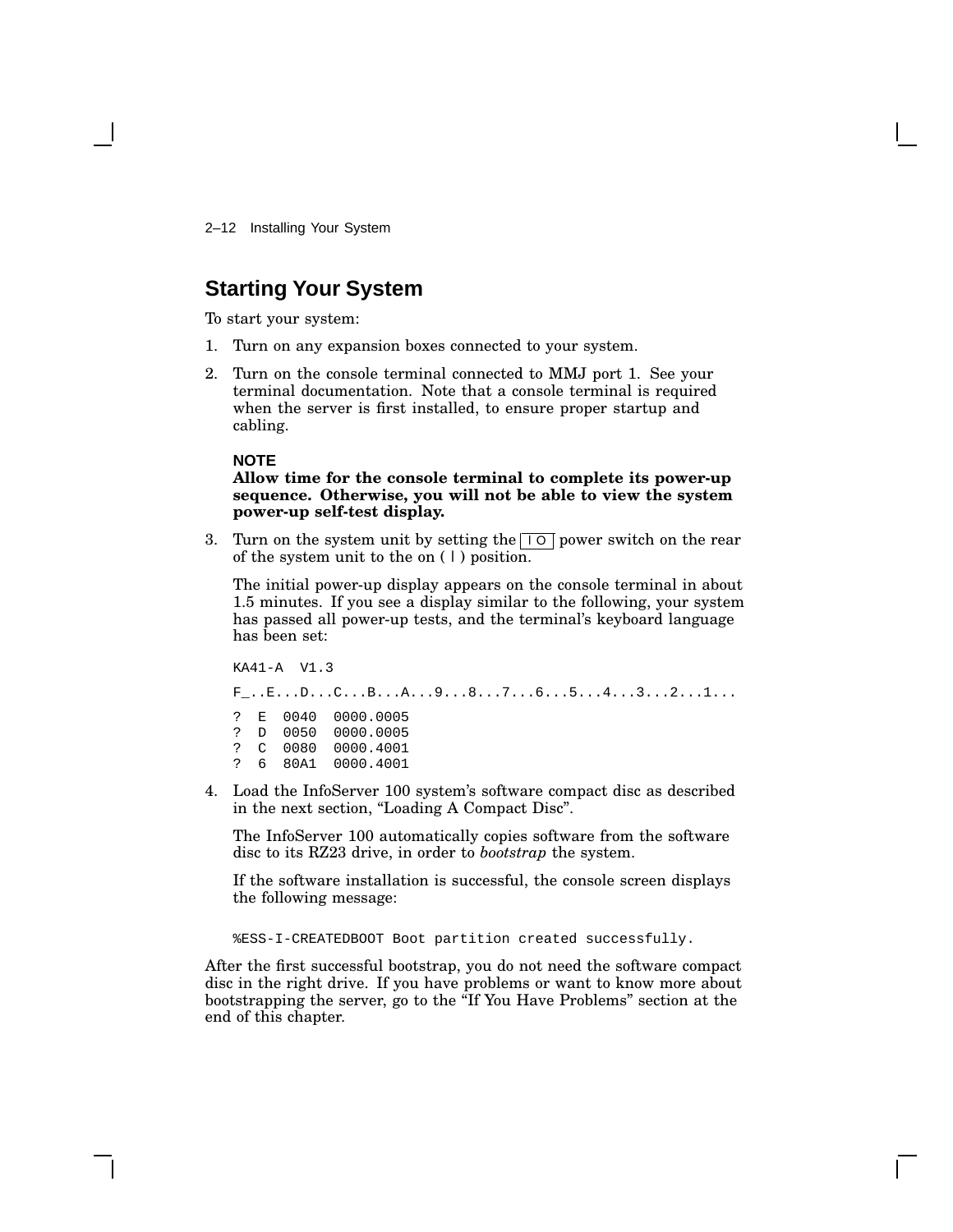$\mathbf{L}$ 

### **Loading A Compact Disc**

The InfoServer 100 system has two RRD40 compact disc drives behind the front panel of the system unit.



Use the following procedure to load the software compact disc when starting the system. Load the disc in the drive on the right. The disc is supplied with the system.

When you load a disc into the compact disc drive, insert the entire disc *caddy* into the disc door on the drive. Do not remove the disc from the caddy.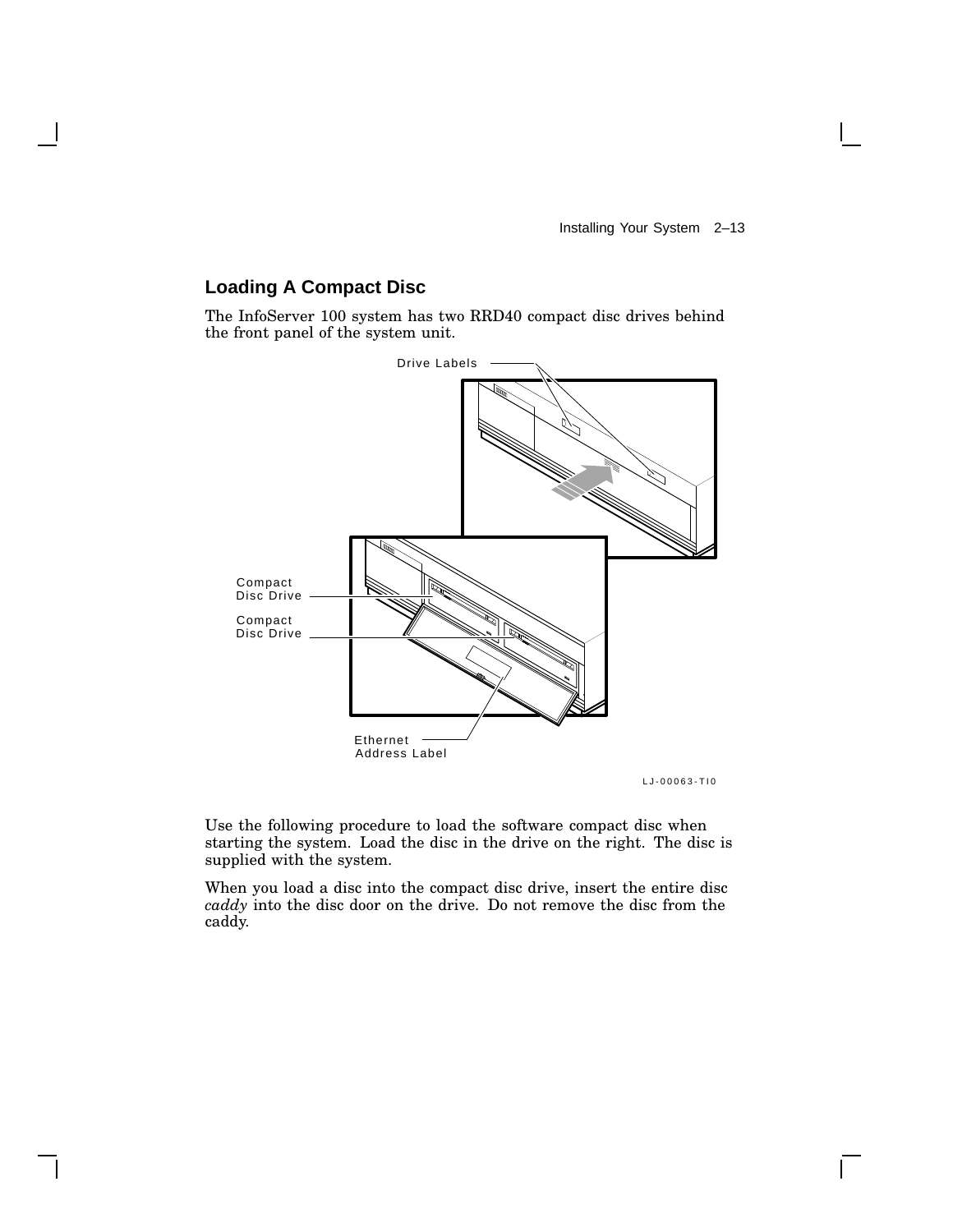2–14 Installing Your System

#### To load a disc:

- 1. Examine the disc caddy. Make sure it is not cracked or damaged. Never load a damaged caddy into a compact disc drive.
- 2. Align the disc caddy with the drive as shown  $\bullet$ . Make sure the label on the disc is facing up when you insert the disc in the drive. Also make sure the notches on the left side of the disc caddy line up with the notches on the door of the drive.

#### **NOTE**

#### **If the disc label is facing up and the notches are on the right, then the disc is loaded improperly in the caddy. Stop loading the disc and refer to Appendix D.**

3. Slide the caddy in the drive as far as it will go  $\bullet$ , then remove it 3 . When you remove the caddy, notice that the disc and its *housing* remain in the drive. Only the *transparent sleeve* comes out.

The green activity light should turn on within 5 seconds.

**If the activity light does not turn on:** If the drive accepted the disc and caddy, then the disc may be sitting incorrectly in the caddy. Remove the disc and check that the label is facing up when you insert the disc into the drive again. If the activity light still does not come on, there may be a problem with the RRD40 drive. Contact your local Digital service representative.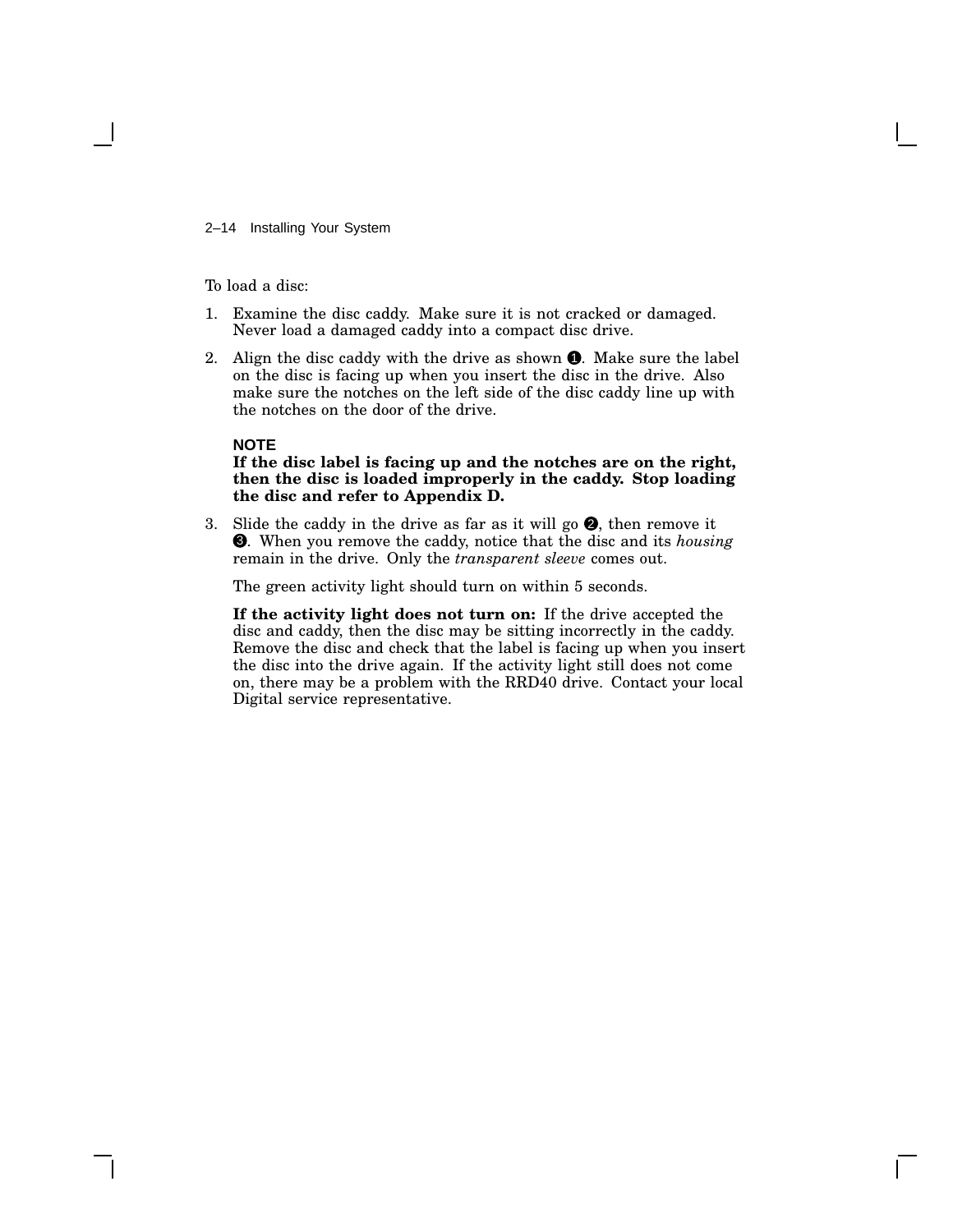Installing Your System 2–15

 $\mathsf{I}$ 



 $\overline{\phantom{a}}$ 

 $\mathsf{l}$ 

LJ-00056-TI0

 $\overline{\Gamma}$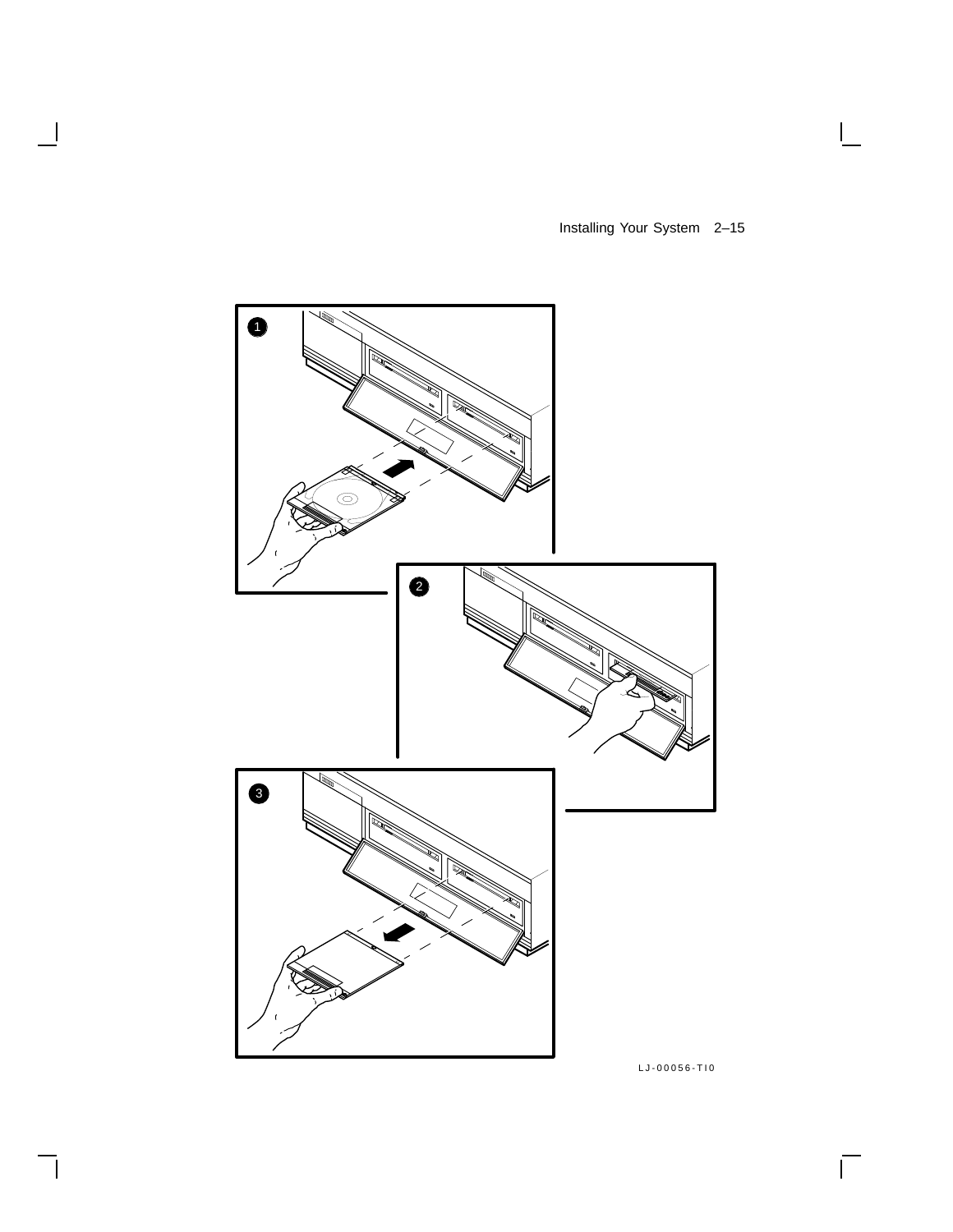2–16 Installing Your System

#### **Unloading a Compact Disc**

Before unloading a compact disc, make sure the green activity light is not flashing. If the light is flashing, then the compact disc drive is transferring data. Wait until the green activity light stops flashing.

- 1. Align the transparent sleeve with the drive opening, as when loading a disc. Make sure the arrow on the sleeve is going into the drive opening first.
- 2. Insert the sleeve into the drive opening as far as it will go.
- 3. Remove the caddy. The disc and housing will be in the sleeve. The green activity light turns off.

### **Connecting to a Network**

After you verify that the InfoServer 100 passes its power-up self-test sequence, you must connect it to the network to make it available to client systems. To connect to a network:

- 1. Turn the system unit's  $\boxed{10}$  power switch off (O).
- 2. Read Chapter 5 to learn how to install your network hardware.
- 3. After making the network connection, turn the system unit's  $\boxed{10}$ switch back on. The server should pass the power-up self-test and rebootstrap itself.
- 4. Refer to the *InfoServer 100 System Operations Guide* for information on how to establish a server management session to set up and control the server.

## **How to Turn Off Your System**

Turn off your equipment in the following order, by setting the  $\boxed{10}$ switches to O (off):

- 1. Console terminal
- 2. Expansion boxes
- 3. System unit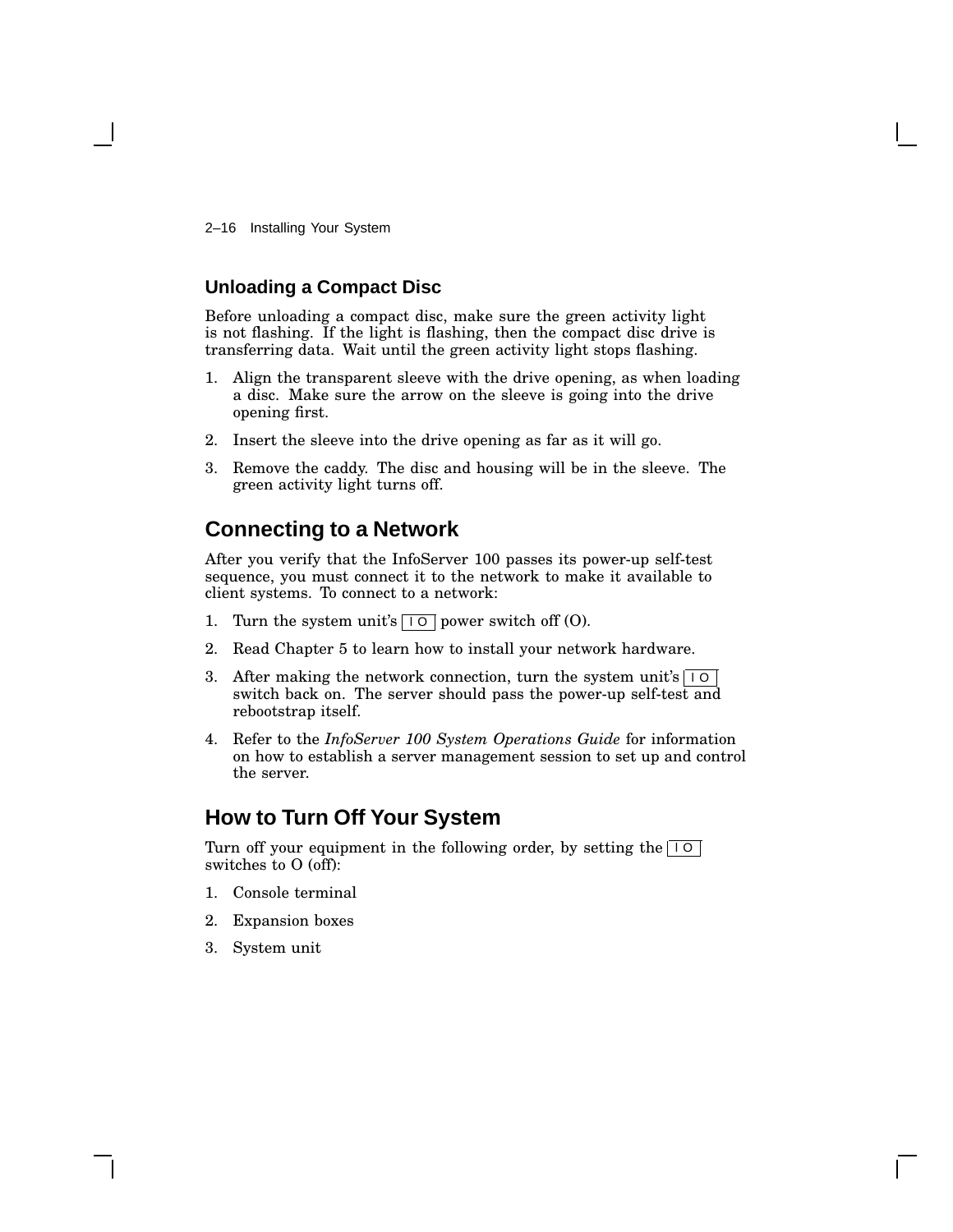### **If You Have Problems**

If you do not see the power-up display or the server fails to bootstrap, turn off the system unit and review each installation step. Repeat the power-up procedure.

If the server fails to bootstrap, go to ''Bootstrapping the Server''.

If the problem continues, see Chapter 6.

#### **NOTE**

**Check the position of the break enable switch on the rear of the system unit (''Identify the System Unit Ports and Connectors''). It should be in the down position.**

### **Bootstrapping the Server**

The following sections explain the standard and manual processes for booting the server. Use the manual process only if the automatic process fails.

#### **Bootstrapping the Server Automatically**

The InfoServer 100's bootstrap program is programmed onto the system's internal RZ23 drive at the factory. After the power-up display, the server automatically tries to bootstrap from the software image on the software disc you placed in the right compact disc drive. The compact disc drive light starts blinking, indicating that the InfoServer 100 system software is initializing.

If the RZ23 drive does not respond or a new RZ23 unit is installed, use the procedure in ''If the InfoServer Fails to Boot Automatically''.

#### **NOTE**

#### **Do not halt the InfoServer while the software is initializing. If the system is halted accidentally, use the procedure described in ''If the InfoServer Fails to Boot Automatically''.**

The InfoServer 100 system software automatically transfers the server load image from the compact disc to the RZ23 drive. The image copy takes less than 60 seconds. The compact disc light stops blinking when the copy is complete. If the installation is successful, the console screen displays the following message:

%ESS-I-CREATEDBOOT Boot partition created successfully.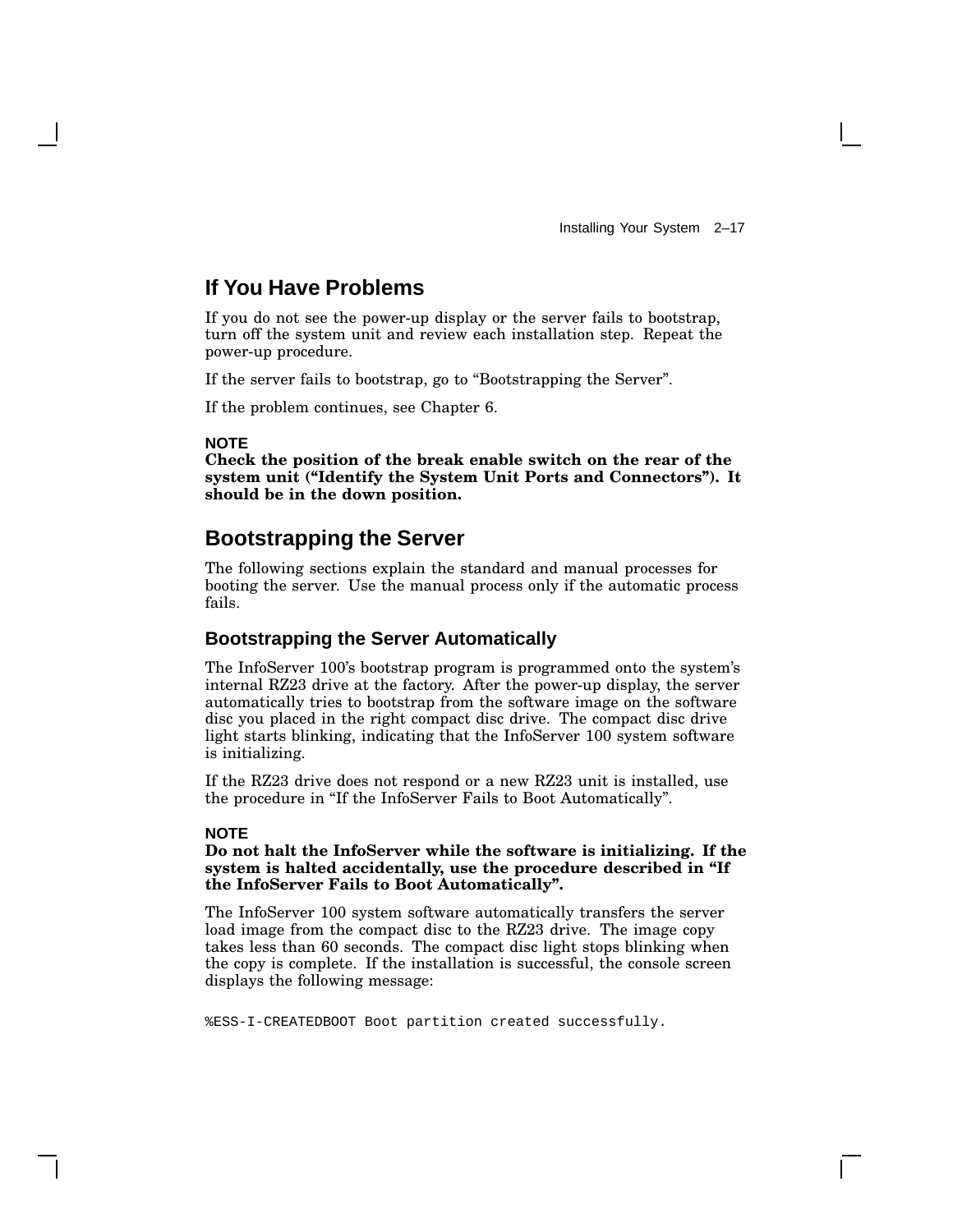2–18 Installing Your System

#### **Subsequent Bootstraps**

After the first successful bootstrap, the InfoServer 100 system uses the RZ23 drive alone for subsequent bootstraps. You do not need the InfoServer 100's software compact disc in the right drive. See the *InfoServer 100 System Operations Guide* for information on how to update this RZ23 bootstrap image.

#### **If the InfoServer Fails to Boot Automatically**

If you do not see the power-up display or the InfoServer 100 fails to bootstrap, turn off the system unit. Use the following procedure to install the software from the InfoServer 100's software compact disc to the RZ23 drive. This procedure erases the contents of the RZ23 disc and updates it with the software from the InfoServer 100's software compact disc. This procedure should take less than 60 seconds.

- 1. Make sure the system unit's  $\boxed{10}$  power switch is off (O).
- 2. Connect the console terminal.
- 3. Turn the system unit's  $\boxed{10}$  switch on (1).
- 4. Install the InfoServer 100's software compact disc into the disc drive on the right.
- 5. The InfoServer PASSWORD: prompt should appear.
- 6. At the prompt, enter the default password ESS, or the last saved password.

PASSWORD: ESS

If you forget the current password, see the troubleshooting chapter in the *InfoServer 100 System Operations Guide*.

- 7. The InfoServer prompt InfoServer> should appear.
- 8. Enter the following command:

InfoServer> UPDATE SYSTEM DK2:

9. The following message should appear:

%ESS-I-UPDATE Update operation completed successfully.

If the RZ23 disk is corrupted or the default boot configuration is altered, you may have trouble booting the system. See the troubleshooting chapter in the *InfoServer 100 System Operations Guide*.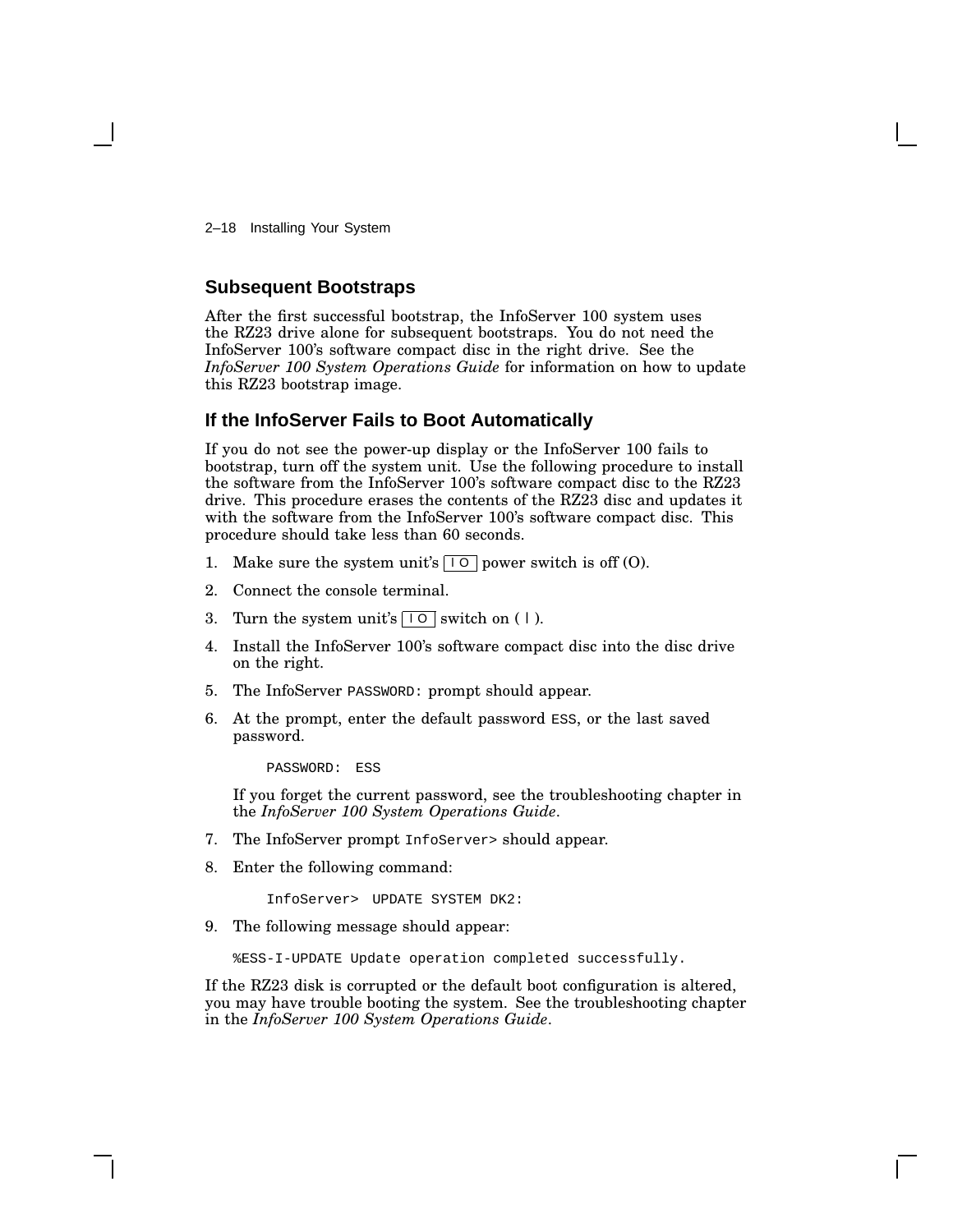# **3 Learning About Your System**

This chapter provides information about the various devices mounted within the InfoServer 100 system enclosure.

### **Storage Devices**

The InfoServer 100 uses the following internal storage devices:

- RZ23 hard disk
- RRD40 compact disc drive(s)

These devices are installed on the upper and lower drive mounting panels within the system enclosure. Depending on the configuration, your system may contain storage devices in the following combinations:

| <b>Mounting Panel</b> |       | <b>Position</b> |       |
|-----------------------|-------|-----------------|-------|
| <b>Upper</b>          | Left  | <b>Center</b>   | Right |
|                       |       |                 | RZ23  |
| Lower                 | Left  |                 | Right |
|                       | RRD40 |                 | RRD40 |

### **RZ23 Hard Disk**

The RZ23 is a nonremovable hard disk that can store 104 Mbytes of information. The server has one internal RZ23 drive. After the initial system bootstrap, the server uses this drive as its primary bootstrap device. For the initial bootstrap, the server uses the software compact disc supplied with the system.

The server also uses the RZ23 drive as a secondary storage cache for improved performance, as well as to save server characteristics and network configuration information for use when the server rebootstraps.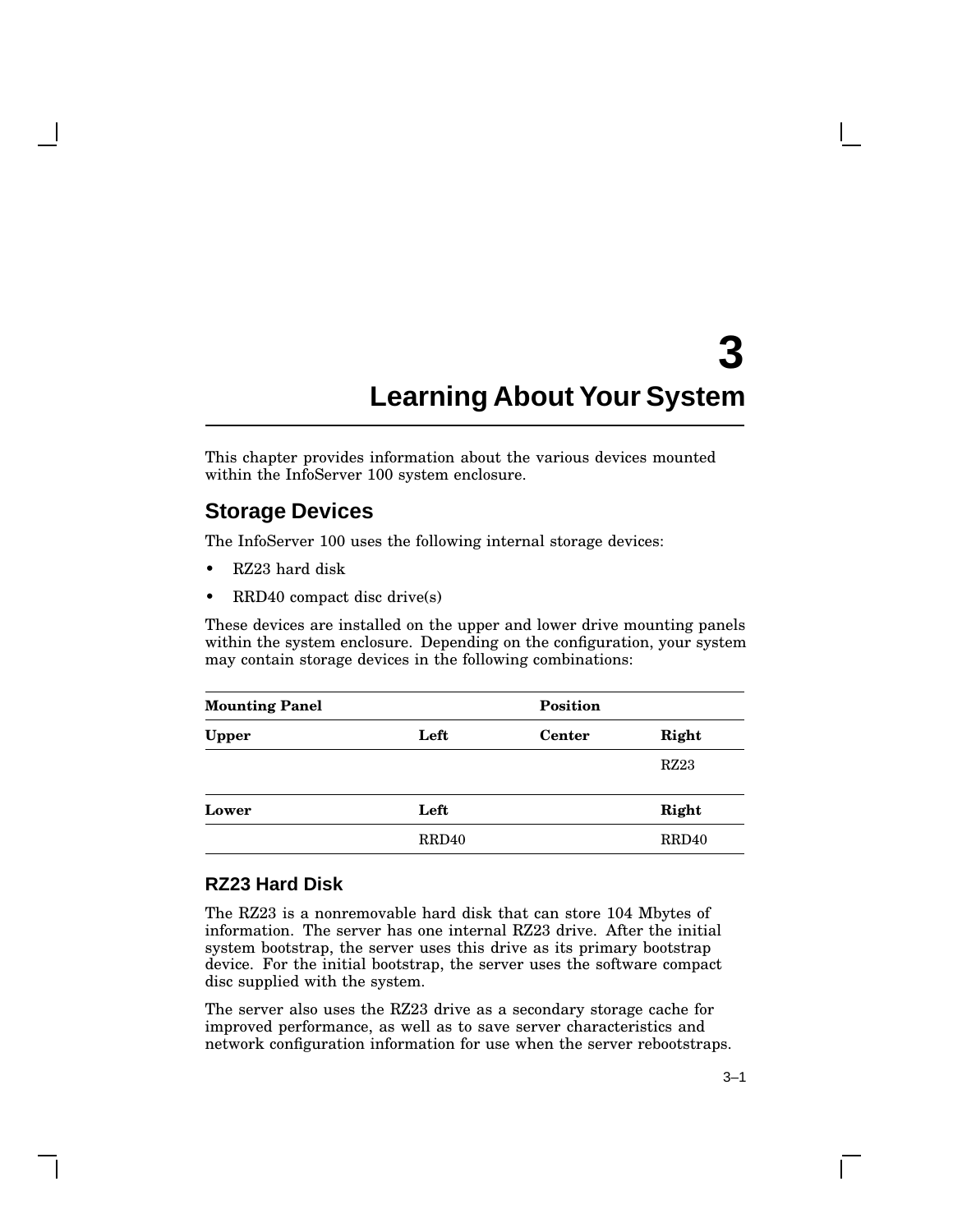3–2 Learning About Your System

### **RRD40 Compact Disc Drive(s)**

A compact disc is an optical, read-only storage media. The InfoServer 100 comes with one or two compact disc drives, depending on the unit you ordered. The drives are behind the server's front panel. The InfoServer 100 can bootstrap from compact disc, although the internal RZ23 hard disk drive is the primary bootstrap device.

You can use the RRD40 drive for many purposes, such as software installation and database storage.

You can increase the number of compact disc drives on your server by using RRD40 expansion boxes. See Chapter 4 to learn about these add-on devices.

### **Console Terminal**

The InfoServer 100 is designed to require a minimum amount of system management. You normally issue server commands by using a LAT terminal session created to the InfoServer 100 from a terminal server. In the rare event that your server has problems communicating with client systems, you should connect a terminal to MMJ port 1 on the back of the system unit and use Chapter 6 to troubleshoot the problem. The recommended console terminal is a VT300 series terminal.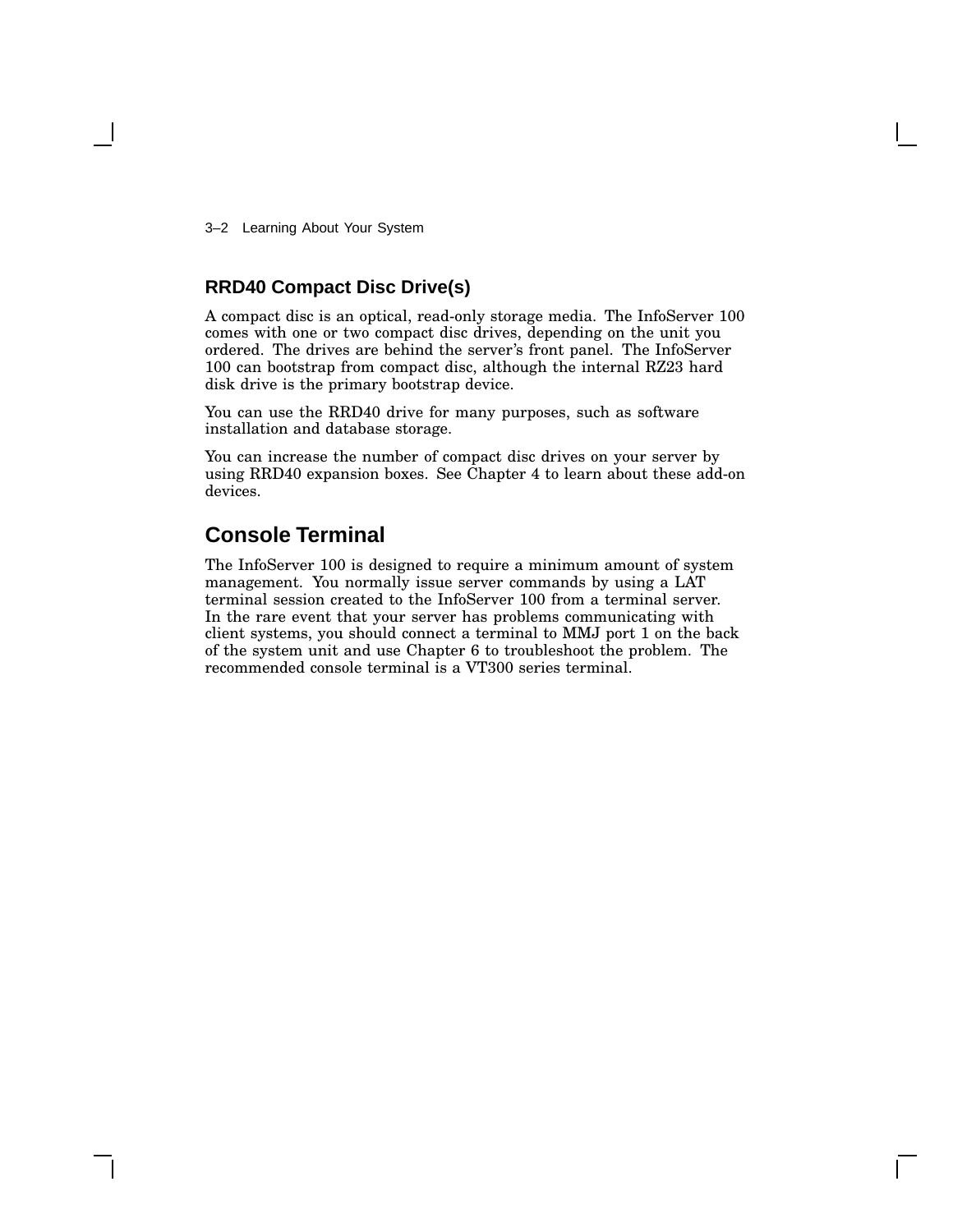# **4 Expanding Your System**

This chapter provides information on installing and using external add-on disk storage devices. An InfoServer 100 with two internal compact disc drives can support up to six external expansion boxes. An InfoServer with one compact disk drive can support up to seven expansion boxes.

Digital qualifies the external expansion boxes recommended for use with the InfoServer 100, to ensure that they meet system requirements.

The chapter provides general instructions on:

- Connecting one or two expansion boxes of the same type to your system unit
- Verifying the SCSI ID default (factory) switch setting.
- Setting the SCSI switches

The chapter also provides some specific information for the RRD40 expansion box.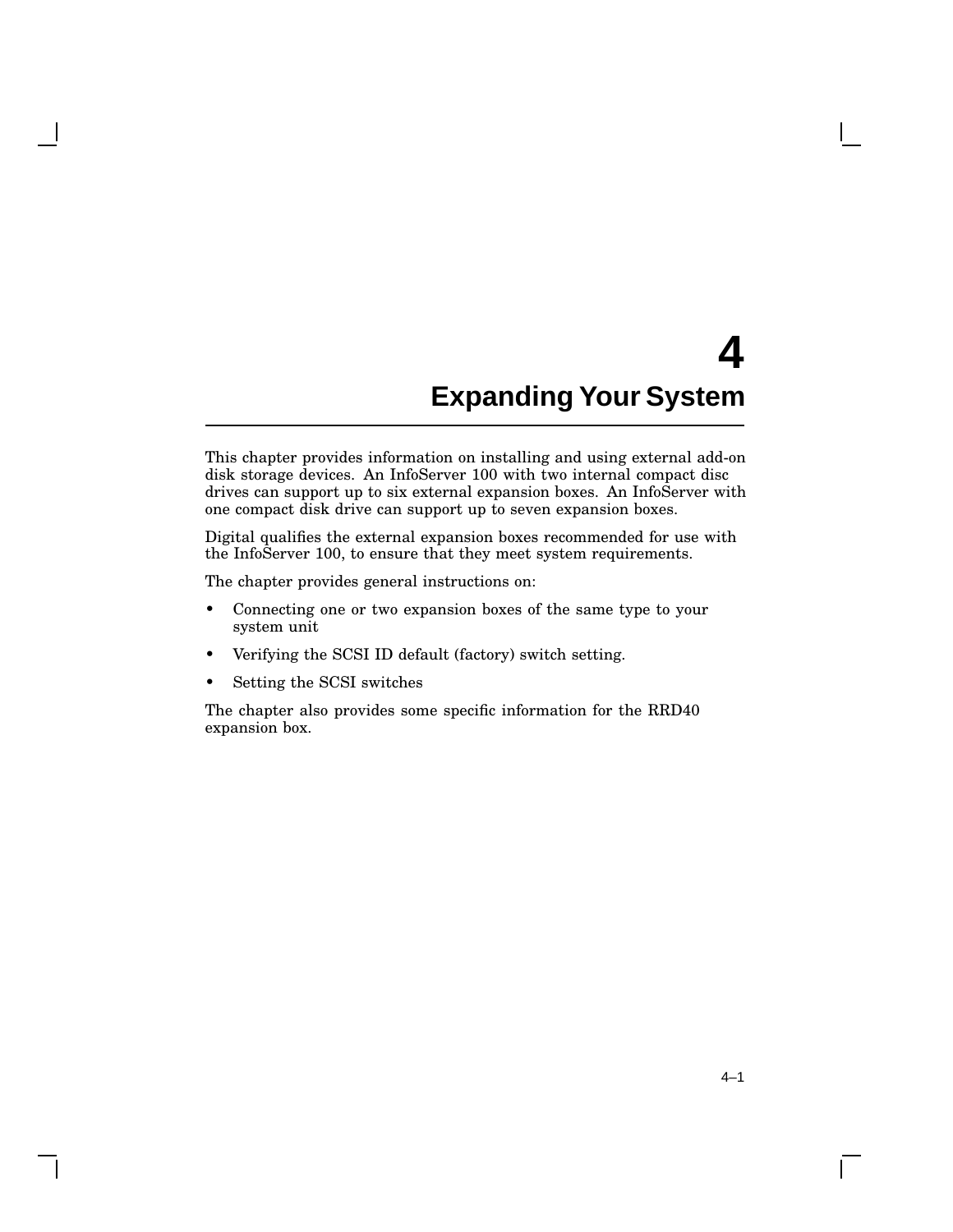4–2 Expanding Your System

### **Guidelines for Connecting Expansion Boxes**

Use the following guidelines when connecting expansion boxes:

- You can connect any combination of external expansion boxes, as long as you do not connect more than six expansion boxes to the model with two internal compact disc drives, or seven expansion boxes to the model with one internal compact disc drive.
- You must attach the 50-pin terminator that comes with your expansion box to an unused bottom SCSI connector on the back of an expansion box.
- You should plug all expansion boxes into the same grounded power strip or electrical outlet.

#### **CAUTION**

**Some expansion boxes are restricted to either 110 Vac or 220 Vac operation. Make sure the voltage requirement of any expansion box is compatible with the supply voltage. The RRD40 expansion box has a switch for selecting the power input voltage.**

• Turn on all expansion boxes before you turn on your system unit.

This step ensures that the device in each expansion box is ready for use, and that the system firmware includes the device in its configuration.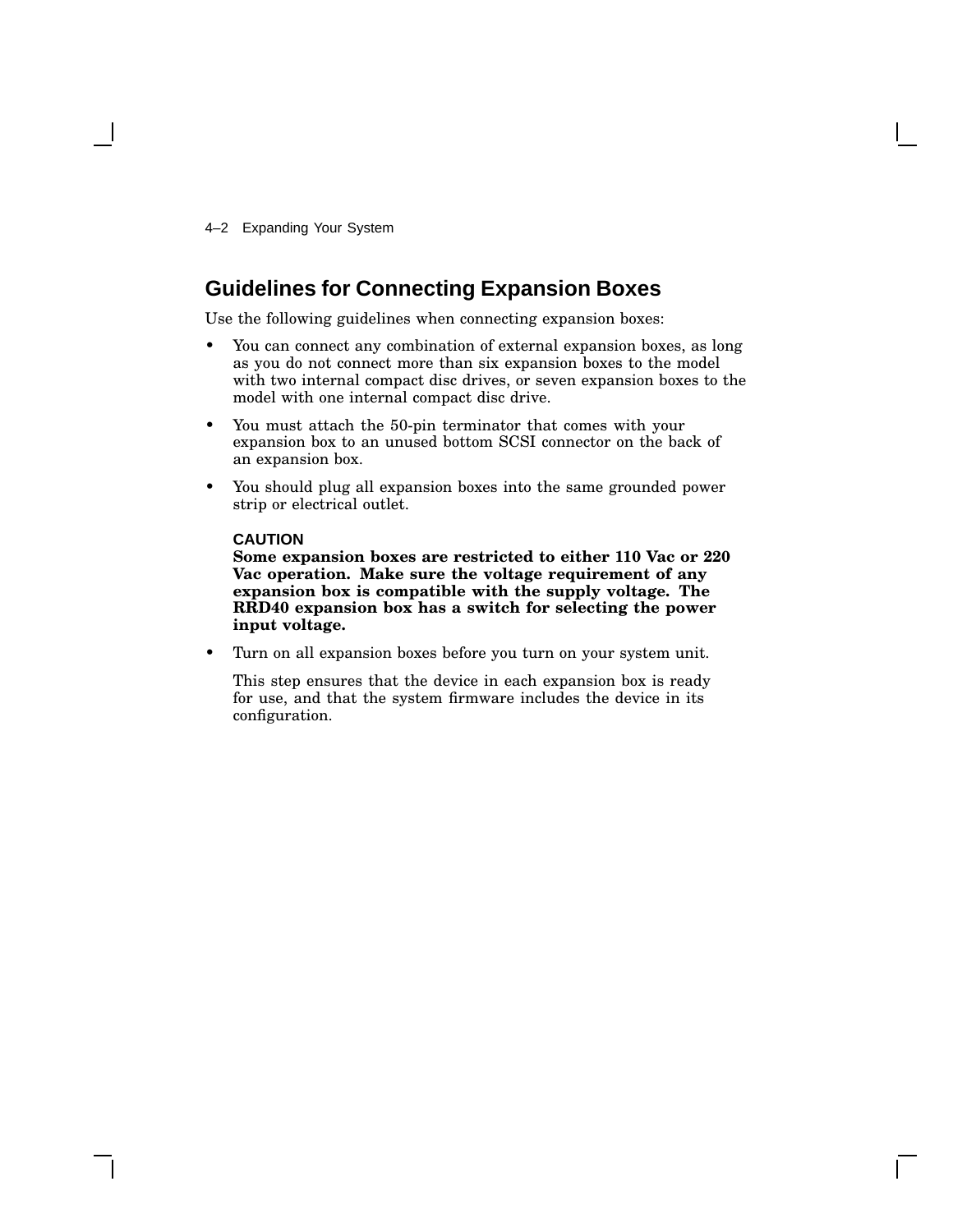## **Preparing Your System for an Expansion Box**

If you plan to add an expansion box to your system, you must first remove the SCSI cover and the terminator connected to the SCSI port.

1. To remove the SCSI cover, place your fingers under the locking tab and lift the cover to release.



2. Remove the SCSI terminator.



MLO-002767 MA-0378-90.DG

Save the terminator and cover — you must reattach them if you disconnect all expansion boxes from the system unit.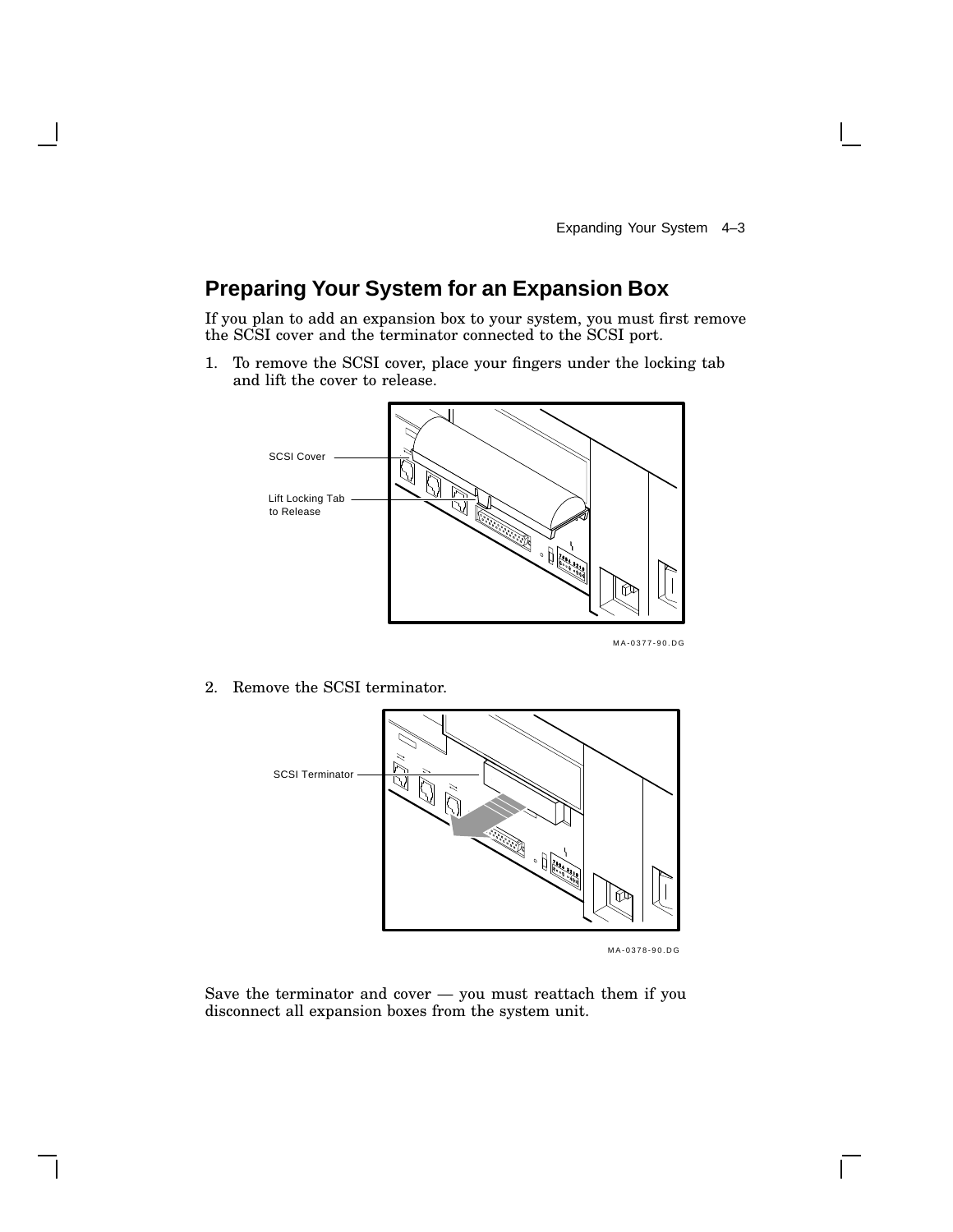4–4 Expanding Your System

### **Unpacking An Expansion Box**

Each expansion box comes with the following accessories:

• One 50-pin to 50-pin cable (part number BC19J-1E). Use this cable to connect the expansion box to the system unit or to other expansion boxes.

#### **NOTE**

**The expansion cable is 18 inches long. If a longer cable is used, the system expansion capability is reduced.**

• One power cord.

Before you set up your expansion box, make sure you have all the parts shown in Figure 4–1. Check the contents of the box against the shipping list.

In addition, the RRD40 compact disc drive expansion box comes with a 50-pin terminator, an empty CD caddy, and a test disc.



LJ-00057-TI0

**Figure 4–1 Expansion Box and Accessories**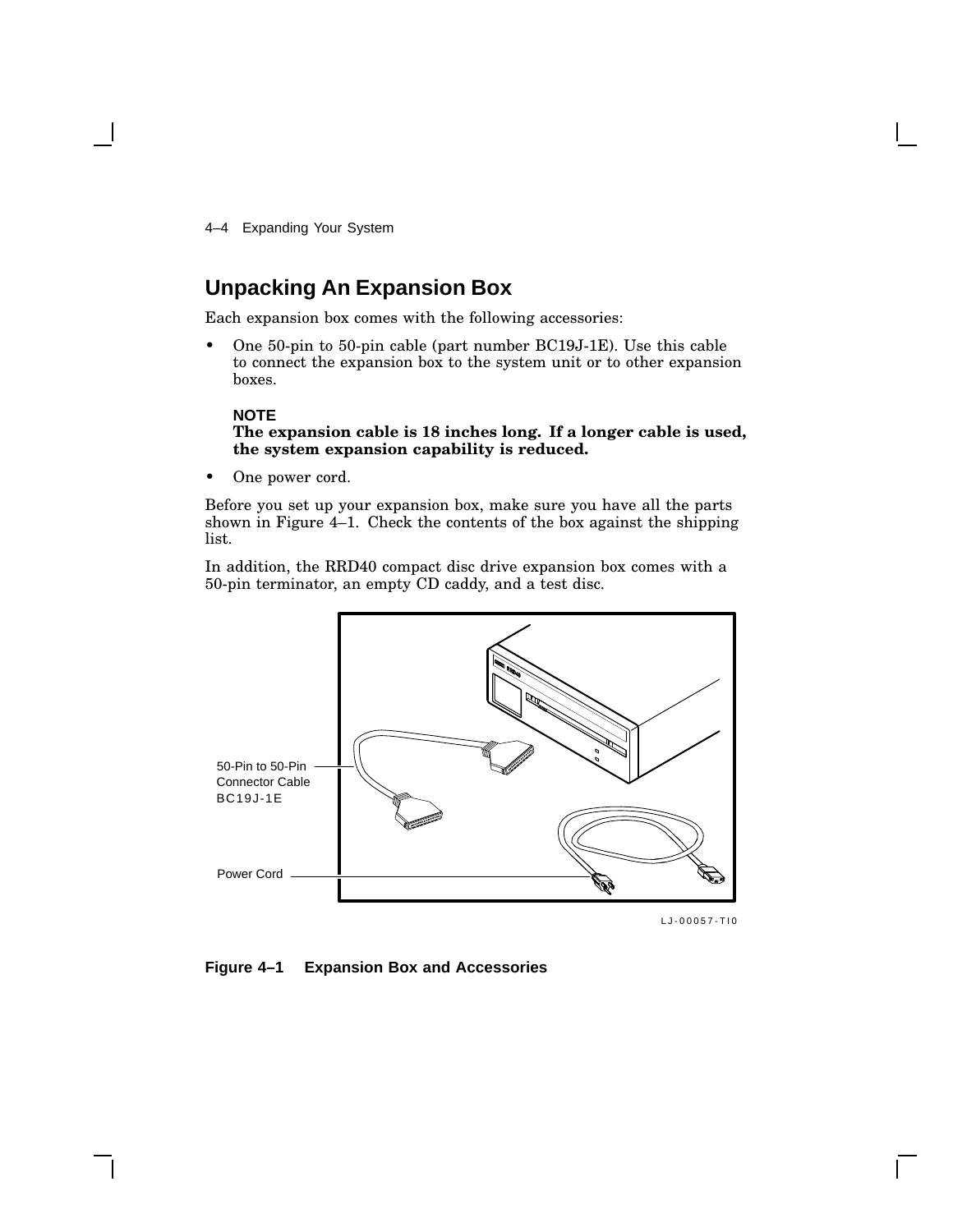# **Connecting One Expansion Box**

To connect a single expansion box to your system unit:

- 1. Set the  $\boxed{10}$  power switches on the system unit and expansion box to the off  $\overline{(O)}$  position.
- 2. Turn the expansion box so that the back is facing you.
- 3. Verify the SCSI ID switch positions, as described in Appendix A.

Each device is shipped with the SCSI ID switches in the default switch position. Set the switches to the desired SCSI ID number by reading the switch positions from left to right. Refer to the information provided with the expansion box to determine how the switches are set.

4. Connect the 50-pin to 50-pin expansion box cable as follows:

Connect one end of the cable to the SCSI port on the rear of the system unit. Snap the bail lock loops in place.

Connect the other end of the cable to the top port on the rear of the expansion box. Snap the bail lock loops in place.

5. Connect a 50-pin terminator to the lower port on the expansion box.



## **CAUTION**

## **Check the voltage requirement of the expansion box before powering up.**

6. Connect the power cord to the power receptacle on the expansion box, then plug the other end into a grounded power outlet.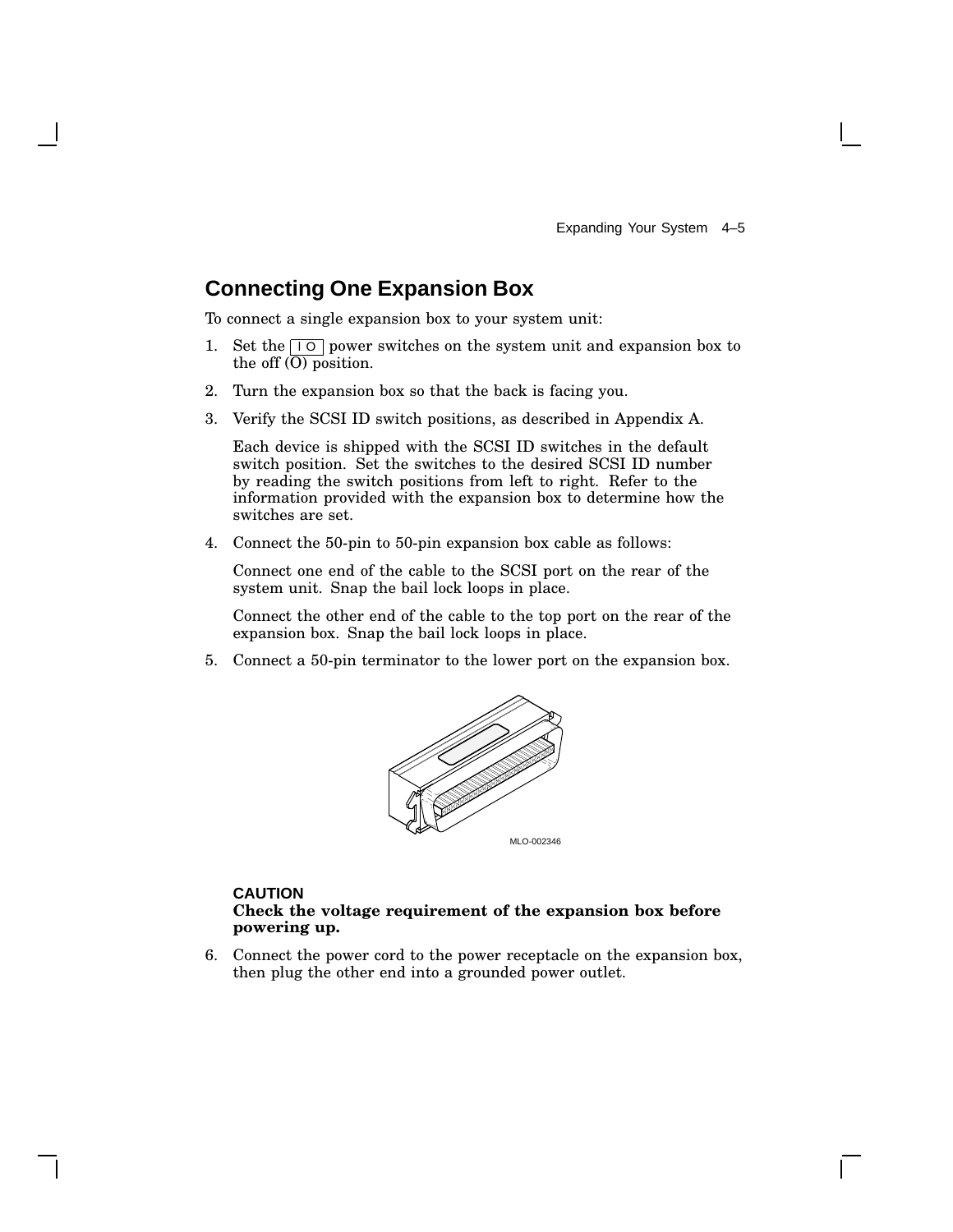## 4–6 Expanding Your System

Figure 4–2 shows how to connect one RRD40 expansion box to the system.



MA-0382-90.DG

 $\Box$ 

## **Figure 4–2 Connecting One RRD40 Expansion Box**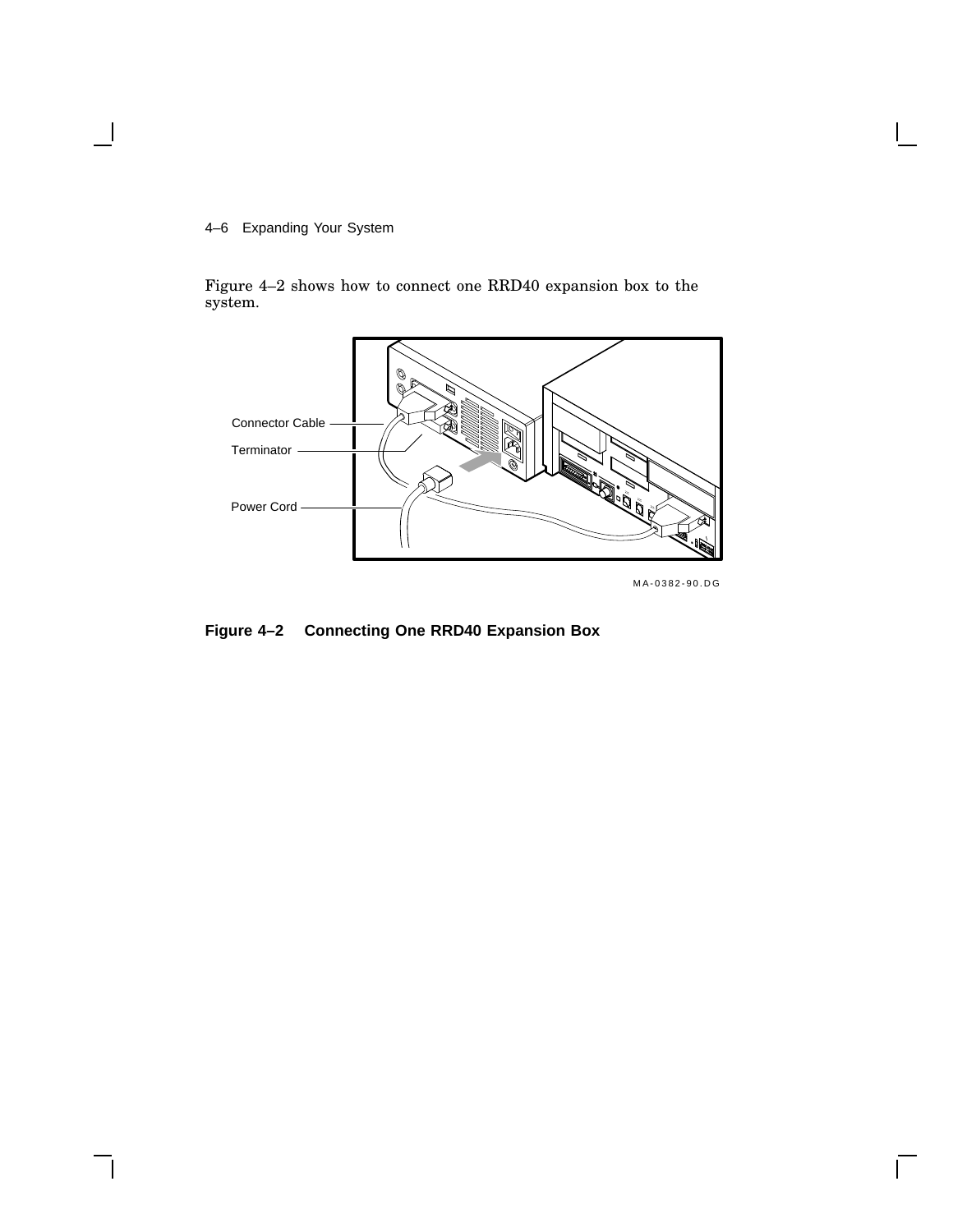# **Connecting Two Expansion Boxes**

You can add a second expansion box at a later time and link the two expansion boxes together in series. You can stack expansion boxes or place them side by side.

To link two expansion boxes:

#### **NOTE**

**If you have more than one of the same type of device attached to your system, you must change the SCSI ID on the second device to an open ID number on the SCSI bus. See Appendix A.**

- 1. Make sure the  $\boxed{10}$  on/off switches on all expansion boxes are set to off (O), then power off the system unit.
- 2. Remove the 50-pin terminator on the first expansion box. Store the terminator for future use.
- 3. Connect one end of the 50-pin to 50-pin connector cable to the upper connector on the second expansion box.
- 4. Connect the other end of the 50-pin to 50-pin connector cable to the lower connector on the first expansion box.
- 5. Attach a 50-pin terminator to the unused SCSI port on the second expansion box.
- 6. Connect the power cord of the second expansion box to the power receptacle on the expansion box, then plug the other end into a grounded power outlet. Each expansion box needs its own source of power.

Figure 4–3 shows how to serially connect two RRD40 expansion boxes to the system.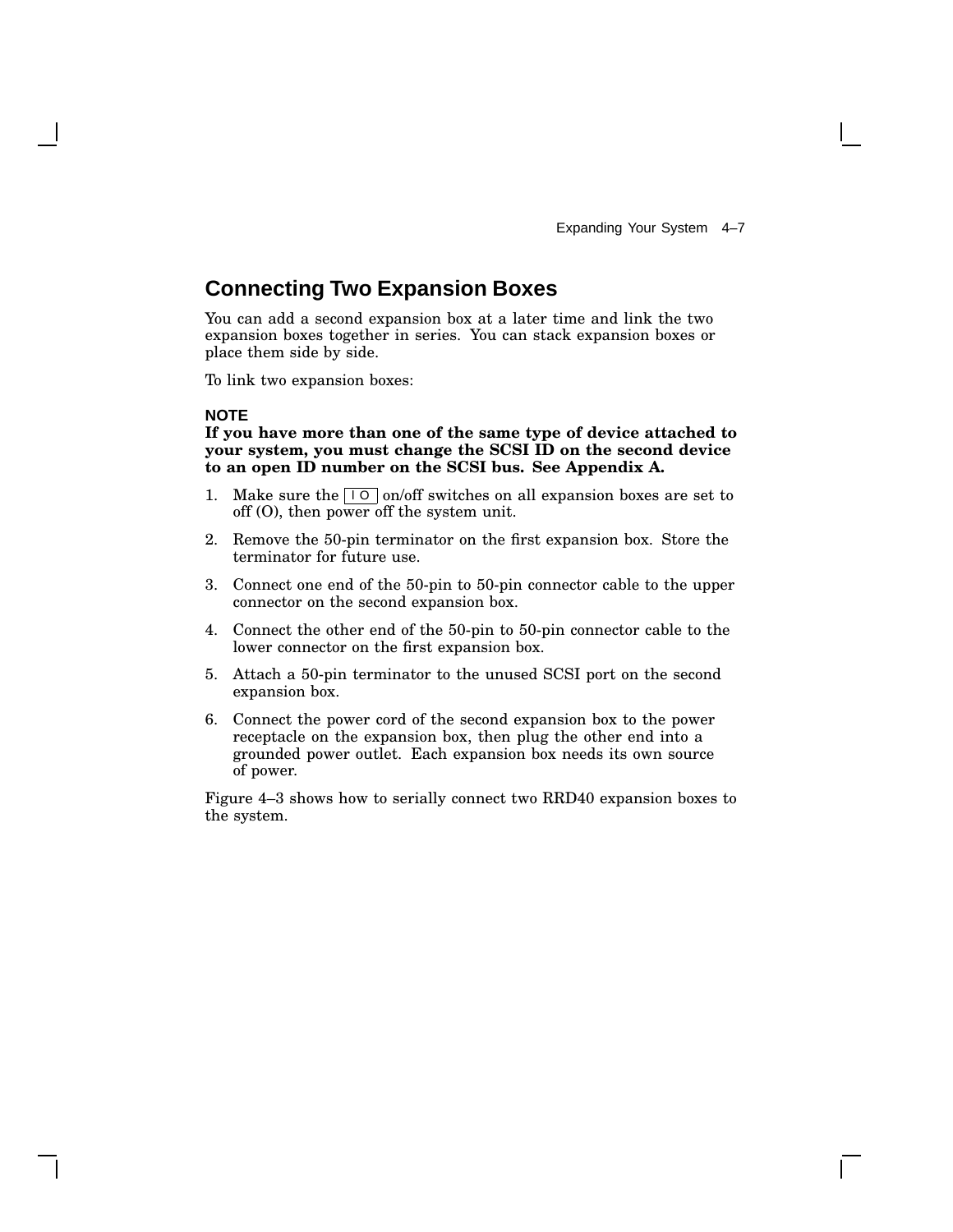## 4–8 Expanding Your System

 $\overline{\phantom{a}}$ 



 $\overline{\Box}$ 

**Figure 4–3 Connecting Two RRD40 Expansion Boxes**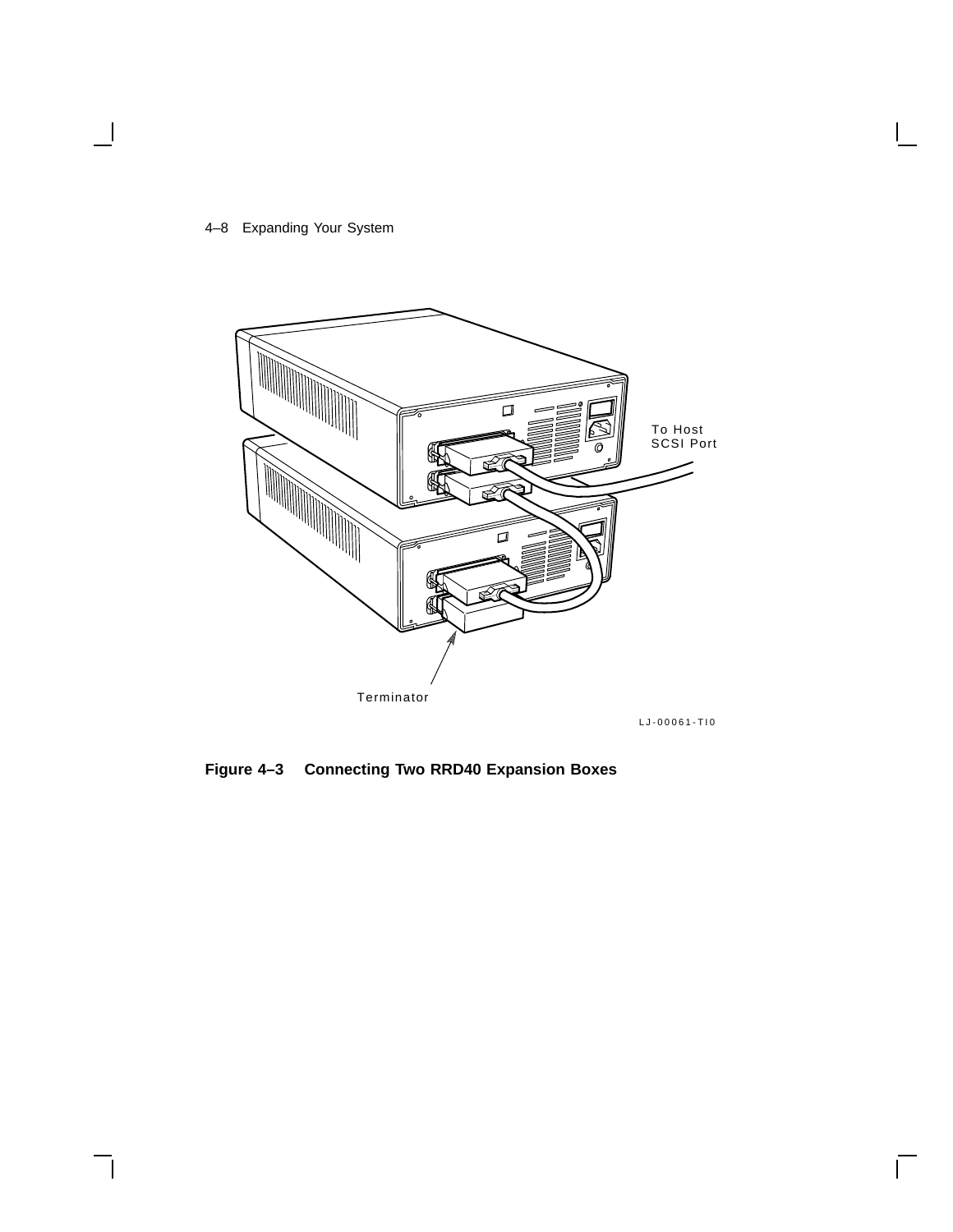# **RRD40 Compact Disc Expansion Box**

The RRD40 is a read-only storage device that reads data from removable compact discs. See Appendix D for information on the handling and storage of compact discs.

If you are installing an RRD40 expansion box, see the beginning of this chapter for unpacking and installation instructions.

The front of the RRD40 expansion box has two lights and an opening for a compact disc.



| Power light    | Turns on when you turn on your system unit.                                                               |
|----------------|-----------------------------------------------------------------------------------------------------------|
| Activity light | Turns on when you load a compact disc in the drive.<br>Flashes when the disc is transferring information. |

## **Selecting the Voltage on the RRD40 Expansion Box**

The RRD40 has a voltage selector switch on the rear of the box (Figure 4–4). The switch can be set to one of two voltages  $-110$  V or 220 V. Check that the voltage selector switch is set to the correct voltage for your power requirements.

#### **CAUTION**

**The voltage selector switch must be set to match your power source.**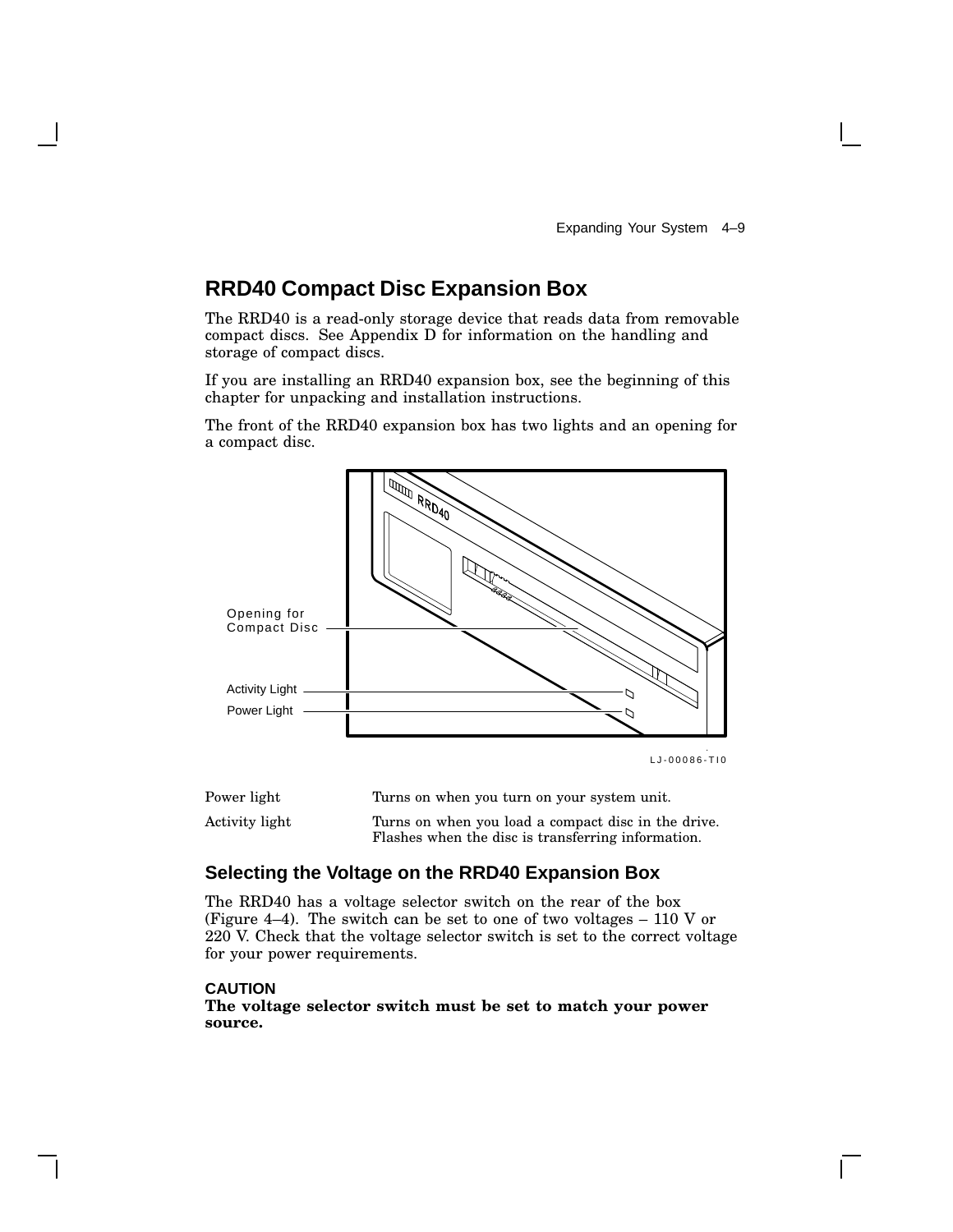4–10 Expanding Your System

# **Verifying the SCSI ID on the RRD40 Expansion Box**

The RRD40 expansion box is shipped with the SCSI switches set to number 0, as shown in Figure 4–4.



**Figure 4–4 RRD40 Voltage Selector and SCSI ID Switch Positions**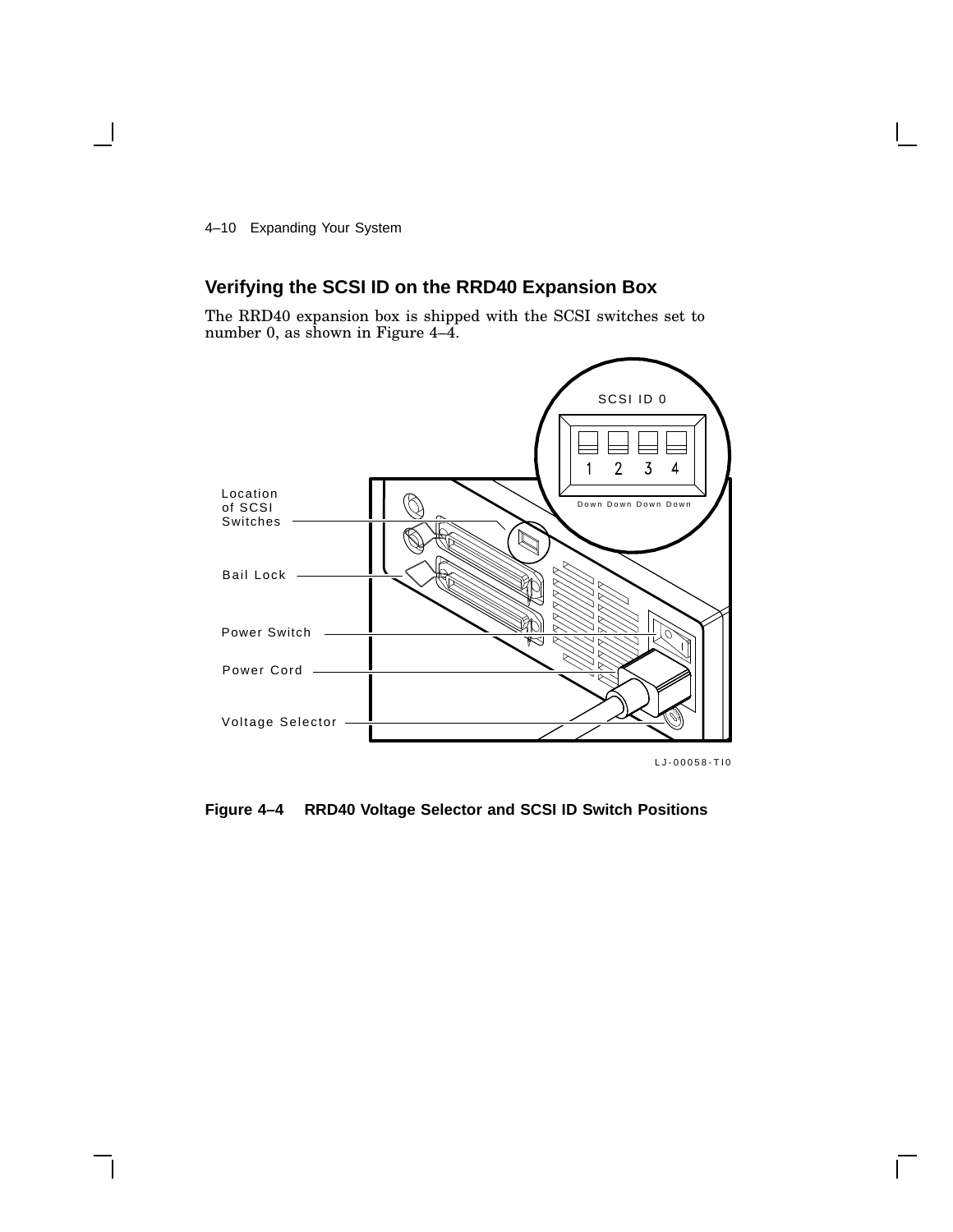Expanding Your System 4–11

## **Resetting the SCSI ID on the Second RRD40 Expansion Box**

If you add two RRD40 expansion boxes to your system, you must reset the switches on the second RRD40 to an open ID—one that is not currently being used. In the following example, ID 0 is an open ID. You could select ID 0 by setting switches 1, 2, and 3 down (Figure 4–4).

To determine available IDs on the SCSI-B bus on your InfoServer 100 system, enter TEST 50 at the console prompt  $(\gg)$ , then press Return. Your system configuration appears on the screen. FFFFFF05 indicates an open SCSI ID. Look for a display similar to the following:

| $SCST - B$ |          | 1C1C.0001                  | V1.3                                    |                  |                                                   |   |                                                                |   |
|------------|----------|----------------------------|-----------------------------------------|------------------|---------------------------------------------------|---|----------------------------------------------------------------|---|
|            | FFFFFF05 |                            |                                         |                  |                                                   |   | 05000001 05000001 05000001 05000001 05000001 FFFFFF03 FFFFFF05 |   |
| Œ          |          | 2                          | ❸                                       | $\boldsymbol{A}$ | 6                                                 | 6 | Ø                                                              | 8 |
|            |          |                            |                                         |                  |                                                   |   |                                                                |   |
|            |          | $\bullet$ SCSI ID 0 — open |                                         |                  |                                                   |   |                                                                |   |
|            |          |                            |                                         |                  |                                                   |   |                                                                |   |
|            |          |                            | $\bullet$ SCSI ID $1 - \text{RRD40}$    |                  |                                                   |   |                                                                |   |
|            |          |                            |                                         |                  |                                                   |   |                                                                |   |
|            |          |                            | $\bullet$ SCSI ID 2 - RRD40             |                  |                                                   |   |                                                                |   |
|            |          |                            |                                         |                  |                                                   |   |                                                                |   |
|            |          |                            | $\bullet$ SCSI ID 3 - RRD40             |                  |                                                   |   |                                                                |   |
|            |          |                            | $\bullet$ SCSI ID 4 $-$ RRD40           |                  |                                                   |   |                                                                |   |
|            |          |                            |                                         |                  |                                                   |   |                                                                |   |
|            |          |                            | $\bullet$ SCSI ID $5$ - RRD40           |                  |                                                   |   |                                                                |   |
|            |          |                            |                                         |                  |                                                   |   |                                                                |   |
|            |          |                            | $\bullet$ SCSI ID 6 - SCSI-B controller |                  |                                                   |   |                                                                |   |
|            |          |                            |                                         |                  |                                                   |   |                                                                |   |
|            |          | $\bullet$ SCSI ID 7 — open |                                         |                  |                                                   |   |                                                                |   |
|            |          |                            |                                         |                  |                                                   |   |                                                                |   |
|            |          |                            |                                         |                  | Table 4–1 explains the codes used in the example: |   |                                                                |   |
|            |          |                            |                                         |                  |                                                   |   |                                                                |   |

**Table 4–1 SCSI Devices Self-Test Status Codes**

| <b>Status Code</b> | <b>SCSI Device</b>                                    |
|--------------------|-------------------------------------------------------|
| FFFFFF05           | Device is off-line or not installed at this address.  |
| FFFFFF03           | SCSI bus controller.                                  |
| FFFFFFFFF          | Device not tested—possible SCSI bus controller error. |
| 00000001           | External disk drive.                                  |
| 05000001           | RRD40 compact disc drive.                             |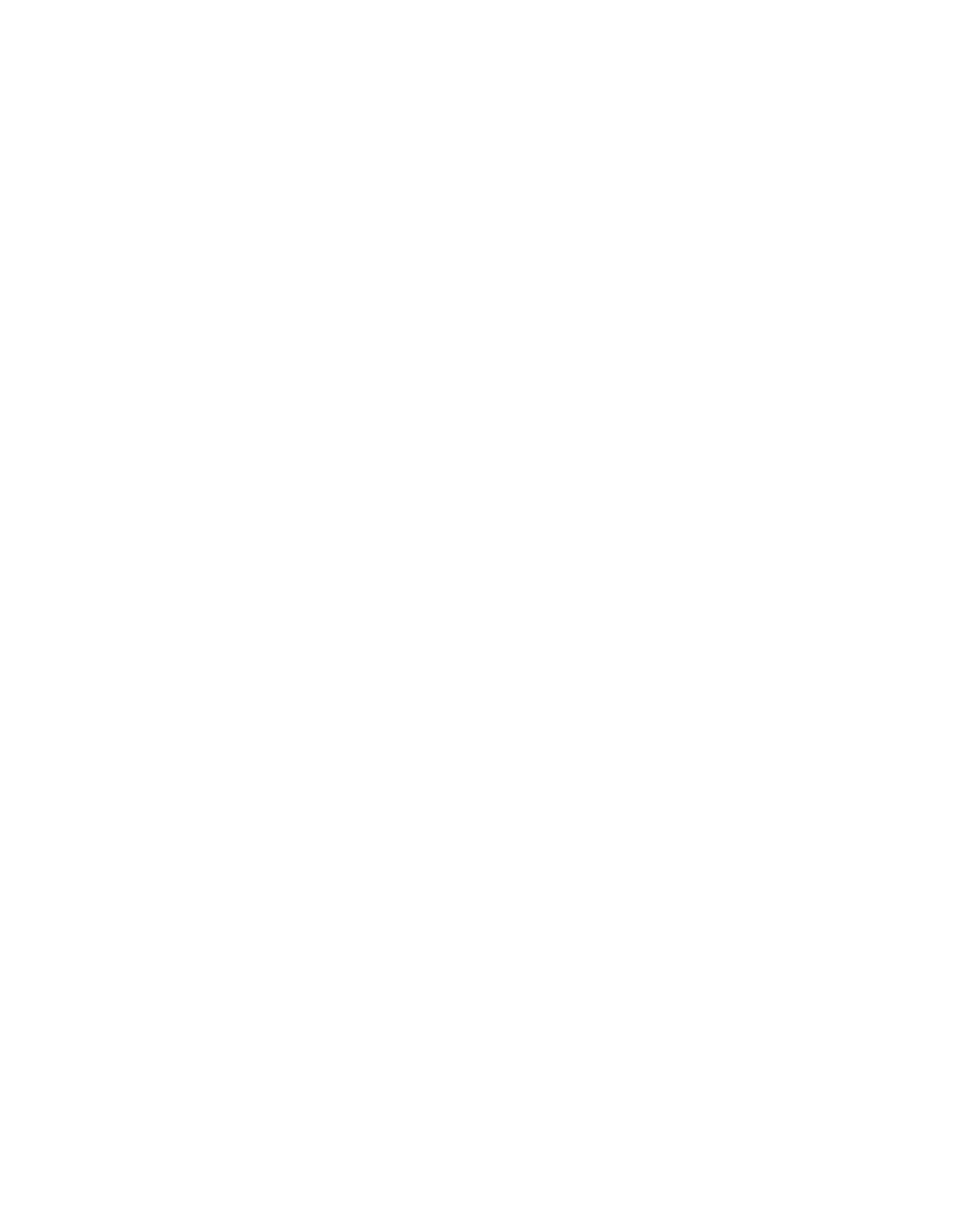# **5 Connecting to a Network**

This chapter contains information on how to:

- Test your system with a T-connector and loopback connector.
- Connect to a ThinWire Ethernet or standard Ethernet network.
- Connect several systems together to create a simple ThinWire Ethernet work group.

To form a work group, you connect systems together sequentially with cables and connectors.

Connecting a system to a ThinWire Ethernet network or a Standard Ethernet network takes only a few minutes for an experienced user, slightly longer for a new user.

## **A Brief Introduction to Networks**

Networks allow people to work together on projects and share information. They can communicate and exchange information, share common databases, share files and disk storage, share printers, or use a mail system. Digital networks lets users perform all of these functions.

For network installation instructions, go to the next section, ''Connecting to a ThinWire Ethernet Network''. For users who want more background, here are a few networking definitions to help you get started:

#### **Networking Terms**

#### **Network**

A group of computers, connected by communications lines, that share information and resources. A network can span a small office, a department, a building, a country, or the world. Digital hardware and DECnet software enable computers to form a network.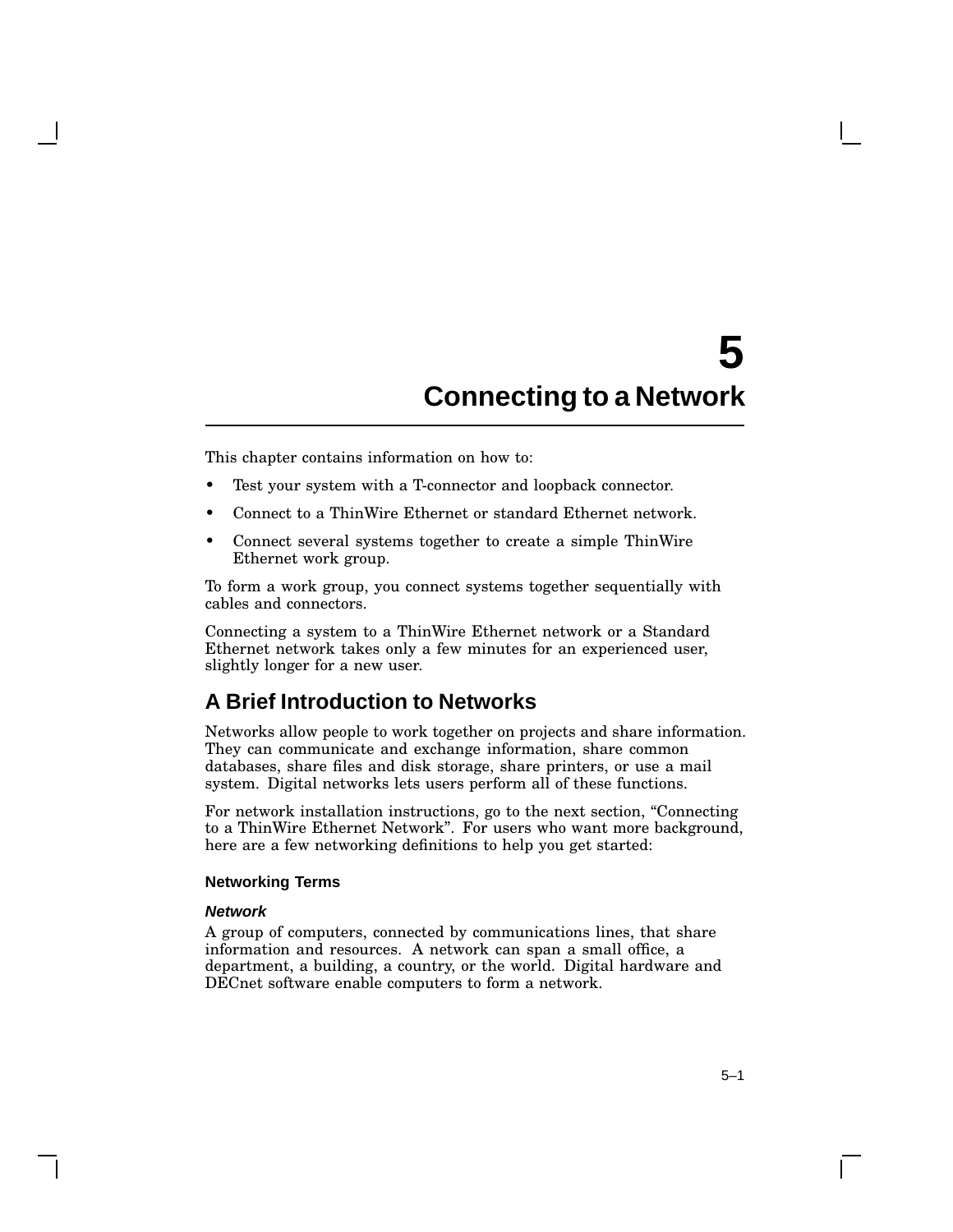5–2 Connecting to a Network

### **Local Area Network (LAN)**

A high-speed communications network that covers a limited geographical area, such as an office area, a department, a building, or a campus (group of buildings).

#### **Ethernet**

The local area network used for Digital systems. In 1980, Digital Equipment Corporation, Xerox Corporation, and Intel Corporation came up with a specification for the Ethernet local area network. The specification includes information on how to connect devices to a coaxial cable, how to configure nodes, the maximum number of nodes, and the distance between nodes.

#### **ThinWire Ethernet**

An Ethernet network that uses ThinWire cable. ThinWire is a flexible and inexpensive cable that offers 10 megabit/second communication. All Digital Ethernet products can connect to ThinWire cable. ThinWire cable can be used in any size system and is fully compatible with standard Ethernet communication. ThinWire is ideal for small standalone networks in which the users share resources, such as printers and storage devices.

#### **Standard Ethernet**

Coaxial cable used to connect wiring centers and computer facilities, floors of buildings, and standalone ThinWire segments. The cable is rugged, reliable, and immune to external factors that might otherwise limit high-speed, 10 megabit/second data communication.

## **LAT**

Networking software that allows most Digital computer systems to run terminal emulation over an Ethernet network.

#### **Work group**

A set of computer systems connected by Ethernet cable. Work groups are formed using ULTRIX-32 software or VMS and DECnet software.

#### **DECconnect**

A family of networking products that includes network electronics, cabling, and connections.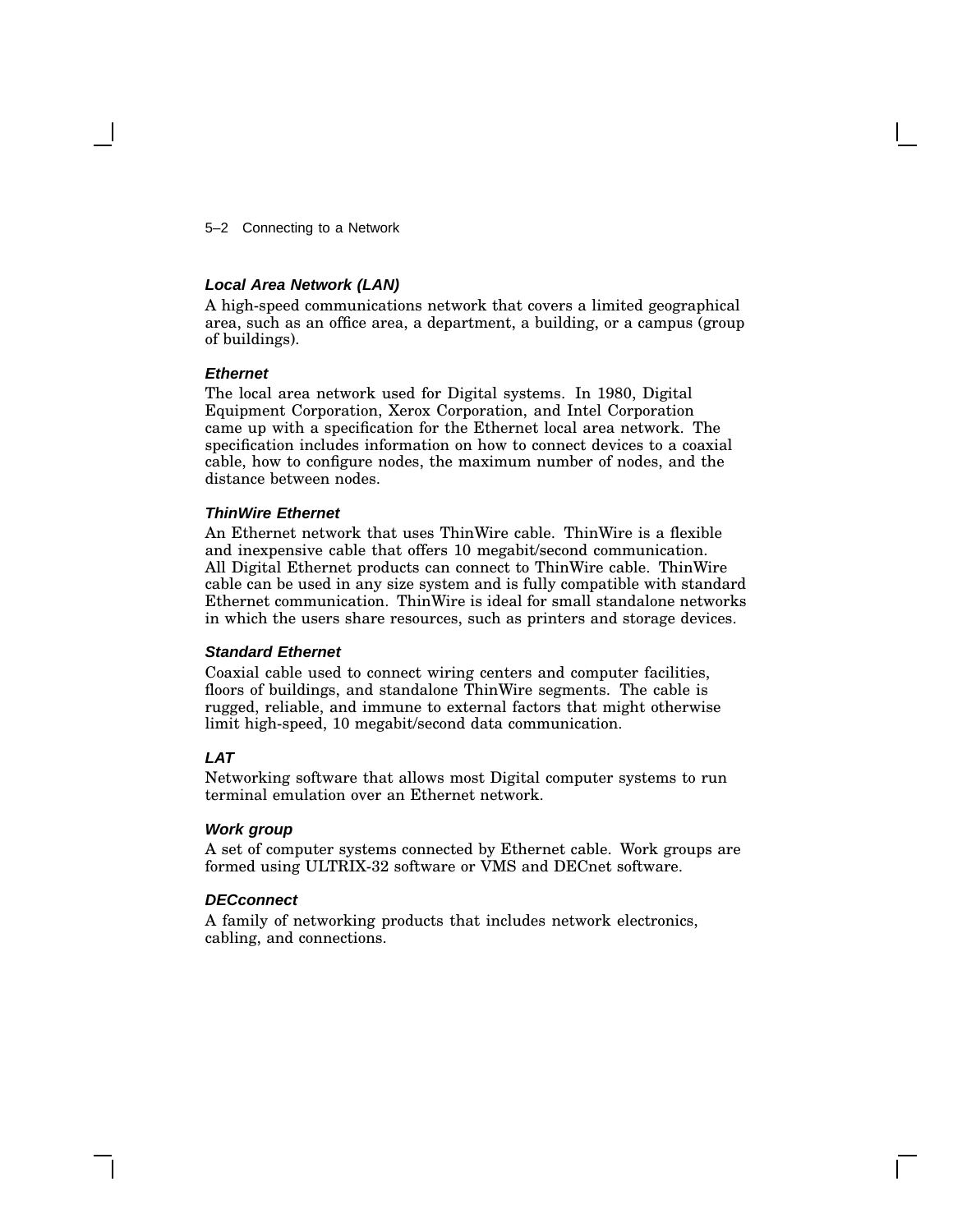# **Connecting to a ThinWire Ethernet Network**

This section describes how to connect the InfoServer 100 system to a ThinWire Ethernet system. First, you must check the position of the network select button.

## **Check the Network Select Button**

The InfoServer 100 has a network select button on the rear of the system unit. When you first receive the system, the button is usually set to the in position.

- In ThinWire Ethernet
- Out Standard Ethernet

To use ThinWire Ethernet on your system, make sure the button is pressed in. If the button is set correctly, the green light to the left of the ThinWire Ethernet connector will come on when you turn on the system. The standard Ethernet light remains off. You are ready to connect to ThinWire Ethernet.



MLO-002753 MA-0361-90.DG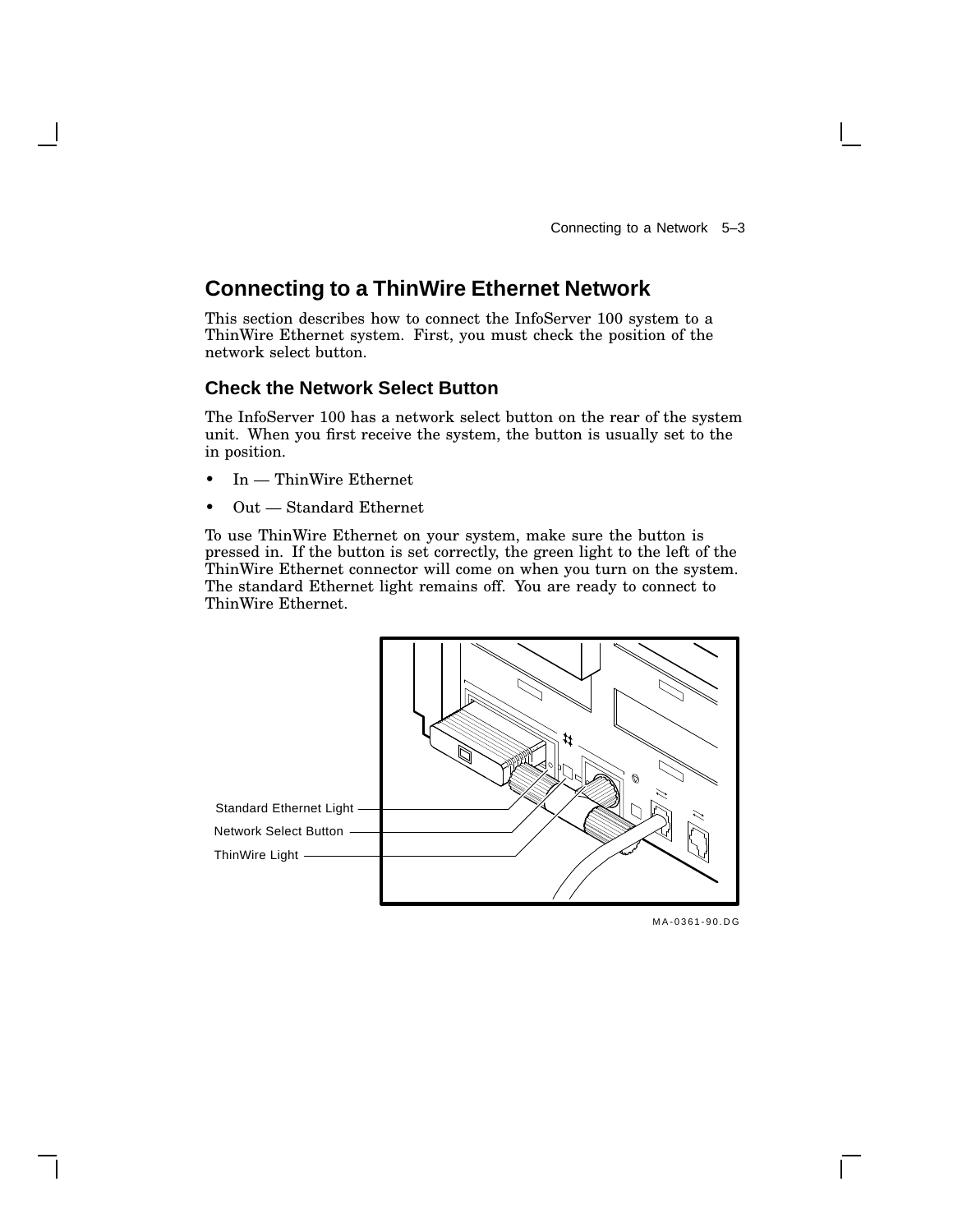5–4 Connecting to a Network

## **Verify Your ThinWire Ethernet Network Installation**

To verify the ThinWire Ethernet installation, you need to be correctly connected to a ThinWire Ethernet network or you need the ThinWire Ethernet terminator attached to your system unit. You also need a console terminal.

1. Turn on your server system. A power-up display similar to the following appears:

F\_..E...D...C...B...A...9...8...7...6...5...4...3...2\_..1

2. The console prompt >>> also appears. If the console prompt does not appear, press the halt button on the back of the system unit.



MA-0362-90.DG

3. Enter the following command:

>>> TEST 50 Return

The system responds with another display. If the last line of the display is NI 0100.0001, then the Ethernet subsystem is working.

If a number between 0100.0002 and 0100.7000 appears on that line of the display, there is a failure in the Ethernet subsystem.

If NI 0100.7000 or any number above 0100.7000 appears on this line, check all Ethernet connections.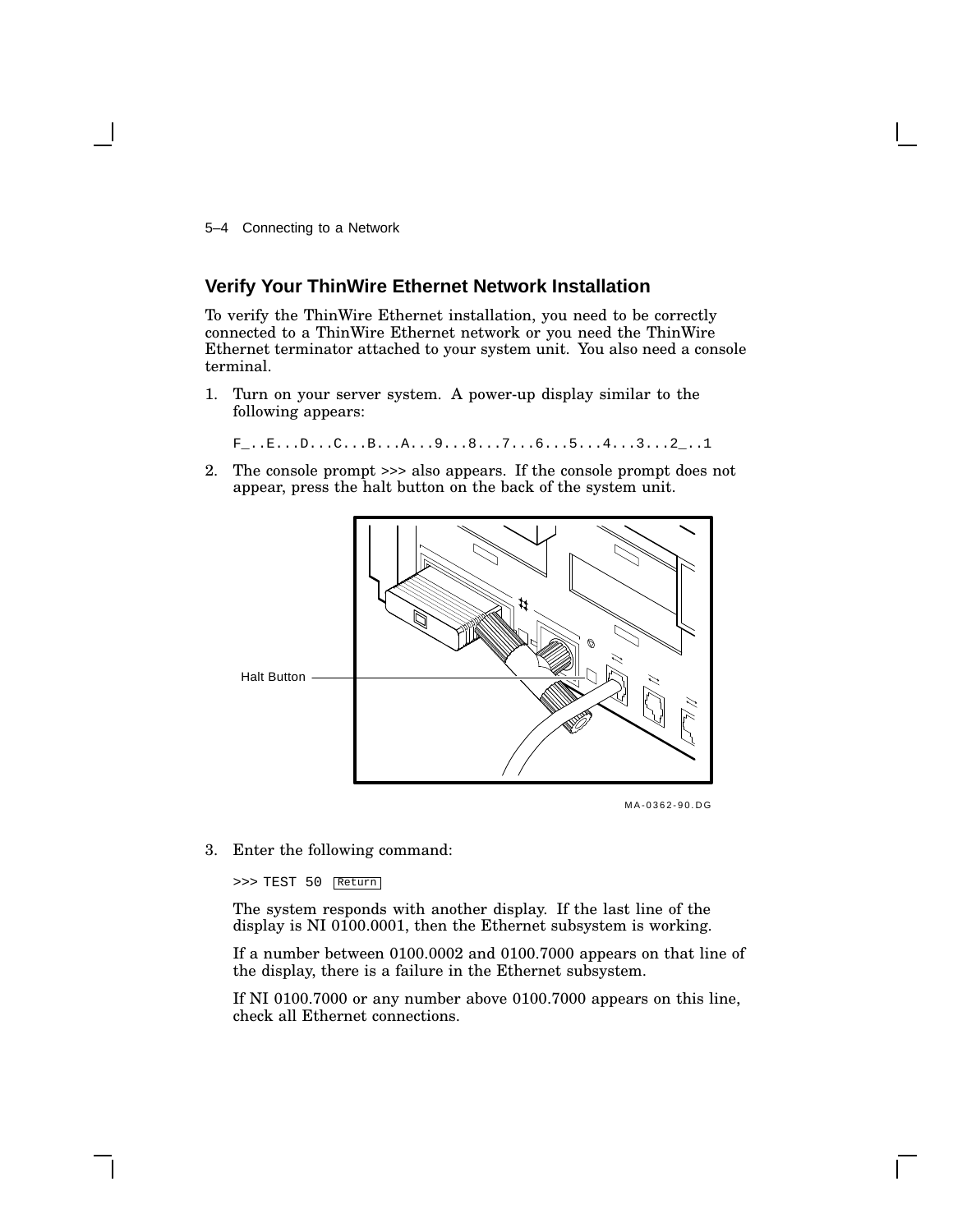## **Connect Your System to ThinWire Ethernet Cable**

To connect the server system to ThinWire Ethernet cable:

- 1. Set the  $\boxed{10}$  on/off switch on the back of the system unit to the off (O) position.
- 2. Attach a ThinWire cable to one side of the T-connector for the system unit.
- 3. If your system is the first or last system in a single ThinWire *segment*, leave the terminator attached to one side of the T-connector.

A segment is a length of cable made up of one or more cable sections connected with *barrel connectors* or T-connectors.

4. If your system is not the first or last system and you want to connect another system to the ThinWire cable, add another section of cable to the T-connector.

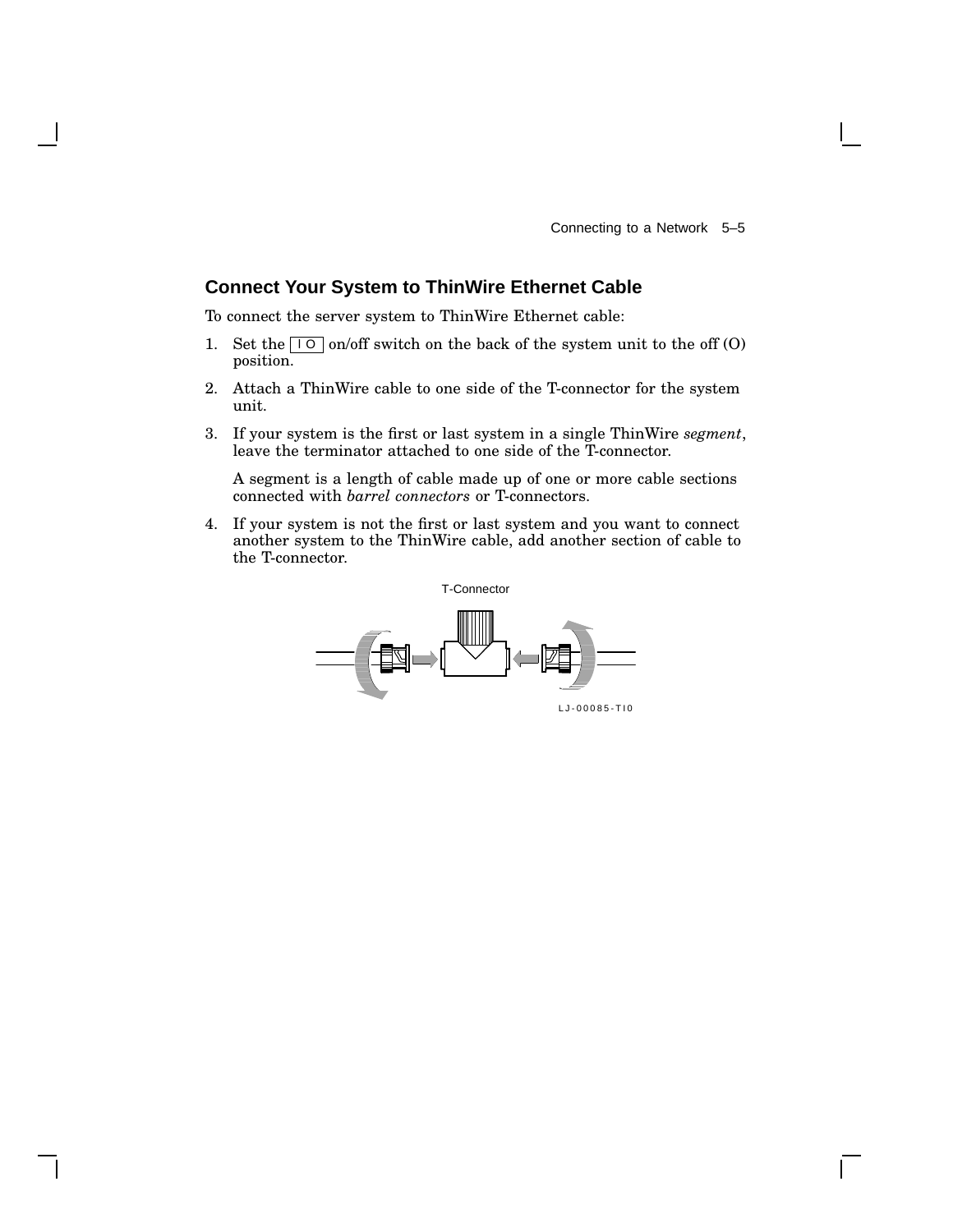#### 5–6 Connecting to a Network

5. Make sure the T-connector is attached correctly to the back of the system unit. Push the T-connector onto the system unit BNC connector, then turn it clockwise until it locks in place.



 $\bar{\Gamma}$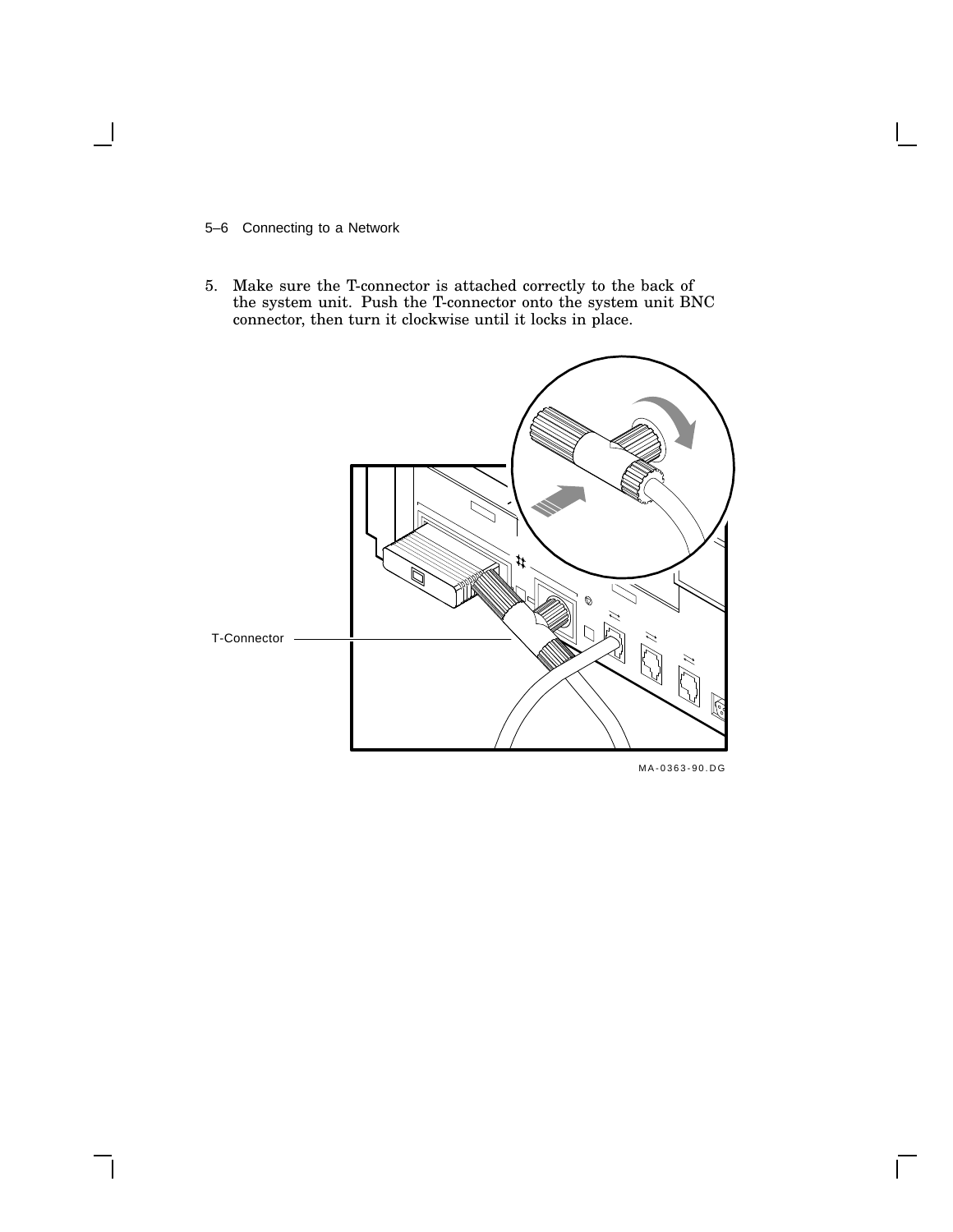# **Creating a ThinWire Ethernet Work Group**

A work group is a set of systems connected serially on the same ThinWire segment. This segment can work as a standalone network or be connected to a larger network.

The serial configuration lowers the cost of wiring. However, there is a risk that someone might unplug a system and make the network connections inoperative between systems on the ThinWire segment.

## **Connecting Your System to a DECconnect Faceplate**

If your office has been wired with Digital's DECconnect products, then connect your system to the DECconnect faceplate in your office. A *faceplate* is a wall receptacle that provides a single network connection for your system.

DECconnect cabling components support network configurations ranging from simple standalone ThinWire networks to multimedia local area networks (LANs) that connect PCs, workstations, and other VAX systems. No matter how large or how small your network, the most visible DECconnect component in your office is the faceplate. The faceplate has one of the following connectors:

- A ThinWire BNC connector that allows several systems, including InfoServer 100 systems, to be serially connected to one another on the office side of the faceplate.
- A ThinWire Ethernet serial connector that allows several faceplates to be serially connected behind the wall to a single segment of ThinWire cable. One system can be attached to each faceplate.

Your network coordinator will know which type of DECconnect faceplate you have in your office.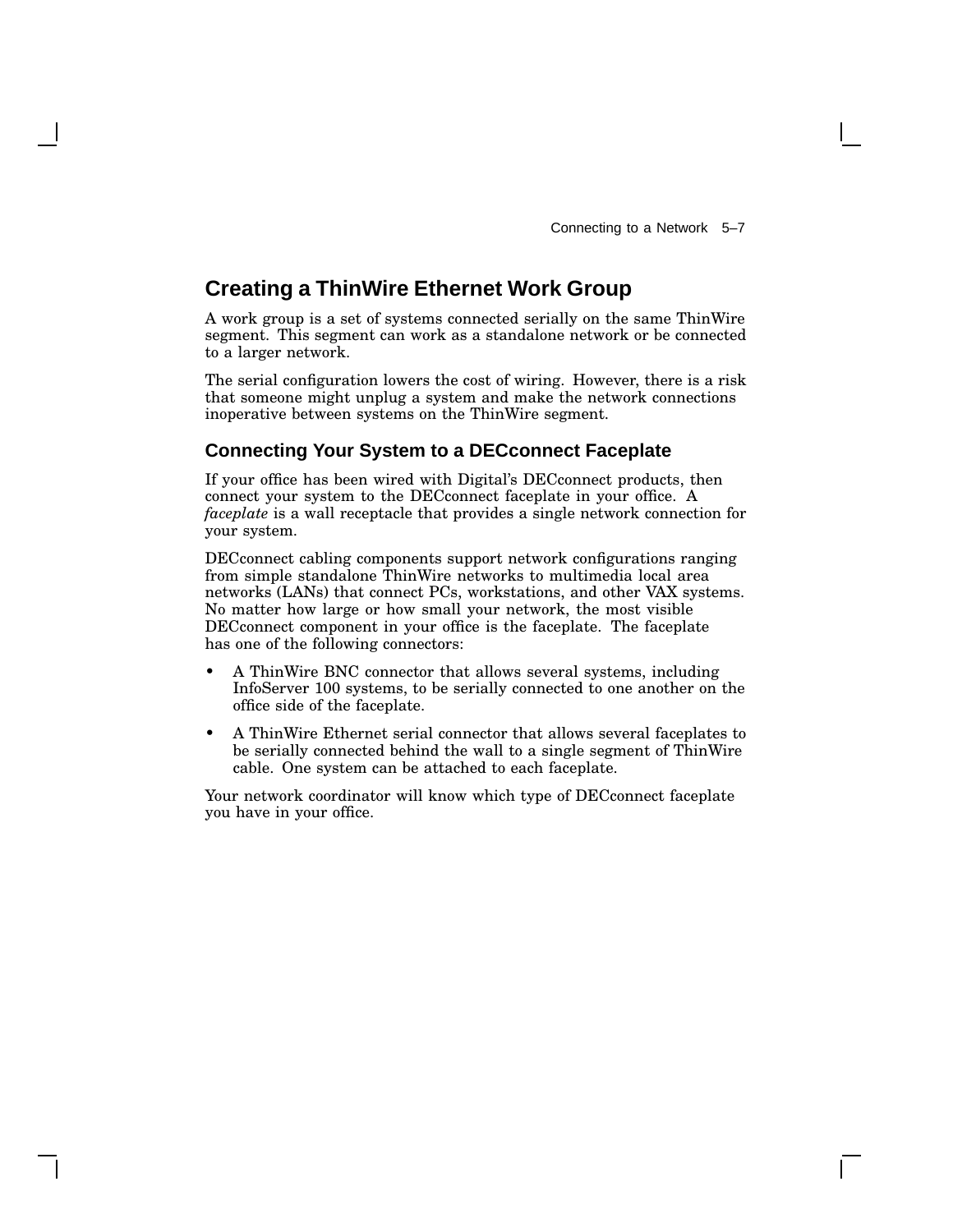#### 5–8 Connecting to a Network

To connect your system, attach one end of the ThinWire cable to the office side of the DECconnect faceplate. Attach the other end of the ThinWire cable to the ThinWire connector on the back of your system unit.



## MLO-002760 MA-0364-90.DG

## **Troubleshooting the ThinWire Segment**

If you find problems during the ThinWire Ethernet installation, use the following checklist to make sure all connections are correct:

- 1. Check that all connections are secure on the ThinWire Ethernet segment.
- 2. Check that there is a T-connector between the connector on the ThinWire cable and the system unit.
- 3. Check that there is no ThinWire segment between the system and the T-connector. The T-connector must attach directly to the system.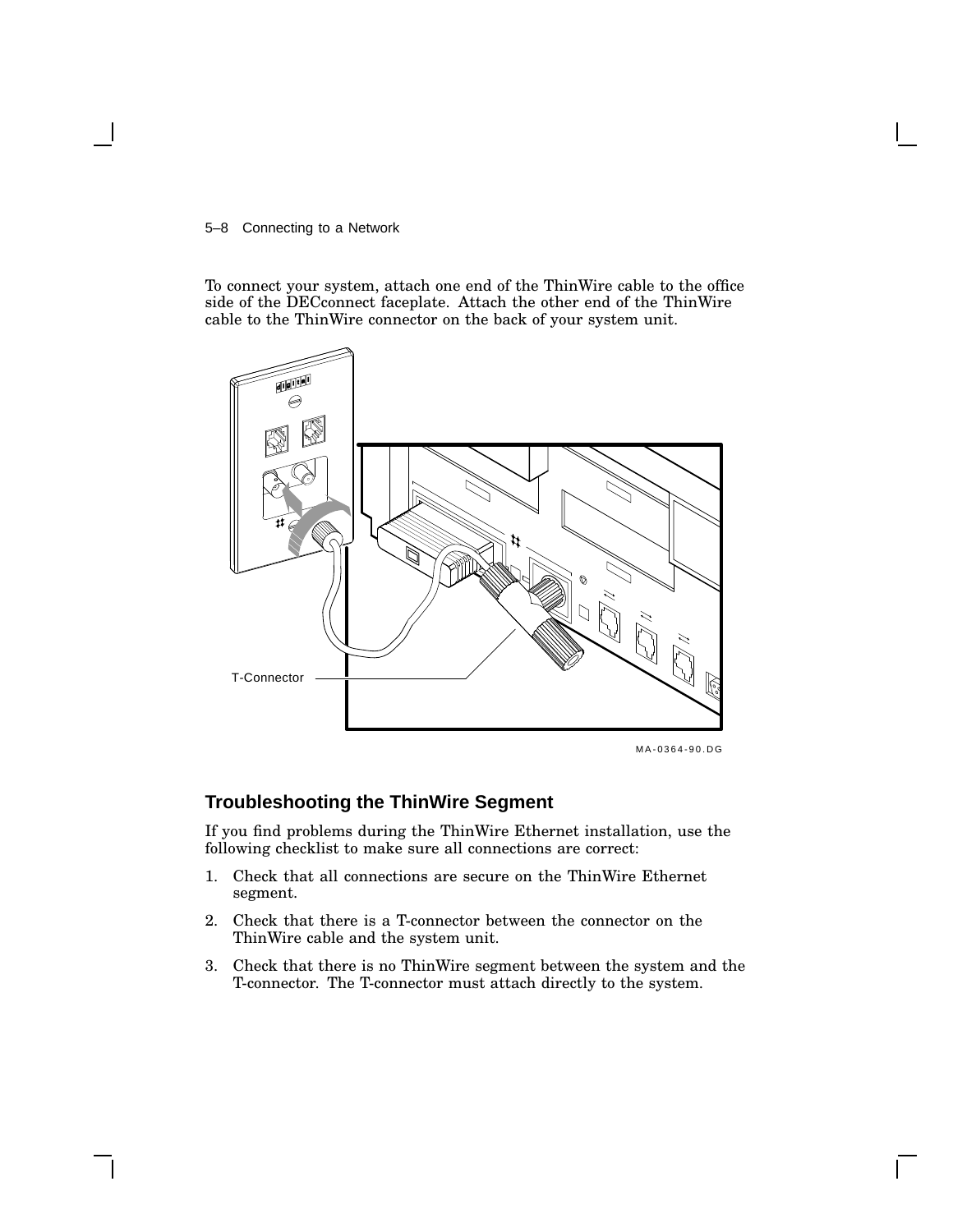4. Check that there are no branches off a ThinWire segment except through a DEMPR multiport repeater.

A DEMPR provides eight ThinWire Ethernet connections from a single standard Ethernet connection.

- 5. Check that a ThinWire segment is not looped from one port on the DEMPR to another port on the DEMPR.
- 6. Check that the system unit's T-connector has not been disconnected from an operating ThinWire Ethernet segment.

#### **CAUTION**

**If you need to remove a system from an active ThinWire segment, simply disconnect the center of the T-connector from the system, as shown.**



MLO-002759 MA-0365-90.DG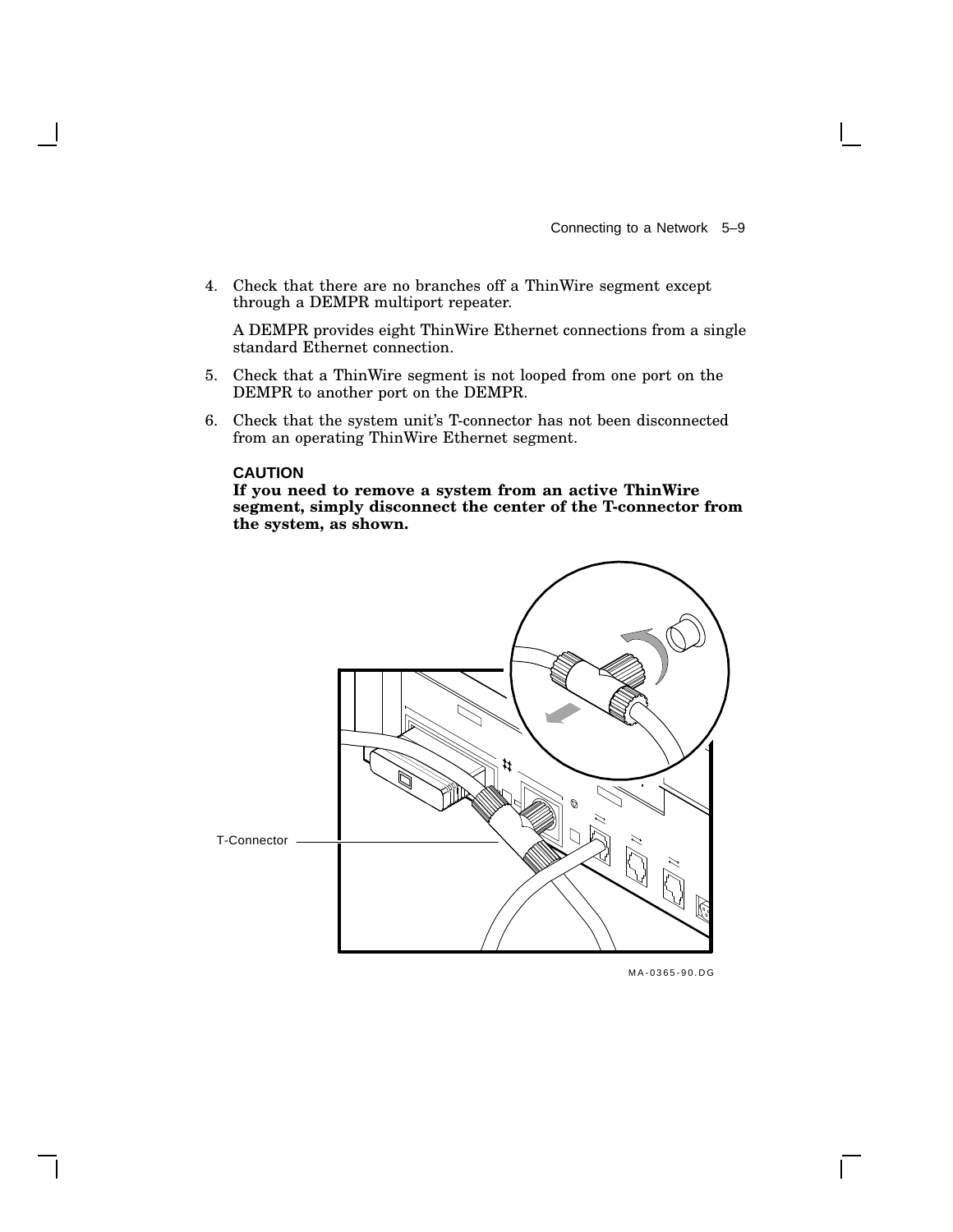5–10 Connecting to a Network

7. Check that you have not disconnected a terminator from an active ThinWire segment. This would disrupt network operation.

After you have checked all ThinWire Ethernet connections, retest the Ethernet. Enter the following command at the console prompt:

>>> TEST 1 Return

or

>>> T 1 Return

If a connection is established, the following display and console prompt appear:

1... >>>

If a connection is not established, the following message appears:

? 84 FAIL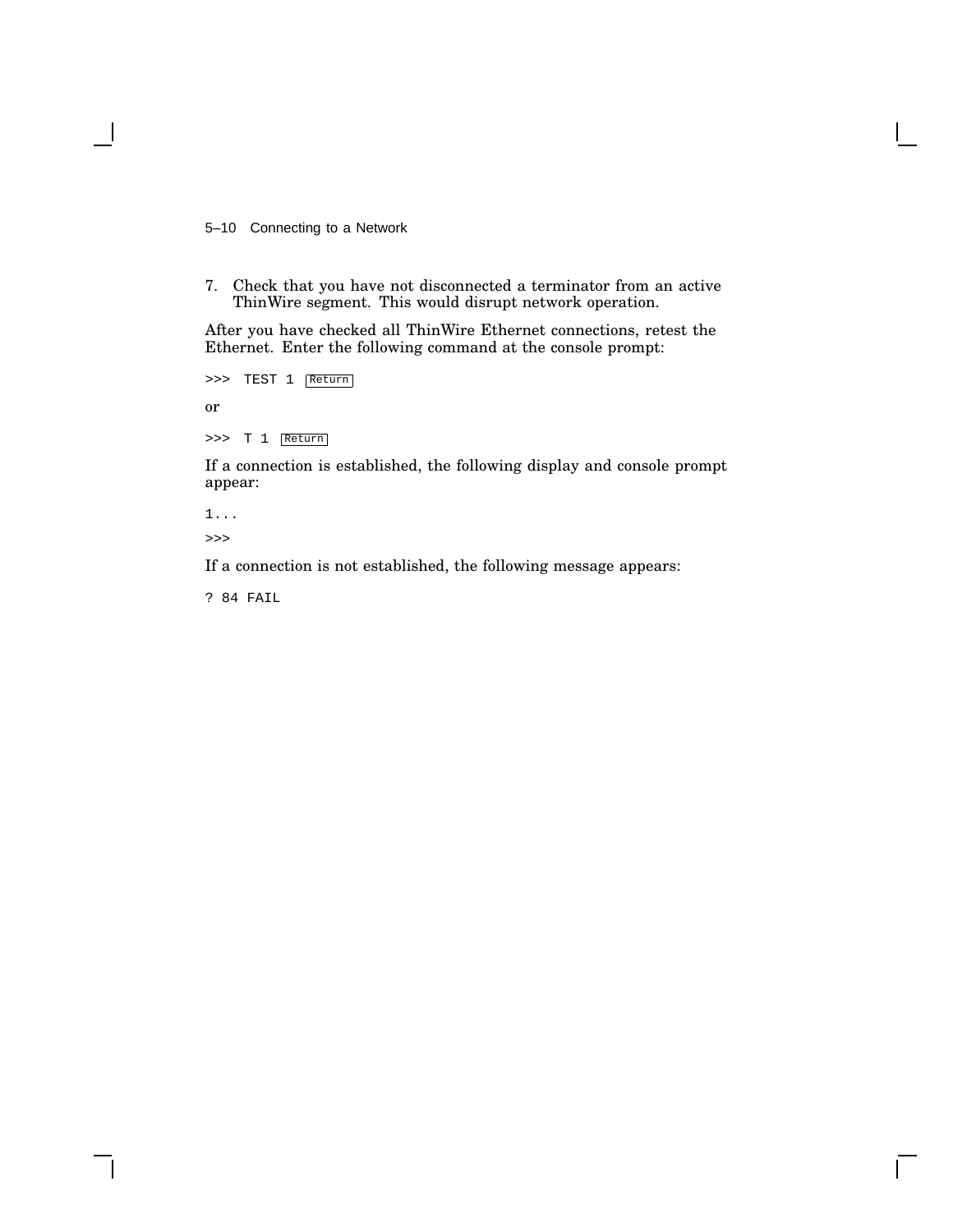## **Connecting to a Standard Ethernet Network**

This section describes how to connect the InfoServer 100 system to a standard Ethernet system. First, you must check the position of the network select button.

## **Check the Network Select Button**

To use standard Ethernet on your system, press the network select button on the rear of the system unit so that the button is in the out position (''Connecting to a ThinWire Ethernet Network''). When you turn on your system, the green light near the standard Ethernet connector will turn on. The ThinWire Ethernet light is off. You are ready to connect to a standard Ethernet.

## **Verify Your Standard Ethernet Network Installation**

To verify standard Ethernet installation, you must attach the 15-pin standard Ethernet loopback connector to your system unit.

1. Turn on your system. A power-up display similar to the following appears:

F\_..E...D...C...B...A...9...8...7...6...5...4...3...2\_..1

The light at the end of the loopback connector should be on.

The console prompt (>>>) appears.

2. Enter the following command:

>>> TEST 50 Return

The system responds with another display If the last line of the display is NI 0100.0001, then the Ethernet subsystem is installed and working.

If a number between 0100.0002 and 0100.7000 appears on this line, there is a failure in the Ethernet subsystem.

If NI 0100.7000 or any number above 0100.7000 appears on that line, check all Ethernet connections.

3. After verifying the network successfully, remove the loopback connector and store it for future diagnostic testing. Connect your system to a transceiver cable, as described in the next section.

If you had problems, see ''Troubleshooting the Standard Ethernet Connection''.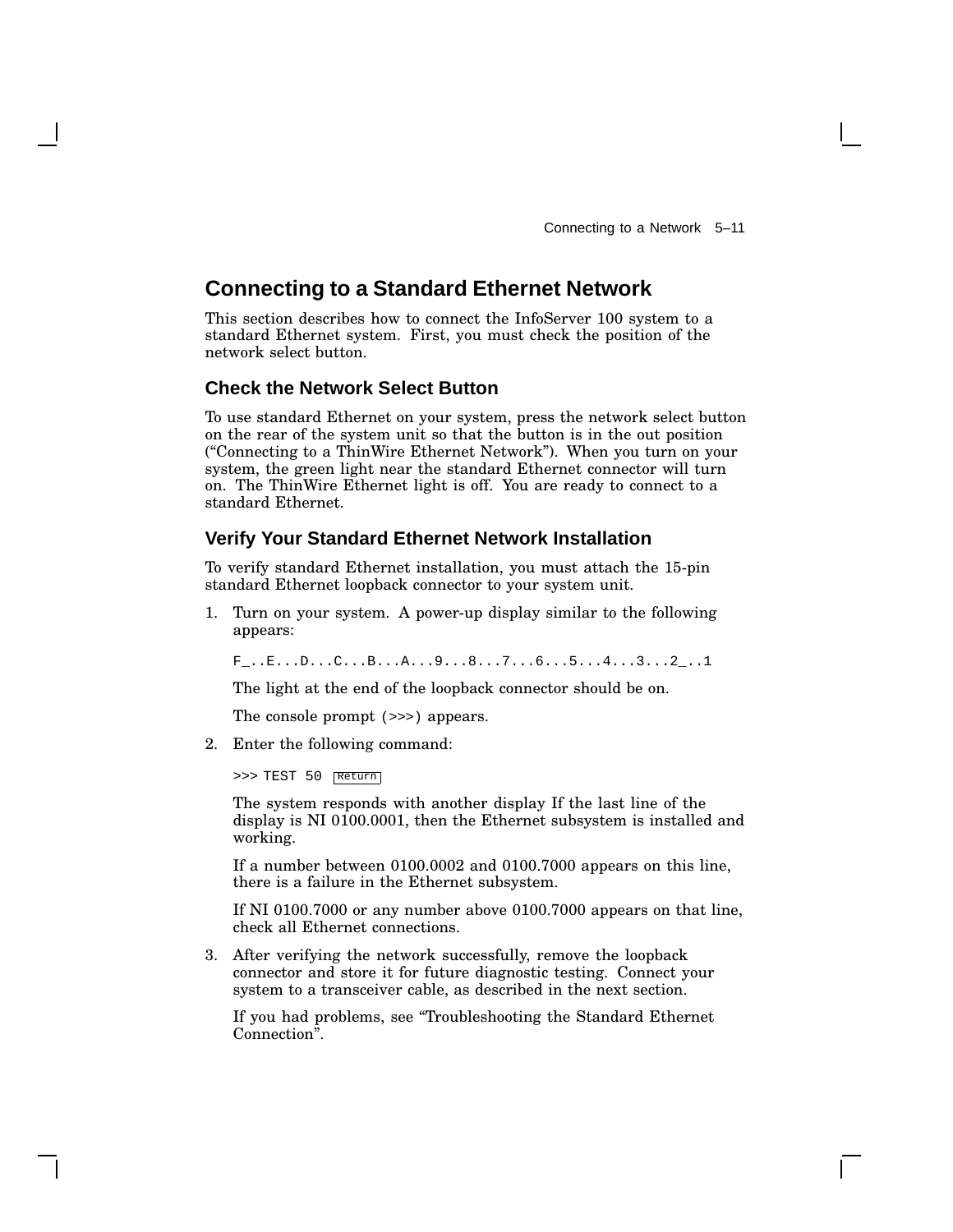5–12 Connecting to a Network

## **Connect a Transceiver Cable to Your System**

A transceiver cable is the physical connection between a standard Ethernet network interface and an InfoServer 100 system. You use a transceiver cable to connect your system to an H4000 transceiver or DELNI unit, which is attached to the standard Ethernet cable. To connect a transceiver cable to your system:

- 1. Set the  $\boxed{\phantom{0}1\phantom{0}}$  on/off switch on the rear of the system unit to off (O).
- 2. Connect the 15-pin connector on the transceiver cable to the standard Ethernet connector on the rear of the system unit.
- 3. Use a screwdriver to move the connector's sliding lock and make the standard Ethernet connection secure.



MLO-002761 MA-0366-90.DG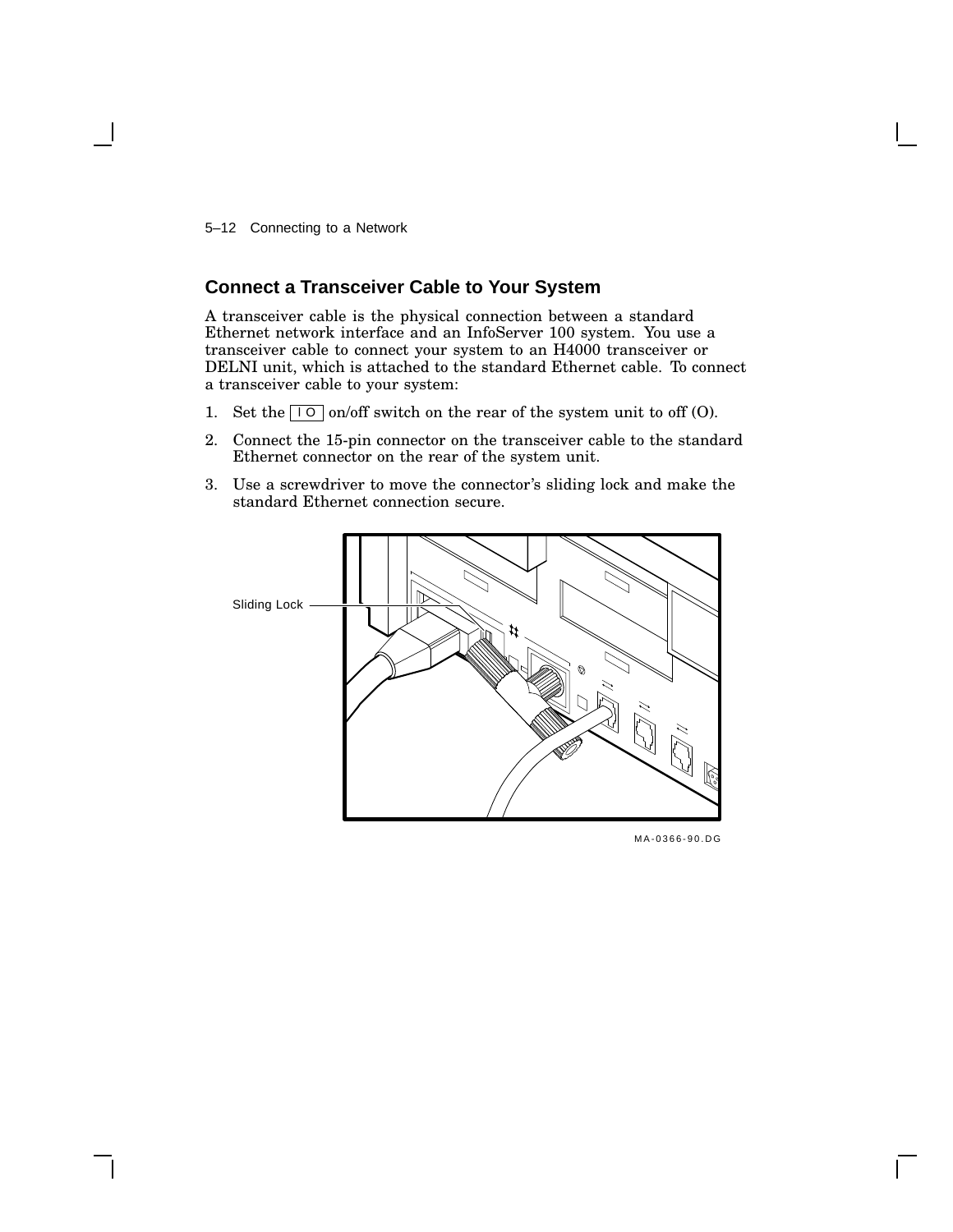## **Troubleshooting the Standard Ethernet Connection**

If you found problems when verifying the standard Ethernet connection, perform the following steps:

1. Make sure the loopback connector is securely connected to the system.

If you are connected to an active Ethernet segment, you can test the system without the loopback connector.

- 2. Turn your system off, then turn it on again. The system verifies the Ethernet connection during the power-up sequence.
- 3. After you check all Ethernet connections, retest the Ethernet subsystem. Enter the following command at the console prompt:

>>> TEST 1 Return

4. If a connection is established, the following display appears:

1...

5. If a connection is not established, the following display appears:

```
? 84 FAIL
>>>
```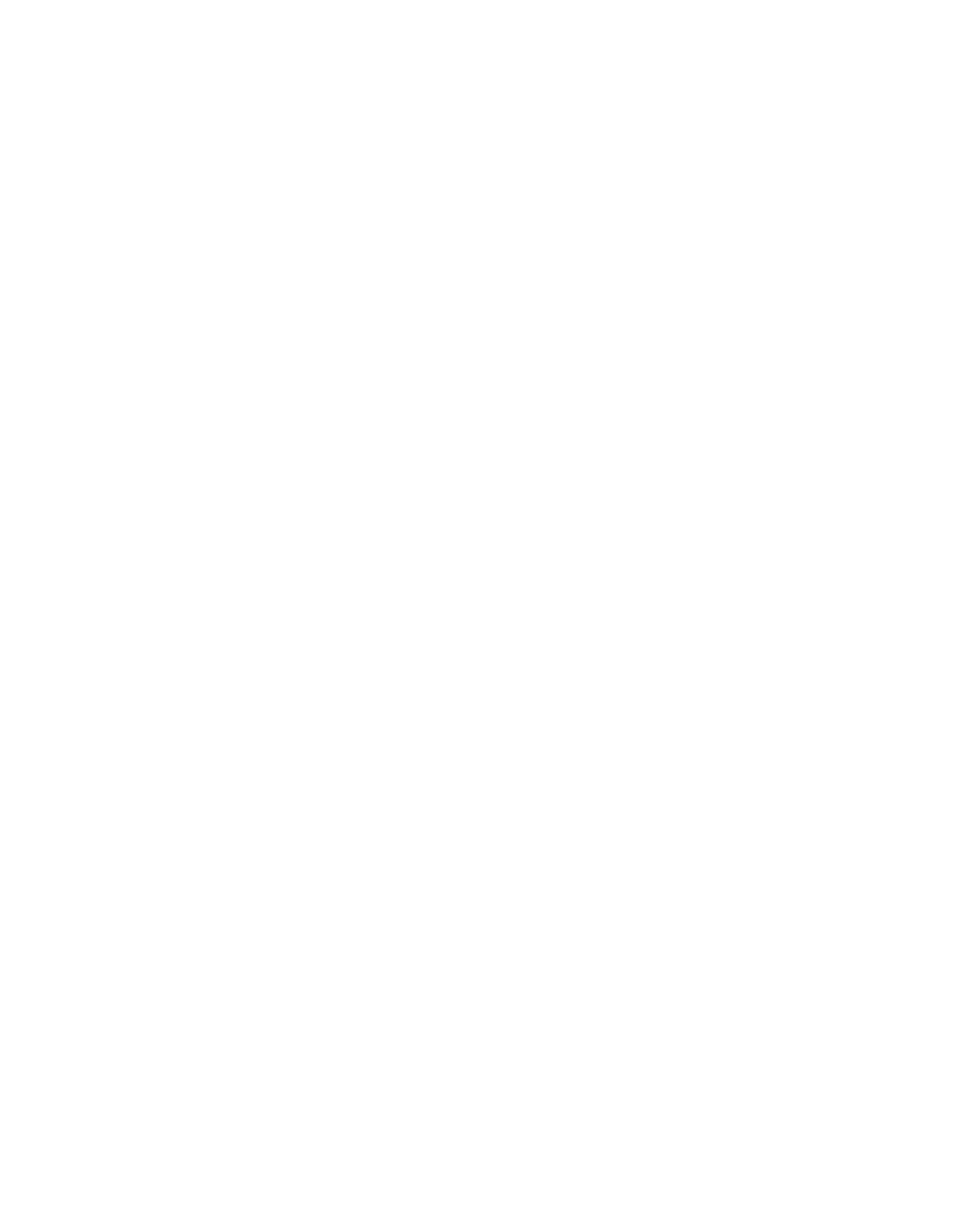# **6 Solving Problems**

This chapter provides information on troubleshooting problems with the InfoServer 100 system. The chapter covers the the following topics:

- Using a troubleshooting table
- Interpreting power-up error messages
- Running self-tests
- Displaying system configuration information
- Displaying device information
- Using the system exerciser
- Running test utilities for expansion boxes
- Restarting the system after tests
- Command summary
- Service information

## **If a Problem Occurs . . .**

If a problem occurs, first make sure that all power and SCSI cables are properly connected. Follow these steps to check the cables:

- 1. Turn off the console terminal.
- 2. Turn off all expansion boxes.
- 3. Turn off the system unit.
- 4. With all equipment turned off, check that the following cables are correctly connected at both ends:
	- Console cable (linking the console terminal to the system unit)
	- Terminal power cord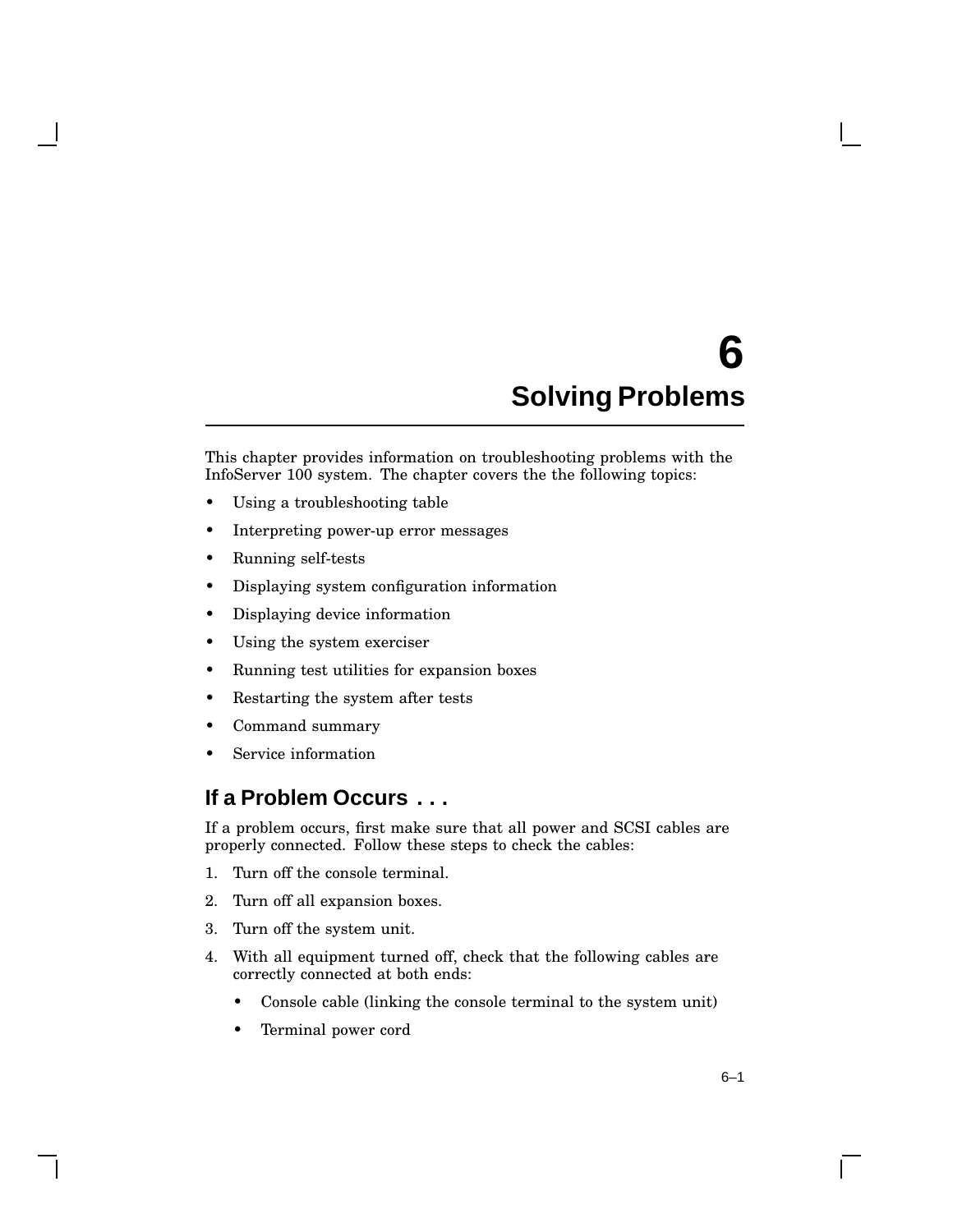#### 6–2 Solving Problems

- System unit power cord
- Expansion box connector cable to system unit
- Expansion box power cord

Now, set the  $\boxed{10}$  power switches on your equipment to the on (1) position, in the following order:

- 1. Turn on the expansion boxes.
- 2. Turn on the console terminal.
- 3. Turn on the system unit.

The power-up test display should appear. If not, see ''How to Use the Troubleshooting Table''.

## **How to Use the Troubleshooting Table**

Table 6–1 suggests corrective actions for certain system problems. When you have a problem, perform the following steps:

- 1. Note the symptoms of the problem.
- 2. Check the symptom column in Table 6–1 for a match.
- 3. Check the conditions for that symptom in the Possible Cause column. If more than one possible cause is given, check the possible causes and their suggested solutions in the order listed.
- 4. Follow the advice in the Suggested Solution column.
- 5. If the problem continues, see ''Service Information''.

| Symptom                                         | <b>Possible Cause</b>                                                          | <b>Suggested Solution</b>                                                                                      |
|-------------------------------------------------|--------------------------------------------------------------------------------|----------------------------------------------------------------------------------------------------------------|
| <b>System Unit Problems</b>                     |                                                                                |                                                                                                                |
| The system unit fan<br>and power light are off. | The power cord is not<br>connected. The power<br>outlet may not be<br>working. | Check the power cord<br>connections at both ends.<br>Try a lamp that you<br>know works in the power<br>outlet. |

#### **Table 6–1 Troubleshooting Basic System Problems**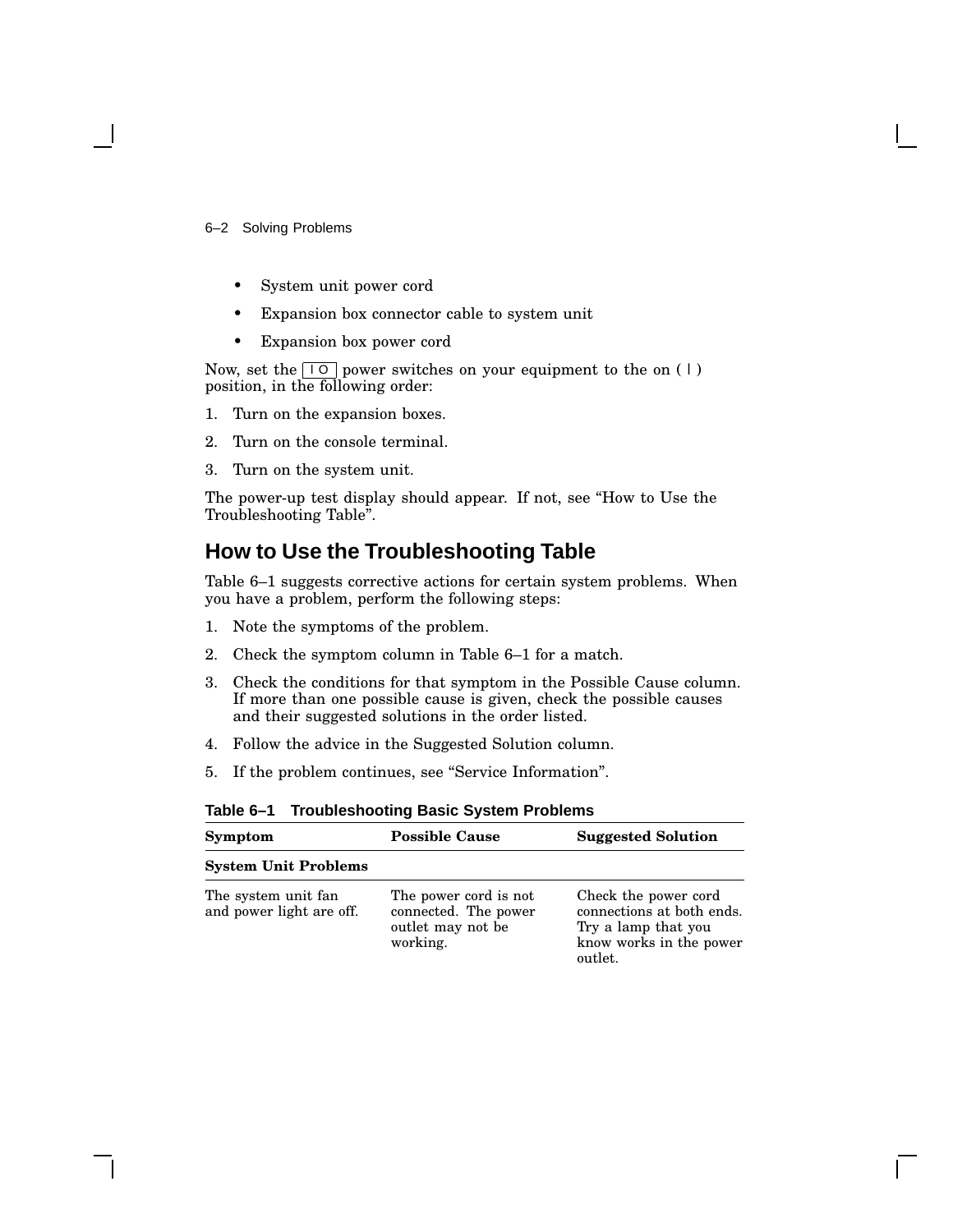$\mathbf{L}$ 

| Symptom                                                       | <b>Possible Cause</b>                   | <b>Suggested Solution</b>                                                                                                                                                                                                                                                                            |  |  |  |  |
|---------------------------------------------------------------|-----------------------------------------|------------------------------------------------------------------------------------------------------------------------------------------------------------------------------------------------------------------------------------------------------------------------------------------------------|--|--|--|--|
| <b>System Unit Problems</b>                                   |                                         |                                                                                                                                                                                                                                                                                                      |  |  |  |  |
|                                                               |                                         | Turn the system off for<br>10 seconds, then turn<br>it back on. Unplug<br>the terminal cable,<br>communications cable,<br>and printer. Then plug<br>all cables back in and<br>power up the system.                                                                                                   |  |  |  |  |
| The power-up display<br>does not appear within<br>20 seconds. | The terminal cable is<br>not connected. | Check that the terminal<br>cable is plugged in at<br>both ends.                                                                                                                                                                                                                                      |  |  |  |  |
|                                                               | The power outlet may<br>not be working. | Try a lamp that you<br>know works in the outlet.                                                                                                                                                                                                                                                     |  |  |  |  |
|                                                               | The terminal fuse may<br>have blown.    | Check the brightness<br>and contrast controls.<br>Replace blown terminal<br>fuse.                                                                                                                                                                                                                    |  |  |  |  |
|                                                               | Terminal settings may<br>be incorrect.  | See the terminal<br>documentation. The<br>terminal should be set to<br>9600 baud, 8 bits, and no<br>parity.                                                                                                                                                                                          |  |  |  |  |
|                                                               | Problem with console<br>port.           | Power down the system.<br>Check the position of the<br>break enable switch on<br>the rear of the system<br>unit". See "Identify<br>the System Unit Ports<br>and Connectors" in<br>Chapter 2. The switch<br>should be in the down<br>position for the console<br>terminal connected to<br>MMJ port 1. |  |  |  |  |

**Table 6–1 (Cont.) Troubleshooting Basic System Problems**

The position of the break enable switch is only read during power-up.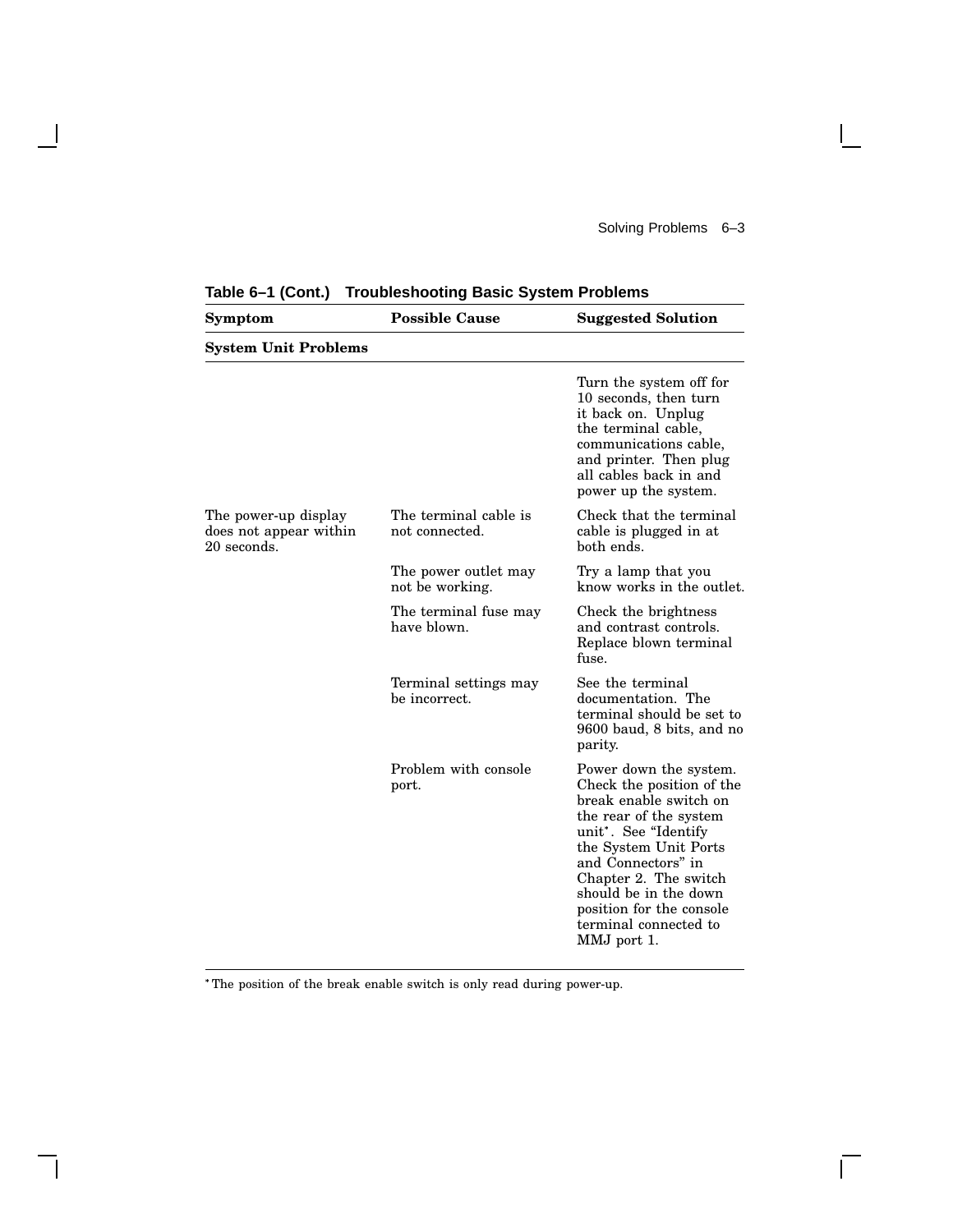## 6–4 Solving Problems

 $\overline{\phantom{0}}$ 

 $\mathbf{I}$ 

|  | Table 6-1 (Cont.) Troubleshooting Basic System Problems |  |  |
|--|---------------------------------------------------------|--|--|
|--|---------------------------------------------------------|--|--|

 $\mathsf{I}$ 

 $\overline{\Gamma}$ 

| Symptom                                                                               | <b>Possible Cause</b>                                                               | <b>Suggested Solution</b>                                                                                                                                                                             |  |  |
|---------------------------------------------------------------------------------------|-------------------------------------------------------------------------------------|-------------------------------------------------------------------------------------------------------------------------------------------------------------------------------------------------------|--|--|
| <b>System Unit Problems</b>                                                           |                                                                                     |                                                                                                                                                                                                       |  |  |
| The power-up display<br>contains question<br>marks or asterisks.                      | Possible CD drive error.                                                            | If question marks or<br>asterisks appear with<br>any numbers in the<br>power-up display, see<br>"Self-Tests" and "Using<br>the System Exerciser" in<br>this chapter for further<br>test instructions. |  |  |
| The server system's<br>software Password:<br>prompt does not appear<br>on the screen. | InfoServer 100 system<br>software is not<br>installed.                              | See "Starting Your<br>System" in Chapter 2.                                                                                                                                                           |  |  |
| The system unit's power<br>light is off.                                              | The system unit's $\vert \vert 0 \vert$<br>power switch is not<br>turned on $(1)$ . | Check the setting of the<br>10 power switch.                                                                                                                                                          |  |  |
|                                                                                       | The power cord or data<br>cable is not installed<br>correctly.                      | Check that the power<br>cord and data cable<br>(if any) are installed<br>correctly at both ends.                                                                                                      |  |  |
| <b>Expansion Box Problems</b>                                                         |                                                                                     |                                                                                                                                                                                                       |  |  |
| The power light is off.                                                               | The     0   power switch<br>is not turned on.                                       | Check the setting of the<br>power switch.                                                                                                                                                             |  |  |
|                                                                                       | The power cable or data<br>cable is not installed<br>correctly.                     | Check that the power<br>cable and data cable<br>(if any) are installed<br>correctly at both ends.                                                                                                     |  |  |

See the documentation supplied with your external box.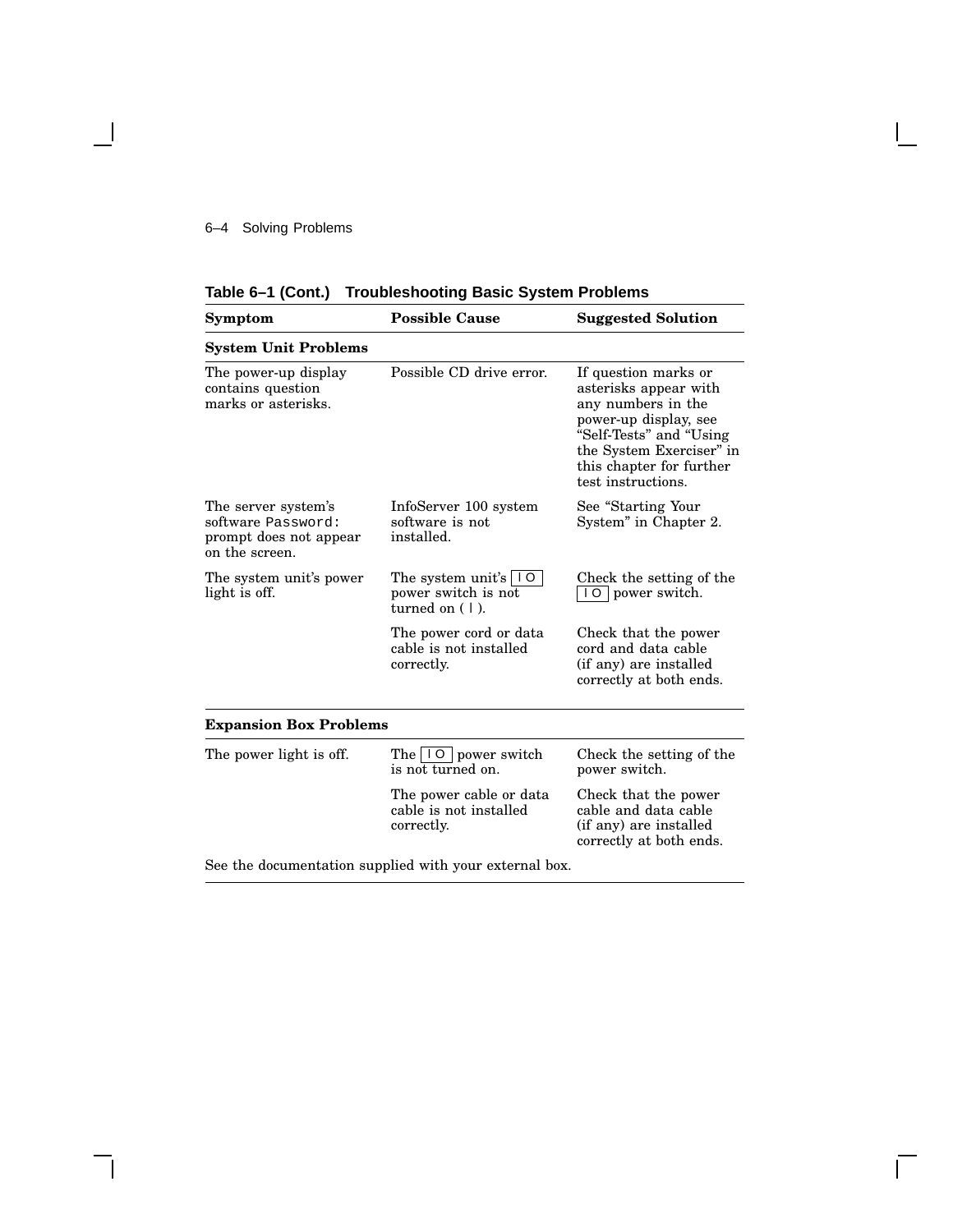# **Power-Up Error Messages**

The InfoServer 100 system displays important information during its power-up test sequence. A single question mark indicates status information. A double question mark or asterisk may indicate possible failures.

## **NOTE**

**If your terminal does not display any information on the screen after the power-up test sequence (approximately 1 second), you may have a terminal or system board failure. Check Table 6–1, the basic troubleshooting table.**

#### **Status Information**

A single question mark indicates status information. For example:

• ? E 0040 0000.0005 indicates the system clock is not set.

You can set the clock when you enter *program mode* (while the operating system is running). See your operating system's software documentation for instructions.

• ? D 0050 0000.0005 indicates a low battery.

The system battery's charge is low or completely discharged. Run the system for about 17 hours to fully recharge the battery.

If you see single question marks in the power-up display, but operation of the system seems normal, you can continue to use the system. This is especially true if the question mark is next to a 7 or 6 (the SCSI bus controller tests).

If you continue to see errors of this type during the power-up display, use the information in the rest of this chapter to solve the problems. See ''Using the System Exerciser'' for information on using the system exerciser. If the system continues to display error information or fails to operate normally, call your service representative.

#### **Possible Failures**

If double question marks or asterisks appear in the power-up display, failures may exist in the system. Use Table 6–2 to identify the faulty device. An asterisk indicates that read-only memory (ROM) has been found for the option, but no test code exists.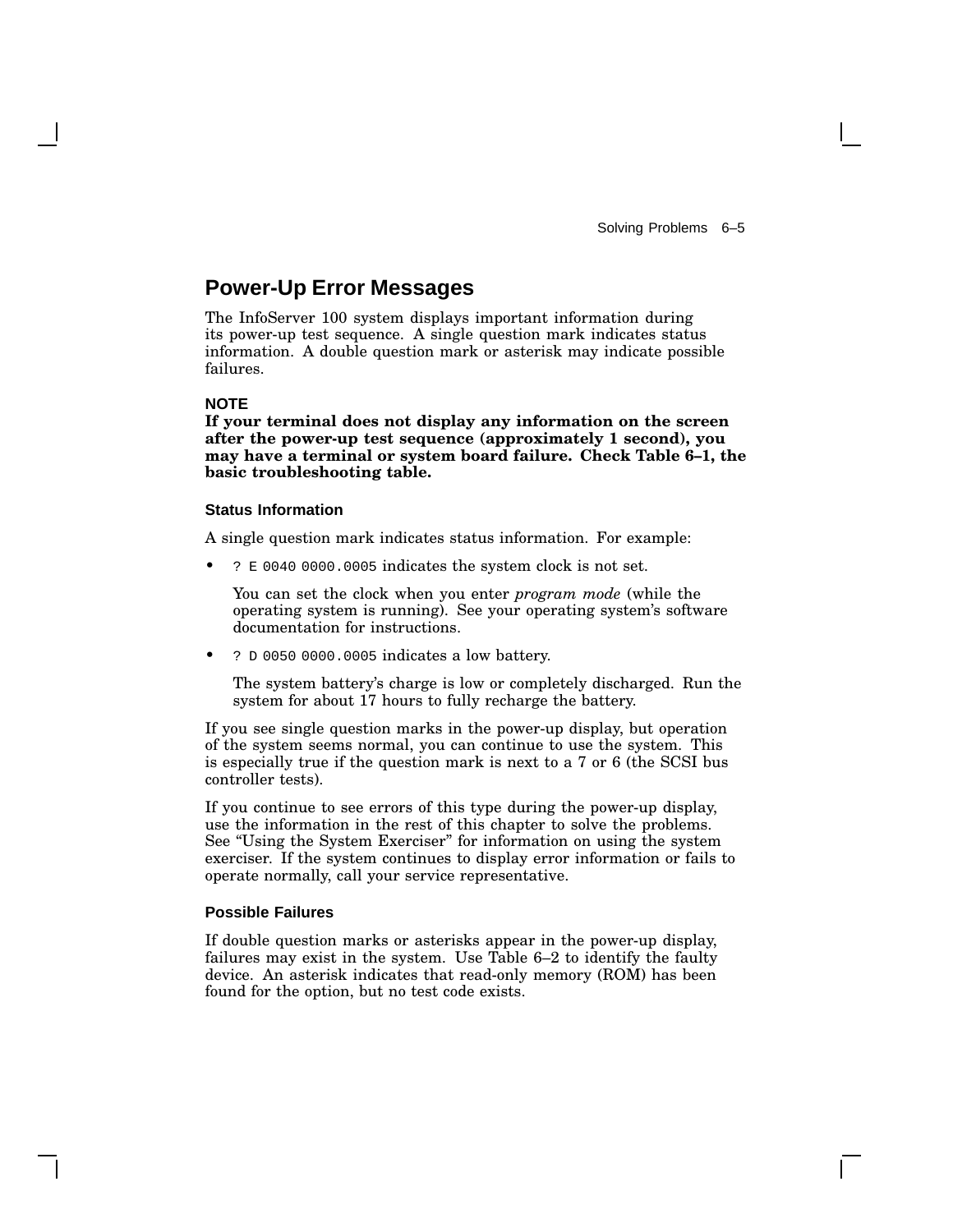#### 6–6 Solving Problems

A double question mark indicates a hard error. This indicates a serious problem that may affect normal operation and use of some component of the system. For example:

• ?? 1 00C0 0000.7004

This message indicates that the Ethernet subsystem is present in the system, but one or more of the following problems exist:

- No cable is installed on the ThinWire/standard Ethernet connectors.
- The loopback connector is not installed on the standard Ethernet port.
- The terminator is not installed on the ThinWire Ethernet port.
- The network select switch is set to the wrong position.
- A cable is faulty.

| Device                                    |
|-------------------------------------------|
| Reserved for later use.                   |
| System clock.                             |
| Nonvolatile RAM.                          |
| Serial line controller.                   |
| Memory.                                   |
| Memory management unit.                   |
| Floating point unit.                      |
| Interval timer.                           |
| SCSI-A bus controller.                    |
| SCSI-B bus controller.                    |
| Interrupt controller and Ethernet ID ROM. |
| Reserved.                                 |
| Reserved.                                 |
| Reserved for later use.                   |
| Ethernet network interconnect (NI).       |
|                                           |

**Table 6–2 Power-Up and Self-Test Display Identifiers**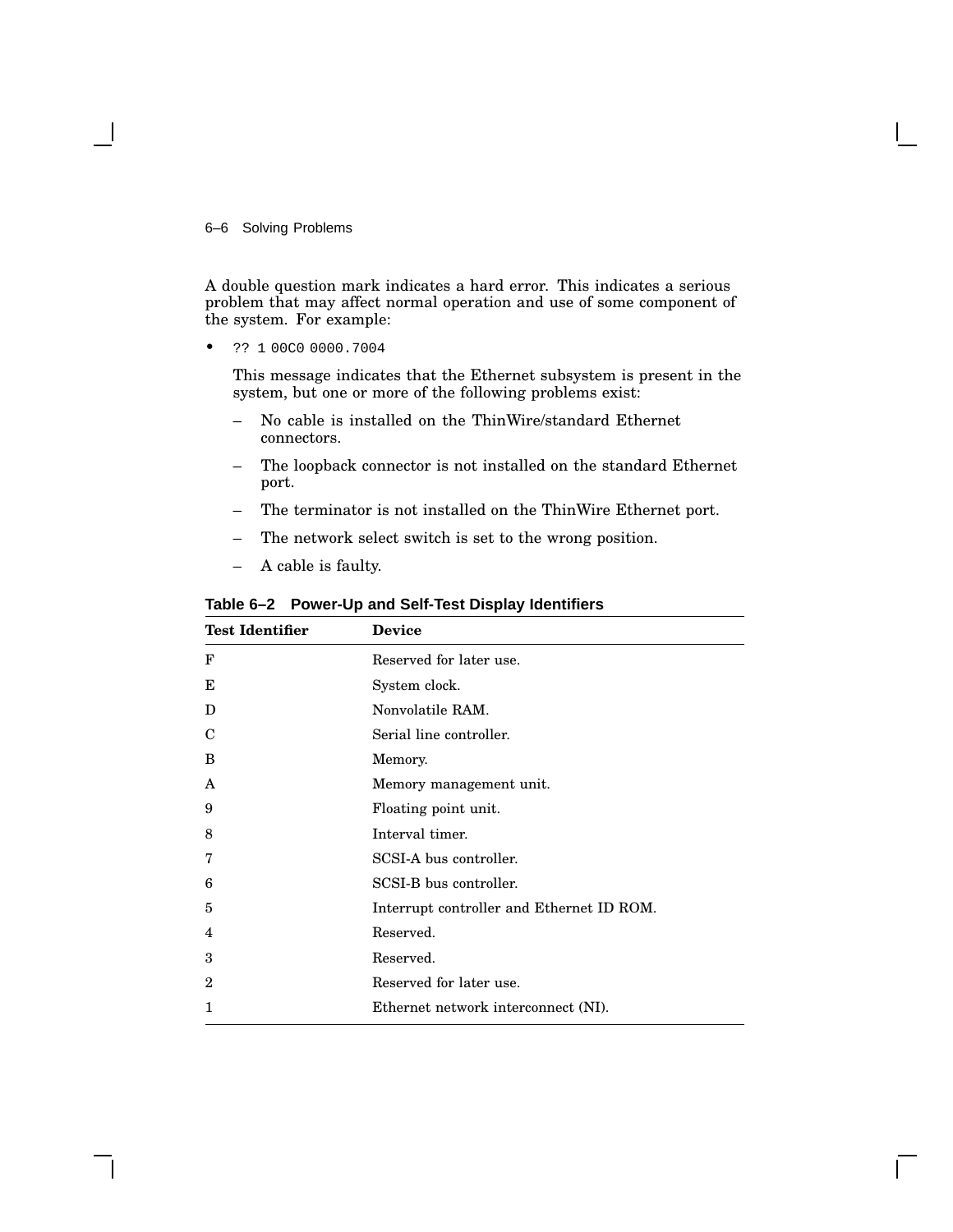Solving Problems 6–7

# **Self-Tests**

Self-test diagnostic programs reside permanently in your system's readonly memory (ROM). You can run self-tests from the console terminal. After running each self-test, enter the command TEST 50 or T 50 and press Return to display the status of the device tested.

To test a device in your system:

1. Use Table 6–2 to find the number or letter that represents the device you want to test.

## **NOTE The halt button halts the system.**

2. Put the system in *console mode* by pressing the halt button on the rear of the system unit. Use a pen or a small pointed object to press the button.



MA-0362-90.DG

3. Enter TEST (or the letter T) and the number or letter of the test:

>>> TEST 7 Return >>>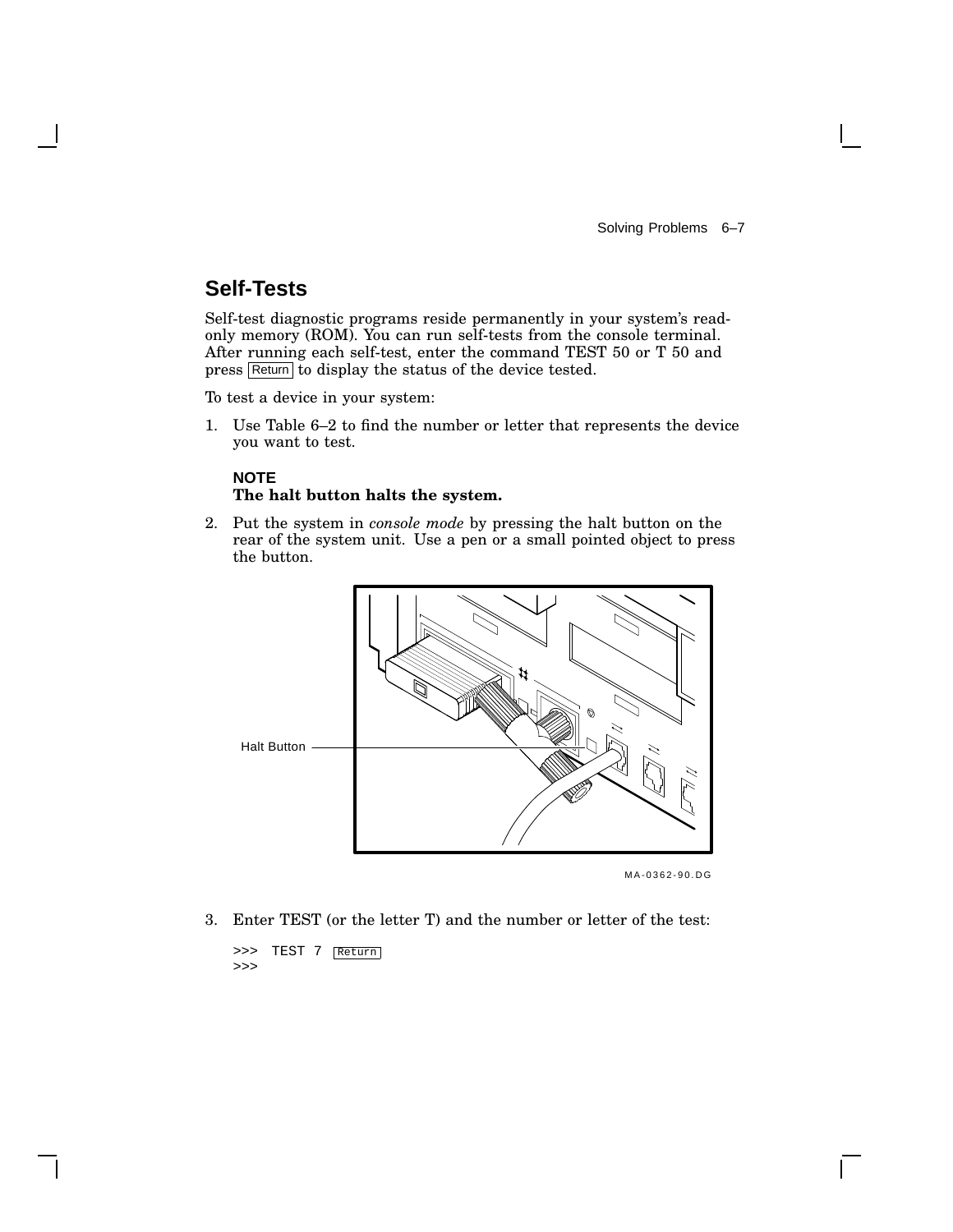6–8 Solving Problems

If you want to test a consecutive series of devices, enter TEST followed by the first and last numbers of the series:

>>> TEST F 7 Return >>>

The system displays the number of each device as it is tested, followed by a series of periods.

**If the self-test is successful,** no question mark or error message is displayed, and the console prompt appears:

7... >>>

**If a device fails the self-test,** a failure message is displayed before the console prompt appears.

```
7?..
84 FAIL
>>>
```
If a self-test results in a failure, run the configuration display to show any error codes.

# **Configuration Display**

This procedure displays the system configuration, Ethernet ID, ROM revision levels, and status information for your InfoServer 100. Error information in this display is valuable to your service representative. Have this information ready if you must call for service. See Chapter 4 and Appendix A for additional information. Table 6–3 lists the mnemonic code used for each device. To display your system configuration, perform the following steps:

#### **NOTE**

#### **The halt button halts the system.**

- 1. Put the system in console mode by pressing the halt button on the rear of the system unit.
- 2. Enter the TEST 50 command at the console prompt. The following example shows a sample display. Table 6–3 lists the mnemonic code used for each device.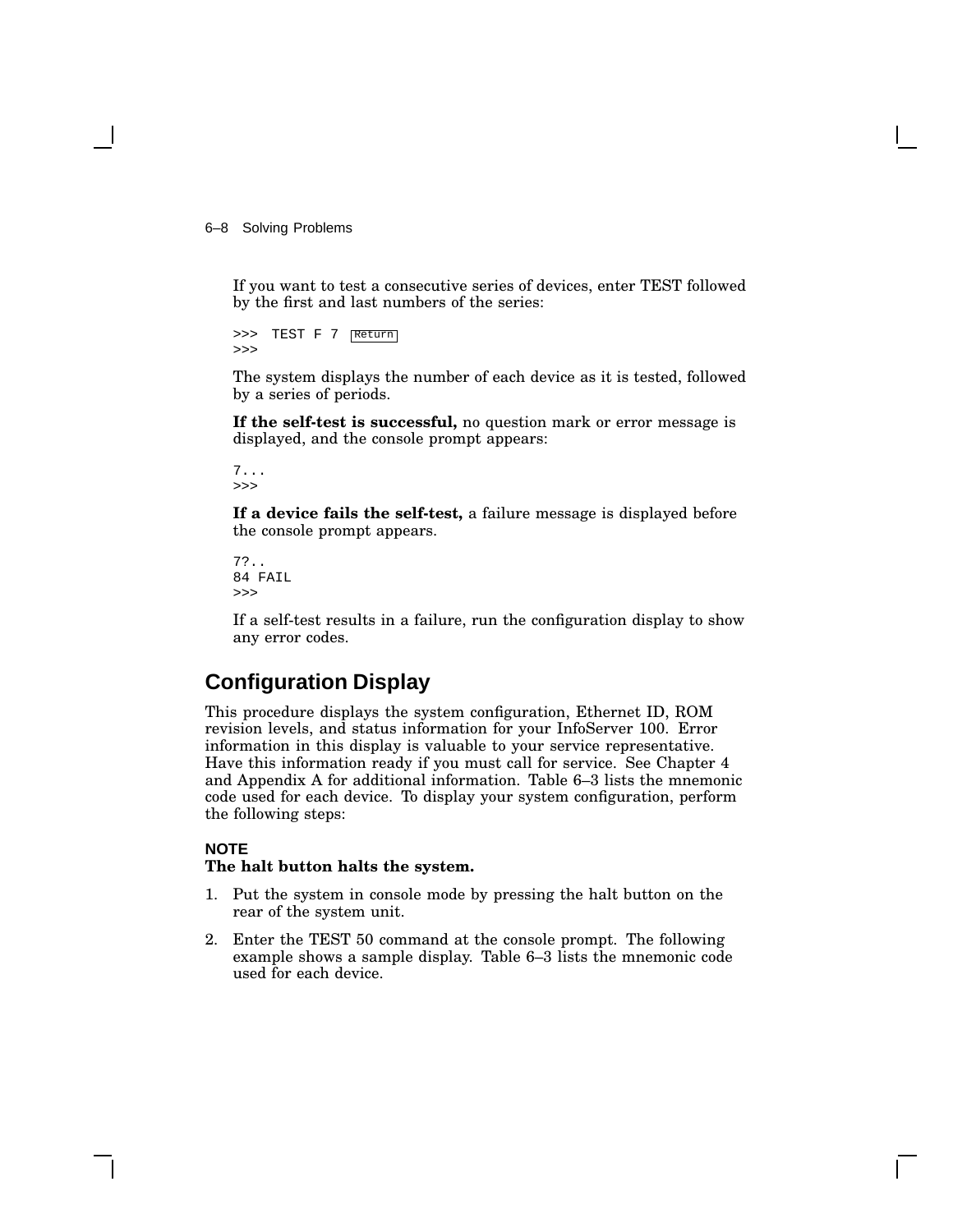Solving Problems 6–9

 $\mathbf{L}$ 

>>> TEST 50 Return KA41-A V1.3 ID 08-00-2B-03-79-1F  $CLK$  0000.0001 <br>
NVR 0000.0001 NVR 0000.0001<br>DZ 0000.0001 0000.0001 00000001 00000001 00000001 00000001 00000000 00000000 2 3 4 5 6 7 MEM 0004.0001<br>
00400000<br>
0000.0001<br>
FP 0000.0001<br>
IT 0000.0001 SCSI-A 7711.0001 V0.1 004C437 0004C437 00000000 00000000<br>SCSI-B 1C1C.0001 V1.0 1C1C.0001 V1.0 FFFFFF03 FFFFFF05 . . . 05000001 . . . FFFFFF03 FFFFFF05 SYS 0000.0001<br>NI 0000.0001 0000.0001 >>> **1** Normal processing code 2 MMJ port 1 status <sup>3</sup> Unused 4 Unused **6** Unused 6 Unused *O* Unused

8 Represents 4 Mbytes of memory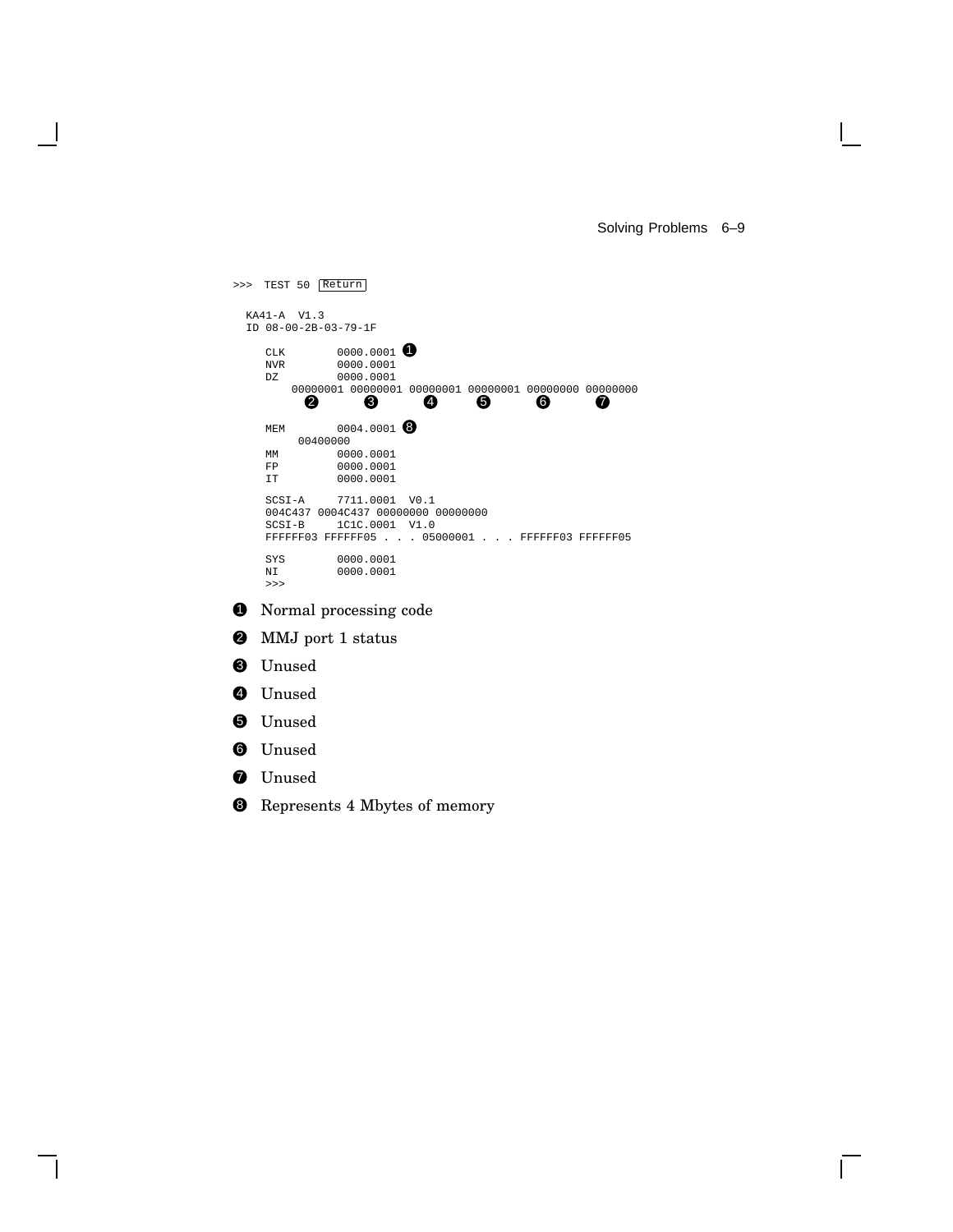6–10 Solving Problems

| <b>Mnemonic</b> | <b>Device</b>                            |  |  |  |
|-----------------|------------------------------------------|--|--|--|
| <b>CLK</b>      | System clock                             |  |  |  |
| DZ              | Serial line controller                   |  |  |  |
| <b>FP</b>       | Floating point unit                      |  |  |  |
| <b>SCSIA</b>    | SCSI-A controller                        |  |  |  |
| <b>SCSIB</b>    | SCSI-B controller                        |  |  |  |
| IT              | Interval timer                           |  |  |  |
| <b>MEM</b>      | Memory                                   |  |  |  |
| MМ              | Memory management unit                   |  |  |  |
| NI              | Network interconnect                     |  |  |  |
| <b>NVR</b>      | Nonvolatile RAM                          |  |  |  |
| <b>SYS</b>      | Interrupt controller and Ethernet ID ROM |  |  |  |

**Table 6–3 Definition of Mnemonics**

# **Displaying Device Information**

To determine what devices are installed in your system and their SCSI bus ID assignments, enter the SHOW DEVICE command at the console prompt:

>>> SHOW DEVICE Return >>>

You will see a display similar to the following:

| ➊                          | Console program device name |                                |                  |                        |    |               |
|----------------------------|-----------------------------|--------------------------------|------------------|------------------------|----|---------------|
| >><br>O                    | A                           | €                              | 4                | 6                      | 6  | 0             |
| DKB500<br>HostID           | B/5/0/00<br>B/6             | RODISK<br>INITR                | 593 MB           | <b>RM</b>              | WP | RRD40         |
| DKA100<br>DKA200<br>HostID | A/1/0/00<br>A/2/0/00<br>A/6 | <b>DISK</b><br>RODISK<br>INITR | 104 MB<br>593 MB | <b>FX</b><br><b>RM</b> | WP | RZ23<br>RRD40 |
| ESA0                       |                             | $08 - 00 - 2B - 07 - E3 - 83$  |                  |                        |    |               |
| VMS/VMB                    | <b>ADDR</b>                 | DEVTYP                         | NUMBYTES         | RM/FX                  | WP | DEVNAM        |

<sup>2</sup> Address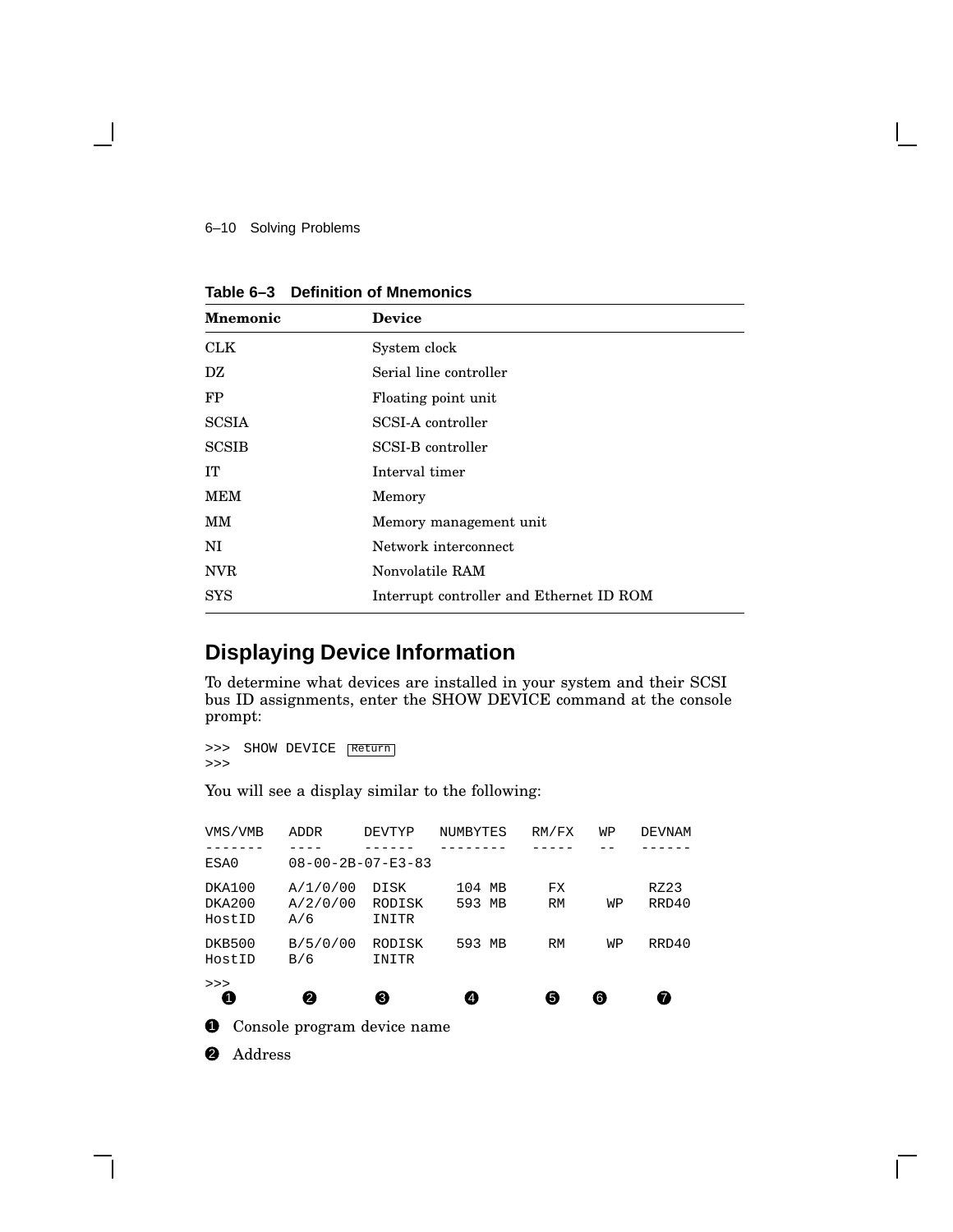Solving Problems 6–11

- **3** Device type
- **4** Number of megabytes
- **6** Removable or fixed disk
- **6** Write-protected
- **2** Device name

# **Using the System Exerciser**

The system exerciser emulates an operating system by interacting with system devices. The system exerciser tests all internal and external devices. Use the system exerciser if your system has intermittent problems. The system exerciser takes up to 11 minutes to complete and will not write on any media.

If you suspect problems, use the system exerciser to check the quality of your software media. Insert the RRD40 test disc into the RRD40 compact disc drive before running the system exerciser. The test disc is supplied with the drive.

To test your system:

1. Enter the TEST 50 command at the console prompt, to display your configuration. Check that all devices are present in the configuration display.

#### **NOTE The halt button halts the system.**

- 2. Put the system in console mode by pressing the halt button on the rear of the system, then pressing Return.
- 3. Enter the TEST 0 command:

>>> TEST 0 Return

The following example shows the display that appears after the system exerciser has run all tests. There is an error message for the RRD40 compact disc drive. If you get such an error message, contact your service representative.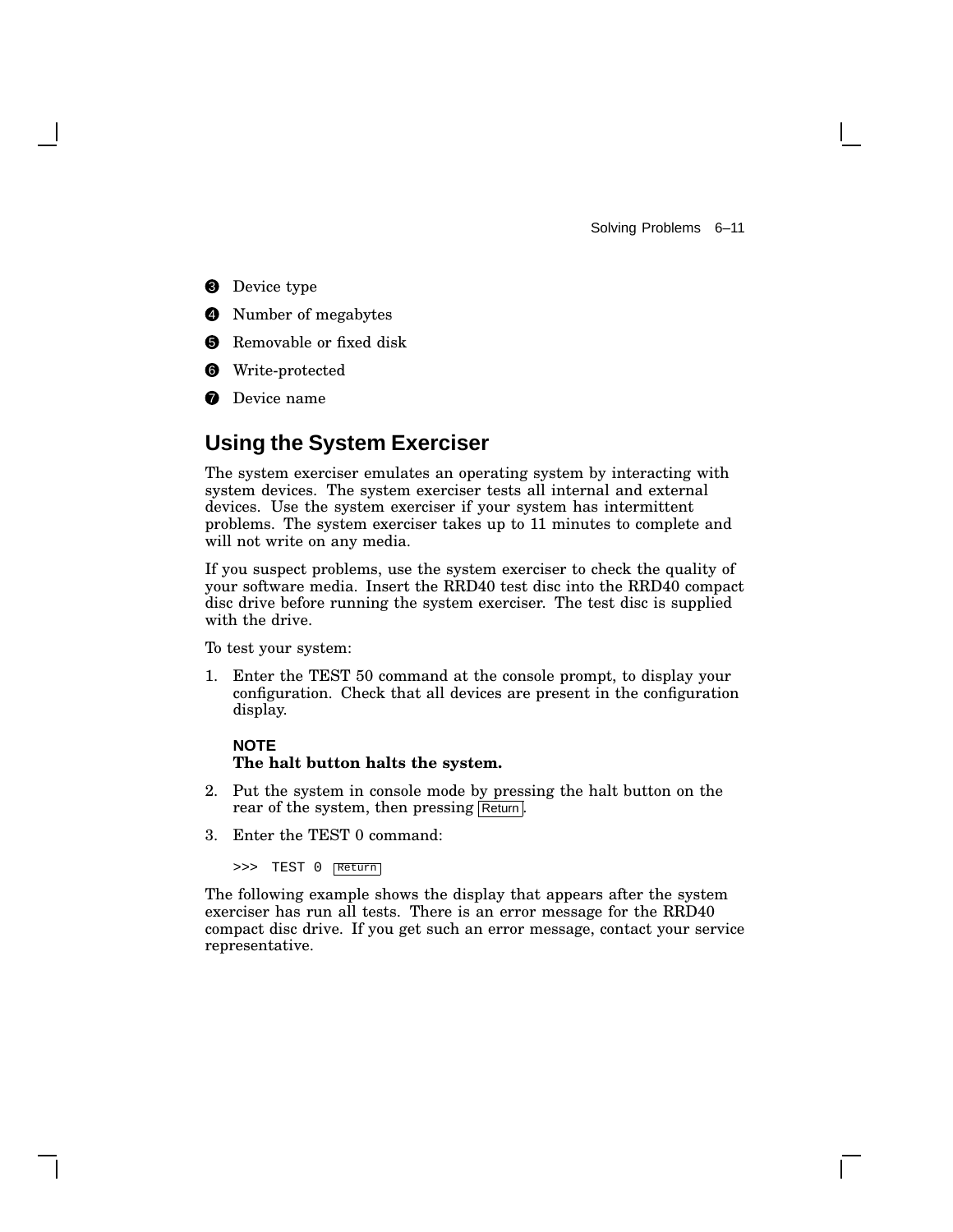6–12 Solving Problems

```
>>> TEST 0 Return
 KA41-A V1.3 01 CU
   F 00B0 MONO 0000.0001 11 1005 0 00:00:35
   C 0080 DZ 0000.0001 14 0 00:01:12
   B 0010 MEM 0137.0001 5 00A7 0 00:02:02
   7 0090 SCSI-A 6000.0001 22 0002 0 00:02:23
                 3200.0001
   6 00A0 SCSI-B 6000.0001 15 0002 0 00:02:56
                 2200.0001
                 3200.0001
                 4101.0471 0
                 7200.0001
   1 00C0 NI 0000.0001 9 0 00:04:01
    2 3 4 5 6 7 8
  00 0.00:08:14
```
?06 HLT INST PC - 00005A0F

**1** Example of RRD40 error code

- <sup>2</sup> Device identifier
- **3** Status indicators (if any)
- **4** Mnemonic for the device
- **6** Error or status information for each device
- 6 Number of times device was tested
- **2** Progress count (indicates progress within some tests)
- **8** The time (days hours: minutes: seconds) of the last test pass.

Single question marks provide status information and do not interfere with the operation of the system. Double question marks (??) indicate errors that affect system operation.

#### **If the test displays any double question marks:**

- 1. Note the mnemonic code next to the question marks.
- 2. Check Table 6–3 to find the device indicated by the code.
- 3. Call your service representative. Have this information ready when you call.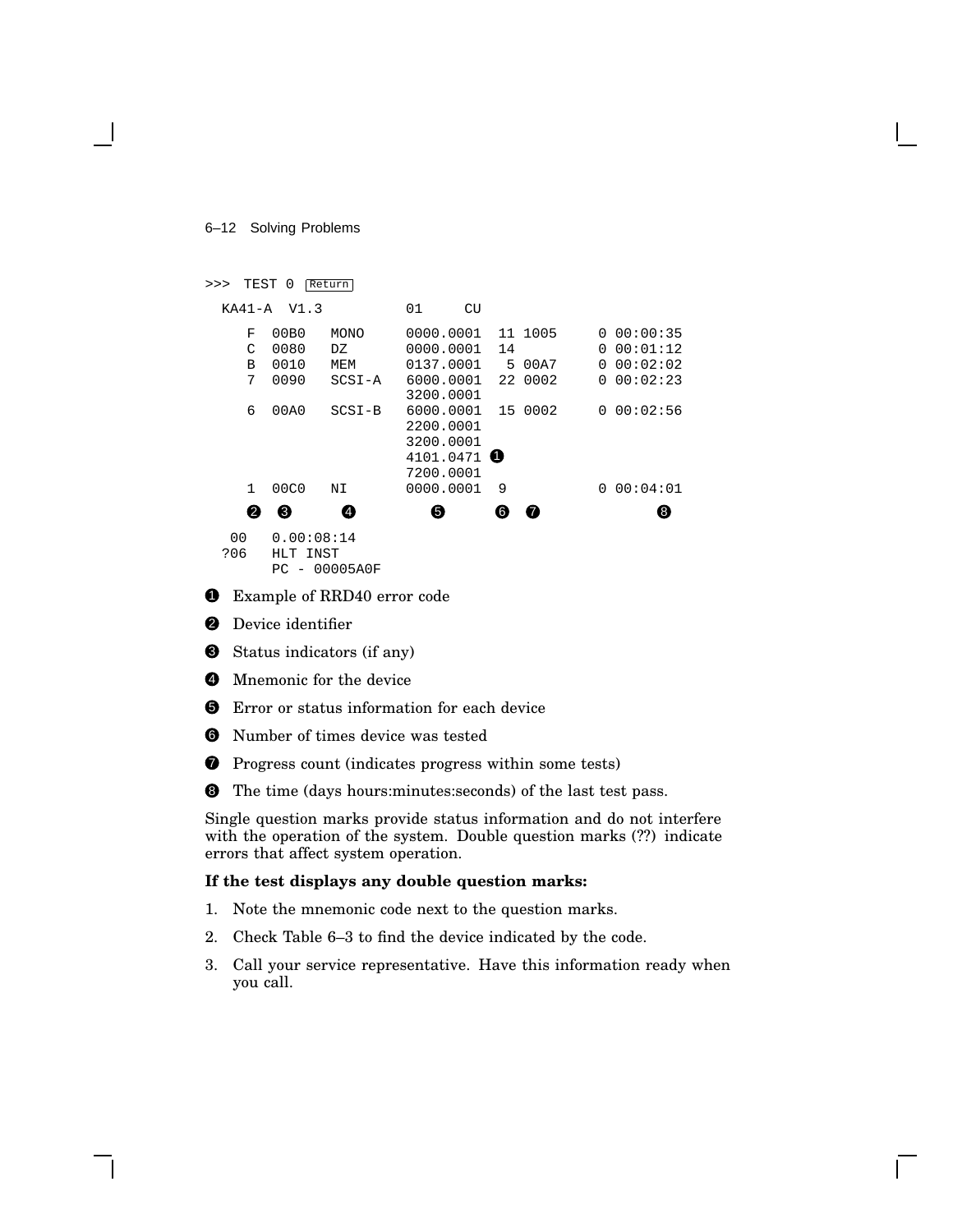## **Running Test Utilities**

If an expansion box fails, first check that all cable connections are in place.

## **RRD40 Test Disc Utility**

The RRD40 compact disc expansion box is shipped with a test disc to be used when you suspect RRD40 compact disc drive problems. To test your RRD40:

## **NOTE**

#### **The halt button halts the system.**

- 1. Press the halt button on the rear of your system unit. The console prompt (>>>) appears on your screen.
- 2. Insert the test disc in the RRD40 drive, following the instructions in Chapter 2, "Loading A Compact Disc".
- 3. Enter the TEST 0 command at the console prompt.
- 4. The test should display the normal response code of 4100.0001. If the test displays another code, there is a problem with the RRD40 compact disc drive. Do not use the drive. Call your service representative for assistance.

## **Restarting the System After Running Tests**

While running any of the tests or procedures in this chapter, your system is in console mode. If the InfoServer system software is already loaded on the internal RZ23 hard disk drive (''Starting Your System'' (Chapter 2), resuming normal operation is easy. You simply reenter *program mode* in one of two ways:

- Enter the BOOT command at the console prompt, and press Return. The system then searches the RZ23 drive for the server's load image.
- Turn the power to the system unit off, then on again. The server is configured to automatically bootstrap at power-up.

Either method lets the server boot the server system software on the RZ23 drive. If the server software was never copied to the RZ23 drive, then you must place the InfoServer 100 system software compact disc in the right compact disc drive behind the server's front panel. If the bootstrap program fails to boot from the RZ23 drive, the program automatically tries to boot from this compact disc drive indefinitely.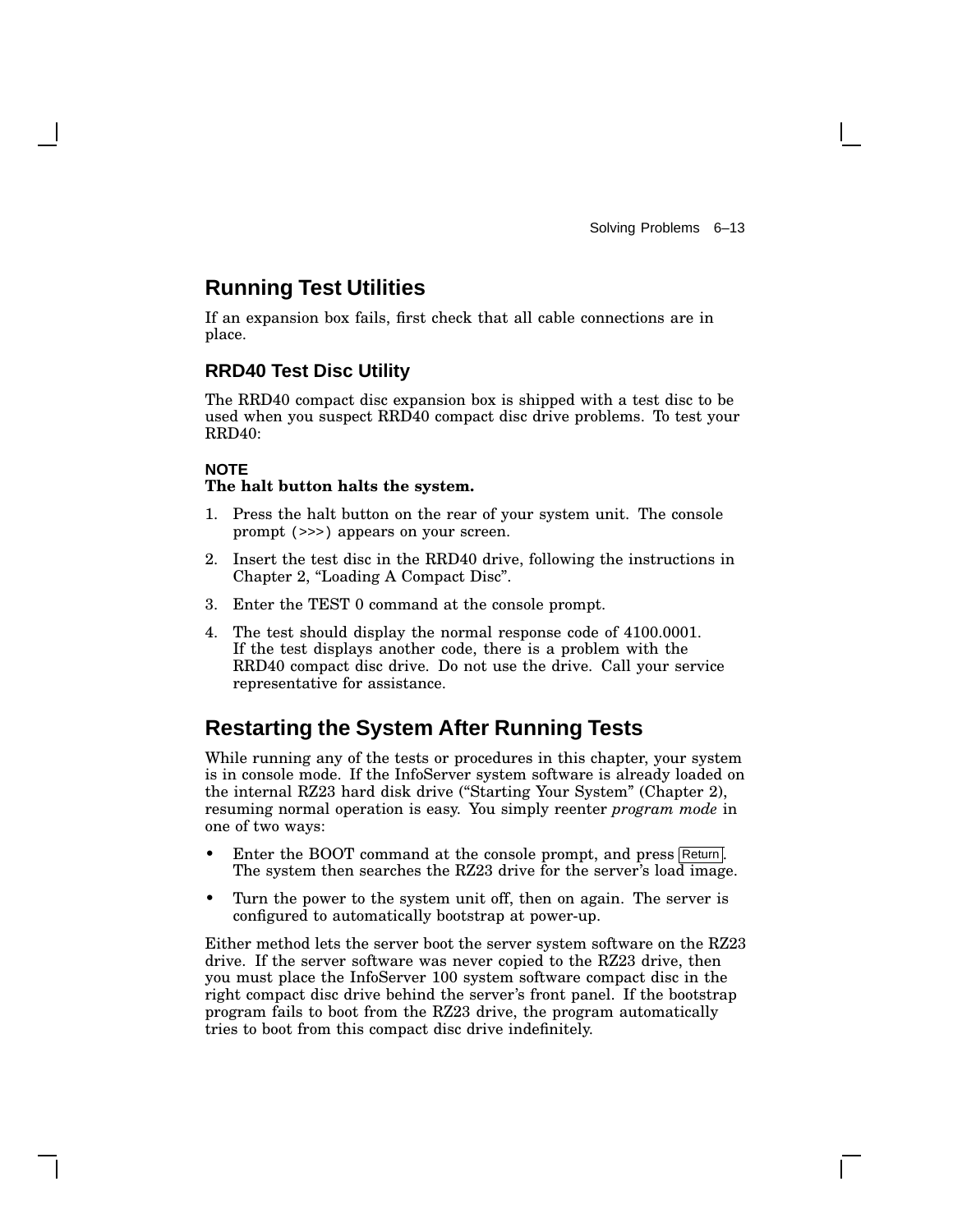6–14 Solving Problems

## **If the system does not boot using the BOOT command:**

See ''If the InfoServer Fails to Boot Automatically'' in Chapter 2.

## **Command Summary**

Tables 6–4, 6–5, and 6–6 list the SET, TEST, and SHOW commands used in troubleshooting procedures. To display a list of these commands, enter HELP at the console prompt and press Return.

**Table 6–4 SET Command Summary**

| Command          | <b>Default Set</b>                    |
|------------------|---------------------------------------|
| <b>SET HALT</b>  | Default halt action.                  |
| <b>SET SCSIA</b> | Sets the SCSI device ID number—bus A. |
| <b>SET SCSIB</b> | Sets the SCSI device ID number—bus B. |
| <b>SET BOOT</b>  | Sets the bootstrap device.            |
| <b>SET BFLG</b>  | Sets the bootstrap address.           |

**Table 6–5 TEST Command Summary**

| Command           | <b>Test or Utility Program</b>            |
|-------------------|-------------------------------------------|
| TEST F            | Reserved.                                 |
| TEST E            | System clock.                             |
| TEST D            | Nonvolatile RAM.                          |
| TEST C            | Serial line controller.                   |
| TEST B            | System Memory.                            |
| TEST A            | Memory management unit.                   |
| TEST 9            | Floating point unit.                      |
| TEST <sub>8</sub> | Interval timer.                           |
| TEST 7            | SCSI-A bus devices.                       |
| TEST <sub>6</sub> | SCSI-B bus devices.                       |
| TEST <sub>5</sub> | Interrupt controller and Ethernet ID ROM. |
| TEST <sub>4</sub> | Reserved.                                 |
| TEST 3            | Reserved.                                 |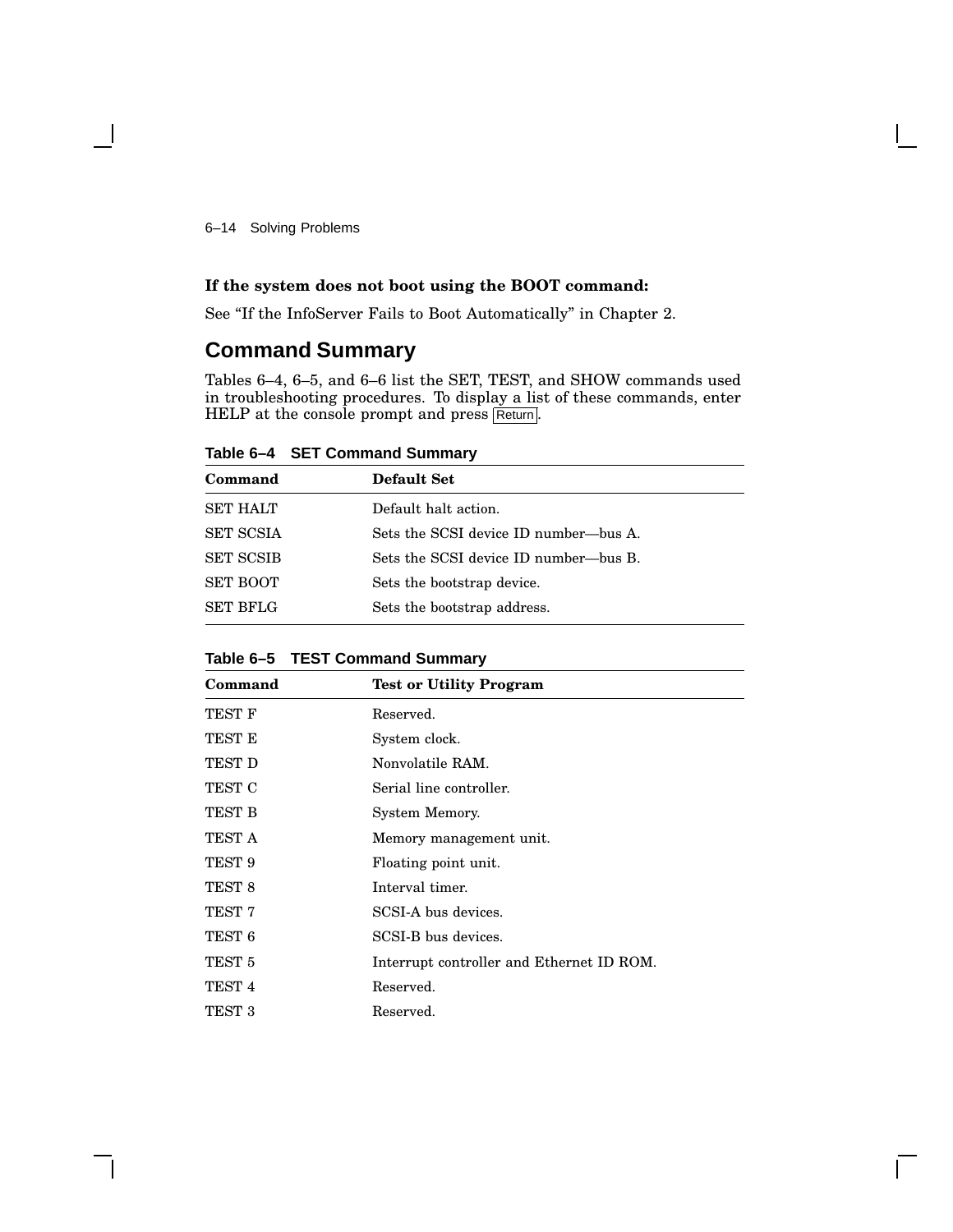Solving Problems 6–15

 $\mathbb{R}^n$ 

 $\overline{\Gamma}$ 

**Table 6–5 (Cont.) TEST Command Summary**

 $\overline{\phantom{a}}$ 

| Command            | <b>Test or Utility Program</b>          |  |
|--------------------|-----------------------------------------|--|
| TEST <sub>2</sub>  | Reserved.                               |  |
| TEST <sub>1</sub>  | Ethernet network interconnect.          |  |
| TEST <sub>0</sub>  | System exerciser.                       |  |
| TEST <sub>50</sub> | Configuration display.                  |  |
| TEST <sub>51</sub> | NVR default <i>boot device</i> .        |  |
| TEST <sub>52</sub> | NVR default boot flags.                 |  |
| TEST <sub>53</sub> | Sets NVR default recovery action flags. |  |
| TEST 76            | SCSI diskette formatter.                |  |
|                    |                                         |  |

**Table 6–6 SHOW Command Summary**

| Command            | <b>Information Displayed</b>           |
|--------------------|----------------------------------------|
| <b>SHOW DEVICE</b> | Devices available and SCSI ID          |
| <b>SHOW ESTAT</b>  | Results of last system exerciser test  |
| <b>SHOW ETHER</b>  | Hardware Ethernet address              |
| <b>SHOW HALT</b>   | Default action after your system halts |
| <b>SHOW MEMORY</b> | Memory for your system unit            |
| <b>SHOW SCSIA</b>  | SCSI device ID number—bus A            |
| <b>SHOW SCSIB</b>  | SCSI device ID number—bus B            |
| <b>SHOW VER</b>    | Version of ROM                         |
| <b>SHOW BOOT</b>   | The bootstrap device                   |
| <b>SHOW BFLG</b>   | The bootstrap address                  |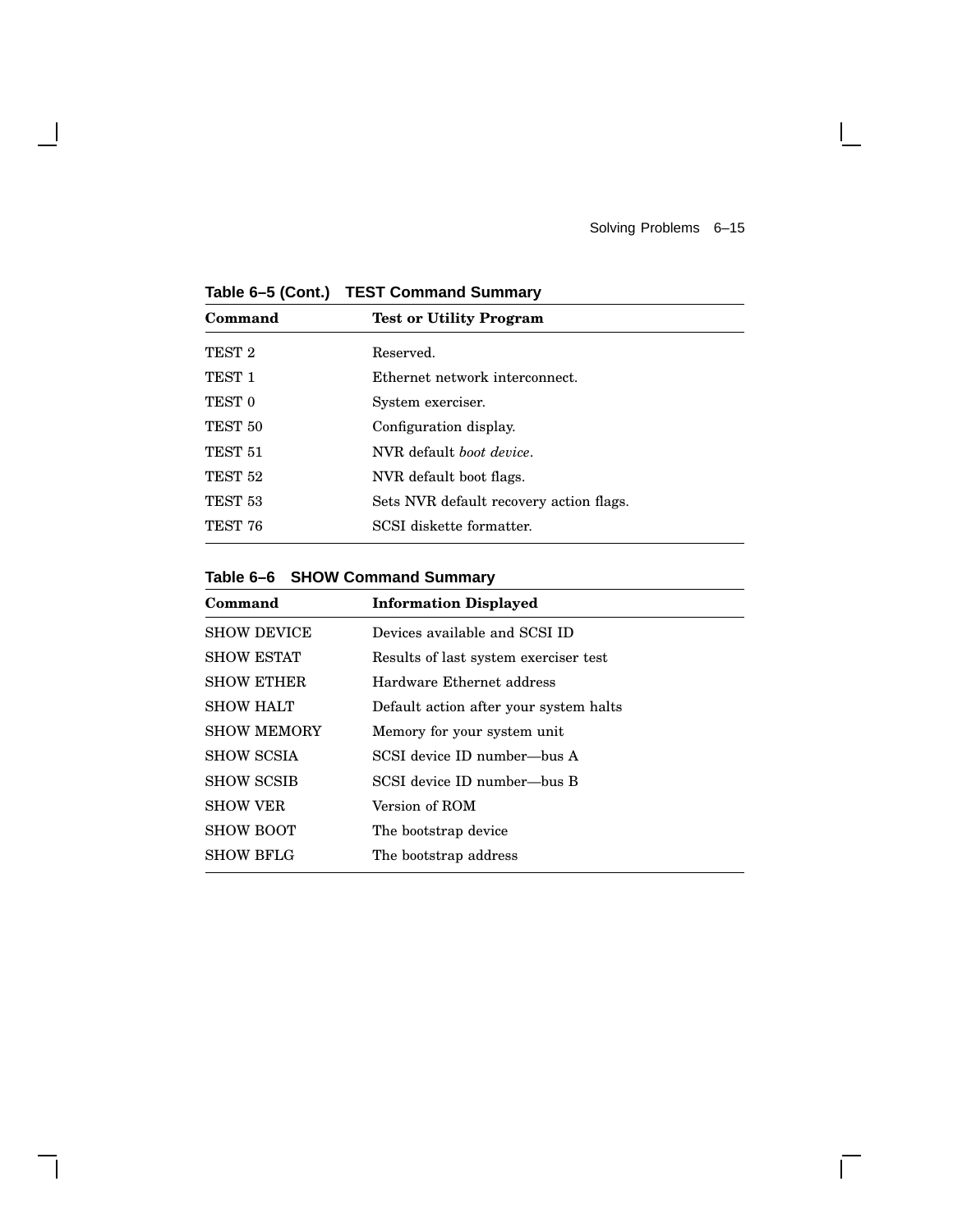6–16 Solving Problems

# **Service Information**

If you have followed the corrective actions listed in this chapter and you continue to have problems with your system, call your Digital service representative.

Before you call:

1. Write down the serial and model numbers of your system. Your system is identified by a label on the rear of the system unit. For example:

Model: SEABx-Ax, InfoServer 100 system.

Your service representative may need this number when you call.

- 2. Make notes based on the troubleshooting table at the beginning of this chapter. This information may tell your service representative the state of your system when the problem occurred.
- 3. Be prepared to read information from the screen and to enter commands at the keyboard while you talk to your service representative on the telephone.
- 4. Eight recessed lights on the back of the system unit light up when you turn on the system. Write down the status of these lights. Your service representative may ask you to describe which lights are on.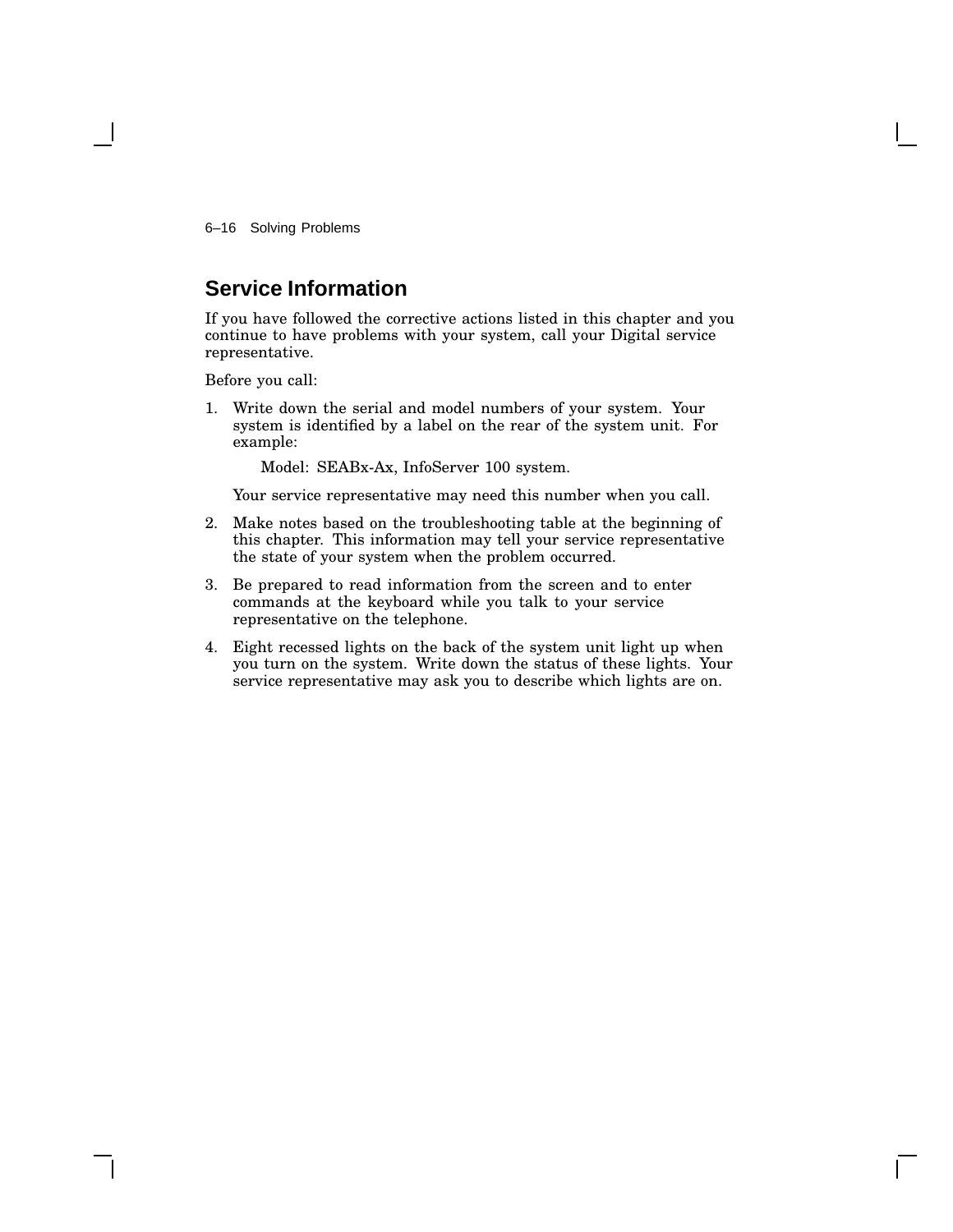# **A SCSI IDs**

The information in this appendix is for technical users who wish to create custom configurations.

The small computer systems interface (SCSI) is an interface designed for connecting disks and other peripheral devices to computer systems. SCSI is defined by an American National Standards Institute (ANSI) standard and used by many computer and peripheral vendors throughout the industry.

Up to eight SCSI devices can share an SCSI bus, which is a cable. All data is sent back and forth on the cable. Each SCSI device attached to the cable looks at all the data, but an SCSI device only takes the data that has the proper device identification, called an SCSI ID.

# **SCSI ID Default Settings**

You are responsible for the SCSI ID settings on your equipment. Digital sets each SCSI device to a default setting before the equipment leaves the factory. You may never need to change a default setting. Default settings should only be changed when a system is configured with more than one of a particular device.

The SCSI ID numbers are 0 through 7. The number 7 is reserved for a device requiring the highest priority on the SCSI bus. The number 6 is reserved for the controller. The remaining six IDs (0 through 5) are available for custom configuration.

Table A–1 lists the default SCSI settings for the InfoServer 100. The ID numbers listed give optimal performance on most systems. However, if you have special performance needs, you can set the ID number on each SCSI device manually. For most applications, SCSI IDs can be set arbitrarily as long as no two devices share the same ID.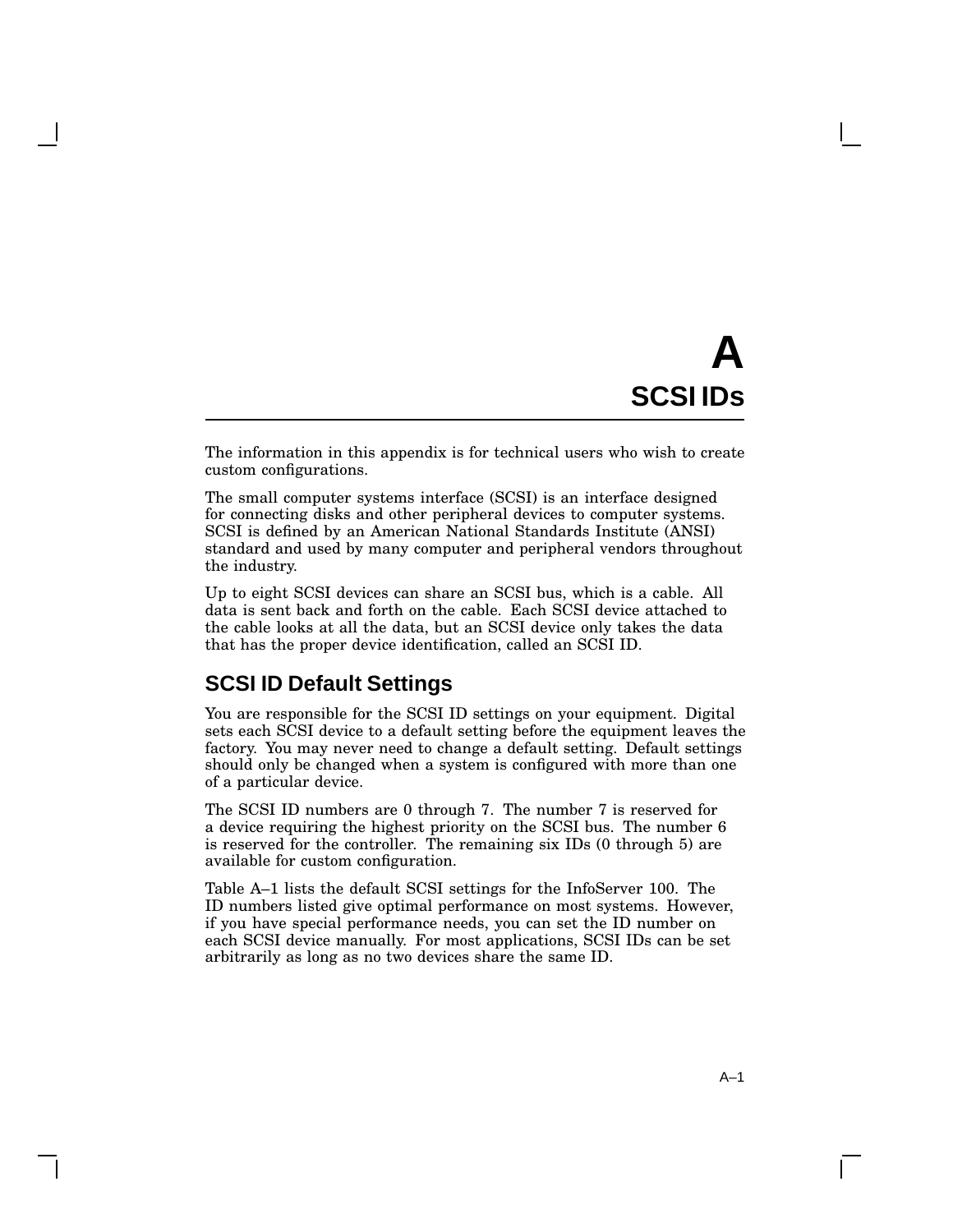**Table A–1 SCSI IDs for InfoServer 100 systems**

| <b>SCSI-A Internal Bus</b> | <b>SCSI-B External Bus</b>      |  |
|----------------------------|---------------------------------|--|
| 7 Reserved.                | 7 RRD40 expansion box.          |  |
| 6 SCSI-A adapter.          | 6 SCSI-B adapter.               |  |
| 5 Reserved.                | 5 Internal RRD40 expansion box. |  |
| 4 Reserved.                | 4 RRD40 expansion box.          |  |
| 3 Reserved.                | 3 RRD40 expansion box.          |  |
| 2 RRD40 drive.             | 2 RRD40 expansion box.          |  |
| 1 RZ23 drive.              | 1 RRD40 expansion box.          |  |
| 0 Reserved.                | 0 RRD40 expansion box.          |  |

Each device has a set of switches or jumpers that can be set for a specific ID. The optional hard disk drives and additional RRD40 compact disc drives are mounted in expansion boxes that have external switches.

The built-in RZ23 hard disk drive and the RRD40 compact disc drive(s) have internal switches or jumpers. If you need to change their default settings, the setting must be reset by your Digital service representative

# **Setting the SCSI ID**

Enter the TEST 50 command at the console prompt (>>>), then press Return. The test displays your system configuration on the screen.

FFFFFF05 identifies an open ID. See Table 4–1 for a complete list of the device status codes and their meaning. In the following example, the system contains a controller, one RZ23 hard disk, two internal RRD40 compact disc drives, and two RRD40 compact disc drive expansion boxes on the external SCSI-B bus. There are five open IDs. Of these five, ID 7 is reserved for a device requiring the highest priority on the SCSI bus.

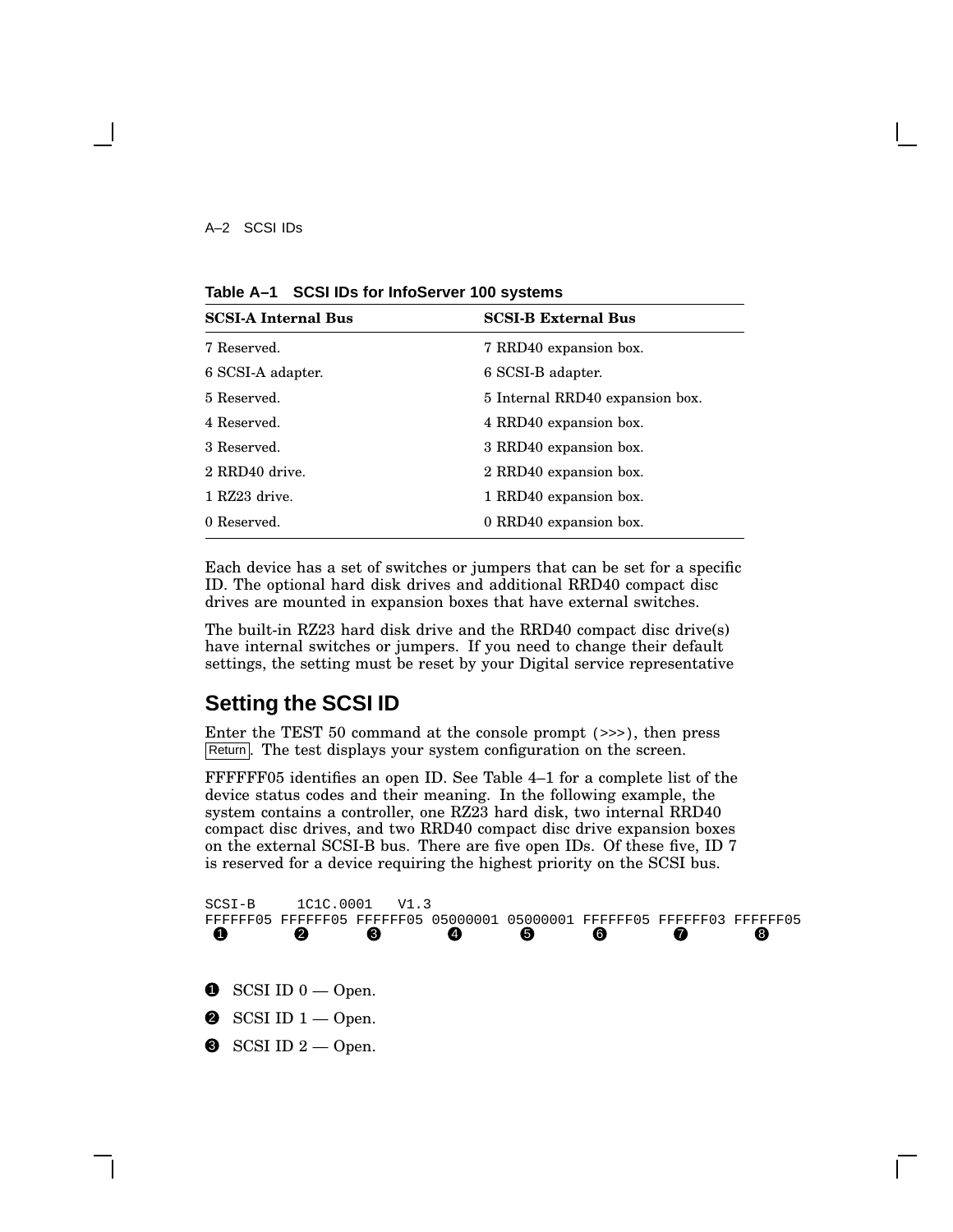SCSI IDs A–3

- $\bullet$  SCSI ID 3 RRD40 drive.
- $\bullet$  SCSI ID  $4 \text{RRD}40$  drive.
- $\bullet$  SCSI ID  $5$  Open.
- $\bullet$  SCSI ID  $6$  SCSI-B controller.
- $\bullet$  SCSI ID 7 Reserved.

#### **Rules for Setting SCSI IDs**

- You can have up to seven devices on one bus.
- Each device must have its own unique identifier.
- Two devices may only have the same identifier if they are on different buses.
- Each SCSI bus must be terminated.

Proper operation of the SCSI bus requires that you use high-quality, properly configured cables and connectors to connect all devices. Digital recommends that you use only Digital-supplied cable assemblies intended for interconnecting SCSI devices. This ensures that the impedance characteristics, signal propagation velocity, inductance, capacitance, crosstalk, grounding, conductor pairing, and shielding meet the requirements for proper operation of the bus.

Digital also recommends that all units on the SCSI bus be powered from a common ac power source. Digital does not guarantee the proper operation of any SCSI bus that uses cable assemblies not supplied by Digital, or that is not configured in accordance with Digital's recommendations.

# **Setting SCSI Switches**

Table A–2 lists the possible SCSI IDs and corresponding switch positions for RRD40 compact disc drive expansion boxes.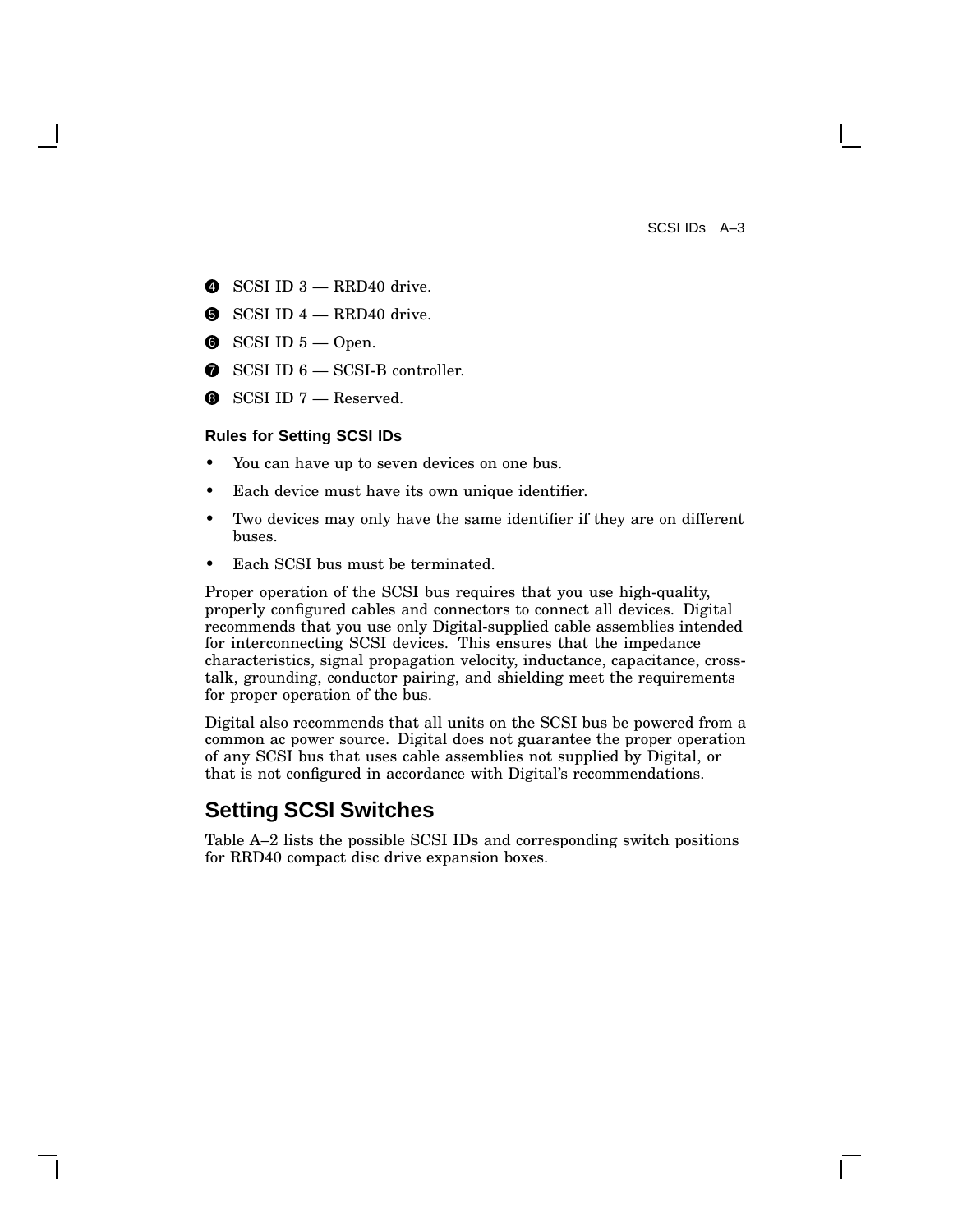A–4 SCSI IDs

 $\overline{\phantom{a}}$ 

| <b>SCSI-B ID on</b> | Switch Positions - Switches 1, 2, 3, and 4 |          |      |          |
|---------------------|--------------------------------------------|----------|------|----------|
| <b>SCSI-B Bus</b>   | 1                                          | $\bf{2}$ | 3    | $4^*$    |
| $\bf{0}$            | Down                                       | Down     | Down | Not used |
| $\mathbf{1}$        | Down                                       | Down     | Up   | Not used |
| $\overline{2}$      | Down                                       | Up       | Down | Not used |
| 3                   | Down                                       | Up       | Up   | Not used |
| $\overline{4}$      | Up                                         | Down     | Down | Not used |
| 5                   | Up                                         | Down     | Up   | Not used |
| 6                   | Up                                         | Up       | Down | Not used |
| 7                   | Up                                         | Up       | Up   | Not used |

 $\overline{\Gamma}$ 

**Table A–2 RRD40 Expansion Box SCSI IDs and Switch Positions**

Switch 4 is not used but should be set to the down position.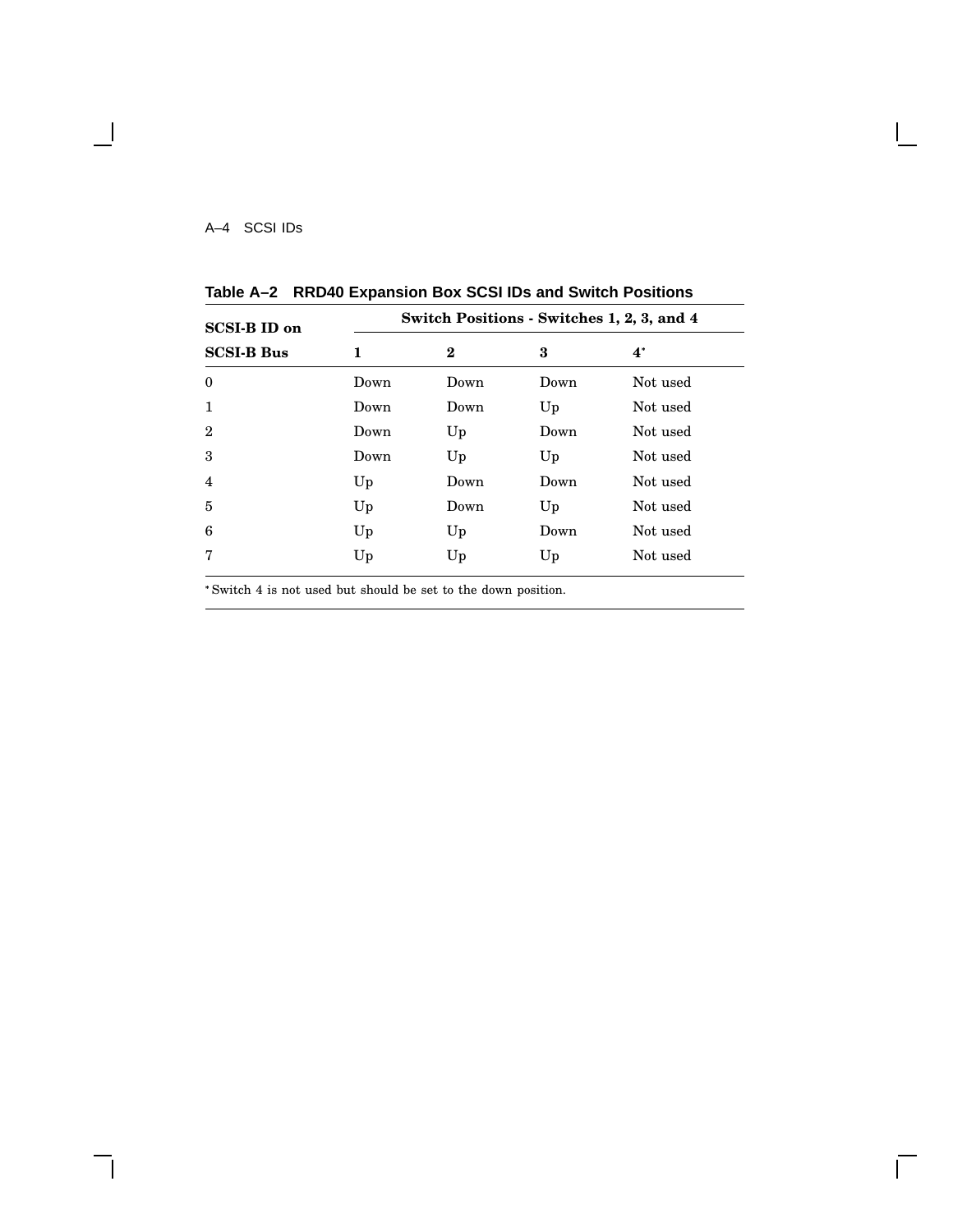# **B System Specifications**

This appendix lists system specifications for the InfoServer 100 system, including operating and storage conditions.

# **System Specifications**

H

| Processor                  | VAX KA41-A CPU with 1 Kbyte of first-level cache                                                                                                                        |  |
|----------------------------|-------------------------------------------------------------------------------------------------------------------------------------------------------------------------|--|
| DRAM memory                | 4 Mbytes                                                                                                                                                                |  |
| ROM memory                 | 256 Kbytes                                                                                                                                                              |  |
| Hard disk                  | 1 104 Mbyte internal hard disk                                                                                                                                          |  |
| Optical disc drive         | 1 or 2 600 Mbyte RRD40 internal drives<br>(depends on configuration)                                                                                                    |  |
| Optional storage           | RRD40 expansion boxes                                                                                                                                                   |  |
| Terminals                  | Supports the VT series                                                                                                                                                  |  |
| Interfaces                 | 1 SCSI port<br>1 ThinWire Ethernet port<br>1 standard Ethernet port<br>1 asynchronous 9600 baud terminal port<br>(You cannot use both Ethernet ports at the same time.) |  |
| Input voltage              | Automatically adjusting ac input. Range: 100 Vac to 120<br>Vac, 220 Vac to 240 Vac                                                                                      |  |
| Input current<br>(typical) | 1.7 A in a 110 Vac circuit<br>1.0 A in a 220 Vac circuit                                                                                                                |  |
| Power (typical)            | 160 W                                                                                                                                                                   |  |
| Frequency                  | $47$ Hz to 63 Hz                                                                                                                                                        |  |

 $\overline{\Gamma}$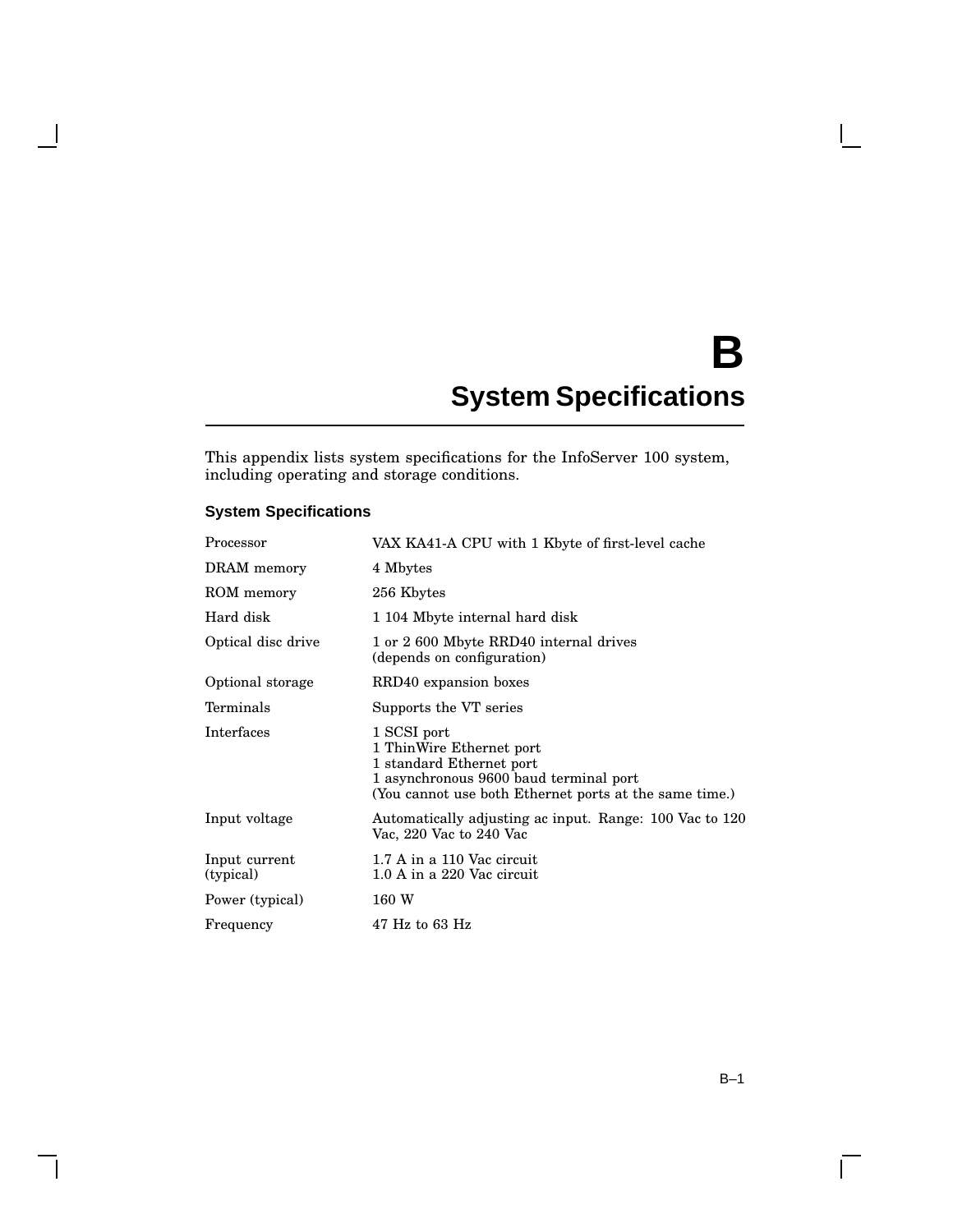#### B–2 System Specifications

# **Dimensions**

 $\blacksquare$ 

| Weight*           | Height    | Width              | Depth              |
|-------------------|-----------|--------------------|--------------------|
| $17.8 \text{ kg}$ | 14.99 cm  | $46.38 \text{ cm}$ | $40.00 \text{ cm}$ |
| 39 lb             | $5.90$ in | $18.26$ in         | $15.75$ in         |
|                   |           |                    |                    |

Depends on configuration

# **System Operating Conditions**

# **Operating Conditions**

| 10° to 40° C (50° to 104° F)                         |
|------------------------------------------------------|
| $11^{\circ}$ C /hour (20° F /hour) maximum           |
| $10\%$ to 90% noncondensing                          |
| $28^{\circ}$ C (82 $^{\circ}$ F)                     |
| $2^{\circ}$ C (36 $^{\circ}$ F)                      |
| 2400 m at $36^{\circ}$ C (8000 ft at $96^{\circ}$ F) |
|                                                      |

# **Storage Conditions**

| Temperature range            | $5^{\circ}$ to $50^{\circ}$ C (41° to $122^{\circ}$ F) |
|------------------------------|--------------------------------------------------------|
| Relative humidity            | 10% to 95% at 66 $\degree$ C (noncondensing)           |
| Altitude                     | 0 to 2400 m (0 to 8000 ft)                             |
| Maximum wet bulb temperature | $32^{\circ}$ C (90 $^{\circ}$ F)                       |
| Minimum dew point            | $2^{\circ}$ C (36 $^{\circ}$ F)                        |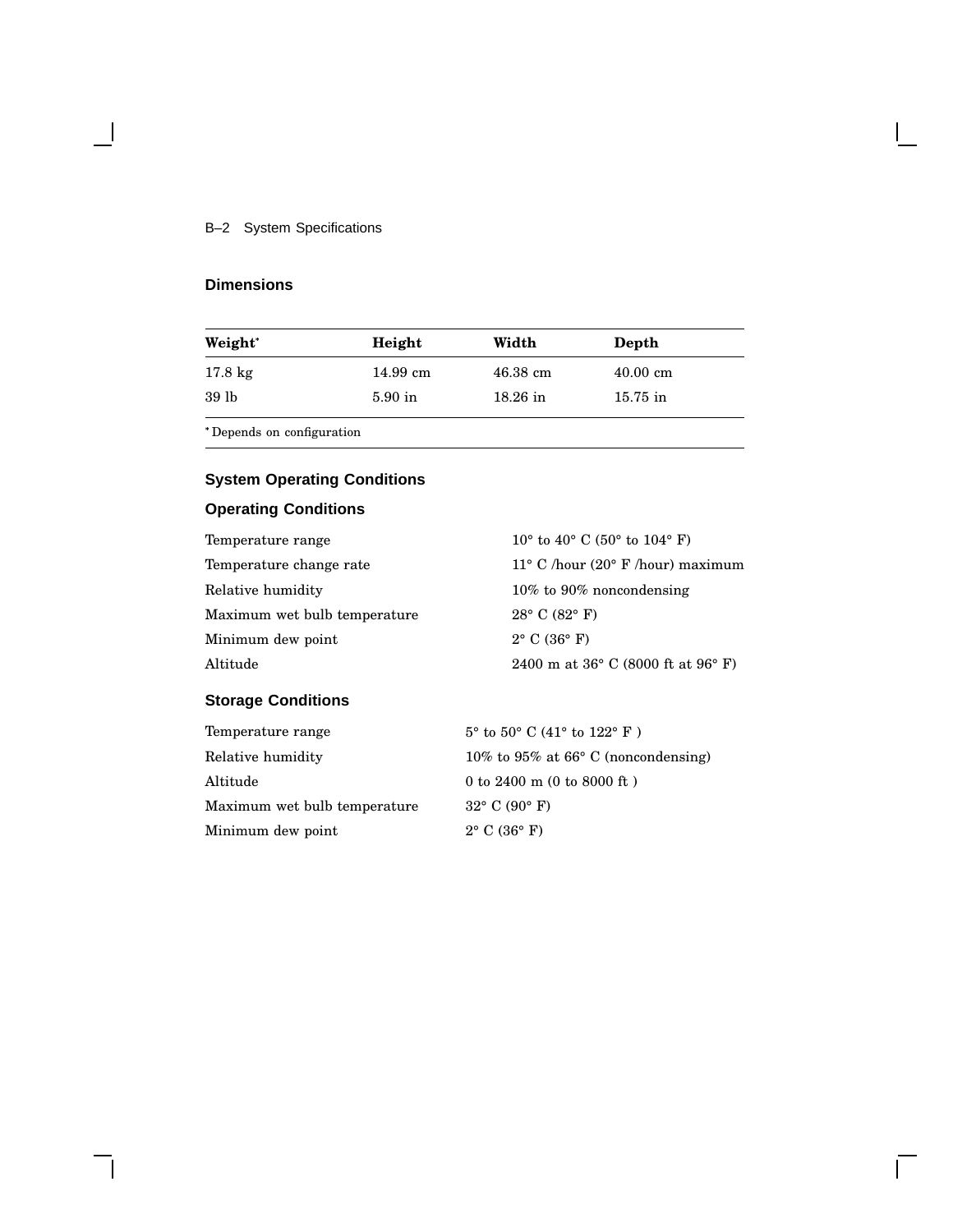# **C Related Documents**

For option and system hardware part numbers, consult your Digital sales representative.

Not all the following documents (Table C–1) are available in every country. Check with your Digital sales representative for availability.

| Titles                                       | Order Number |  |
|----------------------------------------------|--------------|--|
| <b>InfoServer 100 Documentation</b>          |              |  |
| InfoServer 100 System Operations Guide       | EK-DIS1K-UG  |  |
| InfoServer 100 Installation and Owners Guide | EK-DIS1K-IN  |  |
| InfoServer 100 Operators Guide               | EK-DIS1K-OP  |  |
| <b>Server Client Documentation</b>           |              |  |
| VMS LAD Control Program (LADCP) Manual       | AA-PD1LA-TE  |  |
| <b>Microcomputer Handbook Series</b>         |              |  |
| VAX Architecture Handbook                    | EB-19580-20  |  |
| VAX Software Handbook                        | EB-21812-20  |  |
| <b>RRD40 Disc Drive</b>                      |              |  |
| RRD40 Disc Drive Owner's Manual              | EK-RRD40-OM  |  |

**Table C–1 Related Documents**

 $\mathbf{I}$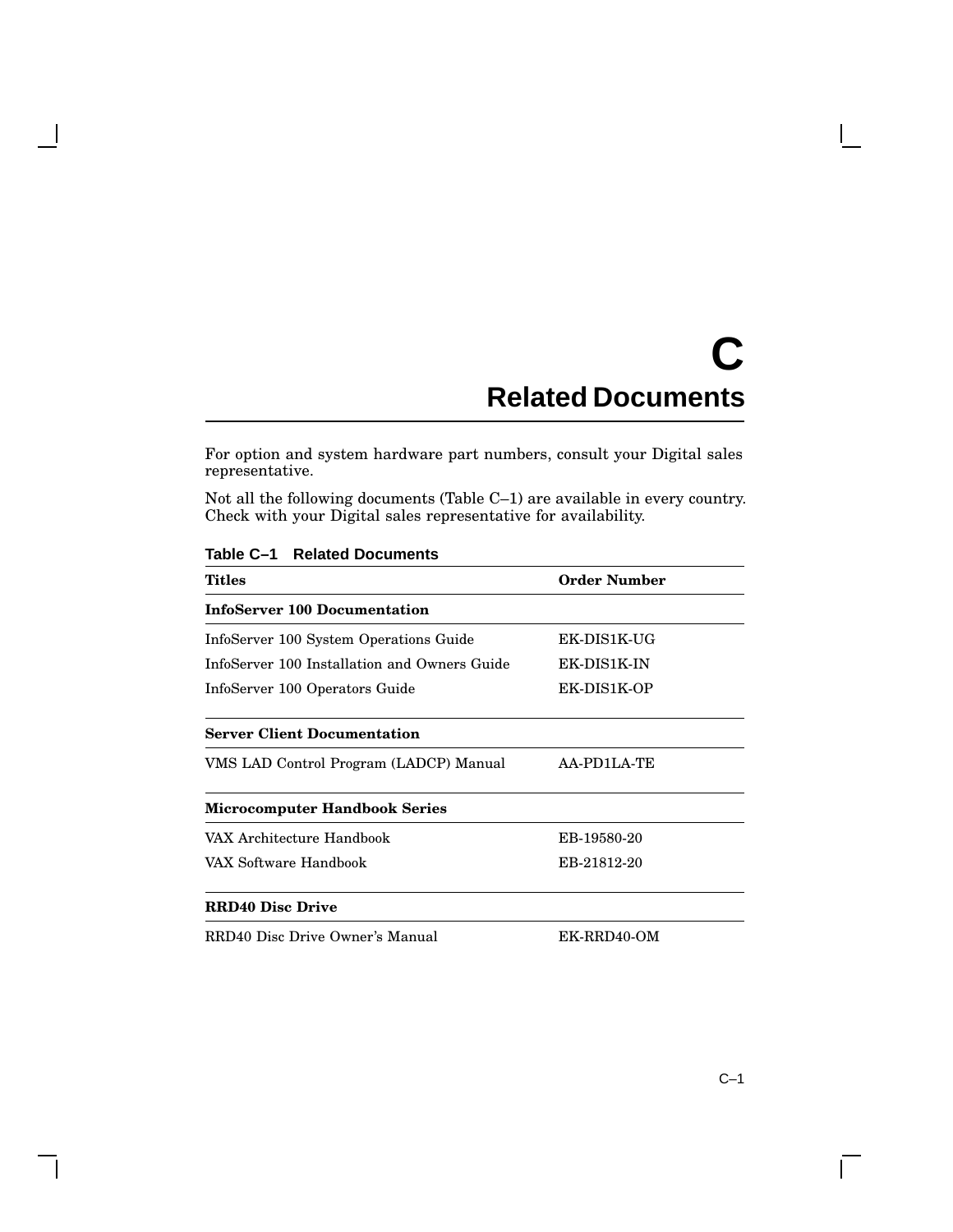#### C–2 Related Documents

 $\blacksquare$ 

**Table C–1 (Cont.) Related Documents**

| <b>Titles</b>                                                                      | <b>Order Number</b> |
|------------------------------------------------------------------------------------|---------------------|
| <b>DECconnect System</b>                                                           |                     |
| <b>DEC</b> connect System General Description                                      | EK-DECSY-GD         |
| <b>DECconnect System Requirements Evaluation</b><br>Workbook                       | EK-DECSY-EG         |
| DECconnect System Installation and Verification<br>Guide                           | EK-DECSY-VG         |
| DECconnect System Standalone ThinWire<br>Networks: Planning and Installation Guide | EK-DECSY-TG         |
| DEC connect System Planning and Configuration<br>Guide                             | EK-DECSY-CG         |

 $\mathbf{I}$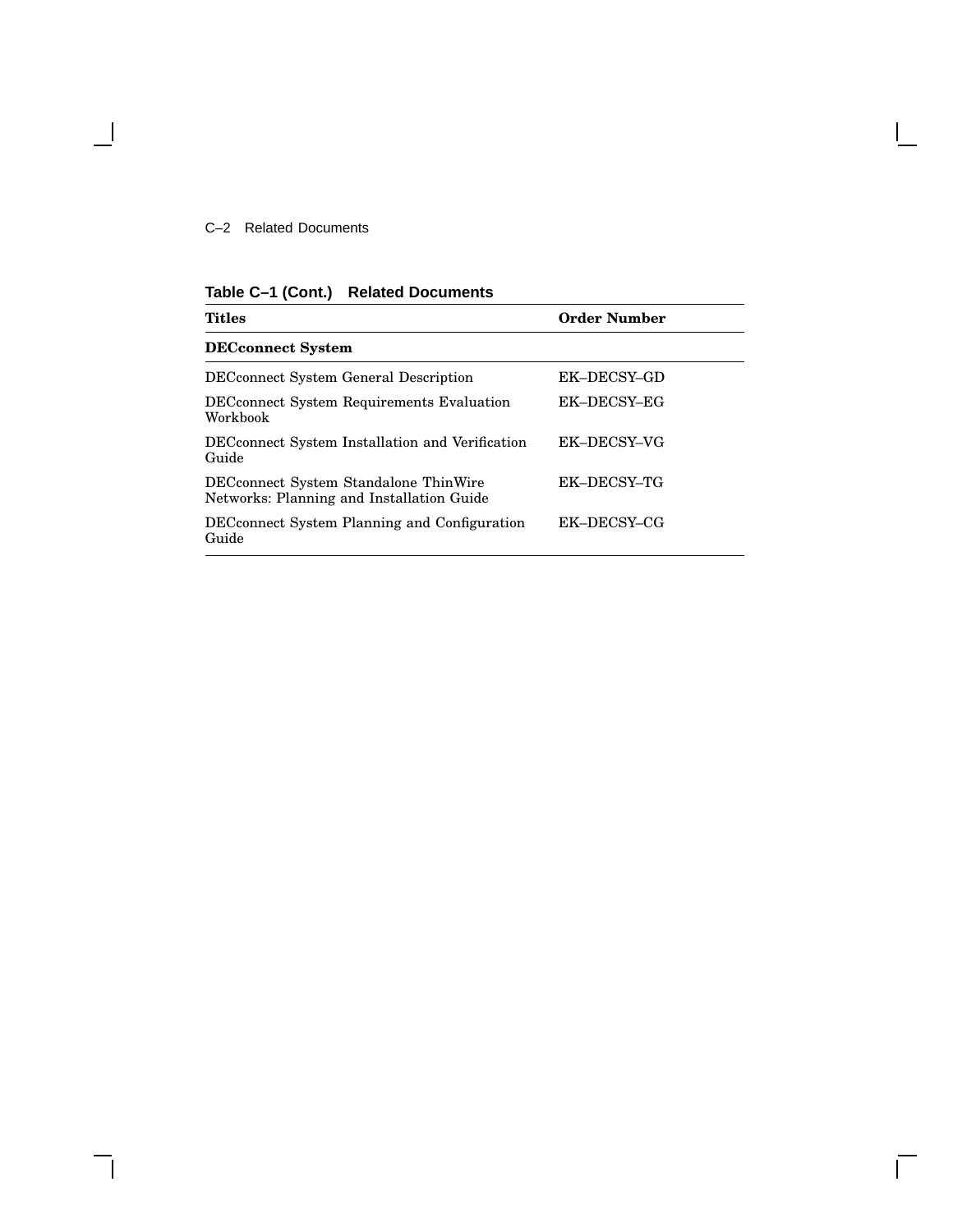# **D Removable Storage Media**

The InfoServer 100 supports RRD40 compact disc drives. The RRD40 reads information from removable compact discs. This appendix contains information on the use and storage of the compact discs.

# **Compact Discs**

The RRD40 compact disc drive uses compact discs with a memory capacity of 600 Mbytes. The discs come in a protective caddy for insertion into the compact disc drive. The caddy consists of three parts: the disc, the housing, and the transparent sleeve (Figure D–1).



**Figure D–1 Compact Disc Caddy**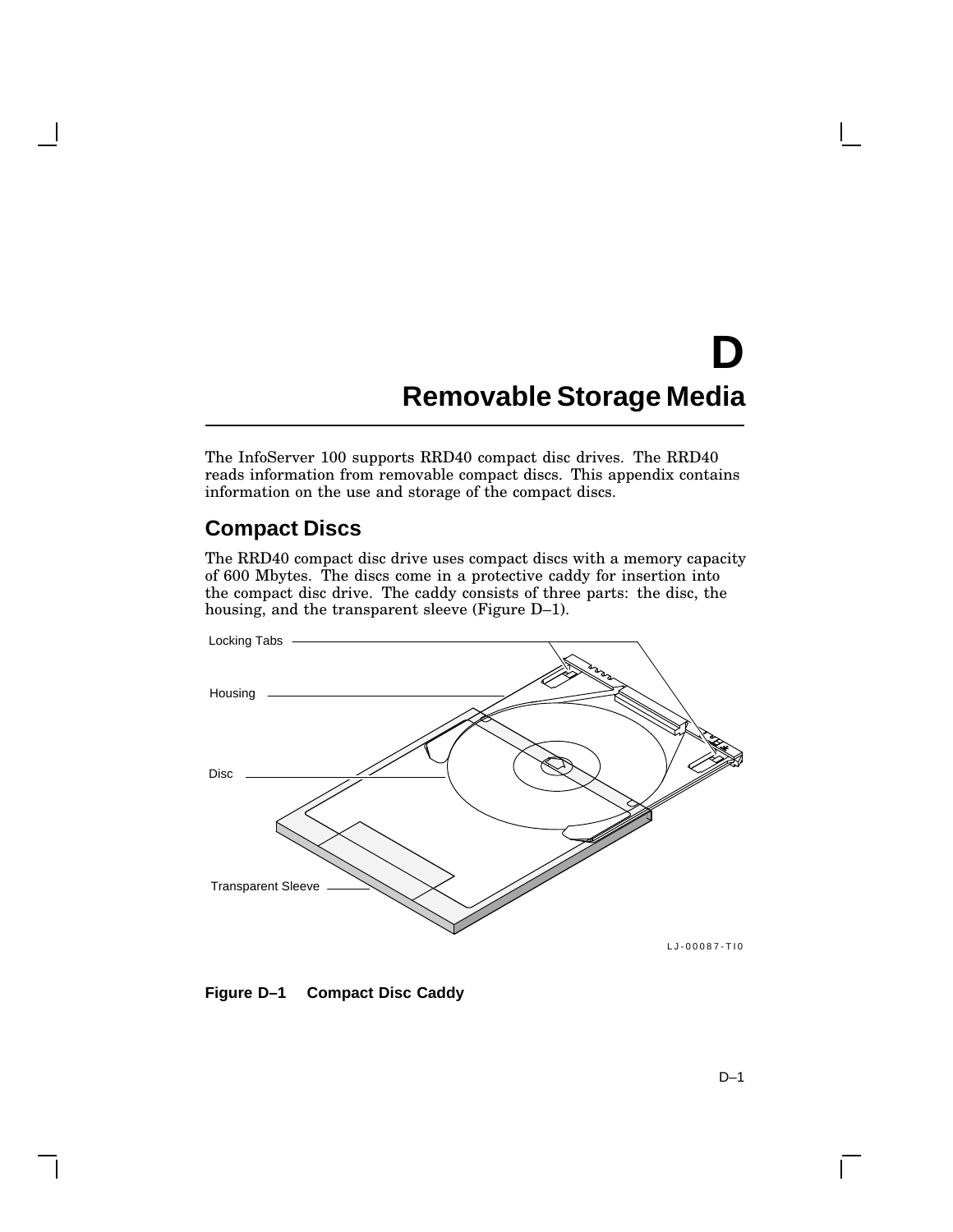D–2 Removable Storage Media

#### **How to Remove the Disc from the Caddy**

You can remove the disc from the caddy, for cleaning or caddy repair. To remove the disc from the caddy:

- 1. Hold the caddy so the label side is facing down. Locate the locking tabs on either side of the disc housing (Figure D–1).
- 2. Press down on each of the locking tabs while slightly separating the housing from the sleeve. Use your fingernail or a sharp, pointed instrument.
- 3. When both tabs have been unlocked, pull the disc housing out to about the midpoint of the disc.
- 4. Hold the disc housing on each side. Exert inward pressure on the housing so the disc does not fall out. Remove the sleeve from the housing. Place the sleeve aside.
- 5. Hold the disc with your free hand, as shown in Figure D–2. Position your thumb on the outer edge of the disc and your index finger in the center hole of the disc. Release pressure from the housing and remove the disc.



MLO-000975

#### **Figure D–2 Inserting or Removing a Disc from the Housing**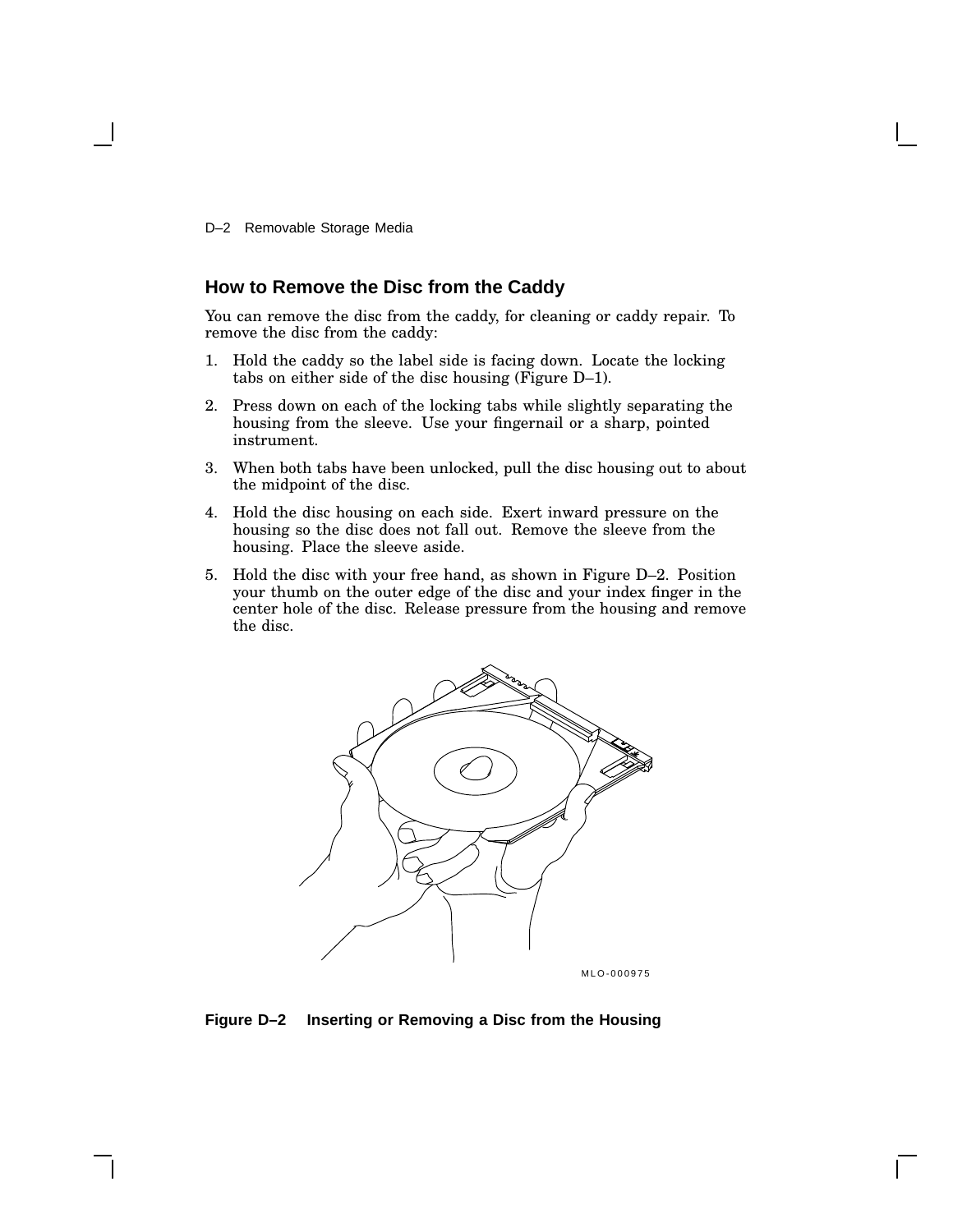#### **How to Insert a Compact Disc Into a Caddy**

To place a compact disc into a caddy:

- 1. Hold the disc with your free hand. Position the housing and disc as shown in Figure D–2. Always work with the label facing down.
- 2. Position your thumb on the outer edge of the disc and your index finger in the center hole of the disc.
- 3. Slip the disc into the housing. The inside of the housing is grooved to accept the disc. Exert inward pressure to hold the disc in the housing.
- 4. Slide the housing into the transparent sleeve until the housing clicks into place.
- 5. Turn the assembled caddy over, so the label on the disc is facing up. Make sure that the notches on the housing are on the left. If the notches are not on the left when the label side is facing up, then the disc is mounted incorrectly in the caddy. Remove the disc from the caddy and reorient it.

It is important that the disc is correctly mounted in the caddy. The compact disc drive cannot access data from a disc that is incorrectly mounted.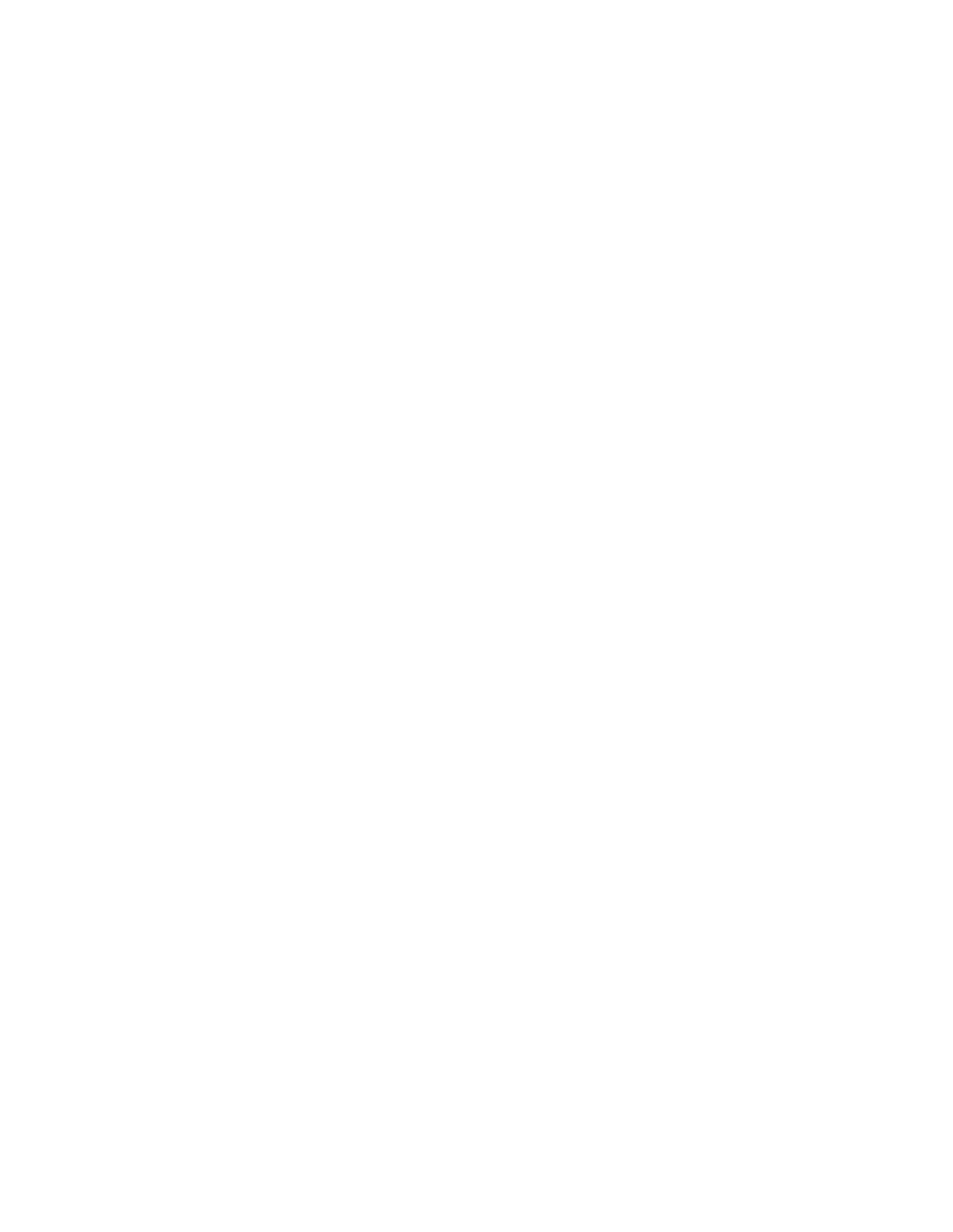#### **32-bit**

The length of the internal data path of the CPU.

#### **802.3**

An Institute of Electrical and Electronics Engineers (IEEE) standard describing the physical and data link layers of a local area network based on bus topology and carrier sense multiple access/collision detect (CSMA  $/CD$ ).

#### **application program**

A program, such as a financial spreadsheet program, that performs an end-user task.

#### **ASCII**

American Standard Code for Information Interchange. A set of 7- or 8-bit binary numbers representing the alphabet, punctuation, numerals, and other special symbols used in text representation and communications protocol.

#### **barrel connector**

A female connector for connecting two sections of ThinWire cable.

#### **baud rate**

The speed at which signals are serially transmitted along a communications line. One baud equals one bit/second.

#### **binary**

A number system that uses two digits—0 and 1. They are represented in system circuitry by two voltage levels, and programs are executed in binary form.

#### **bit**

A binary digit; the smallest unit of information in a binary system of notation, designated as a 0 or a 1.

Glossary–1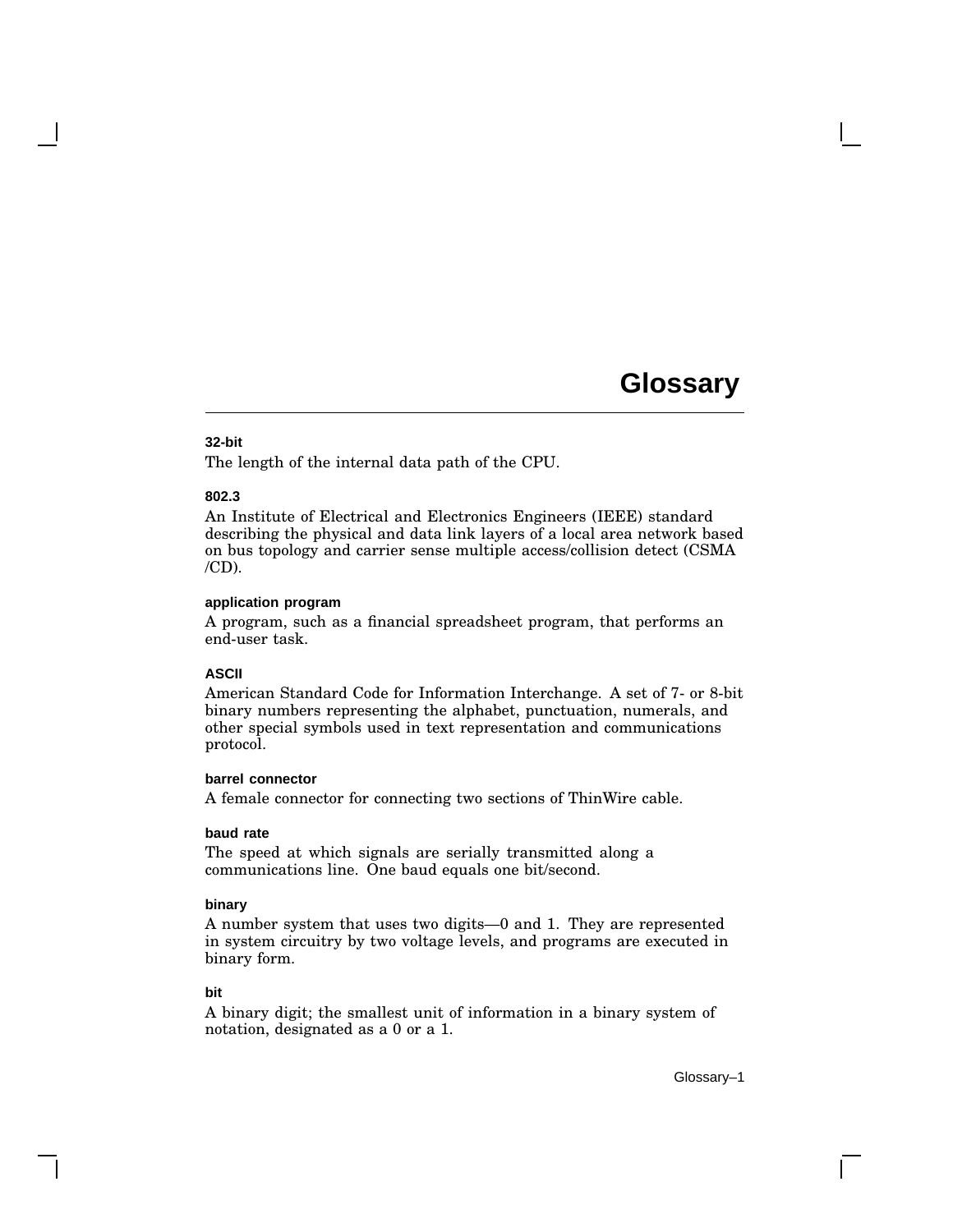# **boot**

See *bootstrap*.

#### **boot device**

The device that is booted at system startup. See *bootstrap* and *device*.

#### **bootable medium**

A fixed disk or magnetic tape cartridge containing software (such as an operating system) that a bootstrap program can load into the system memory and execute.

#### **bootstrap (or boot)**

To attempt to load the operating system software from a mass storage device. An internal program makes the attempt.

#### **bus**

A channel (a set of wires) along which communication signals in a computer system travel.

#### **byte**

A group of eight binary digits (bits). A byte is one-quarter of a VAX system longword.

#### **caddy**

A compact disc holder, used to inserting a compact disc into a compact disc drive.

#### **central processing unit (CPU)**

The part of the system that controls the interpretation and execution of instructions.

#### **client system**

A computer system, connected to the same local area network as a server system, that connects to and uses services provided by the server.

#### **coaxial cable**

A 2-conductor, concentric, constant impedance transmission cable.

#### **communications line**

A cable along which electrical signals are transmitted. Devices or systems that are connected by a communications line can share information and resources.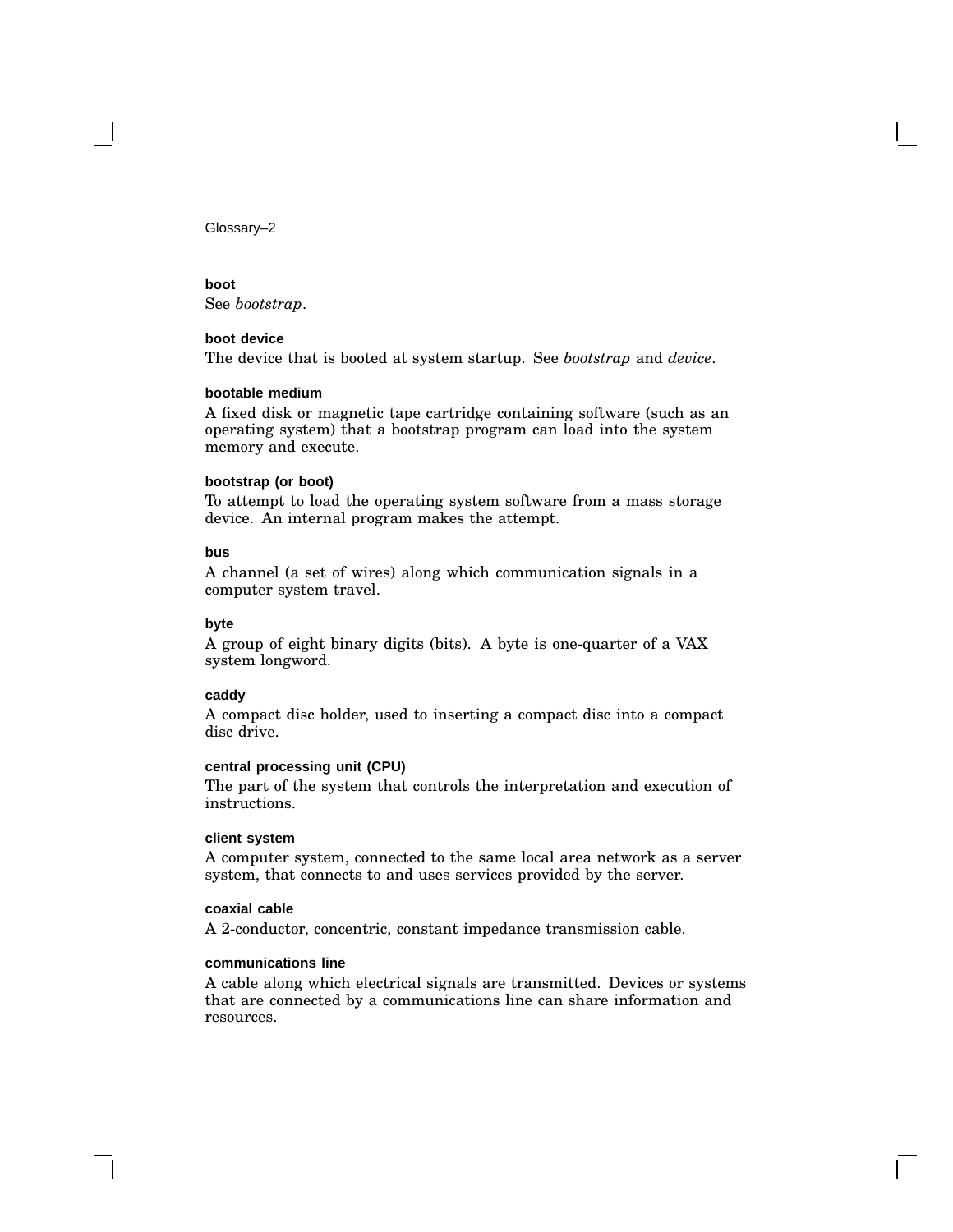#### **computer system**

A combination of system hardware, software, and external devices that performs operations and tasks.

#### **console mode**

The state in which the computer is controlled from the console terminal. Your system can be put in console mode by pressing the halt button on the rear panel of the system unit. Console mode is indicated by the console prompt >>> on the monitor screen. (Compare to *program mode*.)

#### **console prompt**

A prompt used for communication between the system manager and the computer.

#### **controller**

A system component, usually a printed circuit board, that regulates the operation of one or more peripheral devices.

#### **CPU**

Abbreviation for central processing unit. See *central processing unit*.

#### **daisy-chain**

A group of systems linked together sequentially.

#### **data**

A formal representation of information suitable for communication, interpretation, and processing by humans or computers.

#### **data transmission**

The movement of data in the form of electrical signals along a communications line.

#### **debug**

To detect, locate, and correct errors (bugs) in hardware or software.

#### **DECconnect**

Digital's simple, cost-effective cabling system for extending Ethernet and terminal interconnections into offices and work areas.

#### **DECconnect faceplate**

See *faceplate*.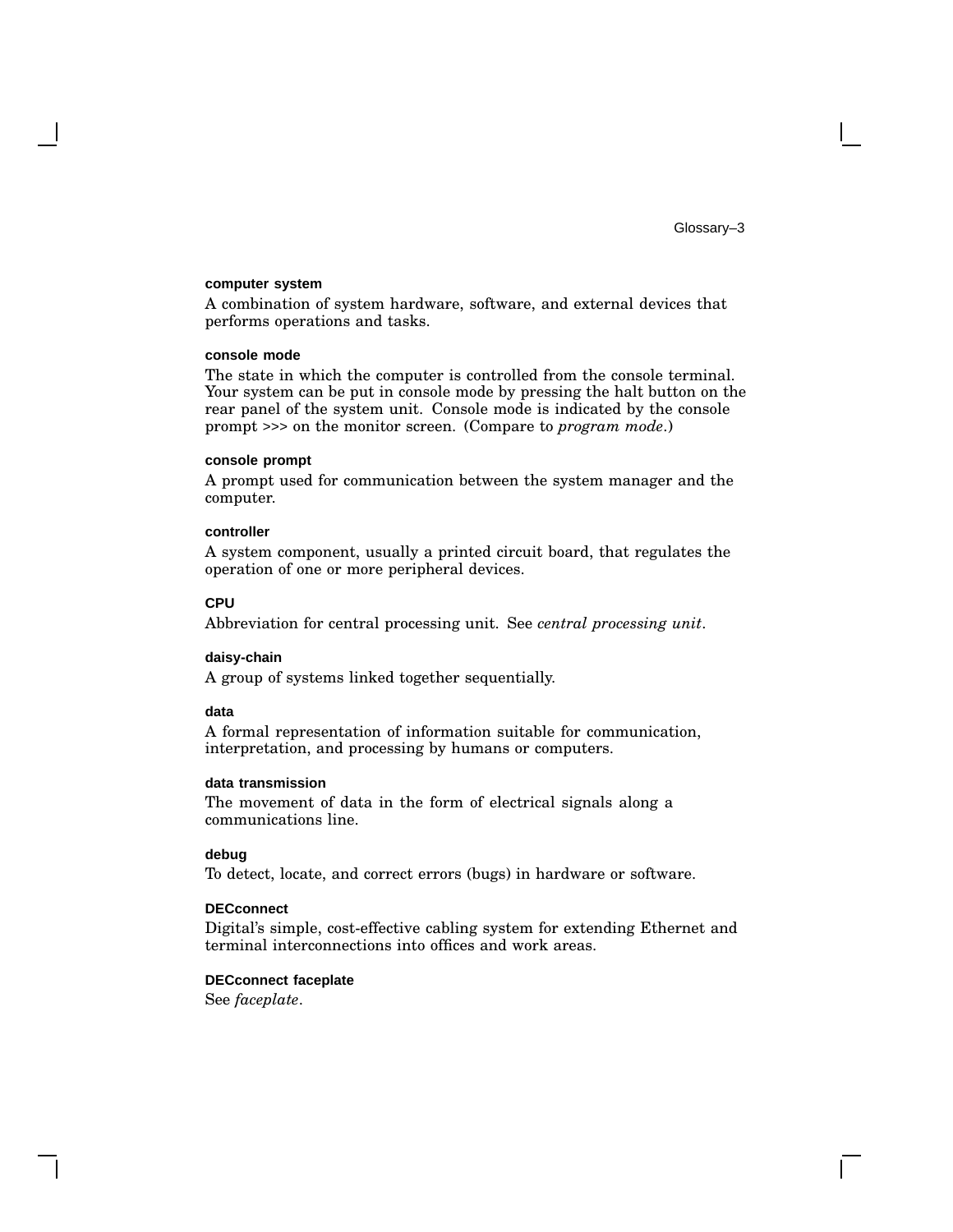#### **DECnet**

Digital's networking software that runs on nodes in both local and widearea networks.

#### **default**

A value or setting used by the system if you do not enter your own. Default settings are often set at the factory and reflect the most commonly used values.

#### **DELNI**

Digital's local network interconnect product that provides eight separate network interfaces from a single transceiver trap.

#### **DEMPR**

Digital's multiport repeater that provides eight ThinWire Ethernet drops from a single standard Ethernet connection.

#### **device**

The general name for any unit that is connected to the system and is capable of receiving, storing, or transmitting data. See *input/output (I/O) device* and *controller.*

#### **device icon**

An *icon* on the rear of the system unit that represents the device that can be plugged into the connector.

#### **device name**

The name by which a device or controller is identified in the system.

#### **diagnostics**

Programs, located in read-only memory, that detect and identify abnormal system hardware operation. See *read-only memory*.

#### **disk**

A flat circular plate with a coating that stores data magnetically in concentric circles (tracks). A disk resides permanently inside a disk drive, while a diskette is removable.

#### **disk drive**

A device that holds a *disk*. The drive contains mechanical components to spin the disk and move the read/write heads that store and read information on the surface of the disk.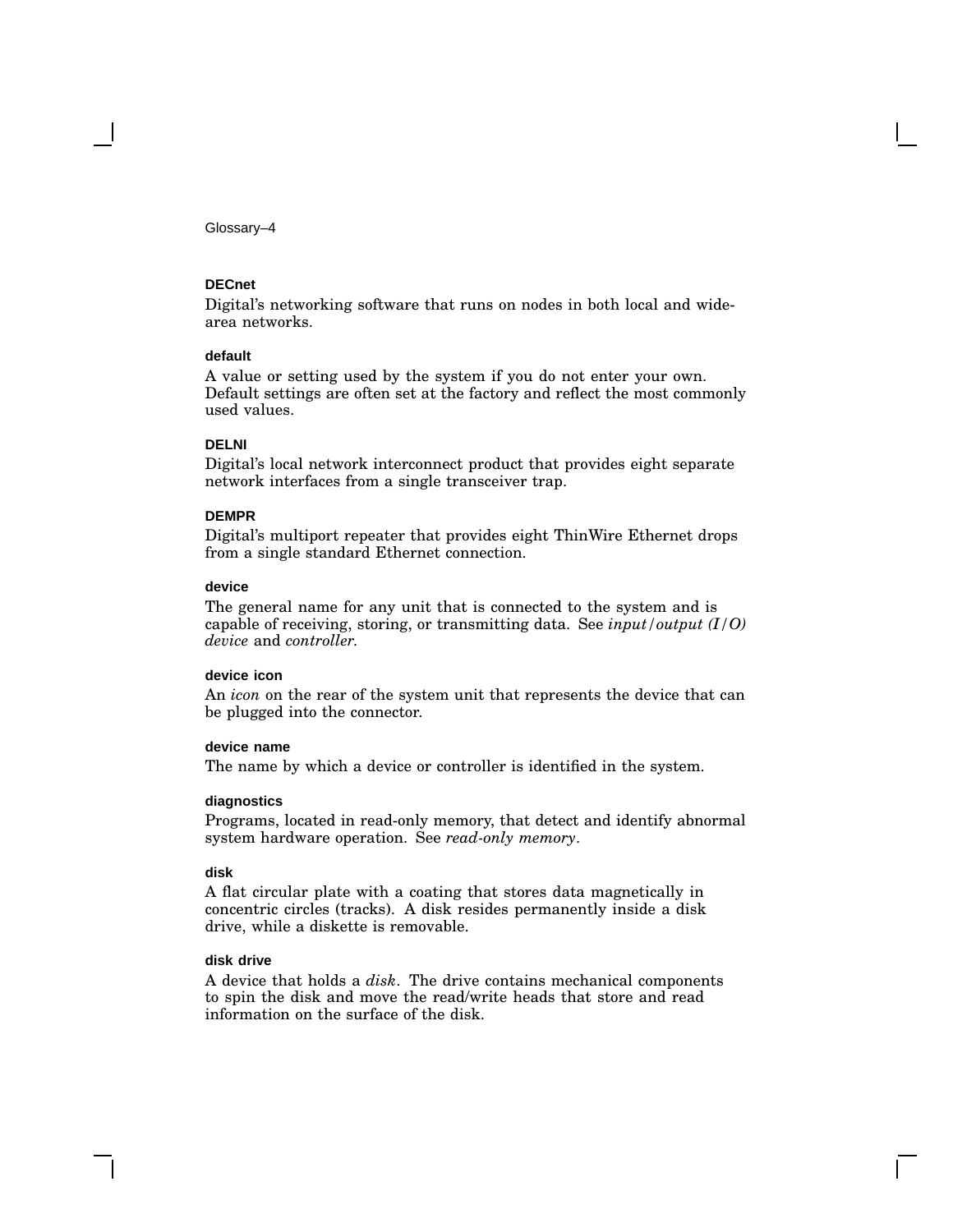#### **disk server**

A hardware system designed to provide operating system and data storage for other users.

#### **error message**

A message displayed by a system to indicate a mistake or malfunction.

#### **Ethernet**

A type of local area network based on carrier sense multiple access with collision detection (CSMA/CD).

#### **faceplate**

A wall receptacle that provides a single network connection for your system.

#### **file**

A collection of related information treated by the system as a single unit.

#### **format**

To prepare a diskette to accept data.

#### **formatted data**

Data that is structured in a particular pattern to be understood by the system software.

#### **ground**

A voltage reference point in a system that has a zero voltage potential.

#### **hard disk**

A *disk* that resides permanently inside a disk drive.

#### **hardware**

The physical components—mechanical and electrical—that make up a system. Compare to *software*.

#### **head**

The part of a fixed disk drive, diskette drive, or tape drive that reads, records, and erases data. Also called read/write head.

#### **icon**

A graphic symbol that visually represents a device or a procedure's function.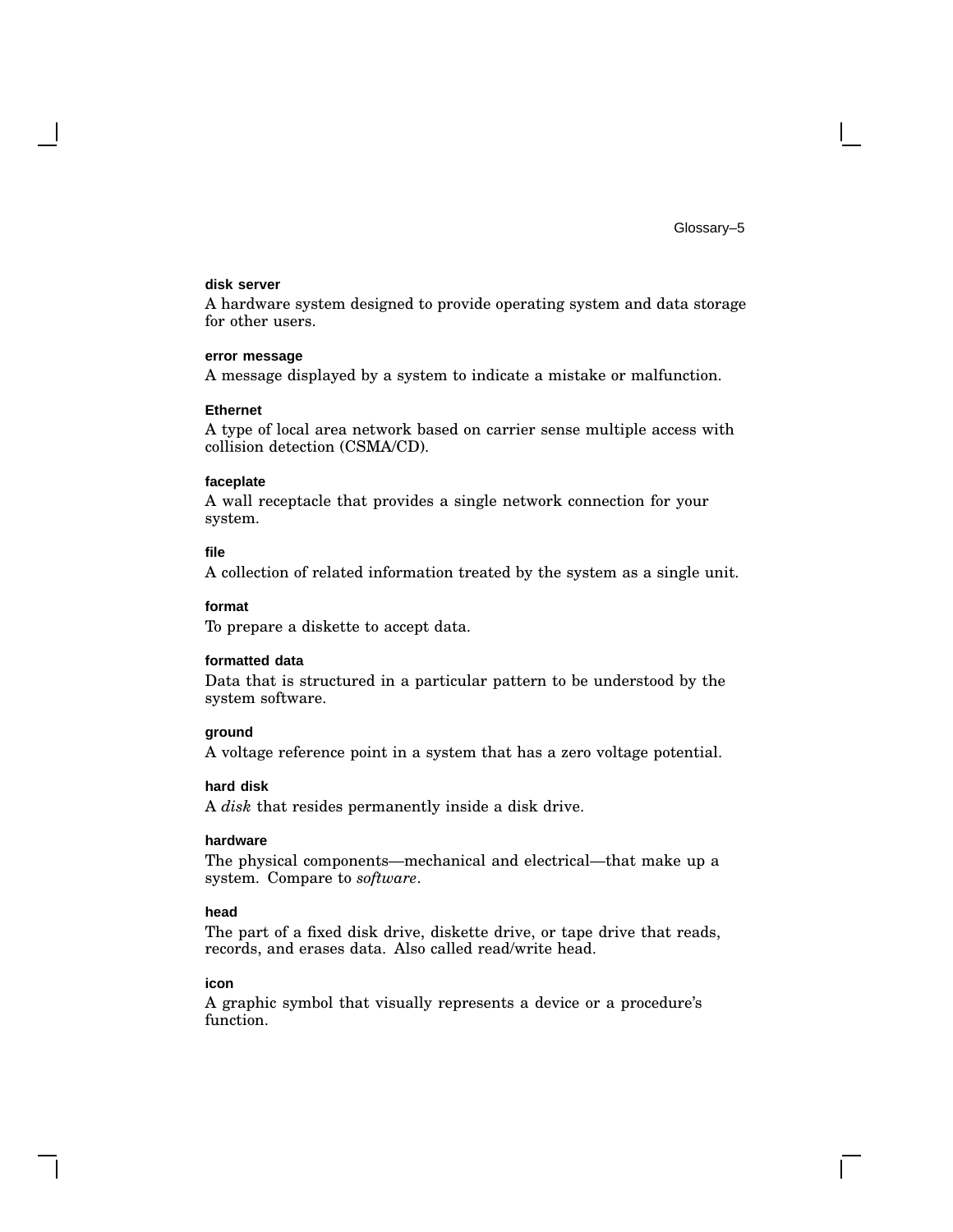#### **IEEE**

Institute of Electrical and Electronics Engineers.

#### **input/output (I/O) device**

A piece of equipment that accepts data for transmission to (input) and from (output) the system. For example, a terminal.

#### **I/O**

Input/output. See *input/output (I/O) device*.

#### **LAT**

Local area transport. The LAT is a communications protocol that implements terminal emulation over an Ethernet local area network. Terminals are normally connected to terminal servers, which send messages containing terminal data to host systems. The host systems view the remote terminal as if it was locally connected to the host.

#### **LED**

Light-emitting diode. LEDs are used as indicators on the system enclosure.

#### **link**

A communications path between two nodes. A physical link is the electrical connection between two nodes. A logical link implies that two nodes are able to communicate whether or not they have a direct physical link.

#### **load**

To copy software (usually from a peripheral device) to memory. To physically place a disk in a disk drive or a tape in a tape drive.

#### **load device**

The drive that holds the distribution media during software installation.

#### **Local Area Network (LAN)**

A high-speed communications network that covers a limited geographical area, such as a section of a building, an entire building, or a cluster of buildings. It is a privately owned communication network whose speed is upward of 1 megabit/second.

#### **logical link**

Two nodes are able to communicate by means of software whether or not they have a direct physical link.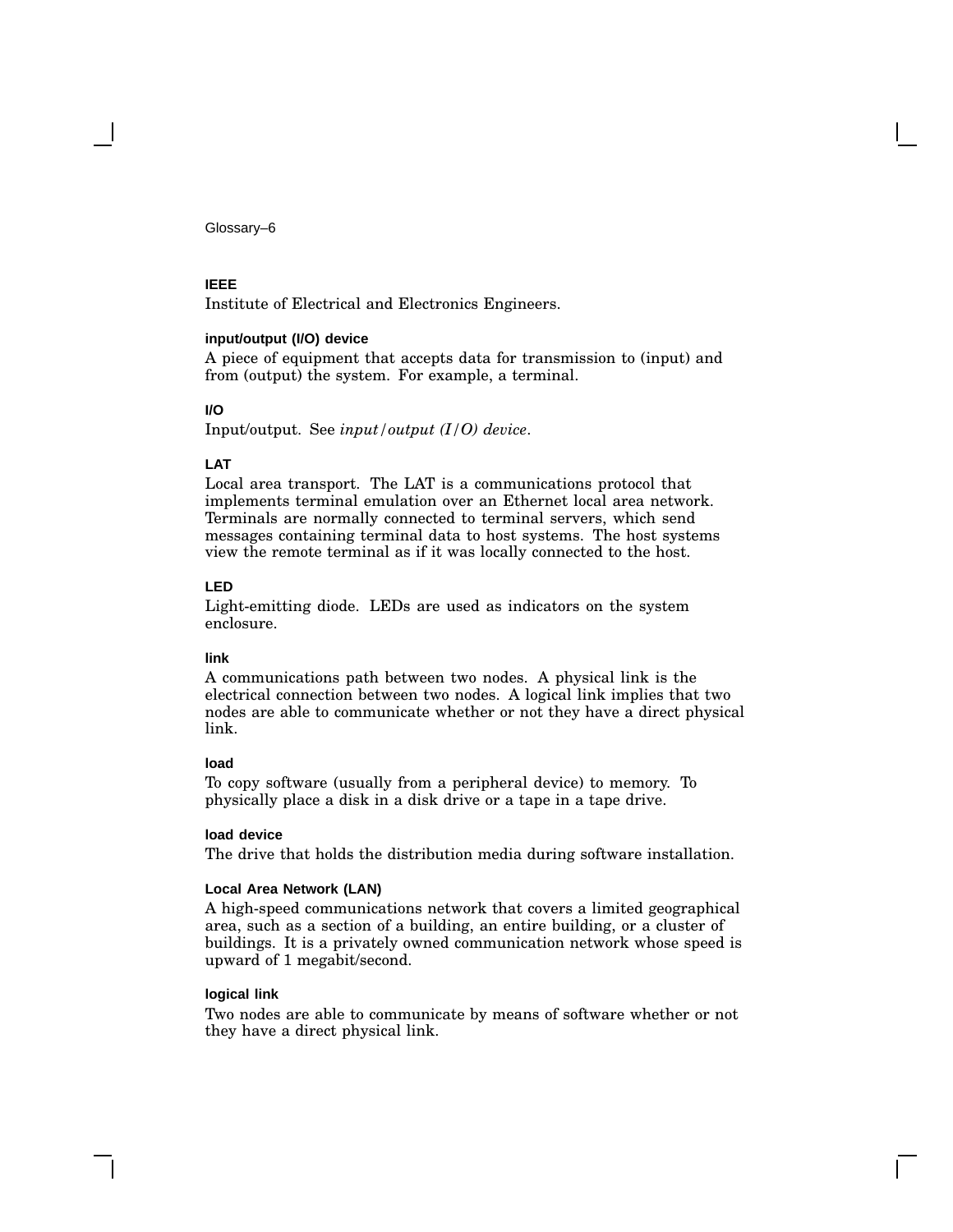#### **megabyte**

1,048,576 $(2^{20})$  bytes.

#### **memory**

The area of the system that electrically stores instructions and data, often temporarily.

#### **memory module**

A printed circuit board that contains additional memory for the system.

#### **module**

A printed circuit board that contains electrical components and electrically conductive pathways between components. A module stores data or memory or controls the functions of a device.

#### **multiport repeater**

A repeater used to connect two or more cable segments. The repeater lets you extend Ethernet networks beyond the limits imposed by a single segment. Repeaters perform the basic actions of restoring signal amplitude, waveform, and timing amplitude to normal data and collision signals.

#### **multisegment LAN**

A *LAN* composed of more than one cable segment.

#### **network**

A group of individual computer systems that are connected by communications lines to share information and resources.

#### **network coordinator**

The network coordinator manages the network, assigns unique node names and addresses for each system on the network, and provides administrative assistance to network users.

#### **network manager**

See *network coordinator*.

#### **node**

An individual information-processing unit, such as a computer, workstation, or peripheral device, that is connected to a network. A node is an end point to any branch of a network or a junction common to two or more branches.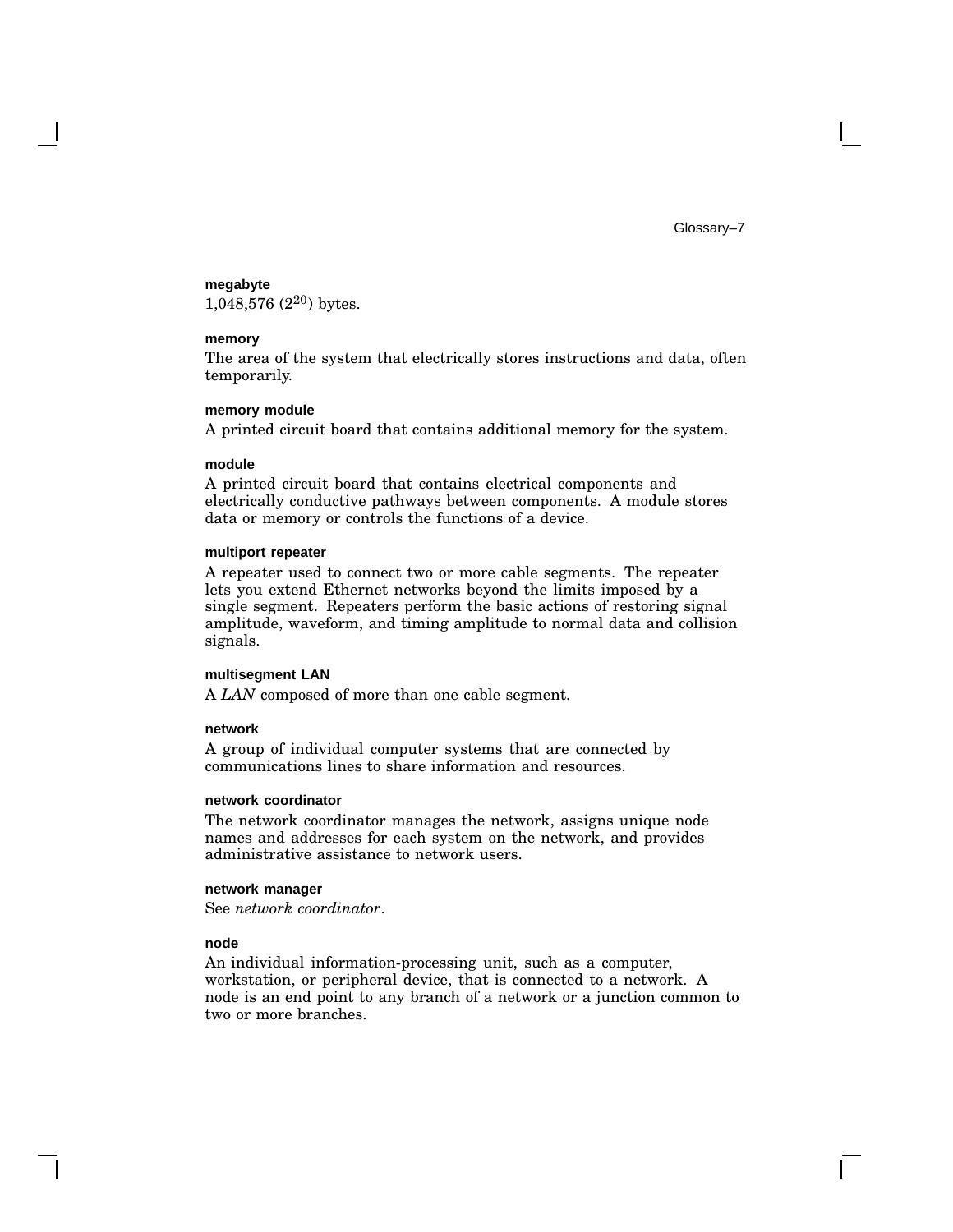#### **operating system**

A collection of system programs that controls the operation of the system and allows the user access to data files, input/output devices, and applications programs. The operating system software performs such tasks as assigning memory to programs and data, processing requests, and scheduling jobs. VMS and ULTRIX are the two examples of operating systems.

#### **output device**

A device that accepts data from the system. A printer is an example of an output device.

#### **peripheral device**

A device that provides the CPU with additional memory storage or communication capability. Examples are disk and diskette drives, video terminals, and printers.

#### **port**

Another term for a connector on a device (such as a computer or server), used to make a connection to another device (such as a terminal, printer, or communications device). Connectors are usually on the rear of equipment.

#### **power-up sequence (power up)**

A series of ordered events that occur when you supply power by turning on the system.

#### **program**

The sequence of instructions the system uses to perform a task. See *software*.

#### **program mode**

The state in which the computer is controlled by the operating system. After the operating system is installed, the system always operates in program mode, unless you put it into console mode. See *console mode*.

#### **prompt**

Words or characters that the system displays to indicate it is waiting for you to enter a command.

#### **RAM**

*Random-access memory*.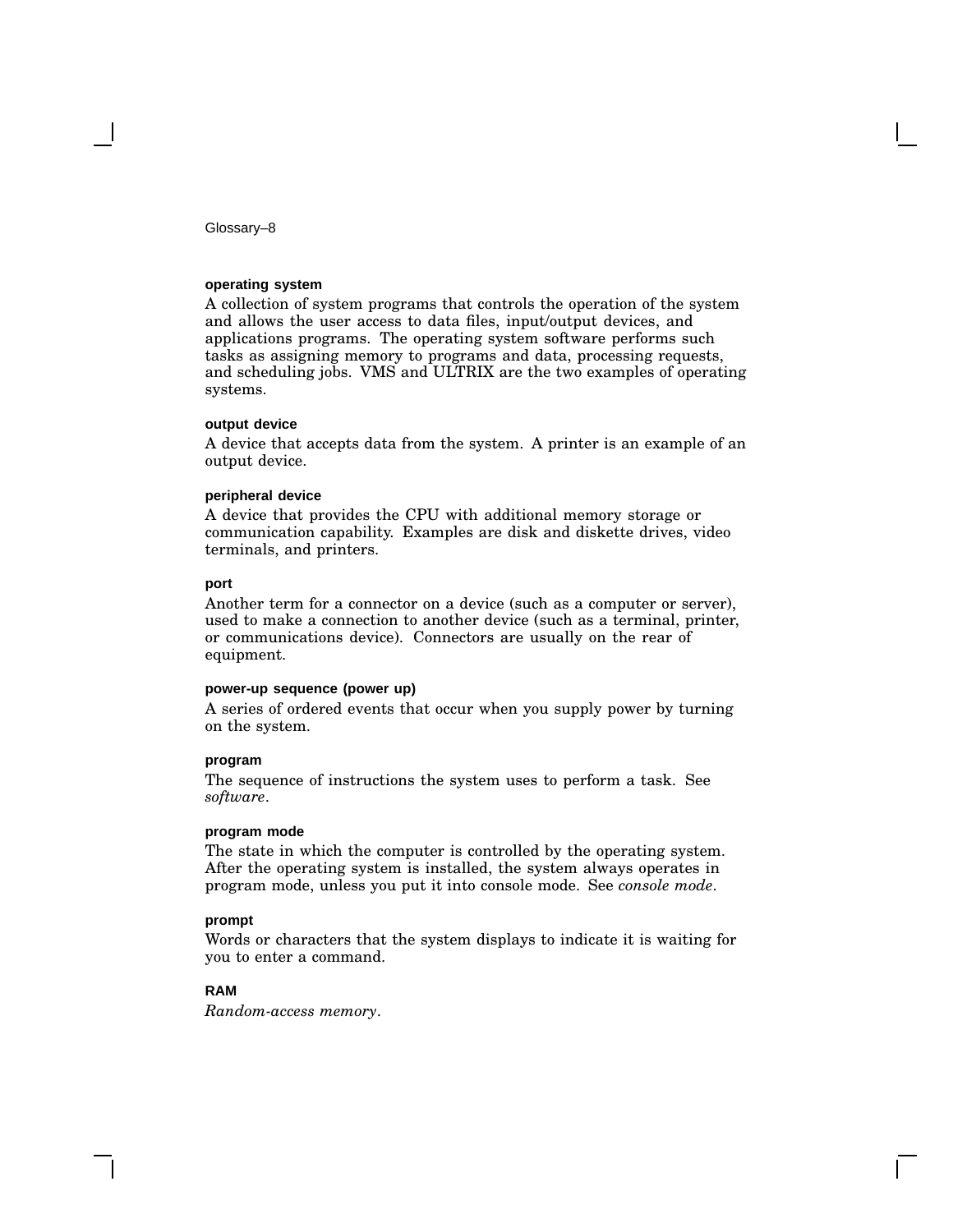#### **random-access memory (RAM)**

Memory that can be both read and written into, and can randomly access any one location during normal operations. The type of memory the system uses to store the instructions of programs currently being run.

#### **read-only memory (ROM)**

A memory whose contents cannot be modified. The system can use the data contained in a ROM, but cannot change the data.

#### **ROM**

*Read-only memory*.

#### **run**

(noun) A single continuous execution of a program. (verb) To execute a program.

#### **SCSI**

See *Small Computer System Interface*.

#### **section**

A single length of ThinWire Ethernet cable terminated at each end with a connector.

#### **segment**

A length of cable made up of one or more cable sections connected with barrel connectors or T-connectors.

#### **server**

Hardware or software that provides a specific set of services to a satellite.

#### **single-segment LAN**

A LAN that is composed of only one coaxial cable segment. See also *section* and *segment*.

#### **Small Computer System Interface (SCSI)**

An interface designed for connecting disks and other peripheral devices to computer systems. SCSI is defined by an American National Standards Institute (ANSI) standard and is used by many computer and peripheral vendors throughout the industry.

#### **software**

Programs executed by the system to perform a chosen or required function. Compare to *hardware*.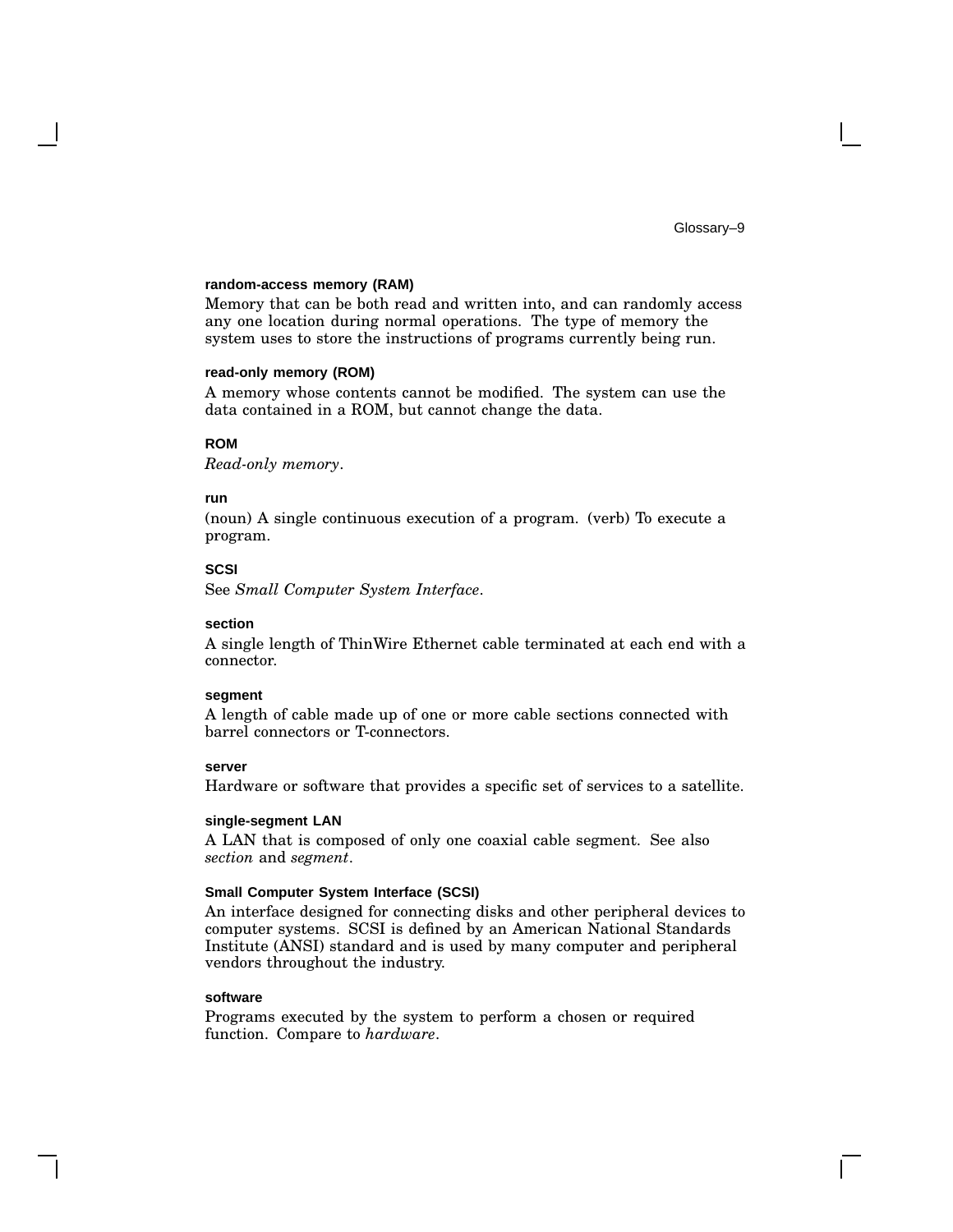#### **standard Ethernet**

IEEE standard 802.3 compliant Ethernet network composed of standard Ethernet cable. Compare to *ThinWire Ethernet* cable.

#### **storage medium**

Any device capable of recording information, such as a hard disk.

#### **store**

To enter data into a storage device, such as a disk, or into memory.

#### **system**

A combination of system hardware, software, and peripheral devices that performs specific processing operations.

#### **system management tasks**

Tasks performed by an assigned person (usually the system manager) to operate and maintain the system.

#### **T-connector**

Connector used to join ThinWire Ethernet cable sections. The connector also has a connector that is attached directly to a system.

#### **terminal**

An input/output device that lets you communicate with the system. Terminals are divided into two categories—video and hard copy.

#### **terminator**

A connector used on one or both ends of an Ethernet segment that provides the 50-ohm termination resistance needed for the cable.

#### **ThinWire**

A Digital trademark used to describe its 10 base 2 (IEEE standard 802.3 compliant) Ethernet products used for local distribution of data.

#### **ThinWire connector**

The connector on the rear of the system unit to which the ThinWire Ethernet cable is attached.

#### **ThinWire Ethernet**

An *Ethernet* network that uses *ThinWire* cable. ThinWire is ideal for small standalone networks in which the users share resources, such as printers and storage devices.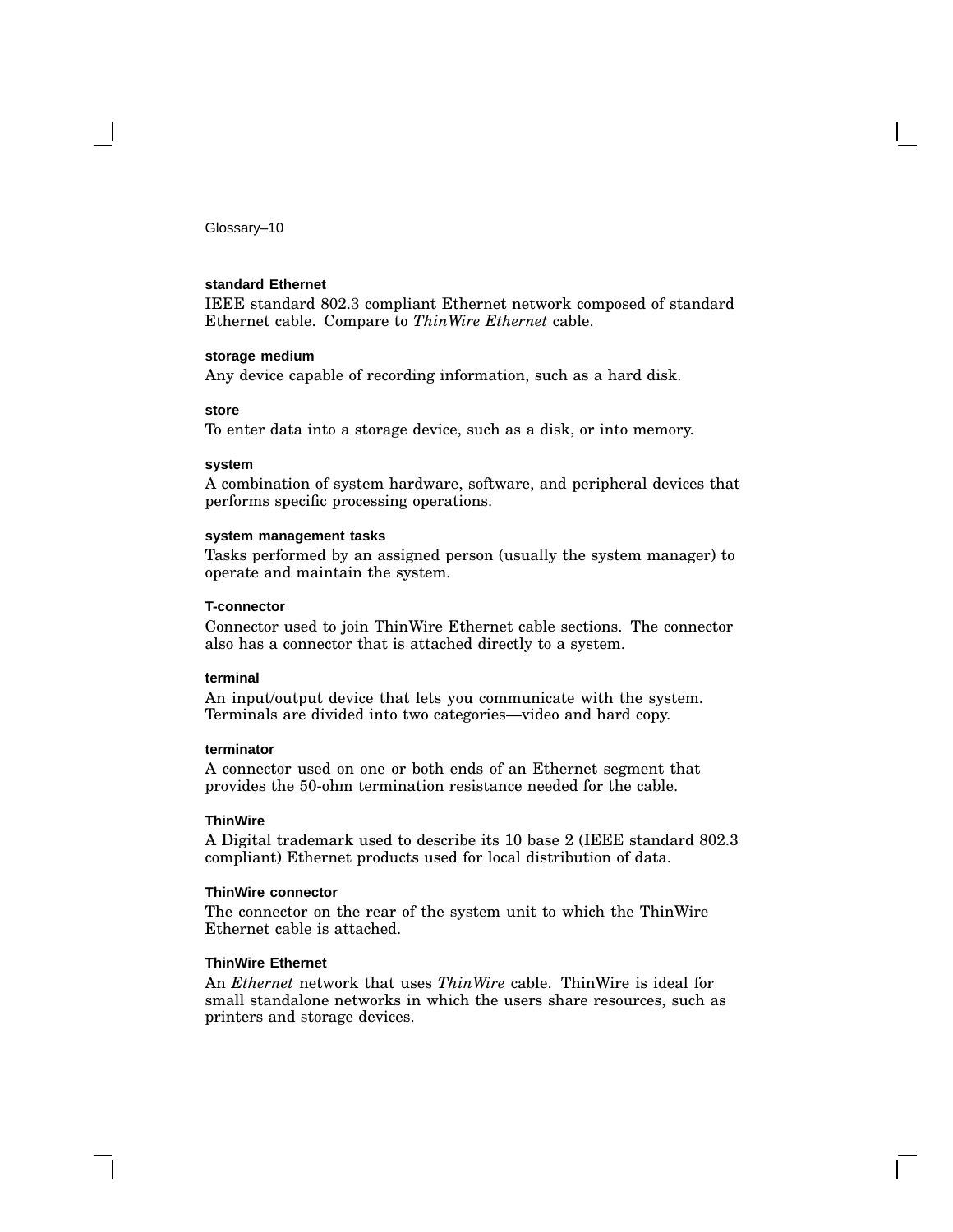$\mathbf{L}$ 

#### **transceiver**

 $\overline{\phantom{a}}$ 

A device that provides a single physical connection between standard Ethernet and Ethernet communication equipment.

#### **unload switch**

A switch on the front of the TZ30 tape drive that rewinds and unloads the tape.

#### **unshielded twisted-pair cable**

Multiple-conductor cable whose component cables are paired, twisted, and enclosed in a single jacket.

#### **user input device**

A piece of equipment that is used to transfer data to the system. For example, keyboard, disk, tape, and system are input devices.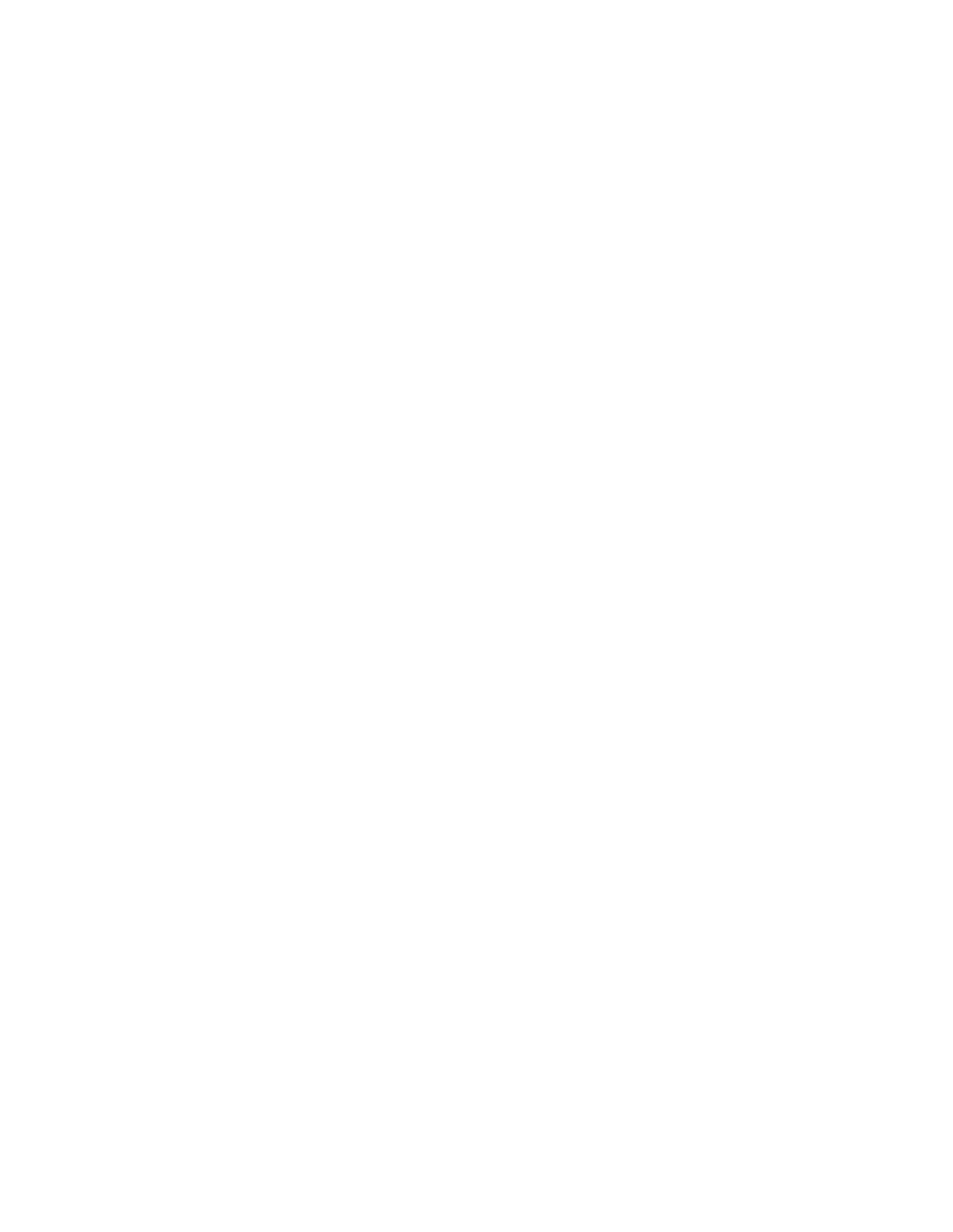# **A**

Air vents *See* ventilation ANSI standard SCSI, A–1 Asterisks in power-up display, 6–5

# **B**

Barrel connector, 5–5 Baud rate communication ports, 1–3 terminal, 2–10 BOOT command, 6–13 Bootstrapping, 2–17 automatically, 2–17 from compact disc, 2–12 from the hard disk drive, 2–18 manually, 2–18

# **C**

Cables expansion box, 4–4 SCSI, 4–5 transceiver, 5–12 troubleshooting, 6–1 Caddy, 2–13 to 2–16 inserting a compact disc, D–3 removing a compact disc, D–2 Commands summary, 6–14

Communications ports, 1–3 baud rate, 1–3 Compact disc loading, 2–13 RRD40, 3–2 testing, 6–13 unloading, 2–16 use and storage of, D–1 Compact disc caddy, 2–13 Compact disc drive, 1–2 *See also* RRD40 compact disc drive turning on, 2–12 Compact disc expansion box *See* Expansion boxes; RRD40 Configuration display, 4–11, 6–8 code example, 6–8 device mnemonics, 6–9 Configurations customizing, A–1 for expansion boxes, 4–1 Connecting console terminal, 2–10 Ethernet connectors, 2–7 expansion boxes, 4–2 one, 4–5 two, 4–7 power cord, 2–9 to networks, 2–16 transceiver cable, 5–12 Connecting to standard Ethernet networks, 5–10 to 5–13 ThinWire Ethernet networks, 5–3 to 5–6 Connectors, 2–4 covers, 2–4, 2–6

Index 1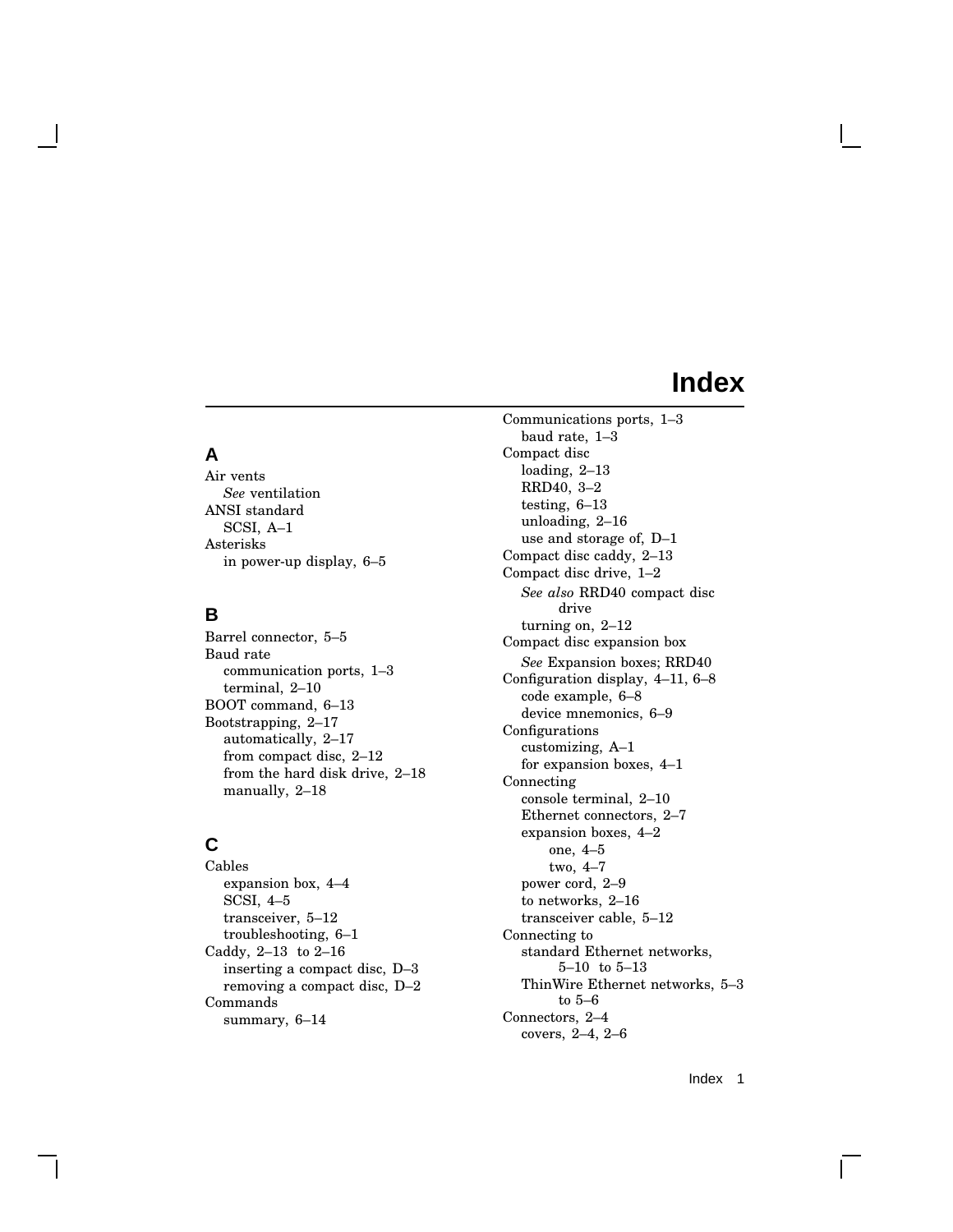Console mode, 6–13 Console prompt (>>>), 4–11 Console terminal, 3–2 Conventions used in this guide, viii Customizing SCSI IDs, A–1

# **D**

DECconnect cabling components, 5–7 DECconnect faceplate connecting to, 5–7 DEMPR troubleshooting, 5–8 Device information displaying, 6–10 SHOW DEVICE command, 6–10 Device testing, 6–7 Diagnostic lights, 2–4, 6–16 Diagnostics configuration display, 6–8 device, 6–7 Ethernet, 2–7 mnemonics for system exerciser, 6–11 power-up display, 6–5 self-tests, 6–5, 6–7 standard Ethernet, 5–11 system exerciser, 6–11 ThinWire Ethernet, 5–4 Diagnostic terminal, 3–2 Dimensions system unit, B–1 Disc drives RRD40, 3–2 Disk drives RZ23, 3–1 turning off, 2–16 turning on, 2–12 Drive mounting panel lower, 3–1 upper, 3–1

# **E**

Environmental requirements, 2–1 Error message RRD40, 6–11 Error messages configuration, 6–8 double question marks, 6–12 Ethernet cable, 6–6 in the power-up display, 6–5 power-up display, 6–5 single question marks, 6–12 system, 6–8 Ethernet defined, 5–2 Ethernet connectors attaching to system unit, 2–7 Ethernet diagnostics, 2–7 Ethernet networks *See* Standard Ethernet networks; ThinWire Ethernet networks Expansion boxes, 1–3, 4–1 *See also* RRD40 compact disc drive cables, 4–4 connecting one, 4–5 connecting two, 4–7 guidelines, 4–2 possible configurations, 4–1 power cord, 4–4, 4–5 RRD40 compact disc drive, 3–2 signal cables, 4–4 terminator, 4–4 testing RRD40, 6–13 troubleshooting, 6–4 turning off, 2–16 turning on, 2–12, 4–9 unpacking, 4–4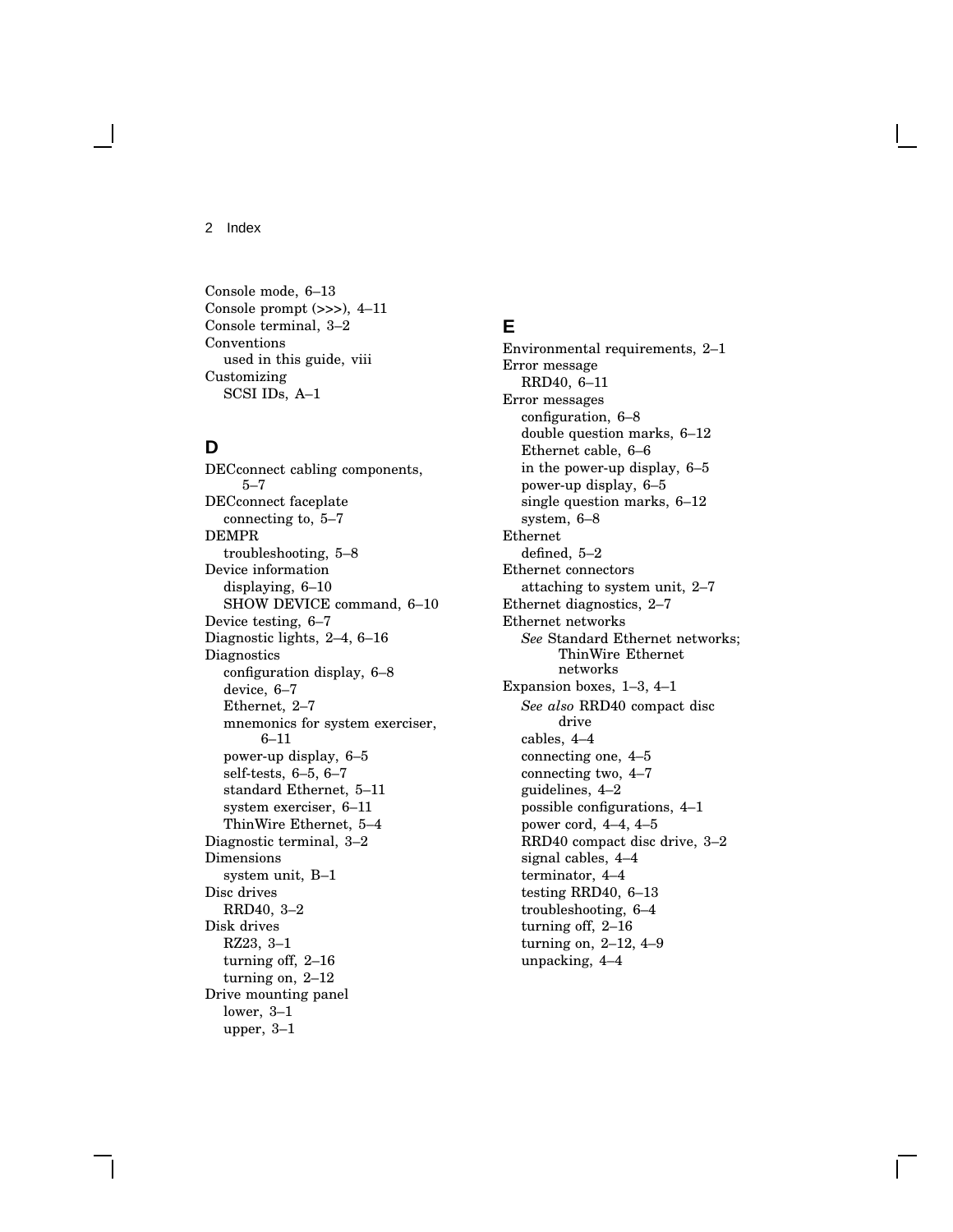# **F**

Faceplate, DECconnect connecting to, 5–7 Fan troubleshooting, 6–2 Features InfoServer 100, 1–2 Field service, 6–16

# **G**

Grounding power strip, 2–2

# **H**

H4000 transceiver, 5–12 Halt button, 2–4, 6–7 Handling problems with power-up display, 2–17, 2–18 Hard disk drives RZ23, 1–3 turning on, 2–12 Hardware specifications system unit, B–1 Humidity requirements, 2–1

# **I**

Icons port and connector, 2–4 InfoServer 100 features, 1–2 to 1–3 hardware components, 2–3 overview, 1–1 to 1–3 possible applications, 1–1 Initializing the server *See* Bootstrapping, 2–17 Inserting compact disc, 2–13, D–3 Installation, 2–1 to 2–18

Installation (Cont.) connector covers, 2–6 console terminal, 2–10 Ethernet T-connector and terminators, 2–7 location, 2–1 loopback connector, 2–7 power cord, 2–9 SCSI terminator, 2–5 unpacking, 2–2 Internal devices configurations, 3–1 RRD40 compact disc drive, 3–1 RZ23 disk drive, 3–1

# **L**

LAN defined, 5–1 *See* Local area network, 5–1 LAT defined, 5–2 Lights diagnostic, 6–16 diagnostic LEDs, 2–4 RRD40, 4–9 standard Ethernet, 5–11 ThinWire Ethernet, 5–3 troubleshooting, 6–16 Loading compact disc, 2–13 Local area network (LAN) defined, 5–1 Loopback connector attaching to system unit, 2–7 diagnostics, 2–7 in network diagnostics, 5–11 l O power switch, 2–4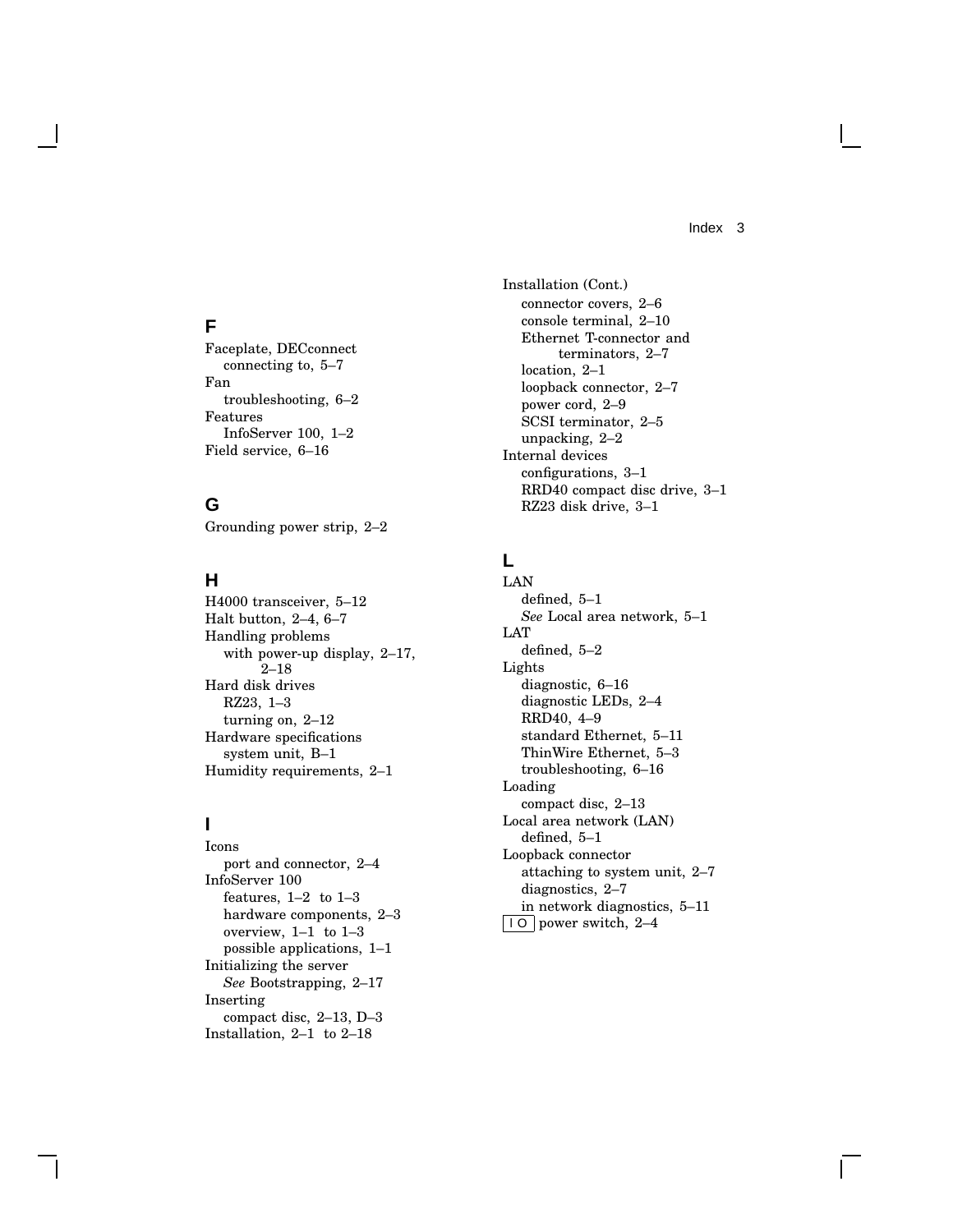### **M**

Memory, 1–2 MMJ console port, 2–4 Modem port, 2–4 Modems turning on, 2–12 Moving the system, 2–2

# **N**

Networks, 5–1 to 5–13 *See also* Local area networks; Standard Ethernet networks; ThinWire Ethernet networks; Work group connecting to, 2–16 defined, 5–1 introduction, 5–1 Network select button, 2–4 setting for standard Ethernet, 5–11 setting for ThinWire Ethernet, 5–3

# **O**

On/off switch off (O) position, 2–16 on  $(1)$  position,  $2-12$ Operating conditions system specifications, B–2 Operating system software restarting, 6–13 Outlets, grounded, 2–2

# **P**

Password lost, 2–18 Peripheral devices, 4–1 *See also* the specific device, 4–1 supported number of, 4–1 Ports, 2–4 baud rate, 1–3 Power cord connecting, 2–9 expansion box, 4–4, 4–5, 4–7 Power receptacle system unit, 2–4 Power strip, 2–2 Power supply, 1–3 1/0 power switch on  $(1)$  position,  $2-12$ Power-up display, 2–12 description of identifiers in, 6–6 error messages, 6–5 examples of common status messages in, 6–5 low battery, 6–5 setting the clock, 6–5 system exerciser, 6–11 troubleshooting, 2–17, 2–18, 6–2 Printers turning on, 2–12 Program mode, 6–13

# **Q**

Question marks in power-up display, 6–5 in system exerciser, 6–12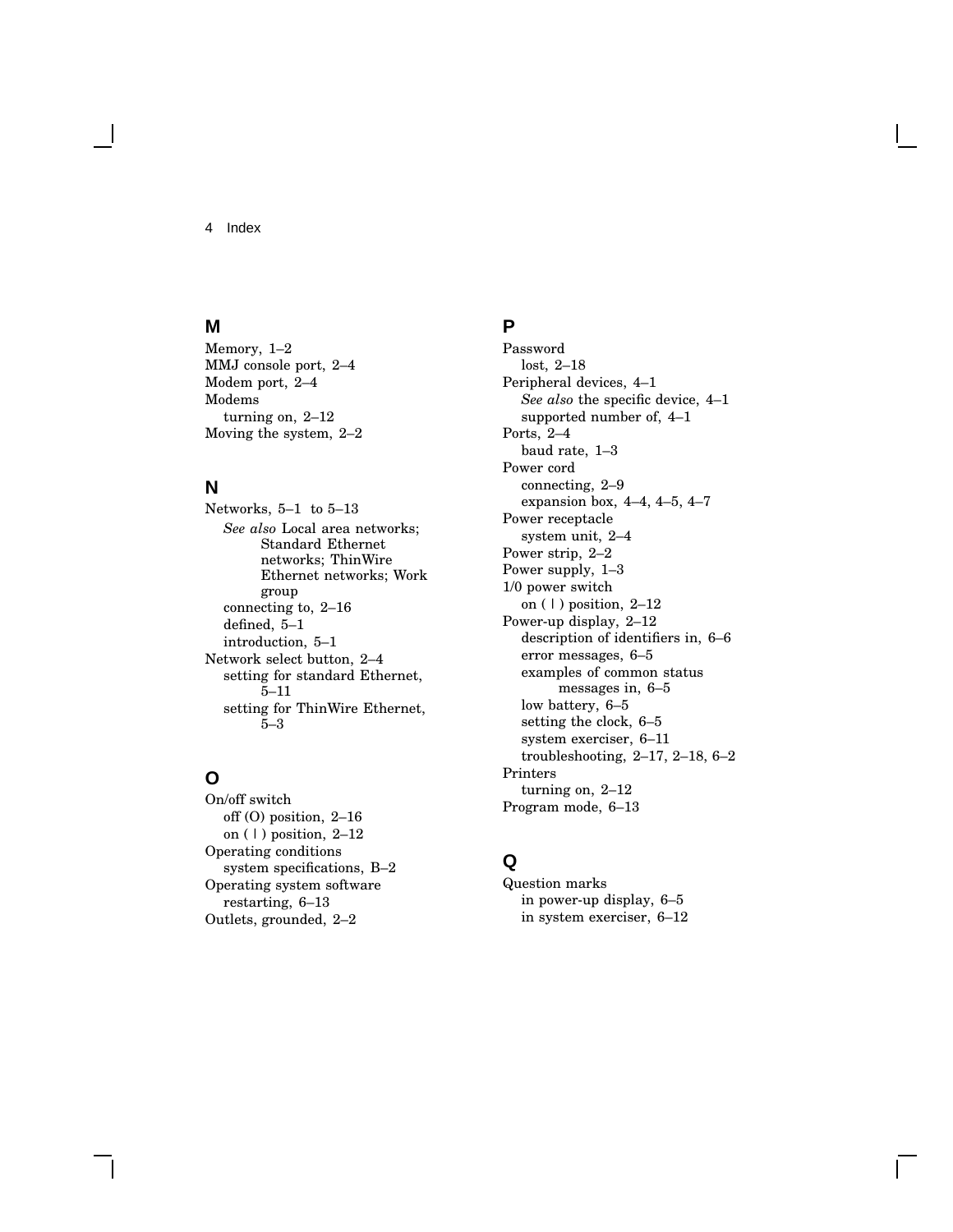### **R**

Related documents, C–1 Removing compact disc, 2–16 Restarting your system, 6–13 RRD40 compact disc drive, 1–2, 3–2 activity light, 2–14 connecting one expansion box, 4–5 connecting two, 4–7 error message, 6–11 expansion box, 4–9 inserting a disc into the caddy, D–3 loading a disc, 2–13 removing a disc from the caddy, D–2 resetting SCSI ID, 4–11 SCSI IDs, 4–11 selecting voltage, 4–9 storage capacity, 3–2 test disc utility, 6–13 transparent sleeve, 2–16 troubleshooting, 6–4 turning on, 4–9 unloading a disc, 2–16 using, 4–9 verifying SCSI ID, 4–10 Rules for setting SCSI IDs, A–3 RZ23 hard disk drive features, 1–3 storage capacity, 3–1

# **S**

SCSI, 1–3, A–1 bus, A–1 in system exerciser, 6–12 device, A–1 RRD40 switches, A–3 setting switches, A–3

SCSI (Cont.) switch locations, A–2 terminator, 2–5 terminators, 4–2, 4–5, A–3 removing, 4–3 SCSI IDs creating custom configurations, A–1 default settings, A–1 definition of, A–1 RRD40, 4–11 rules for setting, A–3 setting, A–1 using TEST 50 command to display, 4–11 SCSI port, 2–4 connecting an expansion box to, 4–3 removing SCSI terminator, 4–3 SCSI terminator removing, 4–3 Self-tests, 6–7 description of identifiers in, 6–6 restarting after, 6–13 system exerciser, 6–11 Server system software troubleshooting, 6–2 Service information, 6–16 SET commands summary of, 6–14 Settings terminal, 2–10 Shipping cartons unpacking, 2–2 SHOW commands SHOW DEVICE, 6–10 sample display, 6–10 summary of, 6–14 Shutting down, 2–16 Signal cables expansion box, 4–4 Site preparation, 2–1 Software troubleshooting, 6–4 Solving problems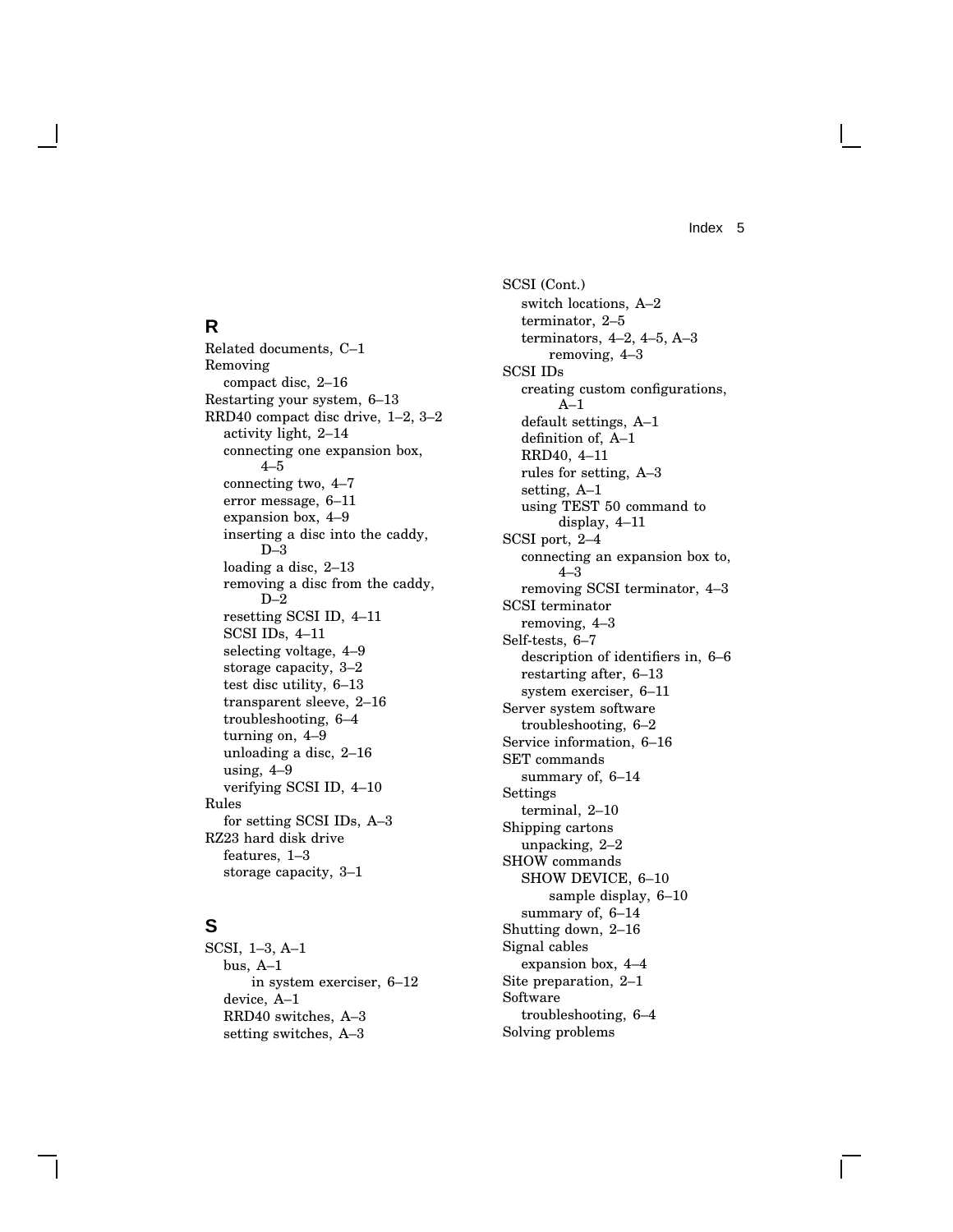Solving problems (Cont.) *See* Troubleshooting, 6–1 Standard Ethernet attaching loopback connector to, 2–7 feature, 1–2 transceiver cable, 5–12 troubleshooting, 5–13 Standard Ethernet cable optimum uses, 5–2 Standard Ethernet connector, 2–4 Standard Ethernet light, 2–4 Standard Ethernet networks connecting to,  $5-10$  to  $5-13$ setting network select button for, 5–11 verifying, 5–11 Starting up, 2–12 Storage conditions system unit, B–2 Storage devices, 3–1, 3–2 Summary of SET commands, 6–14 of SHOW commands, 6–14 of TEST commands, 6–14 Surge protector, 2–2 System configuration display, 6–8 connecting console terminal to, 2–10 connecting power cord to, 2–9 connecting to networks, 2–16 System ac power inlet, 2–4 System configuration displaying with TEST 50 command, 4–11 System exerciser, 6–11 display example, 6–11 restarting after running, 6–13 testing media, 6–11 when to use, 6–11 System SCSI IDs, A–2 System specifications operating conditions, B–2 System unit

System unit (Cont.) attaching Ethernet connectors to, 2–7 choosing a location, 2–1 connecting transceiver cable, 5–12 diagnostic lights, 6–16 dimensions, B–1 hardware specifications, B–1 ports and connectors, 2–4 storage conditions, B–2 troubleshooting, 6–2 turning off, 2–16 turning on, 2–12 unpacking, 2–2

# **T**

Tape cartridges faulty, 6–12 T-connector attaching terminators to, 2–7 attaching to system unit, 2–7 connecting ThinWire Ethernet cable to, 5–5 connecting to system unit, 5–6 diagnostics, 2–7 removing from system unit, 5–9 troubleshooting, 5–8 Temperature requirements, 2–1 Terminal baud rate, 2–10 connecting, 2–10 optional console, 3–2 settings, 2–10 troubleshooting, 6–2 turning on, 2–12 **Terminators** attaching to T-connector, 2–7 expansion box, 4–4 SCSI, A–3 ThinWire Ethernet, 5–5 troubleshooting, 5–9 TEST 0 command, 6–11